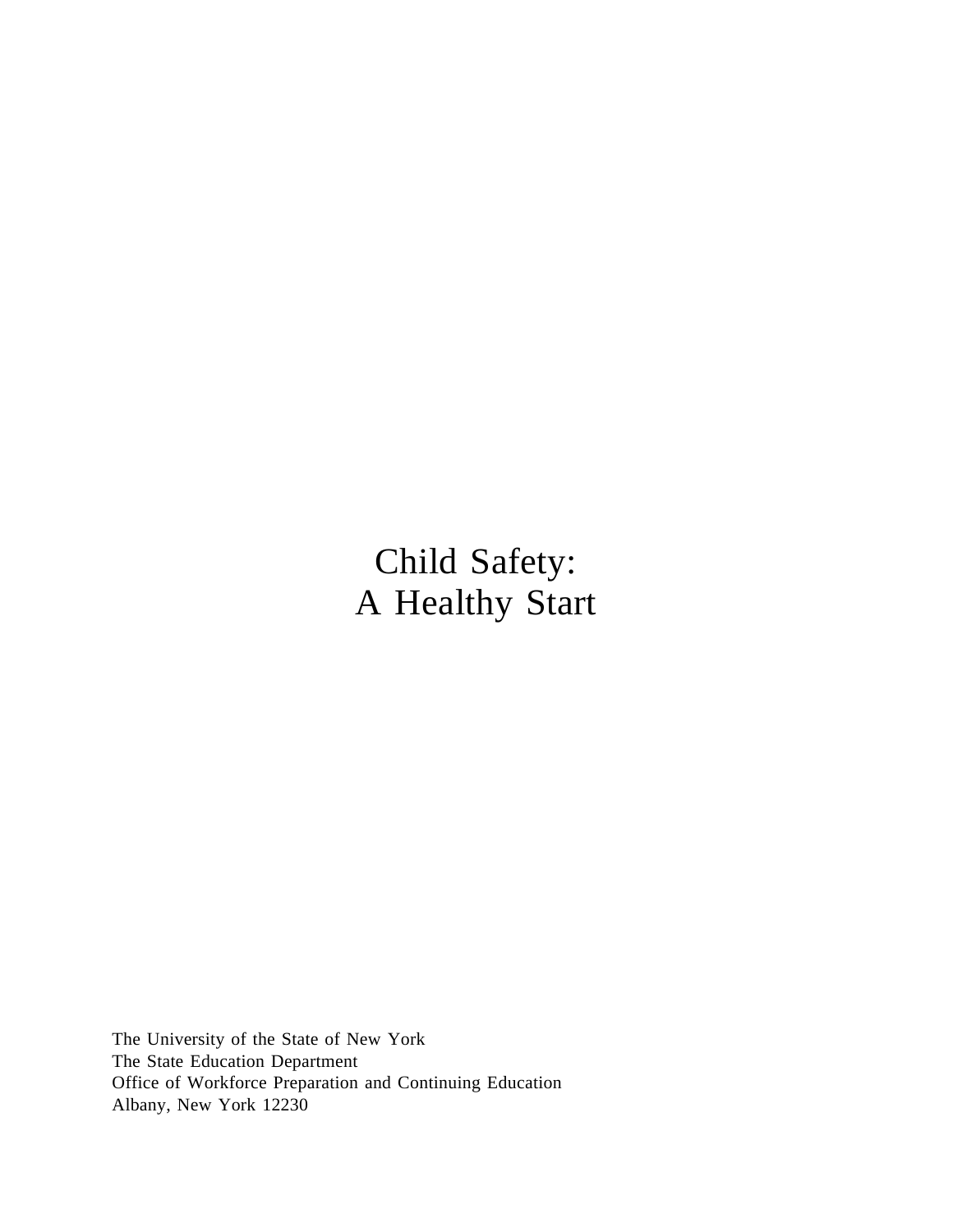## THE UNIVERSITY OF THE STATE OF NEW YORK

#### **Regents of The University**

|                                                         | Elmira         |
|---------------------------------------------------------|----------------|
| Louise P. Matteoni, Vice Chancellor, B.A., M.A., Ph.D.  | <b>Bayside</b> |
|                                                         | <b>Bronx</b>   |
|                                                         | Chappaqua      |
| R. Carlos Carballada, <i>Chancellor Emeritus</i> , B.S. | Rochester      |
|                                                         | New York       |
|                                                         | Hollis         |
|                                                         | Rochester      |
|                                                         | Staten Island  |
|                                                         | New Rochelle   |
|                                                         | Peru           |
|                                                         | Tonawanda      |
|                                                         | Lloyd Harbor   |
|                                                         | Albany         |
|                                                         | Syracuse       |
|                                                         | New York       |

**President of The University and Commissioner of Education** RICHARD P. MILLS

#### **Executive Deputy Commissioner of Education**

THOMAS E. SHELDON

 The State Education Department does not discriminate on the basis of age, color, religion, creed, disability, marital status, veteran status, national origin, race, gender or sexual orientation in it's educational programs, services and activities. Portions of this publication can be made available in a variety of formats, including braille, large print o r audio tape, upon request. Inquiries concerning this policy of nondiscrimination should be directed to the Department's Office for Diversity, Ethics, and Access, Room 152, Education Building, Albany, NY 12234. Requests for additional copies of this publication may be made by contacting the Publications Sales Desk, Room 309, Education Building, Albany, NY 12234.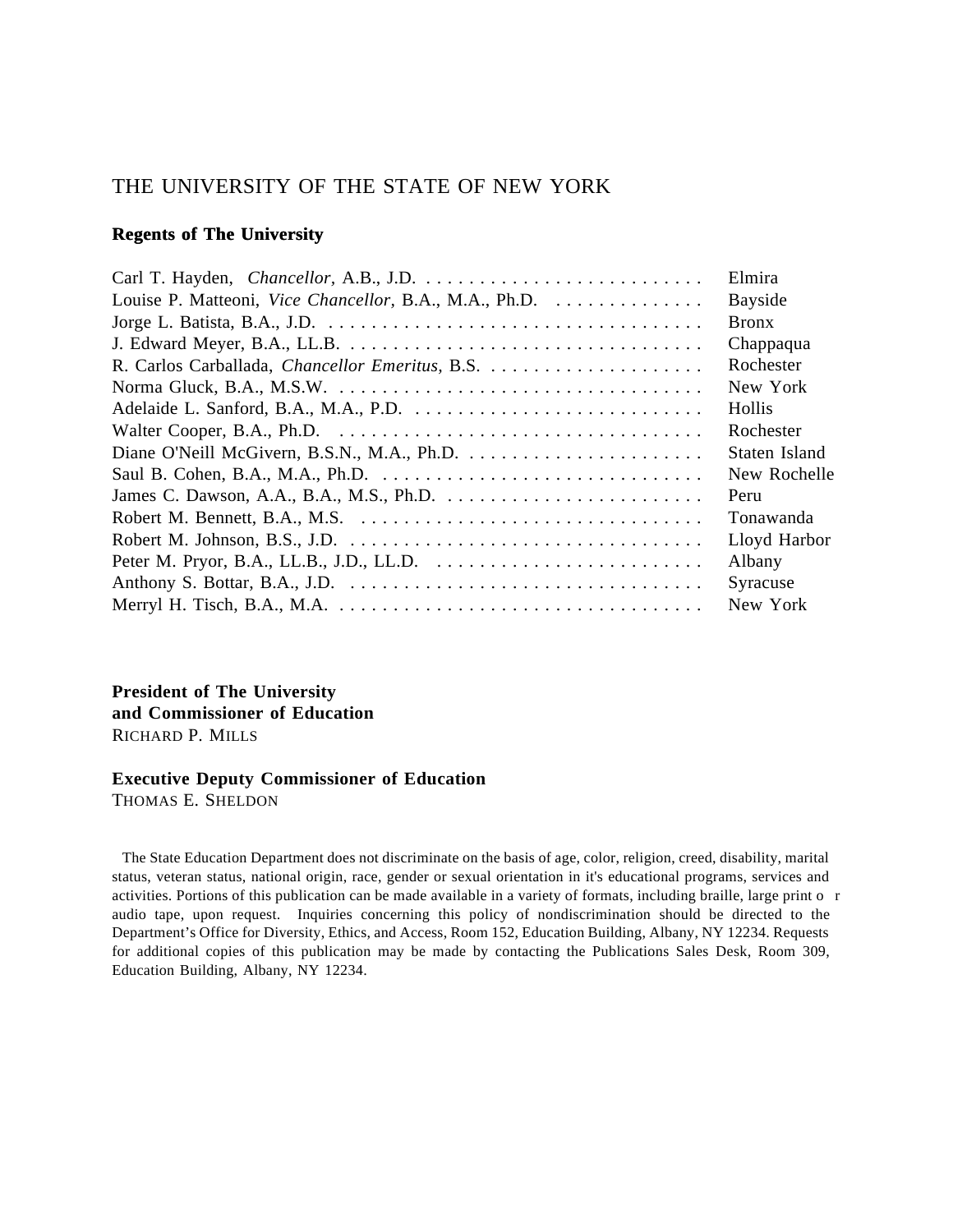## **Child Safety: A Healthy Start**

The information and skills presented in this publication are based on the most current information, research, and recommendations of reliable sources. The New York State Education Department, the Hudson River Center for Program Development, Inc., and the authors, however, make no guarantee as to the correctness or completeness of such information that may be required under certain circumstances, and assume no responsibility therefore. Further, it is recommended that students follow specified protocol given by recognized professionals when a difference is found with material in this publication and procedures obtained elsewhere.

#### *ACKNOWLEDGMENTS*

There are many people to whom I owe an expression of appreciation. First, Carol Jabonaski has been supportive from the beginning of this series, with this module being no exception. Barbara Smith contributed very helpful suggestions during the module's development. Kay Peavey deserves special recognition for her role in overseeing the entire development process, including editing and content suggestions. Colleen Dowd not only contributed content ideas, but also supervised the publication of this document.

I would also like to thank the New York State Department of Health, specifically, the Injury Control Program and the Disability Prevention Program for their willingness to review this document for accuracy. The American Red Cross also proved helpful in its review of the document. Marc Strauss graciously provided his expertise on child abuse and neglect. Our appreciation also goes to our readers - teachers and students from adult literacy programs - who unfailingly offer their expert insight.

Finally, special thanks and love to my son Clark, who is a constant reminder of the joy *and* responsibility of parenthood.

*Robin Granger Rischbieter Hudson River Center for Program Development, Inc. 102 Mosher Road Glenmont, NY 12077 (518)432-4005 (fax)427-9718*

*(Funds provided by The University of the State of New York, The State Education Department, Office of Workforce Preparation and Continuing Education, under Section 353 of the Adult Education Act)*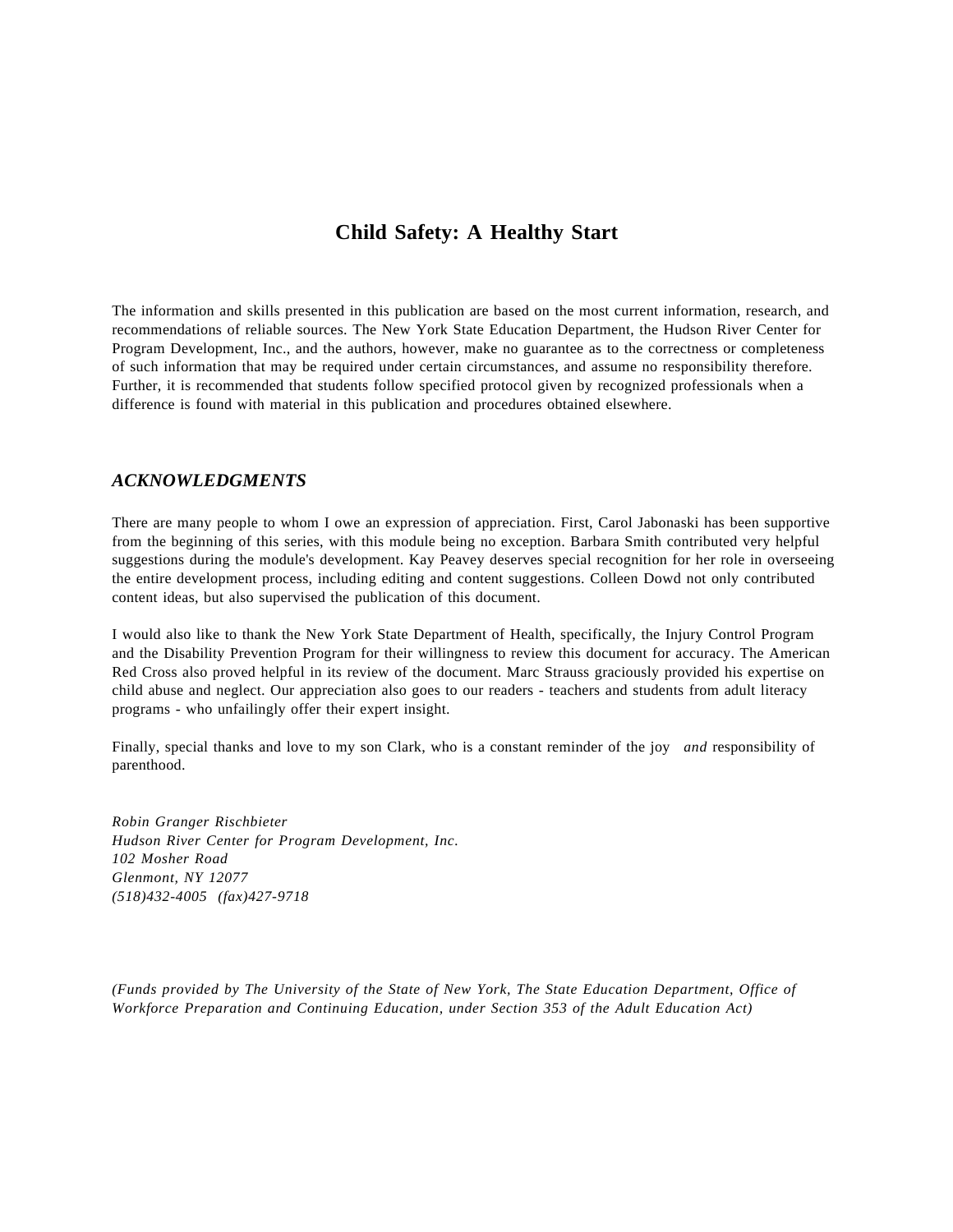# **CONTENTS**

|                                            | 40                   |
|--------------------------------------------|----------------------|
| Sexually Transmitted Diseases and HIV/AIDS | 41<br>41<br>45<br>48 |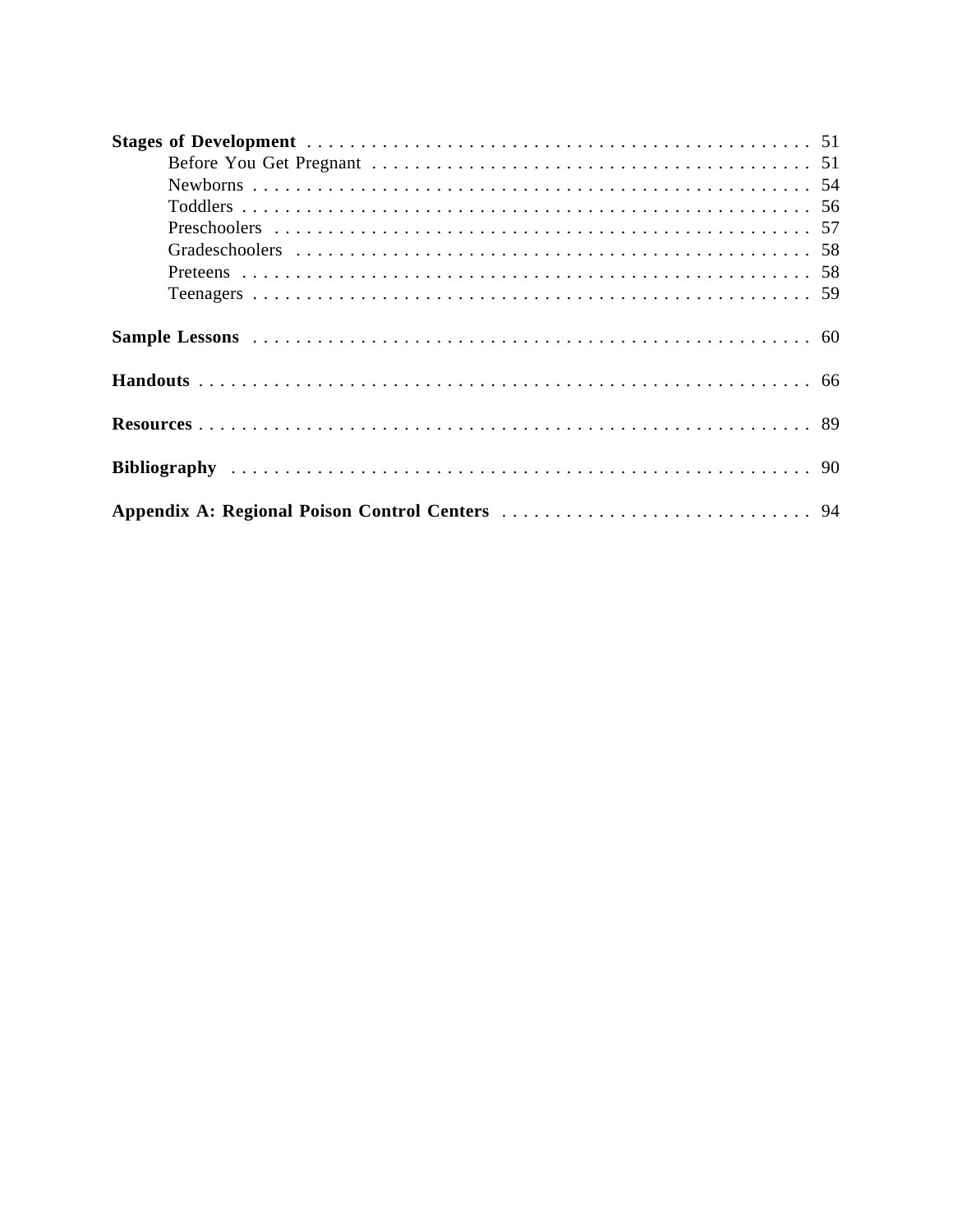## **Child Safety: A Healthy Start**

## **INTRODUCTION**

If you've ever spent time caring for a child, you know how special and precious children are. You may, also, have discovered that children's hands can be quicker than your eyes! We all want to be good and responsible parents. Keeping children safe takes good sense, thinking ahead, and above all, *watching*. Safety is something families can learn together so children will be safety conscious. Our children will then feel self confident and in control as they approach adulthood.

Former Surgeon General C. Everett Koop once said, "Most injuries to people . . . and nearly all injuries to children can be predicted and prevented." As we all know, it sometimes takes only a split second for a tragedy to occur. As adults, we are role models by which children define themselves. They want to be like us in every way, and will mirror everything we do. We can't change or teach young children quickly enough to prevent them from hurting themselves, so we must change *ourselves* — our thinking, our actions, our surroundings, and the examples we set — to give our children a healthy start and to empower them to stay safe throughout their lives.

The most basic safety steps to remember are:

- **1. Remove all hazards from your child's reach.**
- **2. Never leave your children alone watch them carefully.**

As they're our delight, children are also our serious responsibility. As parents, we must learn to protect our children from injuries, illness, mistreatment, and today's unbelievably common dangers of drugs, alcohol, and even AIDS.

This module will outline preventive safety measures for home, car, day care, school, and bikes. It will also discuss keeping children well through proper nutrition and vaccinations, and how to perform first aid if someone should become injured. In addition, we will discuss the dangers of substance and sexual abuse.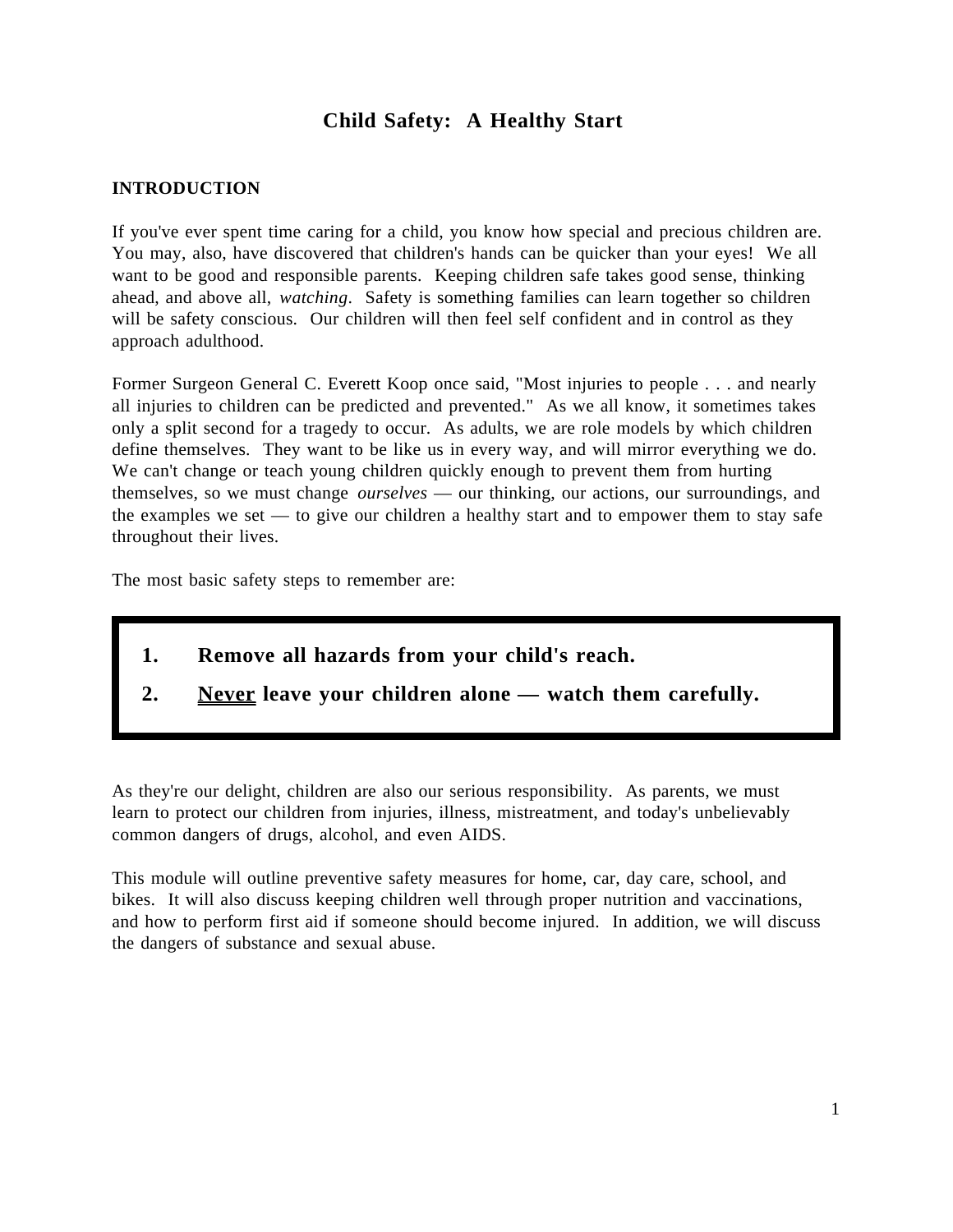## **GOALS AND OBJECTIVES**

The goal of this guide is to provide adult students with information about child rearing and prevention techniques to keep their children safe. Upon completion of this module, learners will:

- 1. Be able to identify and avert potential injury hazards in and outside the home.
- 2. Be alert to safety issues in the car, on the road, and in school or day care situations.
- 3. Grasp the dangers of substance abuse, sexual abuse, and HIV to children today.
- 4. Know the signs, symptoms, and forms of action for 10 common childhood diseases.
- 5. Identify first aid procedures for possible injury and sources of assistance during emergencies.
- 6. Understand stages of child development from pregnancy through the adolescent years.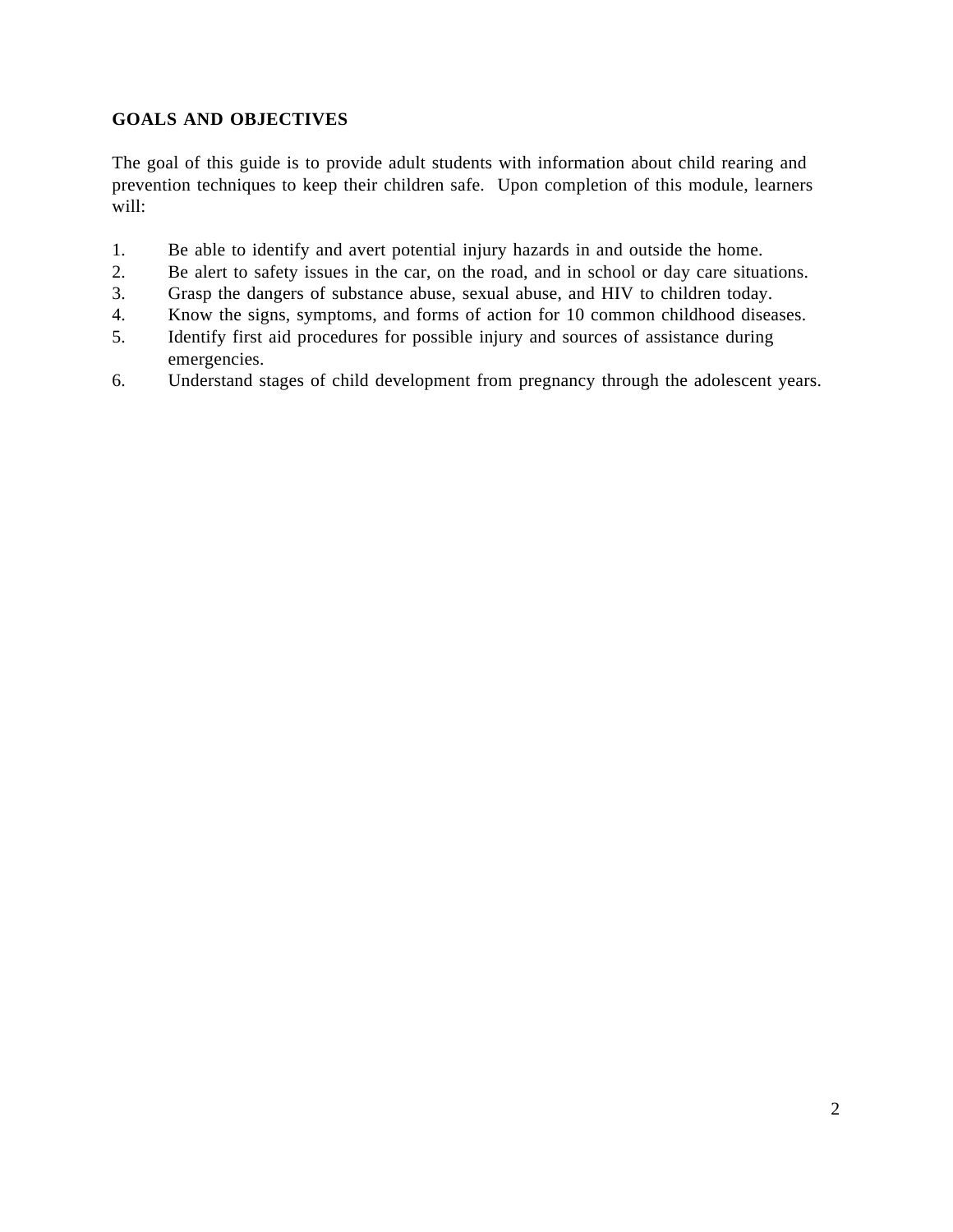## **SAFETY BEGINS AT HOME**

The first step to keeping children safe is to safeguard your home. This means making sure your home is not only secure from intruders, but also, from any injuries your children can cause themselves.

### **Childproofing**

Most of us are familiar with the terms "babyproofing" or "childproofing." This includes removing small items children could choke on; taking steps to prevent burns, drowning, and falls; moving cleaners, other toxic substances, and poisonous plants out of reach; guarding against sharp objects which could cut; installing safety locks on drawers, cabinets, and doors; and removing or securely locking up potentially dangerous weapons such as guns and ammunition.

Use this checklist to childproof your home:

In the kitchen:

l

- $\Box$ Extension cords and appliance cords are kept away from the sink and stove.
- During cooking, pot handles are turned toward the back of the stove. Hot liquids  $\Box$ (coffee cups!) are kept out of children's reach.
- $\Box$ Food treats or other items attractive to children are not kept over the stove.
- $\Box$ Knives and sharp objects are kept out of children's reach.
- $\Box$ Cleaning supplies are stored separately from food; kept beyond children's reach, or in cabinets secured with child safety latches or locks.
- $\Box$ Cleaners are purchased in child-resistant packaging whenever possible, and are not transferred to other containers. Nonfood items, such as cleaners or bleach, are never stored in food containers. Be careful not to become distracted while using cleaning supplies and forget to put them away.
- $\Box$ High chair is stable, with a wide base and a tray that locks securely.
- $\Box$ Direct, even lighting is available over the stove, sink, and counters - especially where food is sliced and cut.
- The doors of unused refrigerators and freezers are removed.  $\Box$
- $\Box$ For reaching high shelves, there is a stable stepstool with a handrail to grasp.
- $\Box$ Loose, flowing clothing is never worn during cooking.

<sup>1</sup>Compiled from *Home Safe Home: A Home Safety Checklist* , NYS Department of Health; "Make Your Home a Safe Place," Maine Statewide AHEC System; *The Safe, Self-Confident Child*, New Readers Press; *What to Expect When You're Expecting* and *What to Expect the First Year*, Eisenberg, Murkoff, & Hathaway.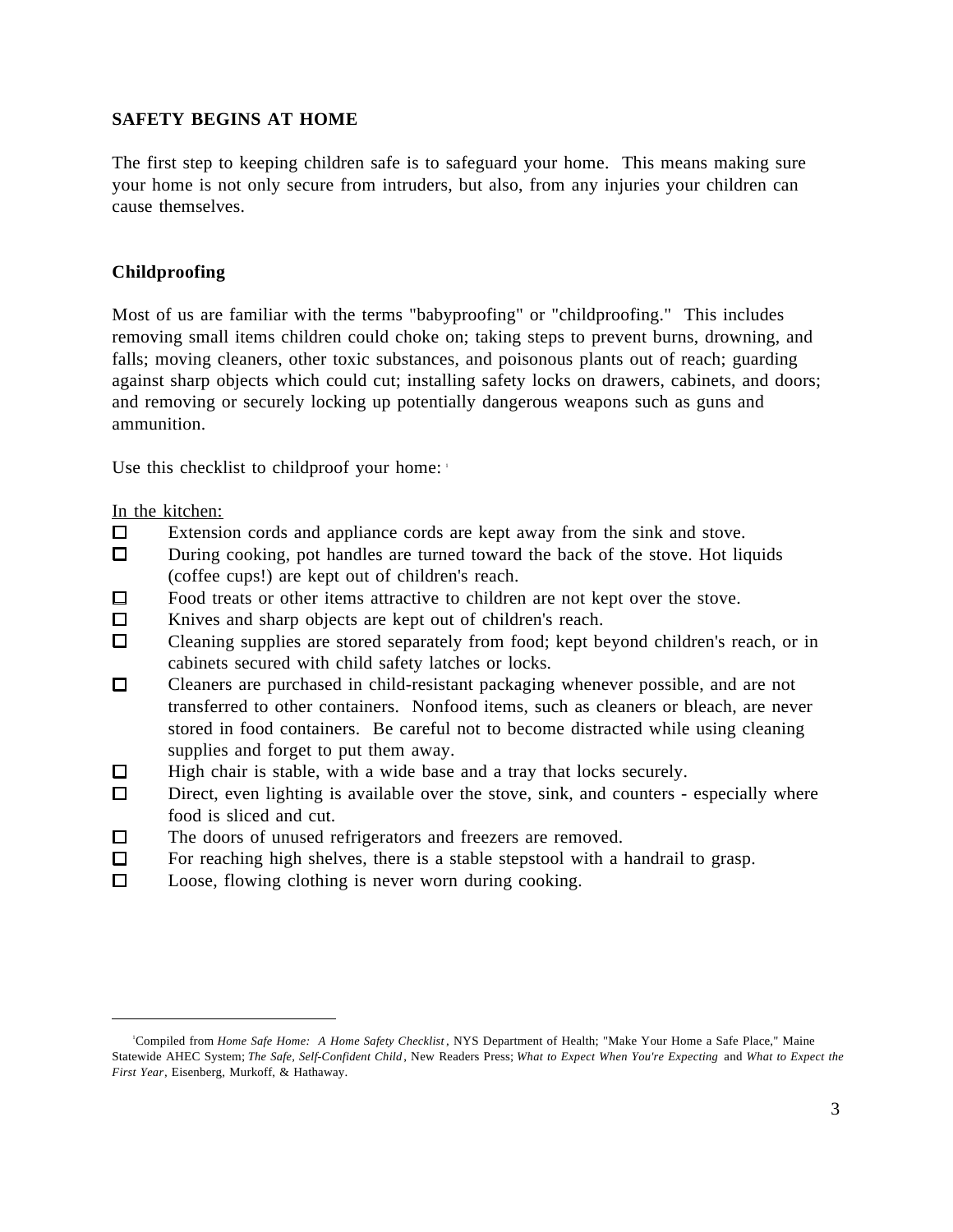In the bathroom:

- $\Box$ Hot water temperature is set at 110-120 degrees Fahrenheit or lower.
- $\Box$ Small electrical appliances, such as hair dryers, shavers, curling irons or radios, are never used near water, in sinks or tubs, and are unplugged when not in use.
- All medicines are clearly marked and stored in the container in which they came.  $\Box$
- $\Box$ All medicine bottles have child-resistant caps.
- $\Box$ Medicines and vitamins are stored beyond children's reach, and are disposed of properly when outdated.
- $\Box$ When bathing, children are always watched by an adult.
- $\Box$ Bathtubs and showers are equipped with grab bars and nonskid mats.
- $\Box$ A light switch is located near the entrance to the bathroom.

In the bedroom:

- $\Box$ No one in the house *ever* smokes in bed!
- Fire sources, such as ash trays, smoking materials, heaters, hot plates, teapots, etc., are  $\Box$ kept well away from beds and bedding.
- $\Box$ Electric blankets are not covered or folded. ("Tucking in" an electric blanket can cause heat buildup and start a fire.)
- $\Box$ Night lights have covers so children don't burn themselves on hot bulbs.
- $\Box$ Lamps or light switches are within the reach of each bed.
- $\Box$ There is a telephone next to the bed.

In the nursery:

- The crib has slats 2 3/8 inches (or less) apart.  $\Box$
- $\Box$ The crib mattress fits snugly (no more than a two-finger gap between mattress and railing).
- $\Box$ The crib mattress is adjusted to the lowest position so children can't climb out and fall. When children reach 35 inches tall, it's time to move them to a youth bed that is low to the floor. Babies should sleep on firm, flat mattresses, not on soft surfaces such as beanbag cushions, fluffy blankets, stuffed animals, pillows, waterbeds, and comforters.
- $\Box$ The toy chest has a lightweight lid, no lid, or a safe closing hinge, so that children can't be trapped inside, their fingers won't get slammed, and they won't be struck on the back of the head by the lid.
- $\Box$ Changing table and other high surfaces (i.e., bed) have safety straps to prevent falls. (Never leave infants alone on a changing table, counter, bed, sofa, or chair.)
- $\Box$ Cribs are positioned away from drapery cords or venetian blind cords to prevent strangulation.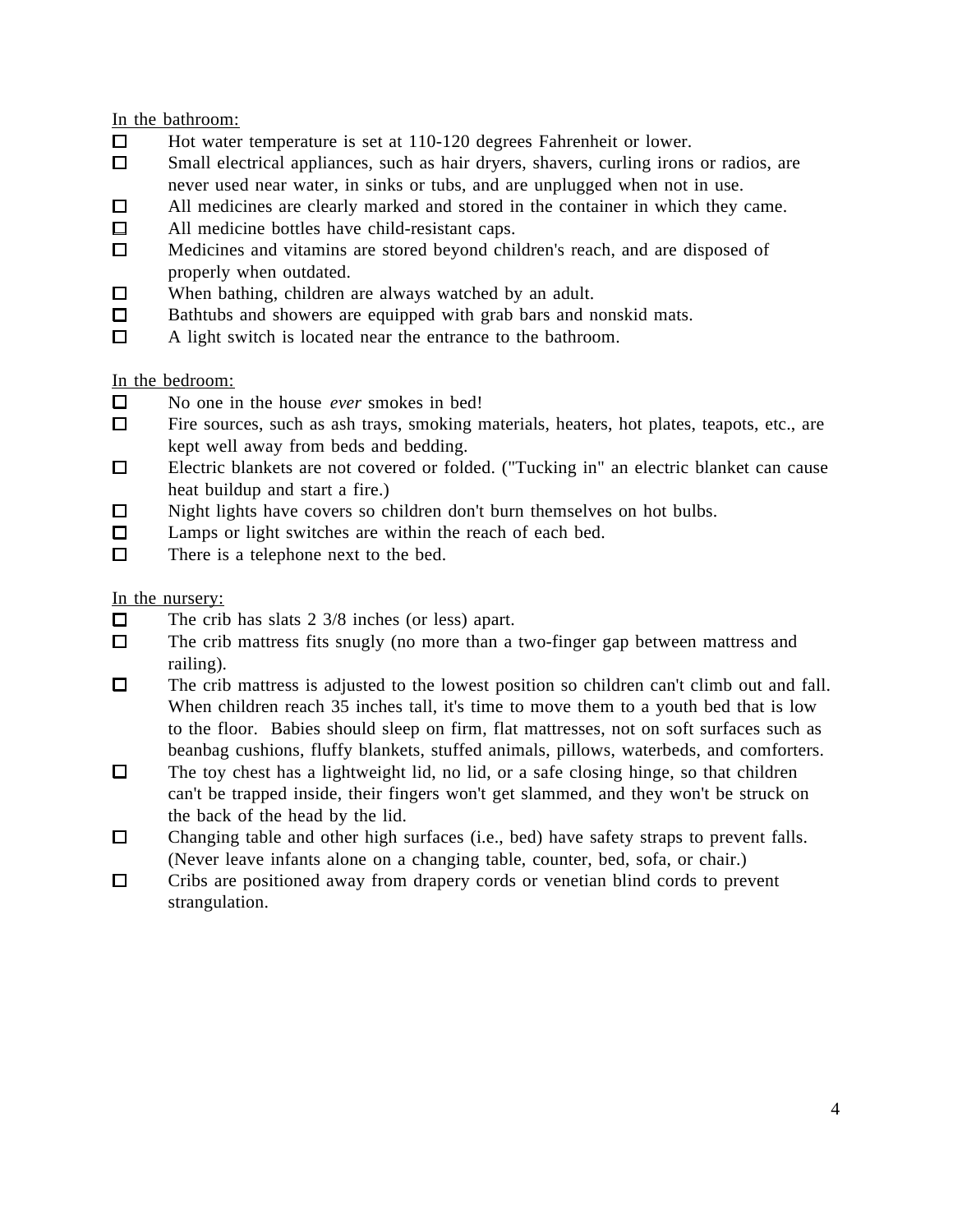Throughout the house:

- $\Box$ Emergency numbers are posted on or near each telephone.
- $\Box$ At least one telephone is located where it would be accessible in the event of an injury which leaves the resident unable to stand.
- $\Box$ Poisons and medicines are locked up. The Poison Control Center's toll free telephone number is posted near the telephone.
- $\Box$ All plants are kept out of children's reach as some plants are very poisonous. (See page 22 for a list of poisonous plants commonly found in homes and yards.)
- $\Box$ There are no loose paint chips (which toddlers might swallow) around the house.
- $\Box$ Painted surfaces are lead free. If you aren't sure about your home, contact your local health department to find out where you can have your paint tested. Have your paint tested before sanding, stripping, or scraping, which could release poisonous dust and fumes.
- $\Box$ Small items (such as safety pins, hard candy, coins, thimbles, marbles, camera batteries, buttons, toys with pieces smaller than  $1\%$  inches, etc.) and foods that could choke a child are kept out of reach. *A good measurement:* if small pieces are able to pass through a cardboard tube from a paper towel or toilet paper roll, they are too small and may choke a child.
- $\Box$ Pocketbooks with potentially dangerous items, such as vitamins, birth control pills, cigarettes, matches and lighters, jewelry, and calculators (which contain easy to swallow poisonous batteries) are kept out of children's reach.
- $\Box$ Knobs on cabinets or drawers are tightened so children can't pull them off and put them into their mouth.
- $\Box$ Drawers and doors are secured with safety locks so children can't get to items that may harm them.
- $\Box$ Sharp items, such as scissors, knives, letter openers, needles, pins, and toys with sharp edges, are kept out of reach of children. Razors are not left in the bathtub.
- $\Box$ Children are not allowed to play with plastic bags, plastic wrap, or unblown balloons — they could suffocate. Tie knots in plastic bags before throwing them away to prevent children from finding and putting them over their heads.
- $\Box$ Sharp or heavy tools are kept out of reach of children.
- Cords to blinds or curtains are tied up so children can't get caught and strangled.  $\Box$
- $\Box$ Bookcases and dressers are bolted to the wall so children can't pull them over on top of themselves. Drawers are pushed in so children can't climb in. Bookends or other heavy items are removed so that they don't fall on children.
- $\Box$ Glass tables are removed or covered with heavy pads so children can't bang on them and break them.
- Sharp edges and table corners are covered with cushioned strips or special guards.  $\Box$
- $\Box$ Chairs are pushed in so children aren't tempted to climb.
- $\Box$ Barriers are in place around fireplaces, woodstoves, radiators, heaters, and furnaces. Children are never left alone near a woodstove or fireplace.
- $\Box$ Access to windows is blocked, and windows have secure screens or window guards.
- $\Box$ All stairs, protective walls, railings, porches, and balconies are sturdy and in good repair.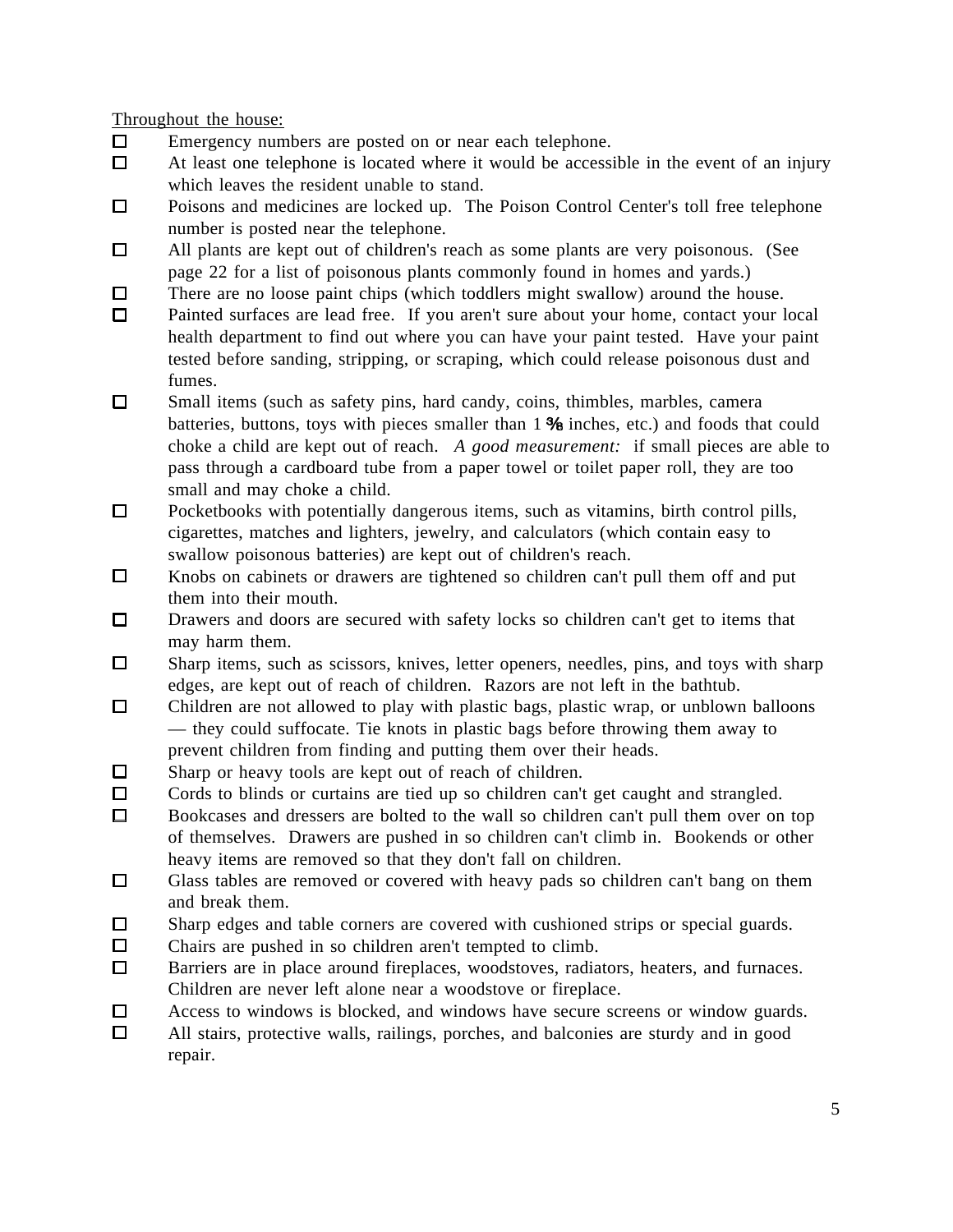- $\Box$ Locks are removed from doors so children can't accidentally lock themselves in.
- $\Box$ Small rugs and runners are tacked down or slip resistant. Never place one at the top of the stairs.
- $\Box$ Loose linoleum or carpet are tacked down so children don't trip and fall.
- $\Box$ All high traffic areas, such as hallways and passageways between rooms, are well lighted and free of obstructions, such as furniture and boxes.
- To avoid tripping, floors are free of clutter. Spills are cleaned up immediately to  $\Box$ avoid slipping.

## Electrical safety:

- $\Box$ Plastic "shock stop" outlet plugs are in place in all unused electrical outlets.
- $\Box$ All outlets and switches have cover plates.
- All electrical and telephone cords are placed out of the flow of traffic.  $\Box$
- $\Box$ Cords do not run beneath furniture or rugs.
- $\Box$ Wiring is not nailed or stapled to walls or baseboards.
- $\Box$ Electrical cords are not frayed or cracked. Electrical cords are out of the reach of small children.
- $\Box$ Extension cords are never overloaded, and the wattage ratings of cords are correct for appliances.
- $\Box$ Ground Fault Interrupters (GFI) power strips are used for multiple outlets instead of extension cords.
- $\Box$ Light bulbs are appropriate sizes and types for the lamps and fixtures.
- All light fixtures have bulbs in them.  $\Box$
- $\Box$ Electrical space heaters are properly grounded, and are connected directly to wall outlets.
- $\Box$ If fuses are used, they are always the correct size for the circuit.

Fire safety: See pages 14 - 17.

In the basement or garage:

- $\Box$ Latches control access to the garage and basement, areas in which many dangerous items are often stored.
- $\Box$ Containers of volatile liquids, such as paints and cleaning solvents, are tightly capped. Such containers are stored away from, and never used near ignition sources, such as furnaces and water heaters. *Gasoline is stored in an approved container, and is never stored in the home!*
- $\Box$ Power tools have guards in place and are properly grounded.
- $\Box$ Work areas are well lighted.
- $\Box$ Lights can be turned on without walking through a dark area.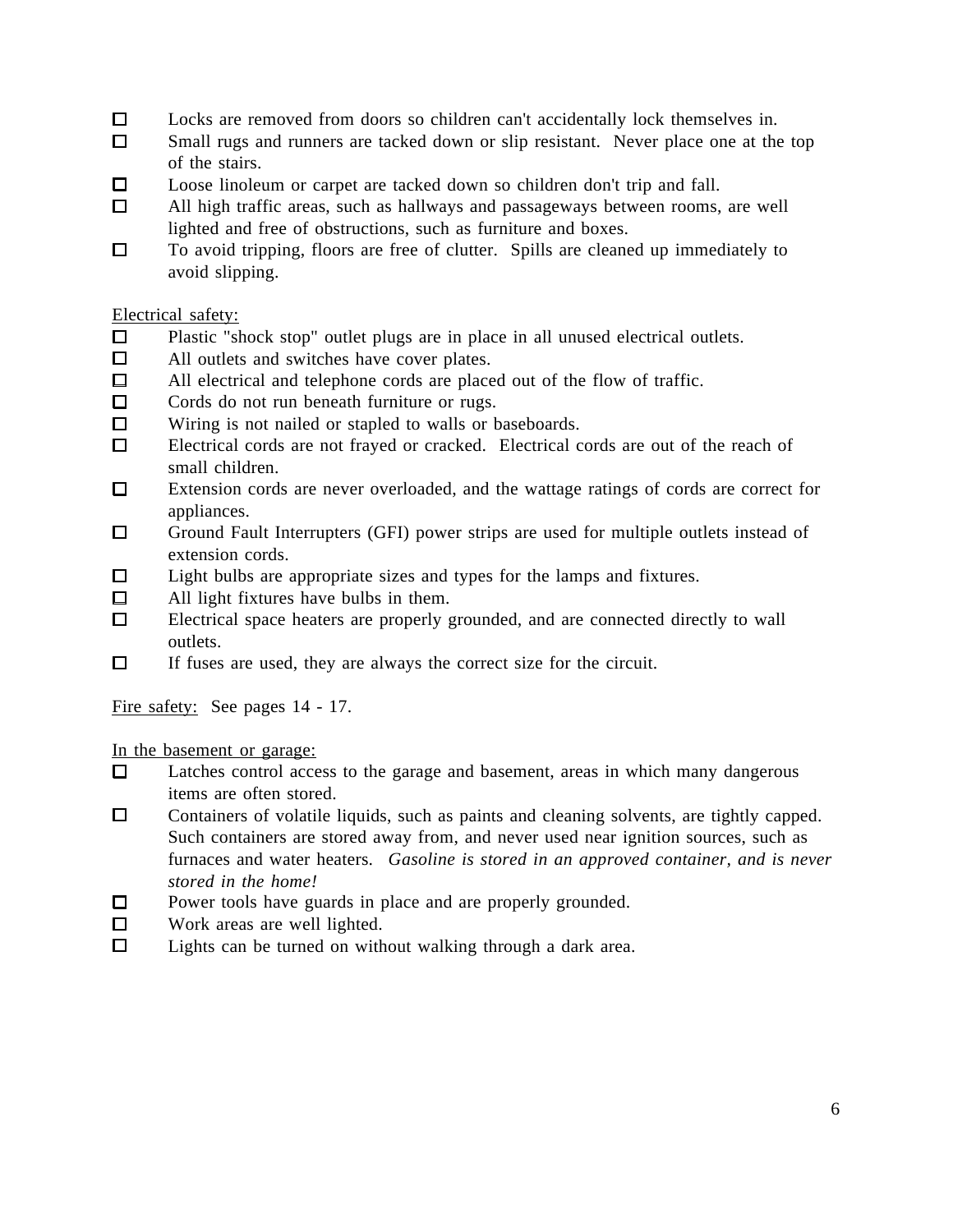On the stairs:

- Gates are used at the top and bottom of stairs.  $\Box$
- $\Box$ Sturdy handrails are fastened securely on both sides of the stairway, and these handrails run continuously from the top to the bottom of the flight of stairs. Bannister slats should be 2 3/8 inches (or less) apart.
- $\Box$ Stairs are well lighted, and there is a light switch at both the top and bottom of staircases.
- $\Box$ Steps allow firm footing (no worn treads or loose carpeting), are even, and of the same size and height.
- The edges of the steps are easy to see.  $\Box$
- $\Box$ Nothing is ever stored on the stairway, even temporarily.

### Firearm safety:

- $\Box$ Keep guns in locked drawers of cabinets; keep keys to the lock out of children's reach.
- Store guns unloaded or disassembled.  $\Box$
- $\Box$ Keep ammunition in a separate, locked place.
- $\Box$ Attend a firearm safety course.
- $\Box$ Use a trigger lock.

Many injuries occur at home when parents are preoccupied or distracted. One way to decrease preoccupation is to decrease the stress in your life. Stress results from feeling a lack of control. Think about your most stressful time of day: in the morning before work or school? When you're trying to cook a meal? Be alert to possible injuries during these times and make extra time for yourself *and* your children. In addition to unintentional injuries, accumulated stress may cause parents to abuse or do harm to their children. Anyone overwhelmed by stress, frustration, or anger who might act out on children should seek professional help immediately.

To help relieve some of your normal, everyday stress, try engaging in something active such as dancing or exercising; something relaxing such as taking a warm bath or nap; or something fun such as listening to music or laughing at your favorite comedian. Also, use extra caution in an unfamiliar place or in a new routine, when stress levels will naturally be higher. Children are also more likely to get hurt when *they* are tired or hungry and not paying attention to risks.

Give your children the extra attention they crave  $-$  read a book together, go for a walk, give extra hugs, or just talk about the day. If you have several young children close in age to each other, you may be able to think of a fun group activity or help your children entertain each other. Another alternative would be to enlist the help of your partner, friend, or relative to help you provide the extra attention each child needs and deserves.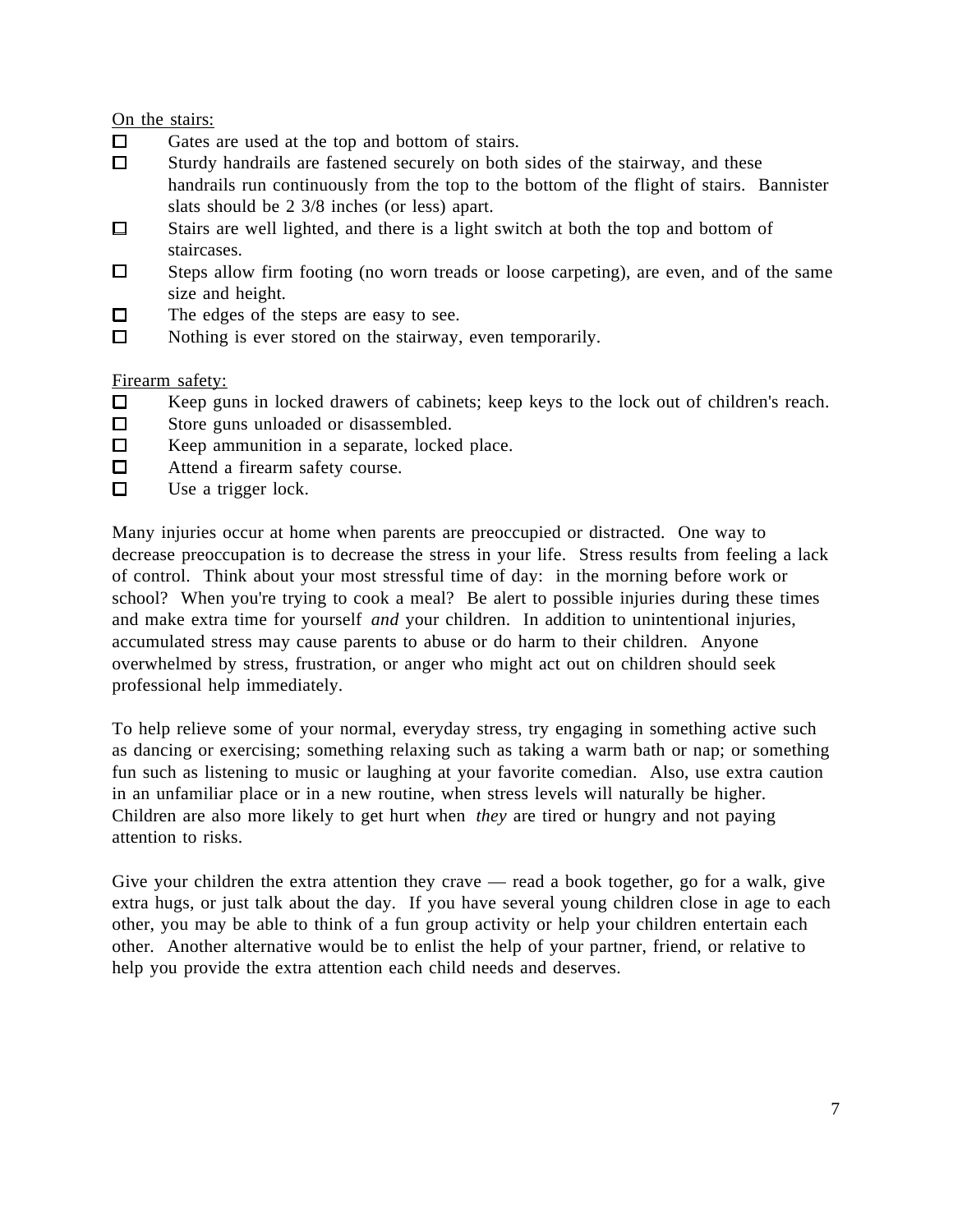Although it's easy to become distracted and think children will be OK for just a second, you must *never* leave children alone in a room unless they are in playpens or cribs. Even then, only leave them for a few minutes at a time, unless they are sleeping. It's a good idea to use a baby monitor so you will hear if your child wakes up or needs attention. Don't leave an infant alone with a preschooler or pet. Preschoolers don't know their own strength and don't understand the consequences of what they do. We often think that pets will protect our children but they may also injure them, especially when youngsters pull tails or don't understand how to treat animals gently. *Under no circumstances* should you ever leave your child alone in your home.

The three top causes of death among children over one year of age are motor vehicles, fire and burns, and drowning.<sup>2</sup> This module will explain how to reduce these risks, as well as how to protect children from two other common dangers: poisoning and recreation/sports injuries. Although prevention is the best medicine, injuries do happen, so it's important to know basic first aid. To that end, basic first aid techniques are included in this document as well.

<sup>2</sup>*The New York Times*, August 27, 1993.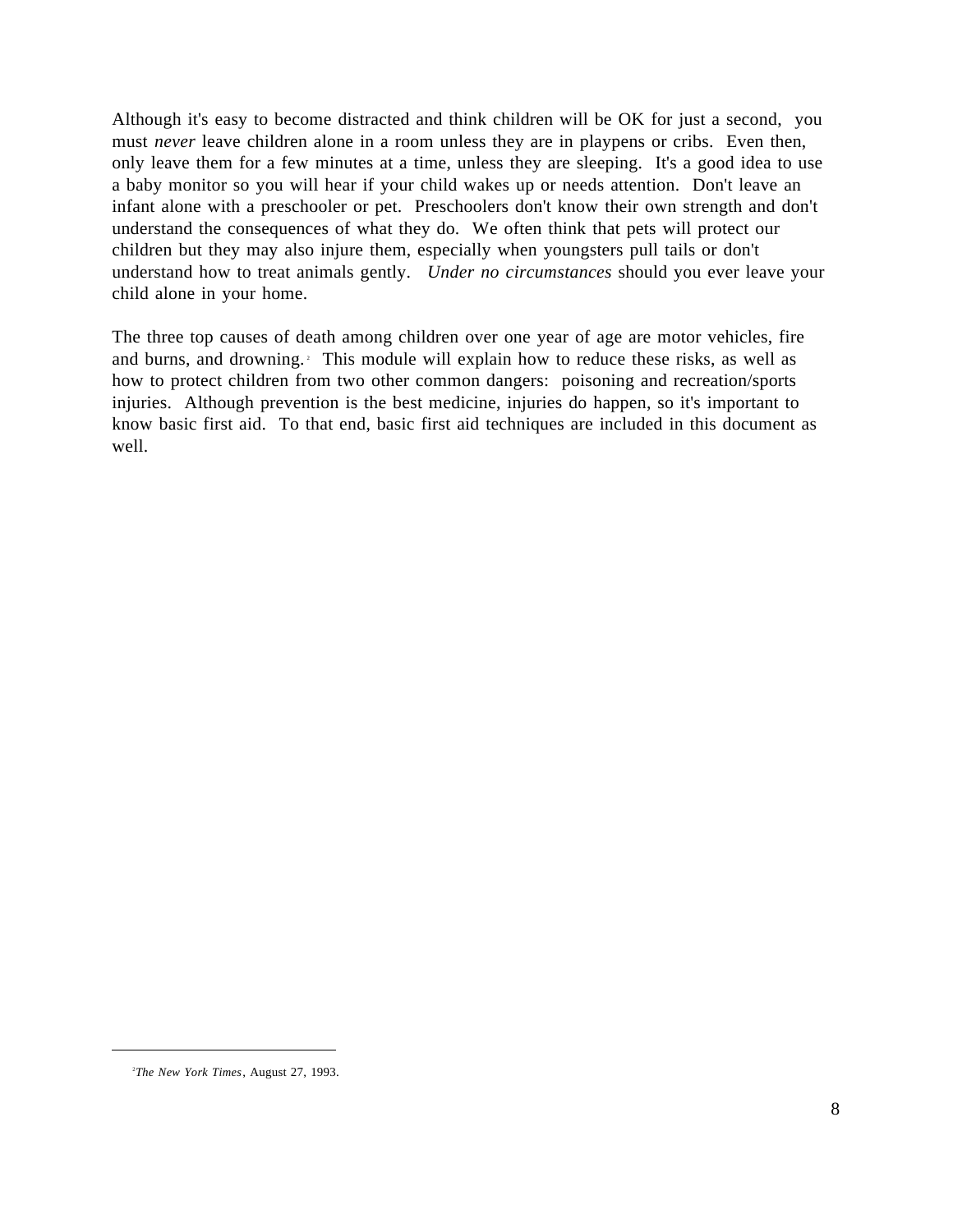### **SAFETY ON THE ROAD**

You have the most control in keeping your children safe when they are in your own home. However, you can't always keep them under your watchful eye. Therefore, you must be aware of safety issues outside of the home, such as while riding in your car. You can teach children safety rules for walking and riding their bikes and playing sports. You might want to share your childproof checklist with your babysitter, day care facility, or school to help secure the safety of your own children and the children of others.

#### **In the Car**

The chief cause of death among children is motor vehicle related crashes. In automobile crashes, the most common causes of death and injury to children are being thrown into the windshield, dashboard or other part of the car, or against another passenger; being crushed by adults who are not wearing seat belts; or being thrown from the car. <sup>3</sup>

Young children are built differently than adults. Their heads are large compared to the rest of their bodies, and their bones are still soft. Because children are smaller than adults, they are more likely to hit harder, lower areas inside the car when they bounce around in car crashes.

In 1982, New York State passed the Child Safety Seat Law. It requires children to ride in safety seats from birth to age four. Even if you can't afford a safety seat, *do not* go without one. Contact your local Health Department for information on who distributes child safety seats at little or no cost.

There are many different brands and kinds of child safety seats, costing from \$20 to \$100. Parents may be puzzled by which is the safest and which is the best investment. *The safest* seat is the one used *correctly every time<sup>4</sup>*.

There are a few general precautions regarding securing child safety seats in the car. First, manual lap belts (usually found in the center back seat) are particularly effective in preventing the child seat from pitching forward during a crash. Secondly, the seat belts in the front seats of some newer cars are anchored with stiff parts that force the seatbelt further forward. This type of seatbelt may make a child seat instable during a crash.

Finally, any type of motorized shoulder harness that automatically shifts into place is prone to being less safe due to parent error in securing the car seat s.

l

<sup>&</sup>lt;sup>3</sup>Maine Statewide AHEC System, "Using Child Safety Seats the Right Way," p. 1.

<sup>&</sup>quot;Using Child Safety Seats the Right Way," p. 2.

Mooar, Albany Times Union, Dec. 1994, p. A5.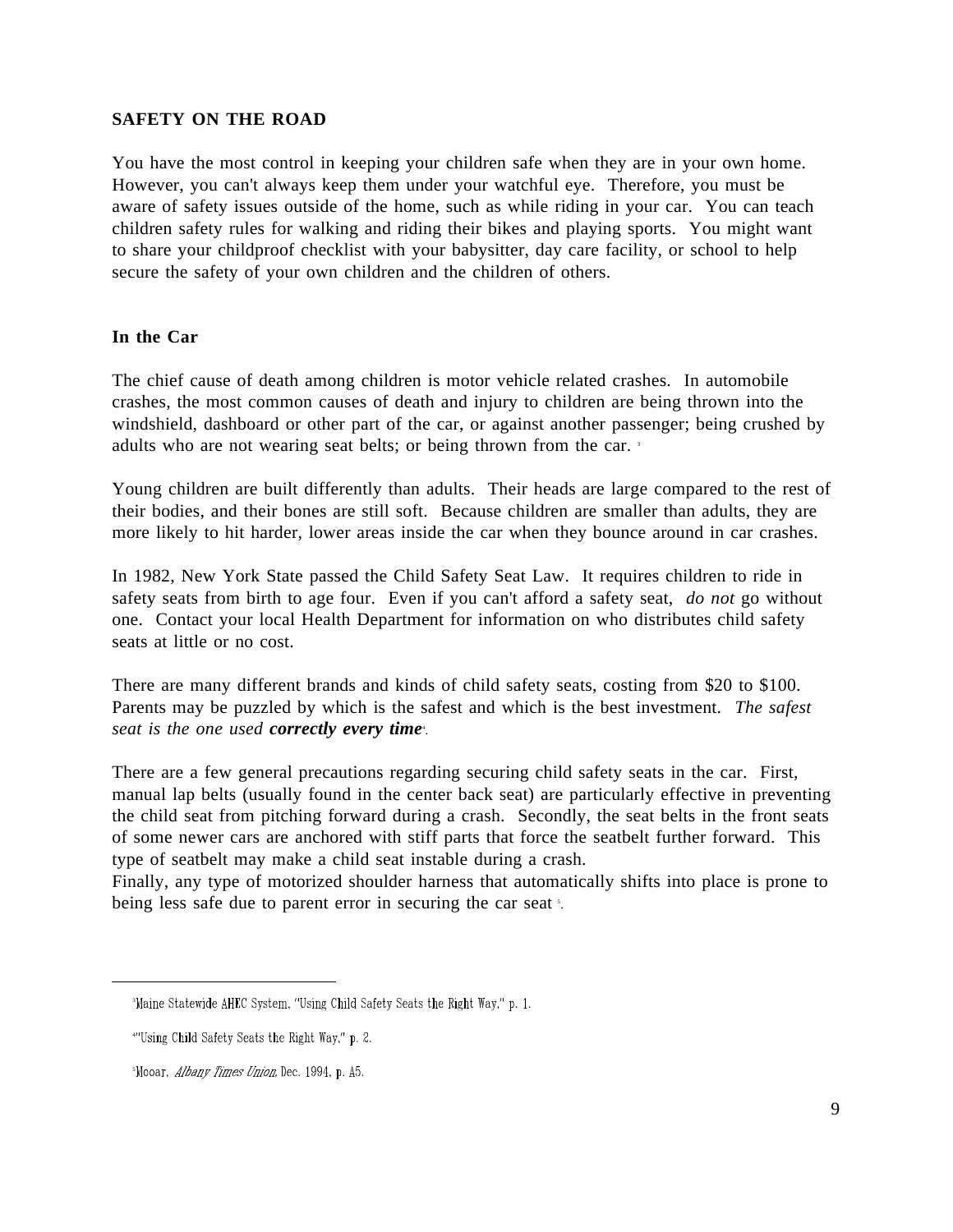*Infant Seats* always face the back of the vehicle in a reclined position. The safest place in the car is the middle of the back seat. Do not use an infant seat in the front seat if there is a passenger's airbag, because its inflation could harm the child. You should pad the sides of the car seat for newborns so their heads and necks are supported — either buy special cushions or use rolled towels or blankets. Infants should ride facing backward until they weigh 20 pounds and can sit up well.

You may buy a seat that detaches from a base belted into the car so you can use it as a baby seat or carrier outside the car. Some kinds of infant seats can be converted to toddler seats by switching them to an upright position and turning them to face forward when your baby is big enough.

*Toddler Seats* face toward the front. Be sure to pull the straps snugly to your child's shoulders. Toddlers may ride in these seats until they weigh 40 pounds and are 40 inches tall. Locking clips may be needed with certain seat belt systems.

*Booster Seats* also face forward and may be used for children who weigh 30 to 60 pounds. The safest type is that which uses the car's shoulder strap. The waist shield should touch your child's hips to keep him/her from sliding out during a crash.

Here is a checklist of general precautions for child safety seats:  $\epsilon$ 

- $\Box$ Be sure your child's safety seat was manufactured after January 1, 1981, and meets Federal safety standards.
- $\Box$ Read and follow all manufacturer's instructions included with your safety seat.
- $\Box$ Never use a safety seat which has already been involved in a car crash.
- $\Box$ If your car has a free sliding buckle, be sure to lock it in place with the metal clip provided with your safety seat. If you do not have a metal clip, you should be able to purchase one at a baby products supply store.
- $\Box$ Put your child where you can see him/her. The safest place for your child to ride is in the middle of the back seat. Putting your baby on either side of the car leaves him/her unprotected if someone hits your car on the side.
- $\Box$ If you want your young children to have toys in the car, attach them to the seat with a very short strap. This prevents children from leaning down to retrieve a dropped toy, and possibly hurting themselves in the process.

<sup>&</sup>quot;Compiled from "Using Child Safety Seats the Right Way" and What to Expect the First Year.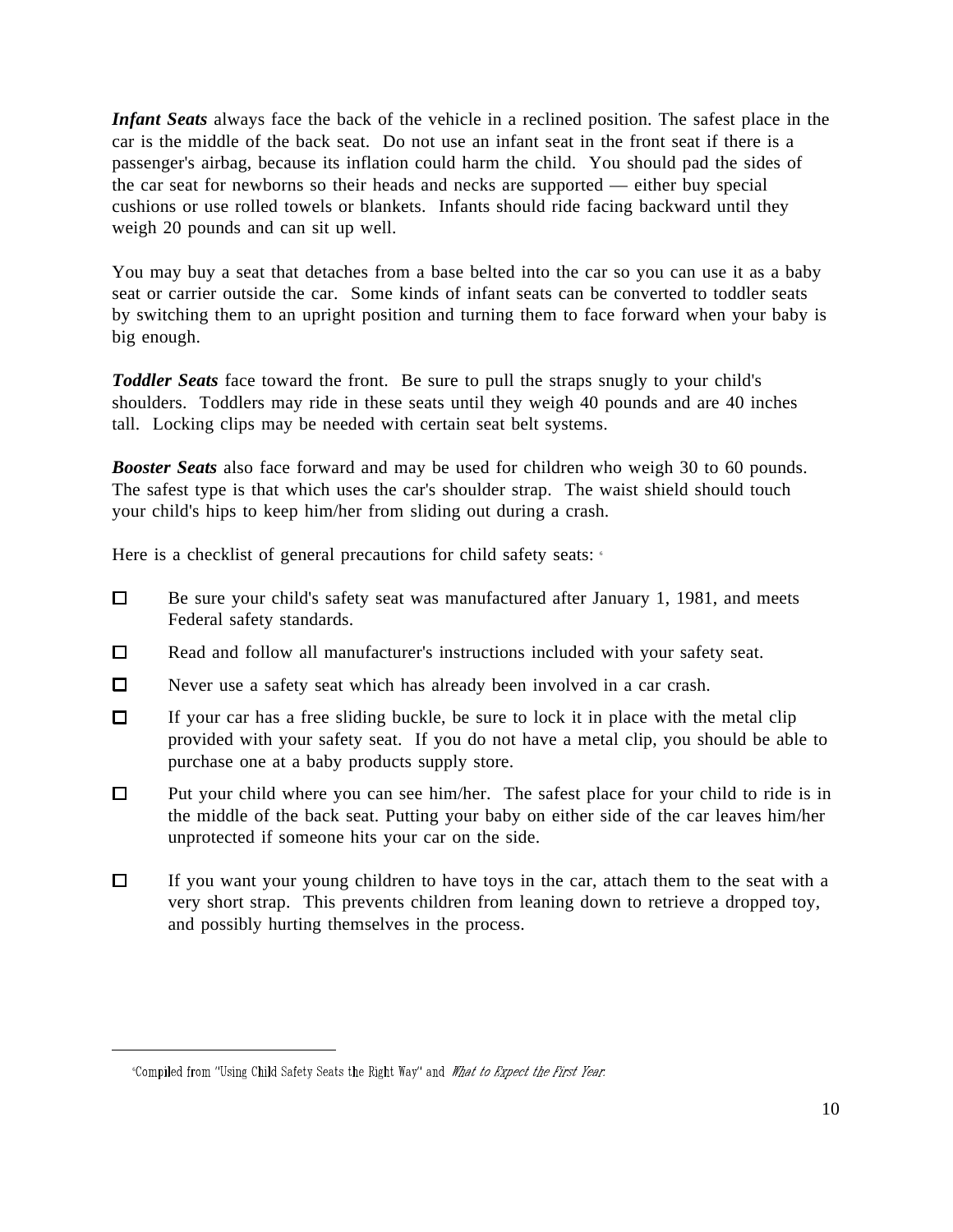In New York State, seat belts are required for anyone sitting in the front seat of a vehicle and for children, under 10 years old, seated in the back seat of a vehicle. For maximum safety, hook lap belts low and snug over hip bones and shoulder belts over the chest, *not* over the neck.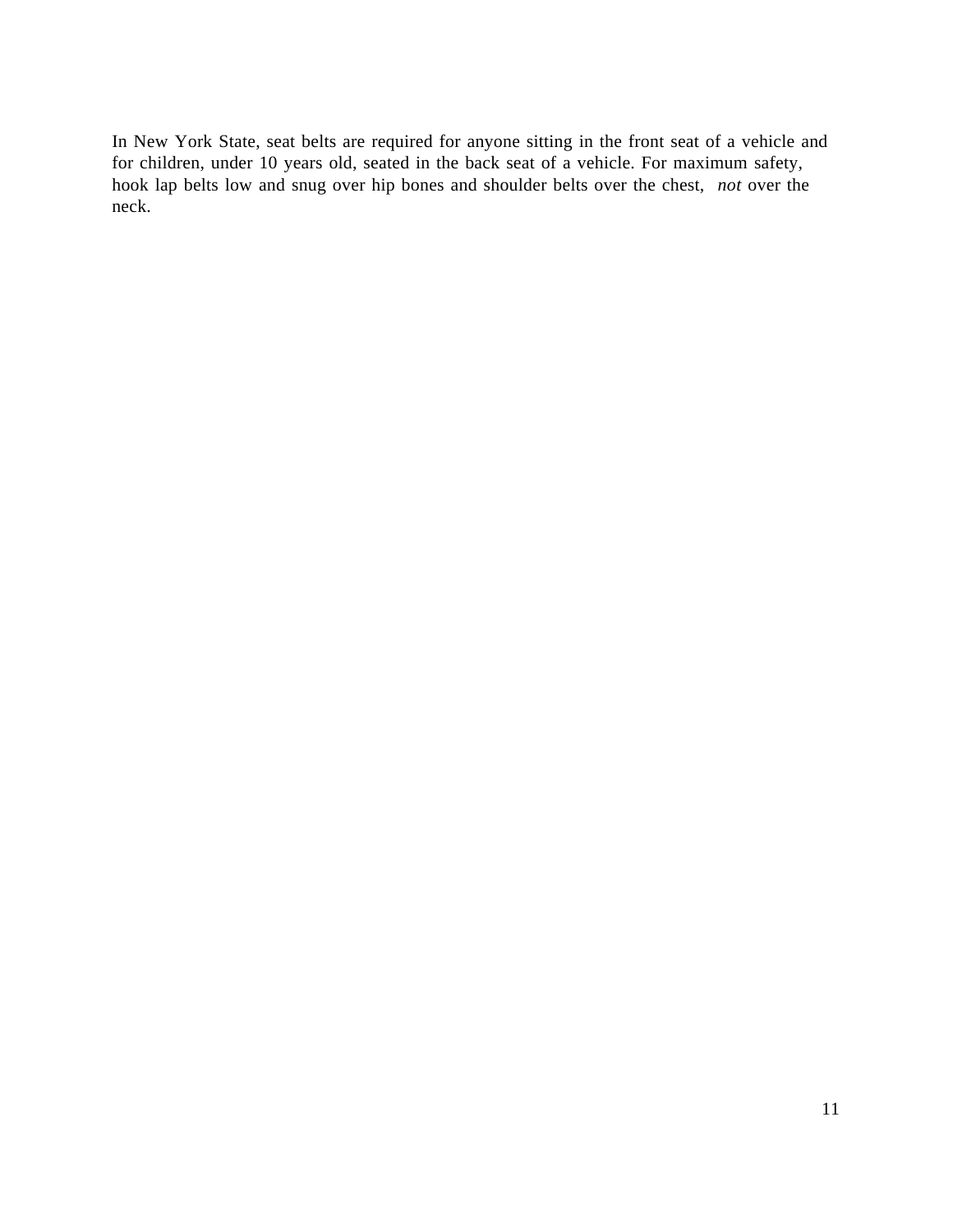## **Pedestrian Traffic**

You can help protect your children while they are in the car by effectively using safety seats, but how can you protect them from other drivers while they're walking? Here are some general guidelines based on the age of the children:

When walking with a baby in a carriage or stroller, never put the carriage or stroller in front of you at an intersection. Keep the stroller beside you, well out of the path of traffic.

Children under age five should never walk or cross the street by themselves. Young children should hold the hands of the adults accompanying them when crossing streets.

Children age five and over (depending on the maturity of the child) can be taught simple safety habits to cut down on their risk of being injured or killed by a passing motor vehicle. Here are some rules:

- $\boldsymbol{J}$ Always walk facing traffic.
- $\boldsymbol{J}$ Always use sidewalks. If there are no sidewalks, walk far to the side on the left, facing traffic.
- $\boldsymbol{J}$ To cross the street: stop at the curb and look left, then right, then left again. Be sure no cars are coming before starting to cross and **keep looking** back and forth while you are crossing.
- $\checkmark$ Use crosswalks, "Walk" lights, and obey crossing guards.
- $\boldsymbol{J}$ If walking at dusk or after dark, carry lighted flashlights. Outerwear should be made more visible by reflective tape (available at hardware or sporting goods stores).

One of the best ways to protect children when they are walking is to make them aware of the danger of automobiles. Children often mistakenly think that if they can see drivers, drivers can see them. Children may also think that cars can stop right away. If you can't walk with your children, be sure they are alert and careful and that they choose safe routes. When your children are alone or become separated from a trusted adult, they should know what to do if approached by a stranger. Kidnapping is a risk for children in any public space (such as malls, parks, grocery stores) and even when walking alone on secluded roads.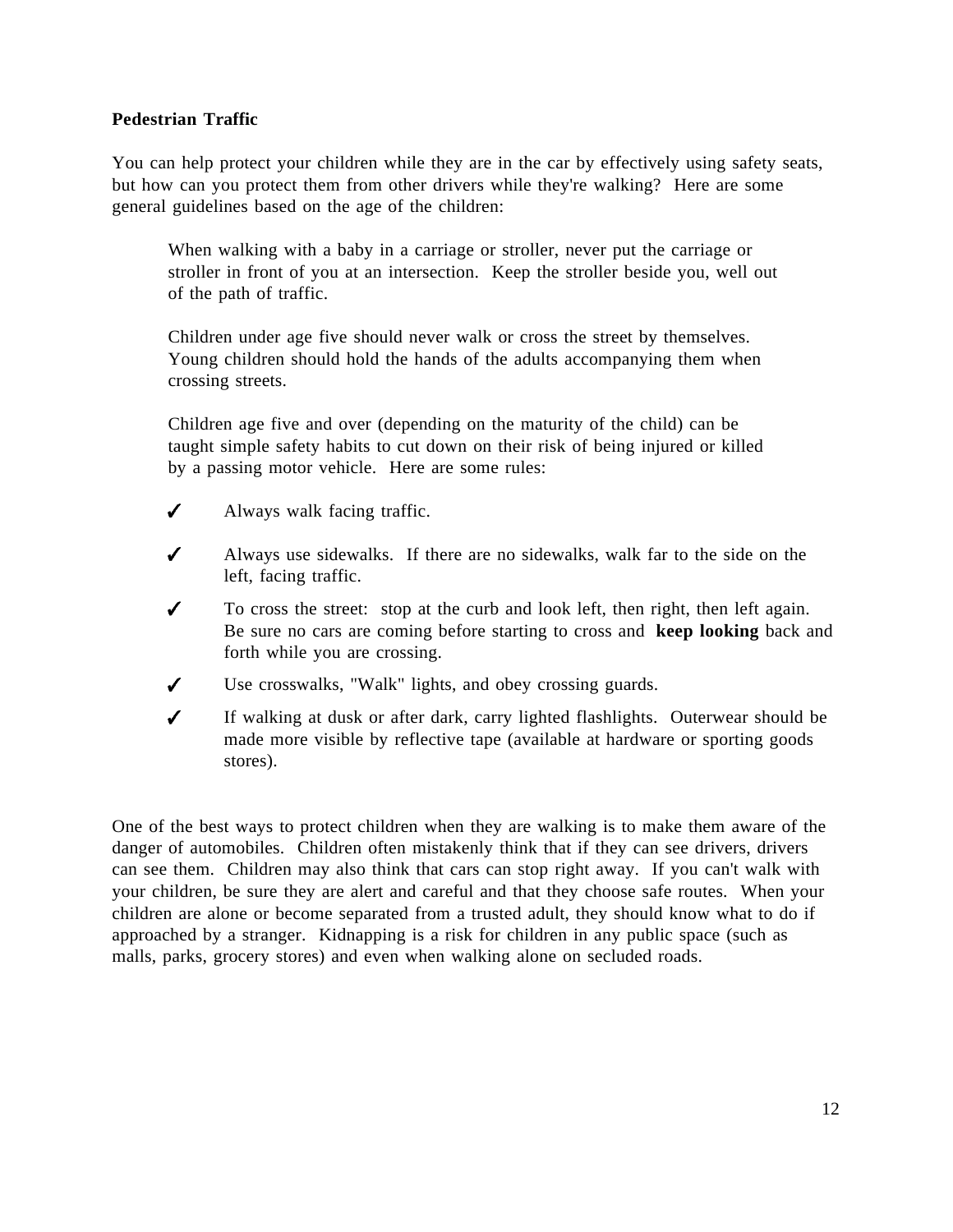## **Bicycle Safety**

Research shows that safety helmets reduce bicyclist's risk of head injury by 85 percent. As of June 1, 1994, New York State law requires all children between the ages of 1 and 13 to wear approved bicycle helmets when riding bicycles. Parents of children riding bicycles without helmets may be fined up to \$50.

Helmets should be worn snugly and comfortably over the top of the forehead. They should be approved by either the Snell Memorial Foundation, American National Standards Institute (ANSI), or American Society for Testing of Materials (ASTM). The sign or seal of approval is found on either the helmet itself or on the box in which it is packaged. If you cannot afford a helmet, contact the NY State Injury Control Department at (518) 473-1143 for information regarding the availability of low cost helmets.

Remember, no one is exempt from being a victim of a head injury. All bicyclists should wear approved bicycle helmets when riding. Parents and siblings should set an example by wearing helmets when they ride. Besides wearing helmets and keeping bicycles in good repair (with adequate brakes and reflectors and a working light for night time riding), teach your child these other steps to stay safe:

- $\checkmark$ Don't ride in the road. Children under age 10 should ride only on sidewalks, driveways, or other off-road pathways.
- $\checkmark$ Ride at the *side* of the road going with the flow of traffic. That means riding on the right side of the road going the same direction as cars. Look and let cars pass before turning.
- $\checkmark$ As when walking, stop and look first left, then right, then left again to be sure no cars are coming before going into the road. Get off and *walk* the bike through intersections.
- $\checkmark$ Know and obey traffic signs: Stop, Yield, and traffic lights.
- $\overline{\mathcal{L}}$ Ride one to a bike.
- $\boldsymbol{J}$ Use a horn or bell..
- Learn hand signals to let cars know what you are doing: ( *have CAD draw hand* ✔ *signals*)

 $\overline{a}$ 

**Left Turn Right Turn Stop**

<sup>&</sup>quot;Thompson, et al., *The New England Journal of Medicine*, May 25, 1989, p. 1365.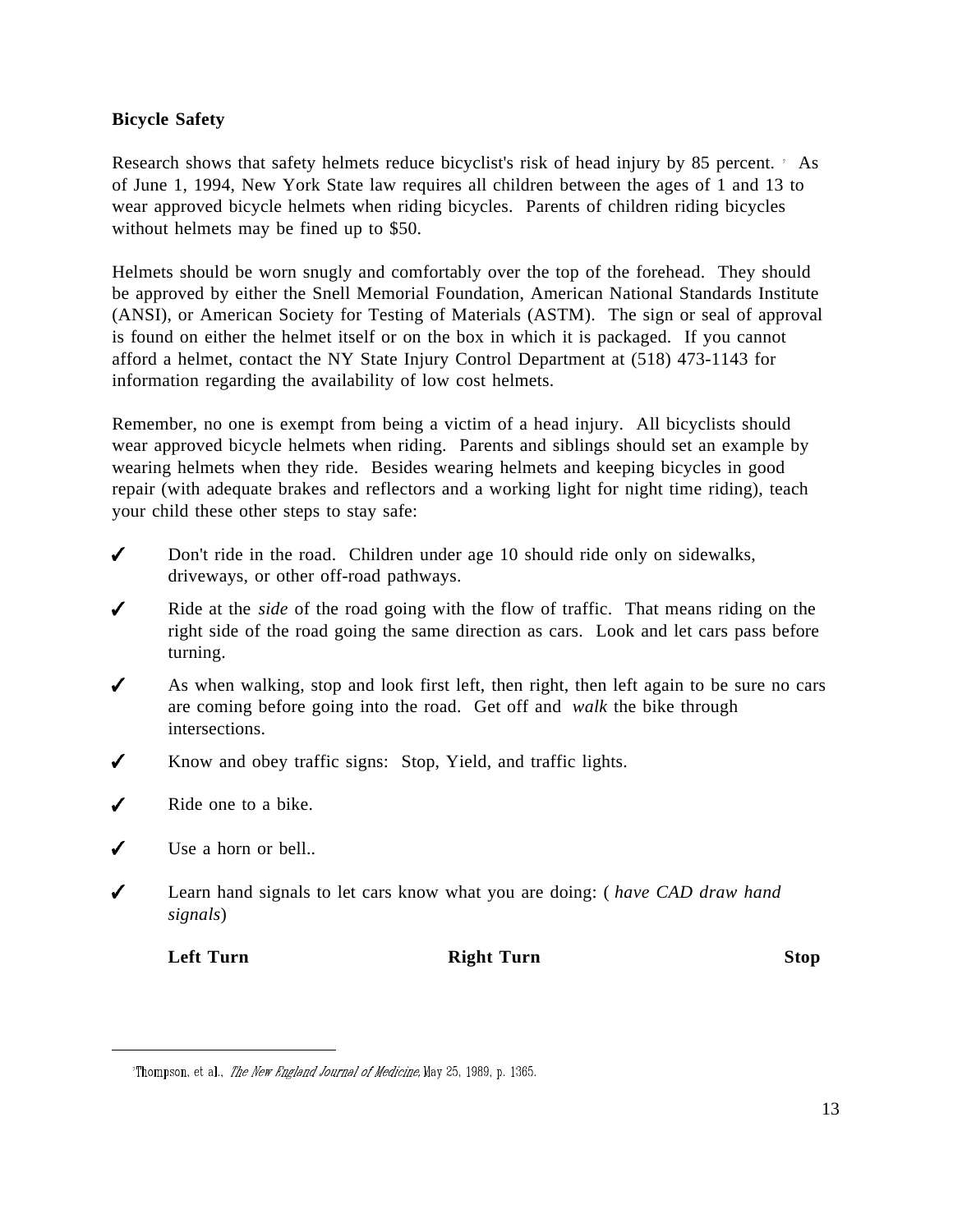#### **FIRES AND BURNS**

 $\overline{a}$ 

Fire and burns are the second most common cause of death in children because they can't always escape fire and smoke inhalation. Most home fires happen between 8 p.m. and 8 a.m. and are caused by heating problems. Cooking mishaps and electrical problems are the next two most common causes of home fires.

Studies show that smoke detectors reduce the potential of death in 86 percent of fires, and the potential of severe injuries in 88 percent of fires. <sup>8</sup> New York State law requires *all* homes to have smoke detectors, either "hard wired" or battery operated. If you install the latter of the two, be sure to test the batteries every month and to replace the batteries every six months to a year. *All* smoke detectors should be checked twice a year to be sure they're working properly. If you can't afford a smoke detector, contact your local fire department for information on who may distribute smoke detectors at no cost. There should be at least one smoke detector properly installed on every floor of the house.

It's extremely important to teach children about fire safety so that they can keep themselves from being burned in a fire. Besides teaching your children what the smoke detector sounds like and what to do if they hear it, you can also protect your family by:

- $\checkmark$ Planning *at least two* emergency escape routes and holding fire drills to practice leaving the house quickly.
- ✔ Dressing children in flame retardant sleepwear and caring for it properly. Be sure there are no sashes or trim to trip on.
- Setting up a meeting place outside. Teach children to go outside to the meeting place ✔ if they smell smoke.
- $\boldsymbol{J}$ Showing children how to feel doors for heat and how to cover their noses and mouths while crawling to avoid smoke. Impress upon them that they should *never* go back into a burning building!
- $\checkmark$ Teaching children how to "stop, drop, and roll" to put out flames if clothes catch on fire.
- $\boldsymbol{J}$ Teaching older children how to safely use heating devices such as heaters, irons, or stoves to avoid starting fires. Iron clothes when young children aren't around so they can't pull the iron down on top of themselves.

<sup>\*</sup>New York State Department of Health, Injury Control Program. Injury Prevention: Burns Due to Flames p. 3.

<sup>&</sup>lt;sup>9</sup>Compiled from *Injury Prevention: Burns Due to Flames* and *What to Expect the First Year*,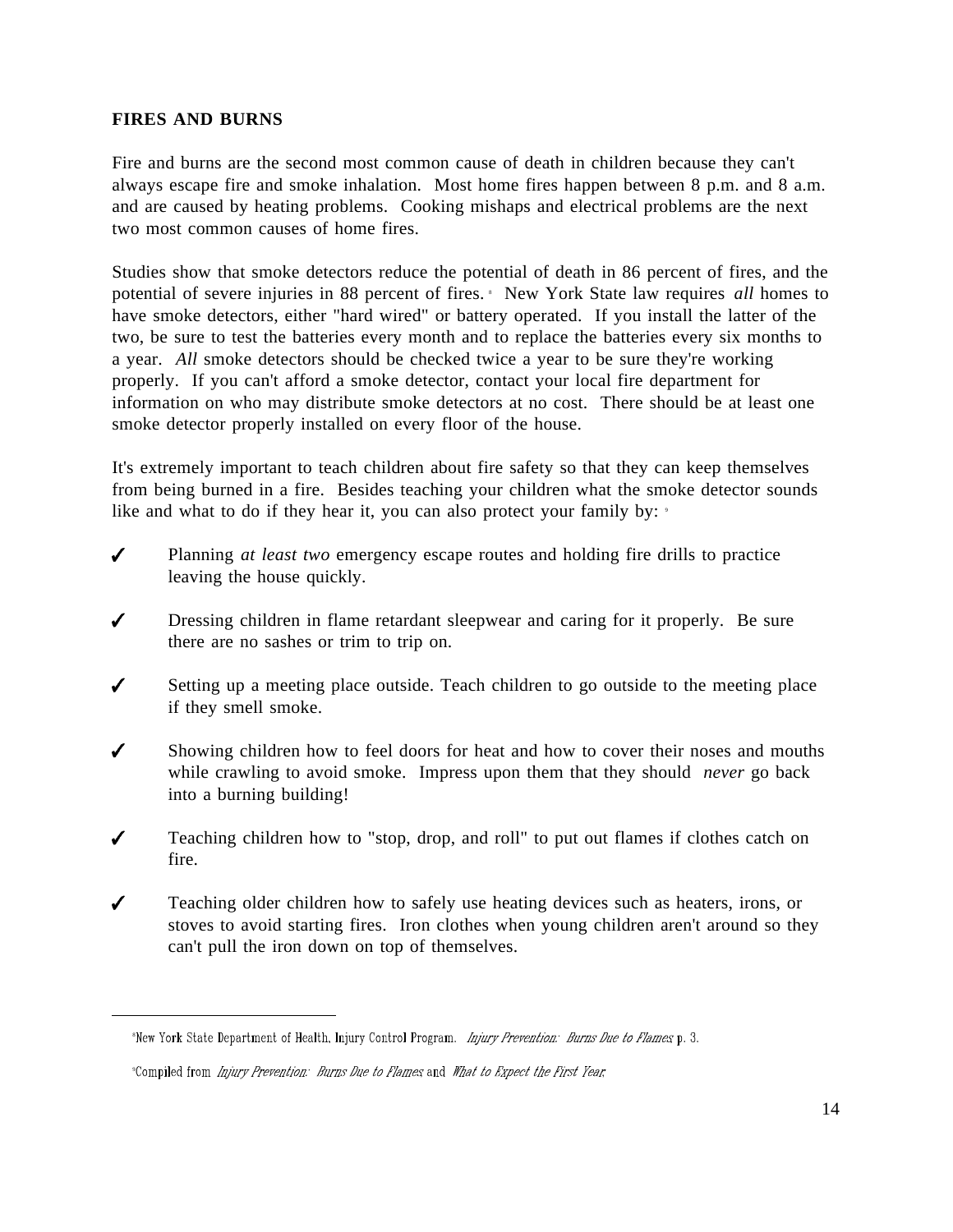- $\checkmark$ Storing matches and lighters out of reach of children.
- $\checkmark$ Safely disposing of matches, lighters, and butts.
- $\checkmark$ Keeping ash trays out of reach so children can't touch hot cigarettes or eat ashes.
- $\boldsymbol{J}$ Using space heaters in compliance with local fire ordinances and according to the manufacturer's instructions for safe installation, operation, and maintenance.
- $\checkmark$ Placing small heaters and stoves where they can't be tipped over and are away from furnishings and flammable materials, such as curtains and rugs. Small children should not have access to heaters.
- $\checkmark$ Keeping a working fire extinguisher handy. Teach children how to use it.
- $\boldsymbol{J}$ Securing towels, curtains, bedding, and other flammable materials away from heaters, stoves, and fireplaces.
- $\checkmark$ Avoiding the use of extension cords. Children may pull or chew on them, which can cause shocks or electrical fires.
- $\boldsymbol{J}$ Placing "Tot Finder" or "People Protector" stickers in windows of bedrooms occupied by children, the elderly, or the handicapped.
- $\checkmark$ Inspecting and cleaning chimneys every year.
- $\boldsymbol{J}$ Inspecting woodburning equipment periodically and keeping it inaccessible to small children.
- Forbidding children to play with fireworks.  $\checkmark$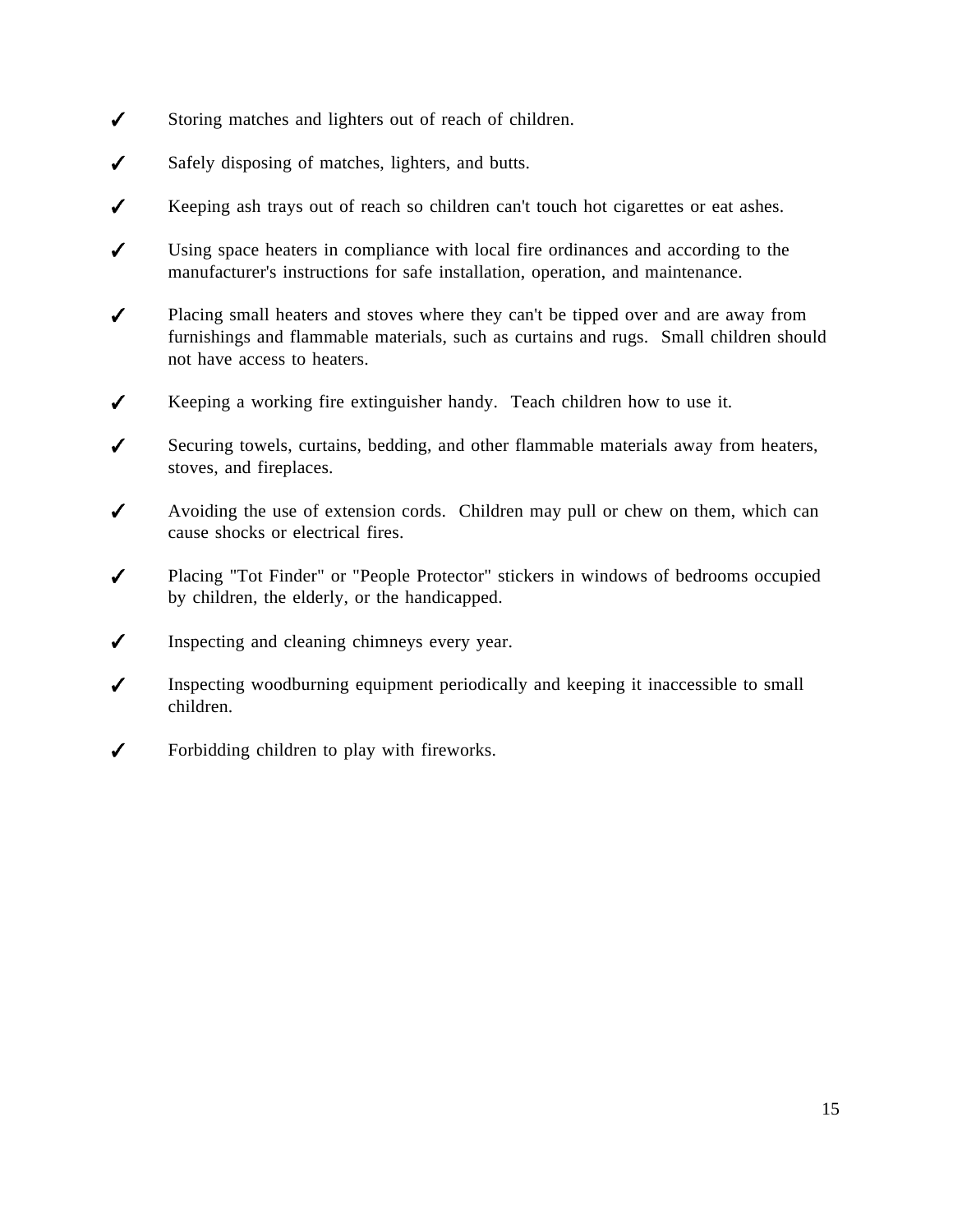Hot water or other liquids may also cause severe burns. In fact, scalds from hot liquids and beverages or their containers are the leading serious, nonfatal burn injury to children ages 0-  $4.1\degree$  A child exposed for just three seconds to water at  $145\degree$ F can sustain a third degree burn, which would require hospitalization and skin grafts. " The chart below shows how long it takes for hot water at various temperatures to cause a third degree burn. Thermometers for testing water temperature can usually be found in hardware or home stores.

| $120^{\circ}$ F $\ldots$ $\ldots$ $\ldots$ $\ldots$ $\ldots$ $\ldots$ $\ldots$ $\ldots$ $\ldots$ $\ldots$ $\ldots$ $\ldots$ $\ldots$ $\ldots$ 5 minutes |
|---------------------------------------------------------------------------------------------------------------------------------------------------------|
|                                                                                                                                                         |

*Reproduced from Injury Prevention: Burns Due to Hot Liquids*

Burns from hot liquids can cause extreme pain and permanent scarring. Babies and toddlers are often burned in too-hot bath water or when they reach for things and pull hot dishes on top of themselves. These types of burns often affect children's face or hands. Here are some ways to prevent them:

- Set your hot water heater at a low temperature such as  $120^{\circ}$  to  $125^{\circ}$ . ✔
- $\boldsymbol{J}$ When running bath water, draw cold water first and add hot until it is warm enough. Turn off hot water, then cold. Keep children away from hot faucets.
- Always check bath water temperature with your elbow (your hands are less sensitive ✔ to heat) before putting your child in.
- Try to use the back burners on the stove as much as possible, and turn pot handles toward the inside so children can't grab them and spill hot liquids on themselves. Store tempting items like candy or treats away from the stove.
- Use a stove guard on the edge of the stove and knob covers to keep young children

<sup>&</sup>quot;New York State Department of Health, Injury Control Program. Injury Prevention: Burns Due to Hot Liquids p. 3.

<sup>&</sup>quot; Injury Prevention: Burns Due to Flames p. i.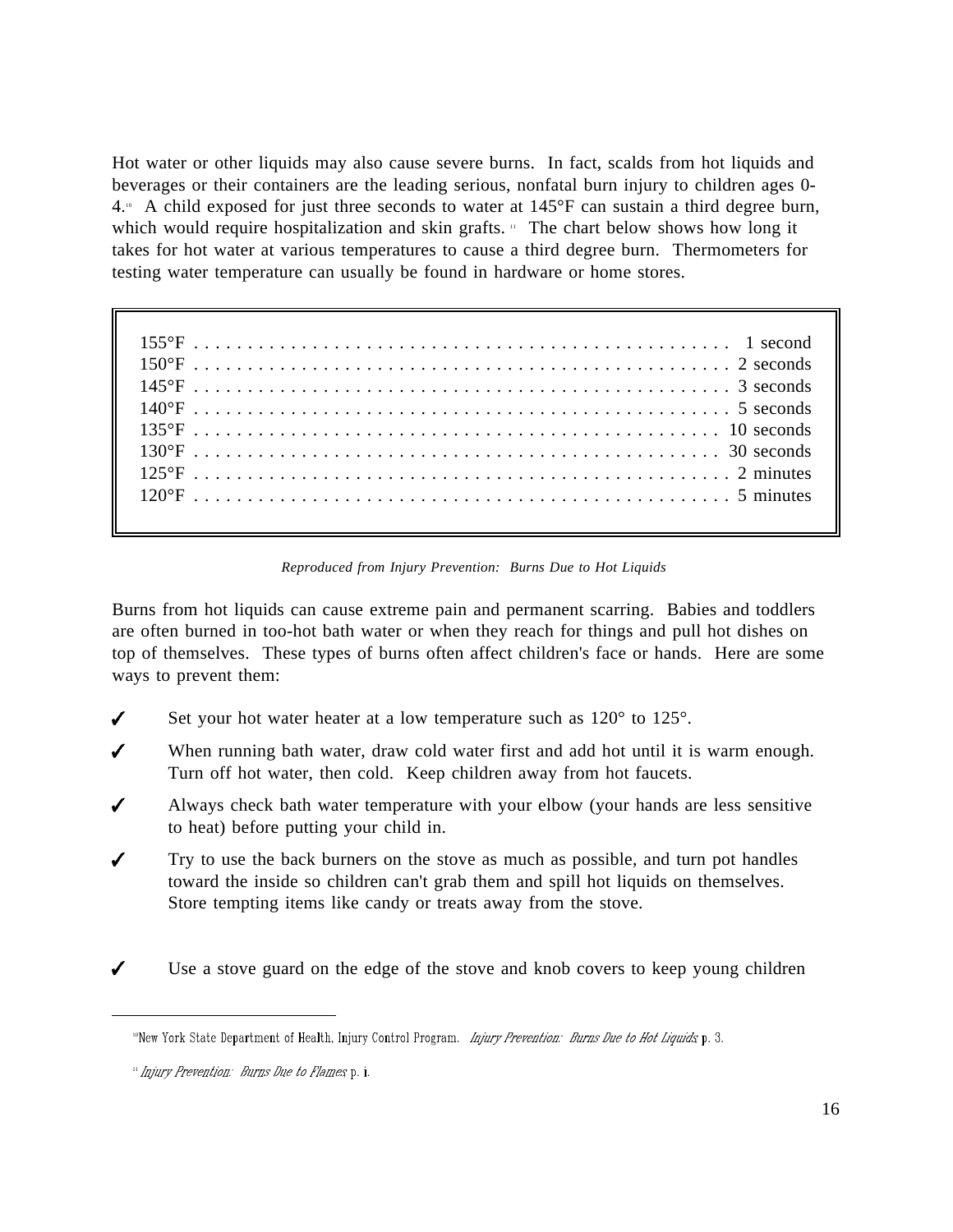from turning on the stove or touching a hot stove. Again, these safety products can be found in hardware or department stores.

- Do not use placemats or tablecloths. Very young children might pull on them and  $\checkmark$ spill hot food on themselves.
- $\checkmark$ Don't hold your child while you are drinking something hot like coffee or tea. Use extra caution when carrying hot items while small children are underfoot.

Sunburn is another form of burn we often take for granted, but which can be quite serious. Children's skin is brand new and particularly sensitive, regardless of skin tone. It can burn easily, so whenever possible, dress children in long sleeves and hats to protect them from harmful ultraviolet rays. If your child is uncovered in the sun, use a sunscreen with SPF (Sun Protection Factor) of no less than 15, being careful to avoid the eye area. Most sunscreens for children have SPF of 30 to 45. If you have a child under six months old, check with your health professional to be sure sunscreen is appropriate.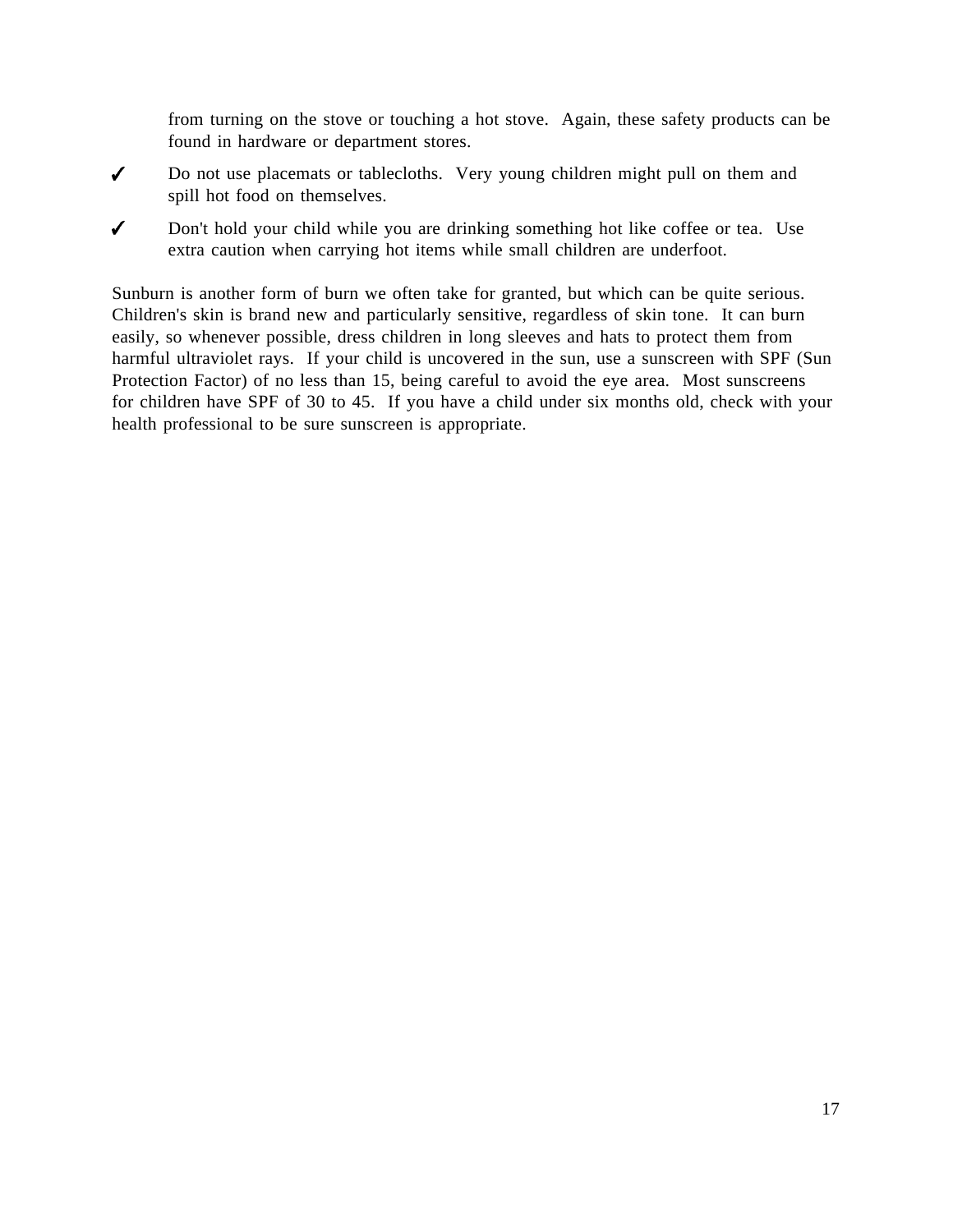## **WATER SAFETY**

Drowning, the third leading cause of death in young children, <sup>12</sup> can occur in *less than an inch* of water. Never leave a child alone in the tub or near any water — even a puddle! If you have to leave for just a second, **take your child with you.**

You can help avoid tragedy in the water by following these safety procedures:

- $\boldsymbol{J}$ Never leave a child age five or younger in the tub alone.
- Don't leave water in the bathtub when it's not being used.
- Don't leave buckets of cleaning or mop water unattended.
- $\sqrt{2}$ Keep toilet seats down and diaper pails closed.
- Use a Lid Lock on the toilet to keep the lid locked shut. This will prevent babies or toddlers from falling in, from throwing things into the toilet, or from getting fingers or heads slammed in the lid. <sup>13</sup>
- $\checkmark$ Don't put a baby's face under water. Babies naturally hold their breath, but still swallow and could take in large amounts of water, creating serious problems.
- Enclose swimming pools with four-sided childproof fencing. Self latching gates  $\boldsymbol{J}$ should be used to make pools inaccessible to children.
- Always have an adult in the water *watching* children swimming.  $\checkmark$
- Enforce a rule that children must have "buddies" in the water.
- $\checkmark$ Use life jackets for children who can't swim — *not* floating toys like tubes or water wings. Toys give children a sense of false security and don't do the job of a life preserver. Children in swimming areas should *always* be watched by a responsible adult.
- $\checkmark$ Be sure there are no toys in pools when it is not in use. An unsupervised child may try to reach a toy and fall in.
- Check the depth of the water and bottom surface for hard objects, especially if ✔ children are allowed to dive.

 $12$  The Safe, Self-Confident Child, p. 18.

<sup>&</sup>lt;sup>13</sup>Lloyd, Utica Observer Dispatch Sunday, July 3, 1994, p. 1E.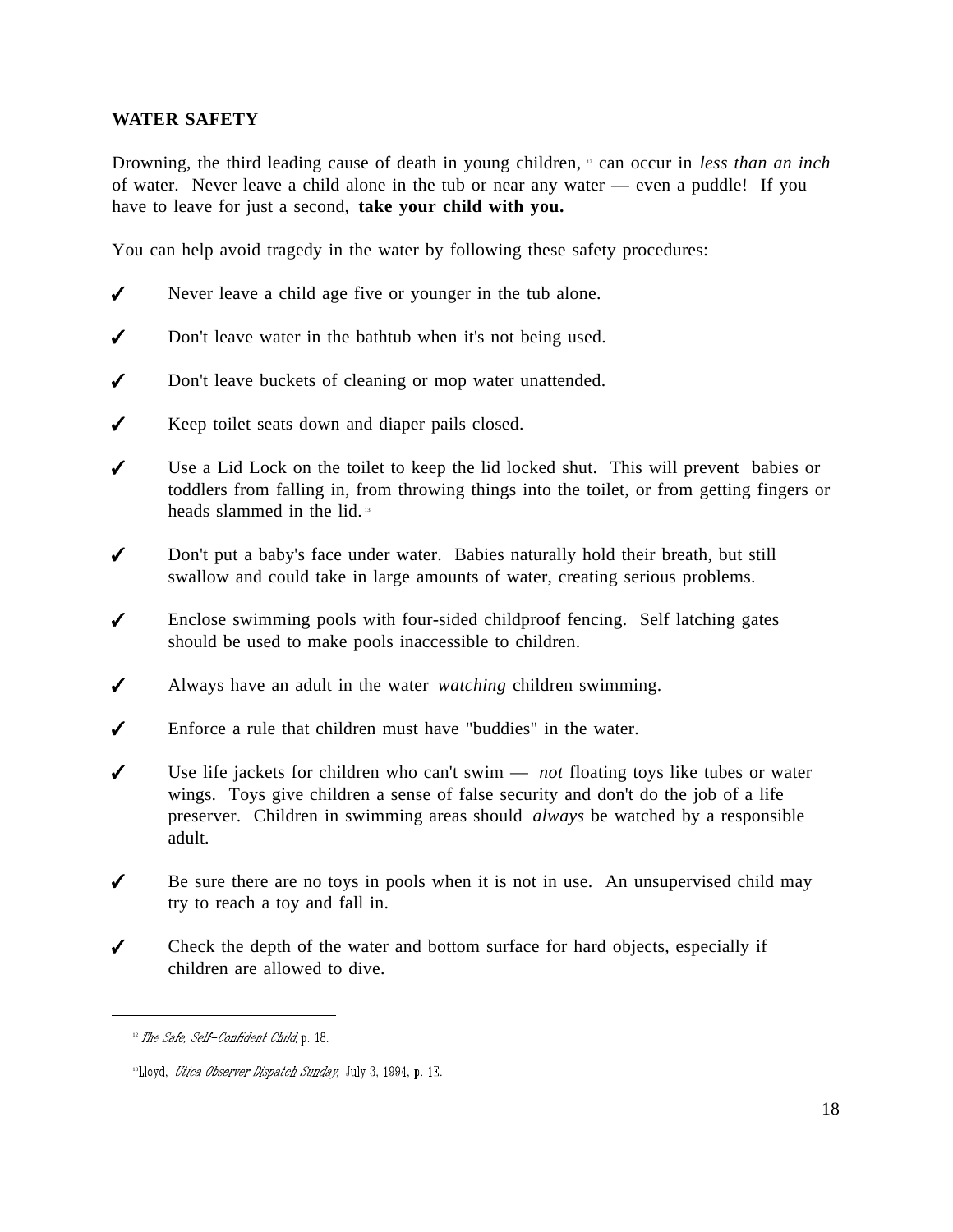- $\checkmark$ Learn mouth-to-mouth resuscitation and be prepared to use it if necessary.
- Look for organizations in your community, such as schools or town playgrounds, that  $\checkmark$ offer swimming lessons and/or diving instruction. Lessons may be free or at low cost. Whatever the cost, knowing your children can handle themselves in the water is well worth the investment.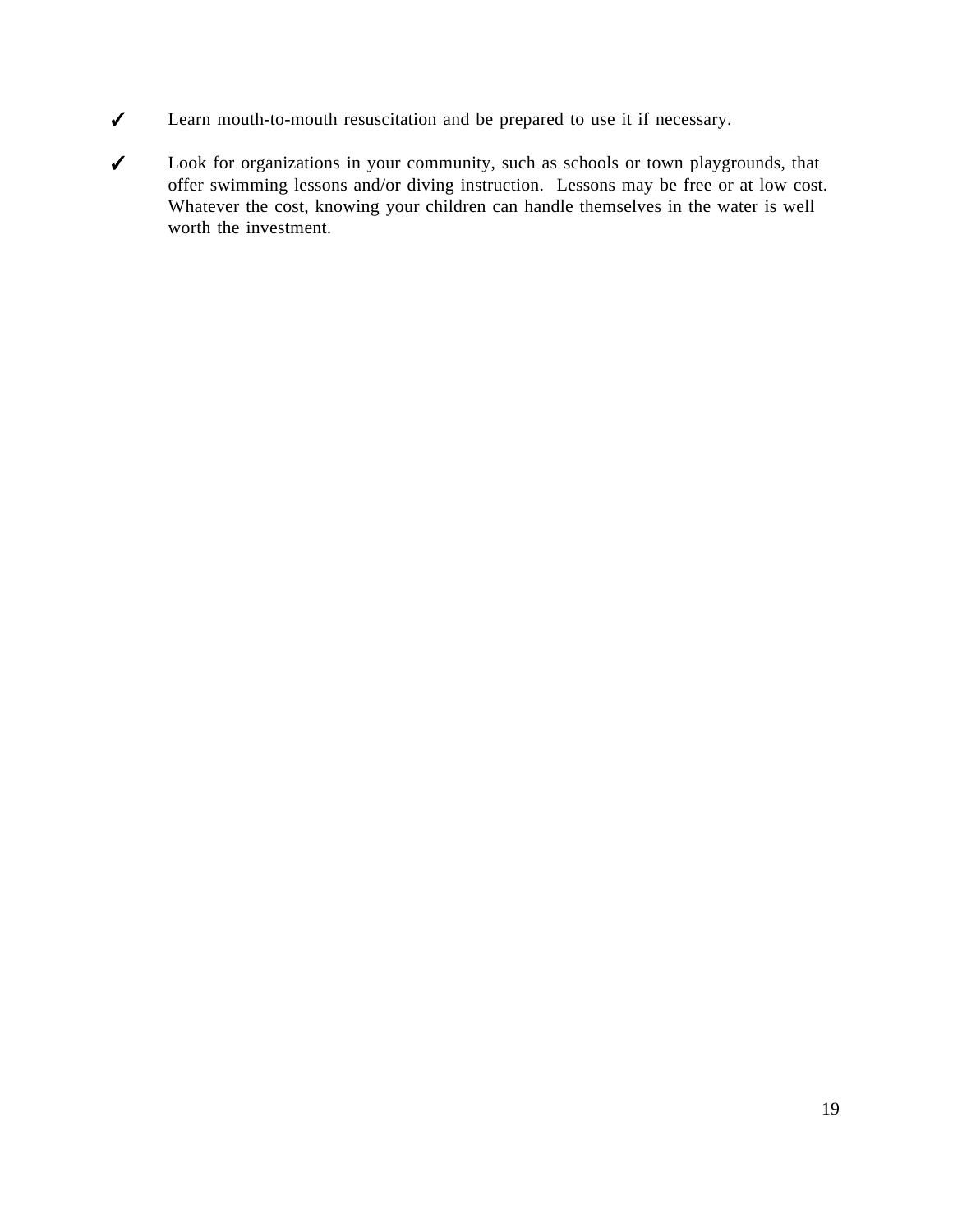## **POISONS**

New York State has six regional poison control centers available through toll free numbers to help in emergency cases of poisoning (See Appendix A). When you call a poison control center, center staff will ask questions to see how bad the poisoning is and then advise you on what to do. Sometimes they recommend you induce vomiting or drink milk; other times you may need to call an ambulance or go to the emergency room. *Never induce vomiting until advised to do so by the Poison Control Center. Be sure the Poison Control Center's telephone number is on your list of emergency numbers by the phone.*

It's most important, however, to *prevent* poisoning from ever happening. The most common medicine related causes of poisoning deaths in children are from items such as iron supplements, antidepressants, heart and blood pressure medicines, and sleeping pills. Other common causes of poisoning deaths in children are from pesticides, hydrocarbons (gas, kerosene, lamp oil, charcoal lighter fluid), alcohols (windshield washer fluid, brake line antifreeze), and ethylene glycol (radiator antifreeze). <sup>14</sup>

We've already talked about locking up cleaners, medicines, and other poisonous substances in your house and garage. There's always a chance, however, of a visitor unintentionally leaving medication in the bathroom or you visiting a home that isn't childproofed. Remember, very young children usually put *everything* in their mouths. Don't underestimate your child's ability to *quickly* get at what he/she wants. For these times, it's best to take extra precautions yourself.

Here are some special tips to help you prevent poisoning:

- Teach your child never to eat or drink *anything* without asking you or another adult  $\checkmark$ first.
- Never tell your children that medicine or vitamins are candy. Be honest and tell them ✔ that it is medicine to make the bad germs go away and they only need it if they're very sick. Medicines that are helpful during illness can be deadly in larger doses, especially to children.
- $\checkmark$ Don't rely on child-resistant packaging alone to protect your child. It is designed to *delay* exposure to a hazardous substance and give a caregiver time to discover the situation and remove the hazard from the child's reach. <sup>15</sup>

<sup>&</sup>lt;sup>14</sup>New York State Department of Health, Injury Control Program. Injury Prevention: Poisoning p. 3.

<sup>&</sup>lt;sup>15</sup> Injury Prevention: Poisoning p. 5.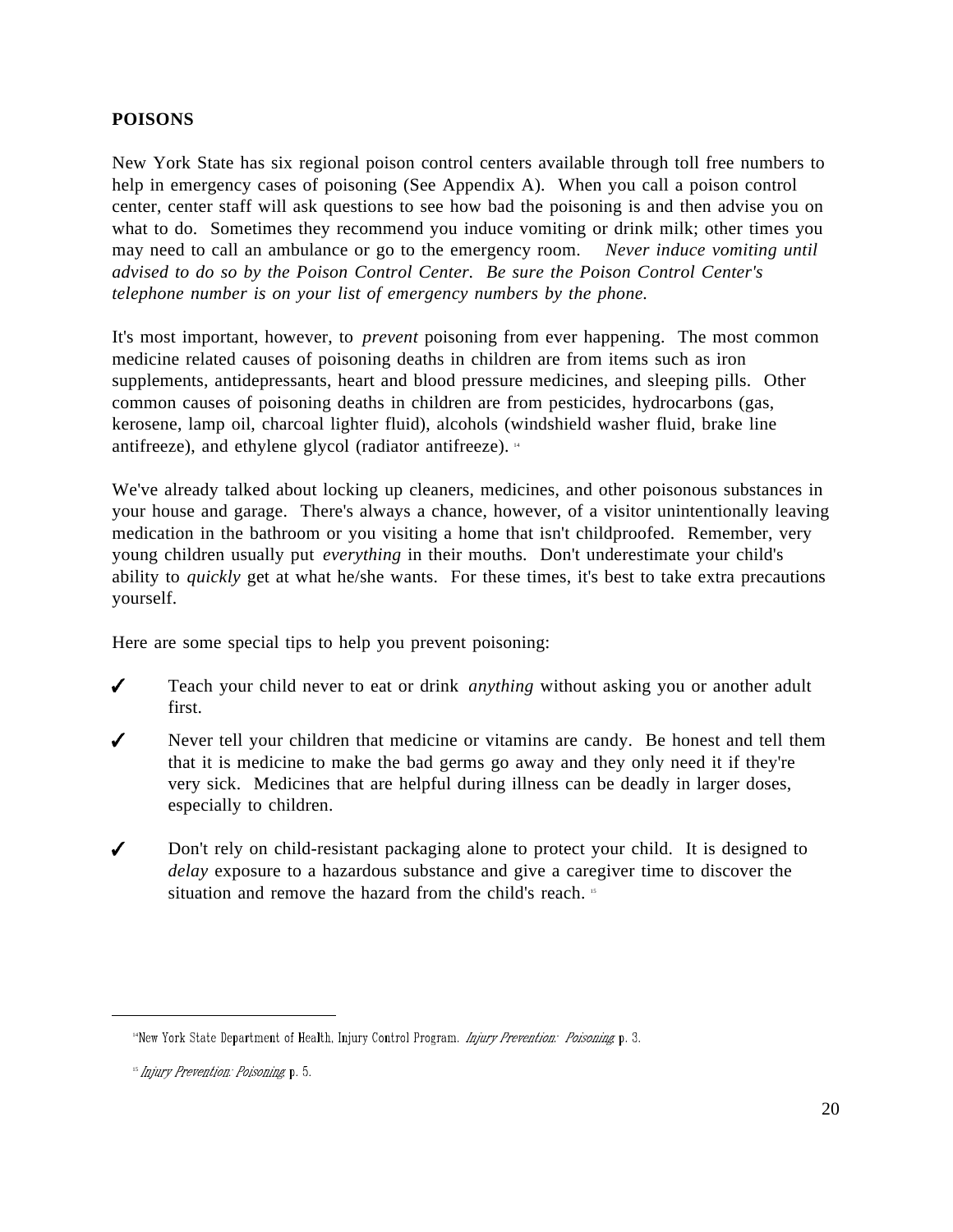- $\checkmark$ Be sure the tamper-resistant packaging is intact when using new medications or foods. If a package is open or mutilated, don't use the product.
- $\checkmark$ Never mix any cleaning or other household products together. Adults and children should heed this warning — some combined products, such as bleach and ammonia, give off a lethal gas that can kill quickly.
- ✔ Never touch knobs on a [gas] stove. If your gas stove is not self igniting, poisonous gas could be unintentionally released.
- ✔ Note that many common household substances, such as perfume, nail polish and artificial nail removers, permanent wave neutralizer, diaper pail deodorizer, shaving lotion, mouthwash, and liquor, can be harmful or fatal to children.
- ✔ Houses built before 1980 may have poisonous lead paint inside and outside.  $\cdot$  If you aren't sure about your home, contact your local health department to find out where you can have your paint tested. Do this before sanding, stripping, or scraping, which could release poisonous dust and fumes.
- $\checkmark$ Post the emergency telephone number of your regional poison control center on your telephone. You can find the number inside the front cover of your local telephone directory.
- $\checkmark$ Have syrup of Ipecac, (which can be purchased at a drugstore without a prescription) on hand. Syrup of Ipecac may be recommended by a poison control center to induce a child to vomit poisonous substances. However, never give syrup of Ipecac unless advised by a poison control center.
- $\checkmark$ Warn caregivers, especially grandparents and others who do not have young children living in their home, to keep medicines and household products out of children's reach.
- Never transfer household products from their original containers to another container,  $\checkmark$ such as a cup or a soda bottle.
- $\checkmark$ Keep all medicines in their original, child-resistant packaging, and secure the childresistant top after each use.

<sup>&</sup>lt;sup>16</sup>Blue Ridge Poison Control Center, For Kid's Sake, p. 8.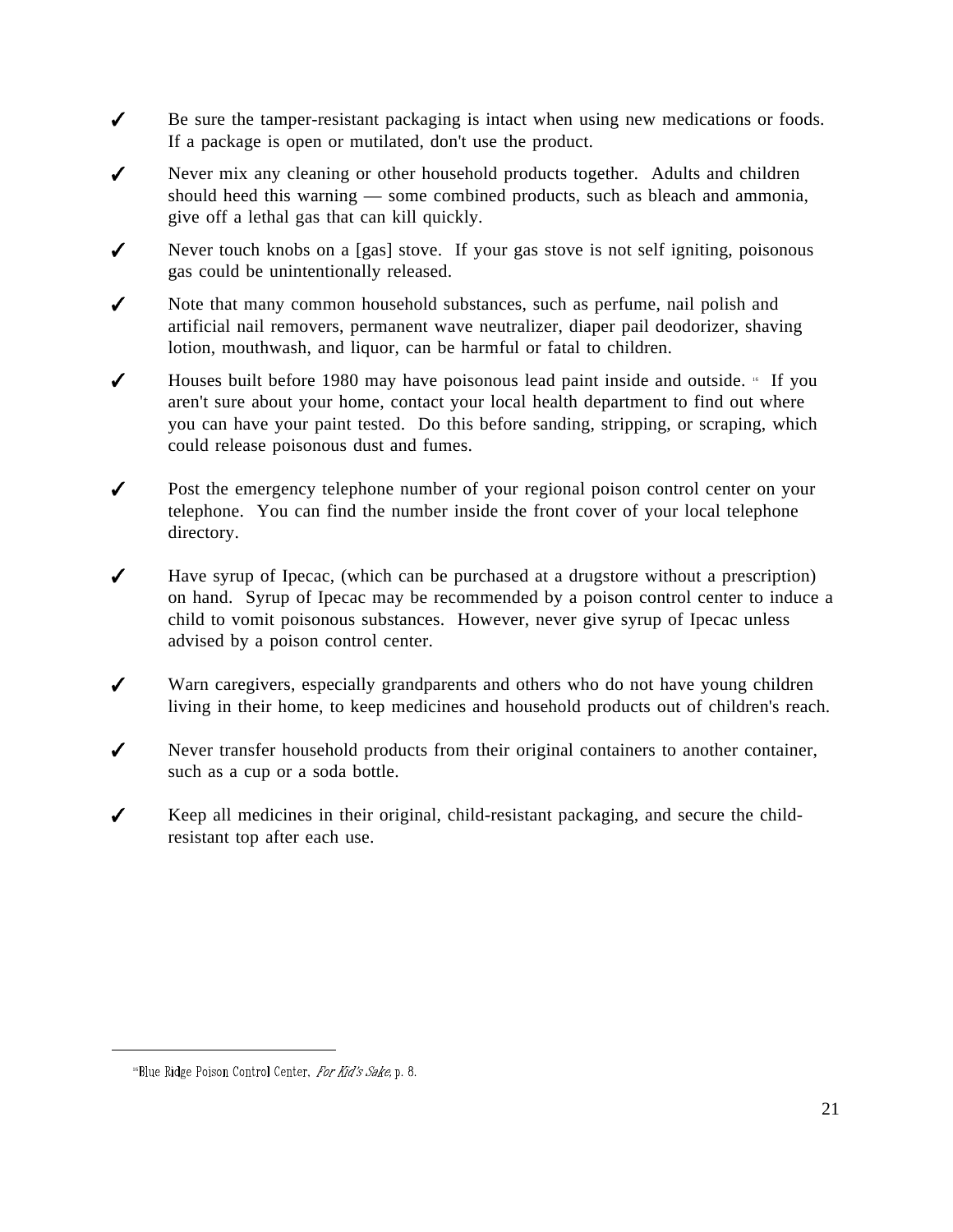## **Poisonous Plants**

Many house and garden plants are poisonous. As mentioned on the childproof checklist, over 700 plants can cause illness or death when eaten. Here are lists of poisonous plants you might have in your house or yard: "

| <b>HOUSE PLANTS</b>                                                                                                                                                                                                 | <b>GARDEN PLANTS</b>                                                                                                                                                                                                                                                                                                                                                                                                                            |
|---------------------------------------------------------------------------------------------------------------------------------------------------------------------------------------------------------------------|-------------------------------------------------------------------------------------------------------------------------------------------------------------------------------------------------------------------------------------------------------------------------------------------------------------------------------------------------------------------------------------------------------------------------------------------------|
| Dumb cane<br>English ivy<br>Foxglove<br>Holly<br>Hyacinth bulbs, leaves and flowers<br>Hydrangea<br>Iris rootstalk and rhizome<br>Lily of the valley<br>Mistletoe<br>Philodendron<br>Poinsettia<br>Jerusalem cherry | Azalea<br>Rhododendron<br>Caladium<br>Daffodil bulbs<br>Daphne<br>English ivy<br>Foxglove<br>Holly<br>Hyacinth bulbs, leaves, and flowers<br>Hydrangea<br>Iris rootstalk and rhizome<br>Japanese yew seeds and leaves<br>Larkspur<br>Laurel<br>Lily of the valley<br>Morning glory seeds<br>Narcissus bulbs<br>Oleander<br>Privet<br>Rhubarb leaves<br>Sweet peas (especially "peas")<br>Tomato plant leaves<br>Wisteria pods and seeds<br>Yews |
|                                                                                                                                                                                                                     |                                                                                                                                                                                                                                                                                                                                                                                                                                                 |

**Reminder: Call your local Poison Control Center if someone comes into contact with a poisonous plant!**

<sup>&</sup>lt;sup>17</sup> What to Expect The First Year, p. 301.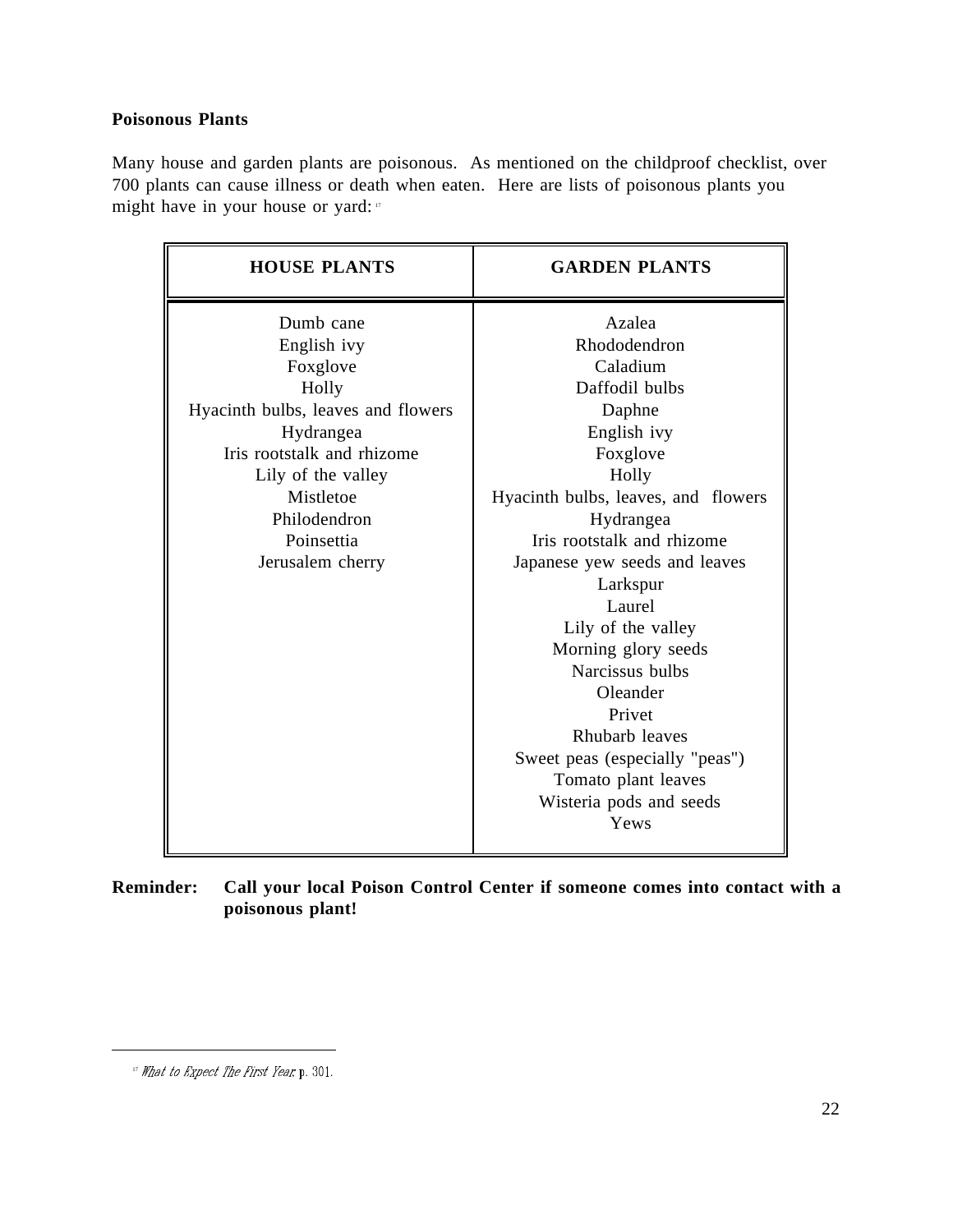## **Lead Poisoning**

In the section on poisoning, we mentioned getting your paint tested for poisonous lead. Lead is especially dangerous to pregnant women and children who are developing because it can hinder IQ and growth, cause damage to the kidneys and hearing, and provoke behavior problems and anemia. Besides being found in older paint, lead can be present in dust, soil, and water that flows through lead pipes.

Lead poisoning usually doesn't show any symptoms except, in some cases, fatigue, crankiness, or stomach ache. The best way to ensure that your children are lead free is to have their blood tested every year from age six months to six years. <sup>18</sup>

If a blood lead test comes back positive, you may only need to change what your children eat or remind them to wash their hands more often. On the other hand, sometimes very high blood lead levels require drugs to reduce the amount of lead in the body. Contact your local health department for information on where you can have your children tested and what to do if you have a lead problem in your home.

Take these precautions to help prevent your children from getting lead poisoning:

- $\checkmark$ Have your paint tested for lead, then get rid of any paint that contains lead. Keep your child away from leaded paint or broken plaster.
- Mop floors and wipe counters twice a week to pick up lead dust.  $\checkmark$
- $\checkmark$ Wash children's hands and toys often — especially toys that go into the mouth.
- $\boldsymbol{J}$ Use cold water when preparing food for your family. Hot water picks up more lead from pipes. Let water run for at least one full minute before using it so lead that has accumulated while sitting in pipes is flushed out.
- $\checkmark$ Don't put canned food in the refrigerator — transfer it to plastic or glass containers.
- $\boldsymbol{J}$ Check to be sure your dishes aren't made with leaded ceramic glaze.
- $\overline{\mathcal{L}}$ Serve and eat foods high in iron and calcium to lower the risks of lead to the body.

<sup>&</sup>lt;sup>18</sup>New York State Department of Health. If You Have Children, GET AHEAD OF LEAD!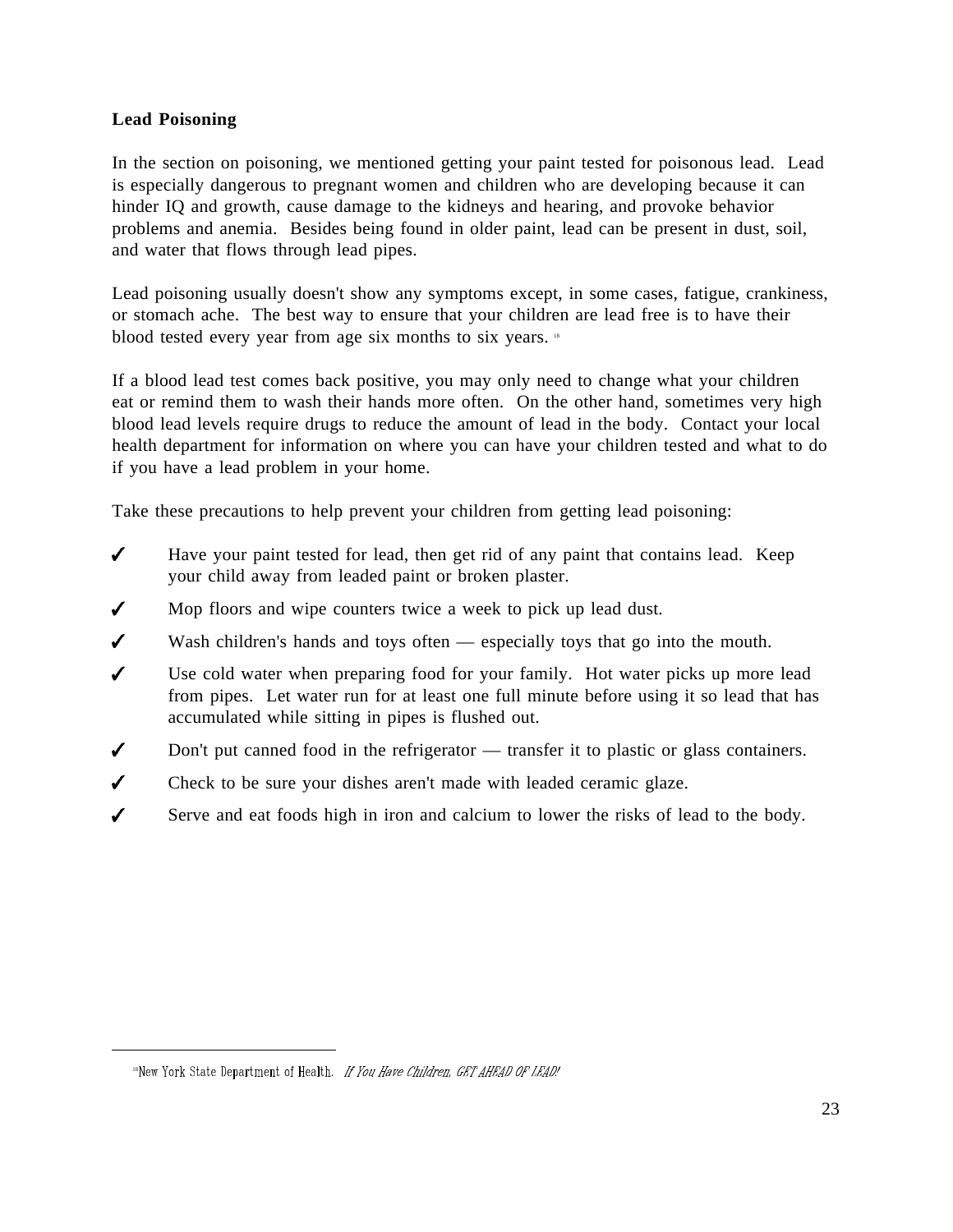## **RECREATION AND SPORTS**

Watching children enjoy the outdoors and become physically active is heartening, especially when television has become such a babysitter these days. However, injuries during sports or recreational activities are the fourth leading cause of brain and spinal cord trauma, so it's vital to take safety precautions.  $\degree$  Some of these activities are biking, diving, and skiing, but serious injuries can also result from incidents on the playground.

If any of your children play sports, be sure they have the proper safety equipment such as mouthguards, protective eyewear, helmets, and padding. Don't skimp by buying less expensive, but ineffective equipment — you're really skimping on your children's lives. If you can't afford to buy the proper safety equipment, contact your child's coach or physical education teacher about borrowing or renting some.

One often overlooked danger on a playground, or anywhere a child wears clothing with drawstrings, is a risk of strangling. Any drawstrings in a child's clothes, whether they are in a hood or in the waist of pants, should be replaced with elastic.

Most playground injuries happen because of falls. Children love to climb and often lose their balance. Play may also become rough-and-tumble, causing some children harm due to pushing, shoving, or misusing equipment. Remember what we mentioned before about children not understanding the consequences of their actions, or of the risks they take. Children need constant adult supervision, and also must be taught how to play safely and how to use playground equipment correctly.

Here are some things to look for in a safe play area:  $\infty$ 

- $\Box$ Wood chips, shredded rubber, pea gravel (except for infants), or mulch surfaces under playground equipment. Grass, dirt, concrete, and pavement don't have enough "give" in case of falls. Check for broken glass, too.
- $\Box$ Safe routes for walking and biking.
- $\Box$ A fence or gate to keep children from running into traffic. Swimming and wading pools, excavations, and ponds should be separated by barriers.
- $\Box$ A separate play area for younger children so they don't get "run over" by older, rougher children. An area should be designated for running around or playing ball games. All areas should be visible to staff at all times.

<sup>&</sup>lt;sup>19</sup>THINK FIRST of New York, Inc., *Partnerships in Prevention*, p. 9.

<sup>&</sup>lt;sup>20</sup>Adapted from *Injury Prevention: Playground Safety*, New York State Department of Health, Injury Control Program.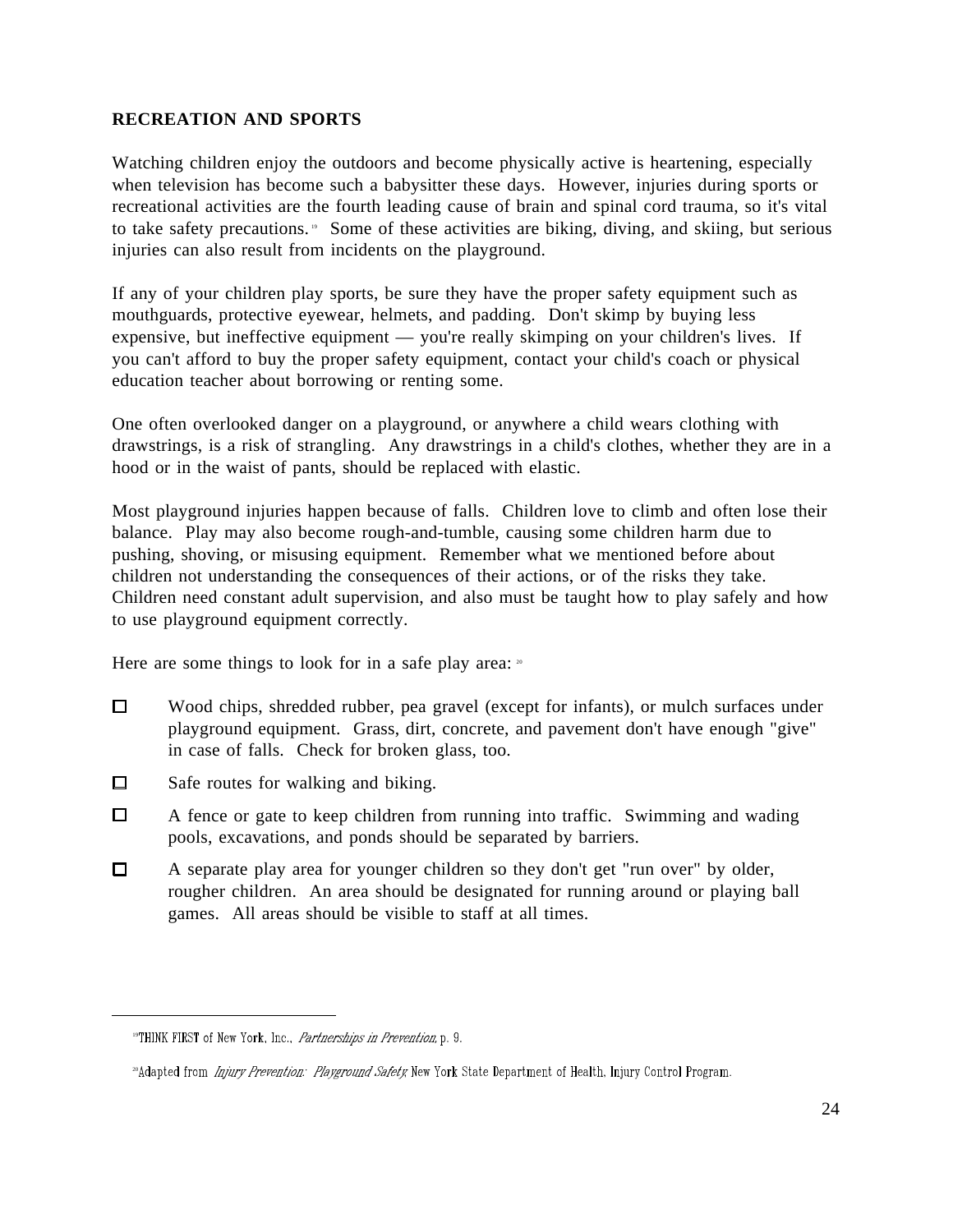- $\Box$ Areas such as sandboxes for quiet playing far away from active play areas. Sandboxes should be:
	- $\blacktriangleright$ covered when not in use (to avoid contamination by animal excrement and insects);
	- constructed to permit drainage; and  $\blacktriangleright$
	- $\blacktriangleright$ filled with nontoxic material (check lead content).
- $\Box$ Well designed equipment so children can't be trapped inside. Crawl spaces should be big enough to allow adults to pass, and equipment should support the weight of an adult.
- $\Box$ Climbing equipment that's not too high, so children don't have too far to fall. Look for railings on steps. Both climbing equipment and swings should be set in concrete below ground level.
- $\Box$ Vinyl coated metal (no rust) or pressure treated wood (no splinters or deterioration) on playground equipment. There should be no broken or protruding parts, sharp edges, or nails. Any moving part should be shielded or enclosed.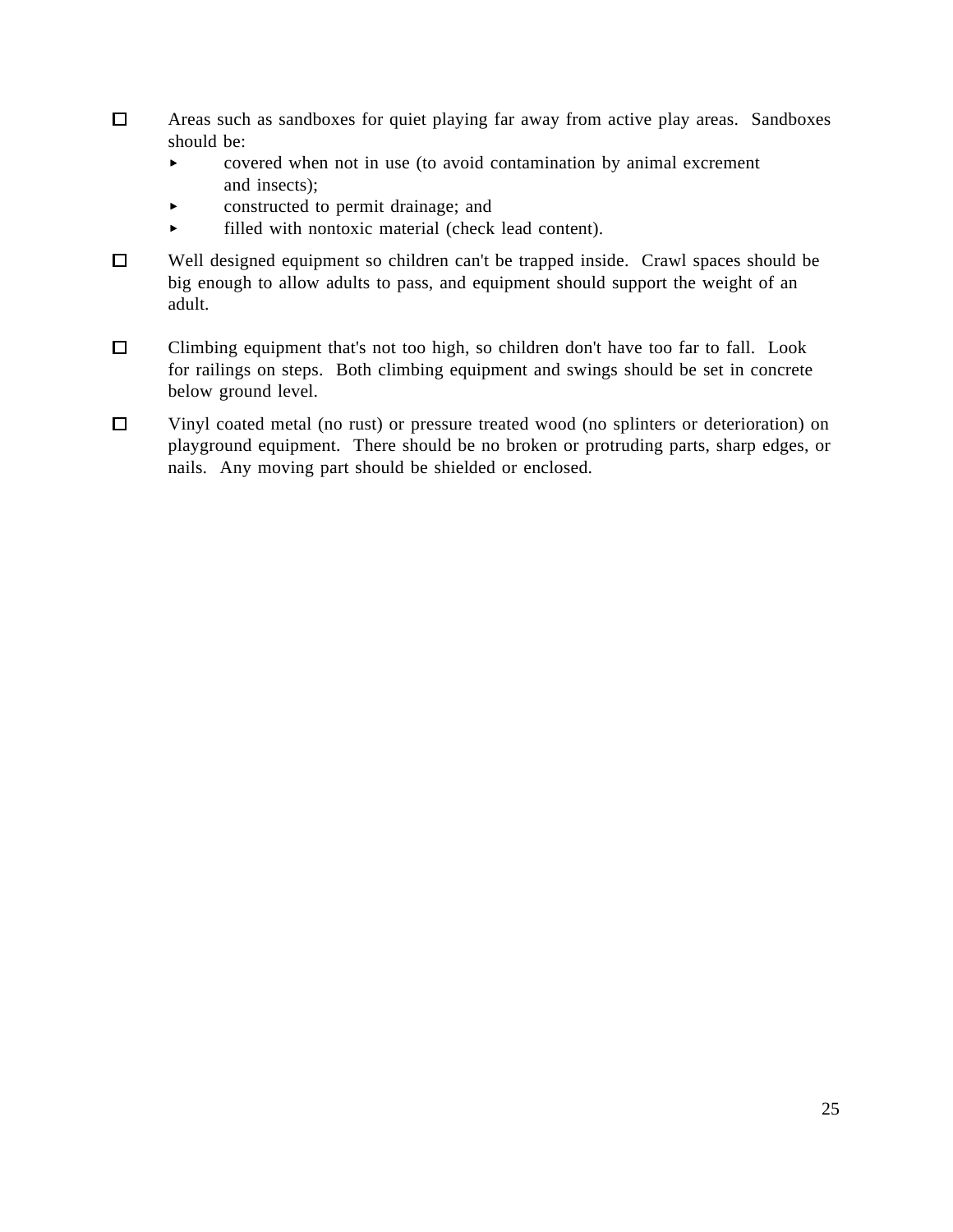## **FIRST AID IN CASE OF INJURY**<sup>21</sup>

At times even the most careful, watchful parent may not be able to prevent an injury. In emergency situations you must know who to call, what to say, and what to do.

#### **Who to Call and What to Say**

*Dial 911.* In most communities, this number will bring an ambulance, the police, or the fire department to your home *in an emergency*. If you need to call for help, follow these steps:

Stay calm.

 $\overline{a}$ 

- Identify yourself.
- Tell the dispatcher your exact location, including street address, nearest intersection, and phone number (this should be written out and posted near the phone).
- Give the number of the phone from which you are calling.
- Explain what happened, when it happened, and how many victims are involved.
- $\blacktriangleright$ Describe the person's condition. Mention if the victim is wearing a medical emergency bracelet.
- $\blacktriangleright$ Don't hang up until the dispatcher tells you to.
- If possible, keep someone by the phone to keep the line clear for any return calls about the victim.
- If you are in a large building, hold an elevator for the emergency crew.
- If help does not arrive within five minutes, call again.

If there is no 911 emergency service in your area, consult the list of emergency numbers mentioned earlier in this module or call the operator by dialing "0." Follow the same steps listed above.

<sup>&</sup>lt;sup>21</sup>This section adapted from *First Aid: Helping Yourself, Helping Others*, Hudson River Center for Program Development, Inc.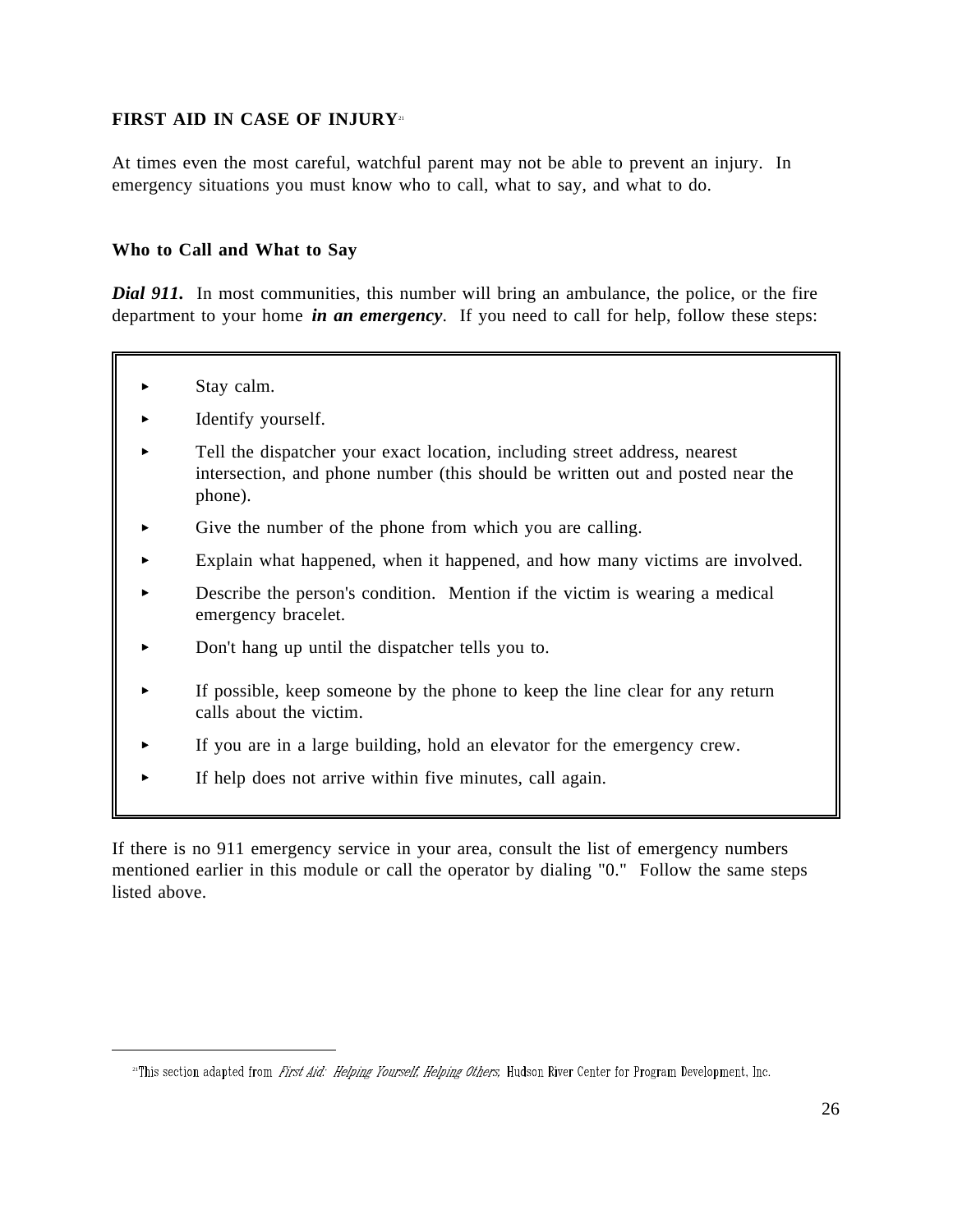## **First Aid Supplies**

Every household should have a well stocked first aid kit easily accessible in case of emergency. You may buy a prepackaged first aid kit at a pharmacy or make your own. At a minimum, you should have in your first aid kit items to clean and dress a wound. These might include:

| Adhesive Strips (assorted     | Adhesive tape       | Soap              |
|-------------------------------|---------------------|-------------------|
| sizes)                        | Oval eye pads       | Antiseptic wipes  |
| Triangular bandage            | Cotton tipped swabs | Rubbing alcohol   |
| <b>Bandage</b> compress       | Cotton balls        | Disposable gloves |
| Gauze pads (assorted sizes)   | Absorbent cotton    | <b>Scissors</b>   |
| Roller gauze (assorted sizes) |                     |                   |

For a more comprehensive first aid kit, consider including these items as well:

| Medicine to stop diarrhea,   | First aid cream      | Measuring cup  |
|------------------------------|----------------------|----------------|
| such as activated charcoal   | Sunburn lotion       | Tweezers       |
| Syrup of Ipecac              | Calamine lotion      | Flashlight     |
| Aromatic spirits of ammonia  | Petroleum jelly      | Matches        |
| Anti-motion sickness tablets | Baking soda          | Safety pins    |
| Oil of cloves                | Tongue depressors    | Razor blade    |
| Acetaminophen                | Thermometers (oral & | <b>Needles</b> |
|                              | rectal)              |                |

When putting together your first aid kit and when administering first aid, remember:

- Dressings and bandages protect wounds from further injury and infection, but only if  $\star$ they are completely sterile. (Note: Adhesive strips are sterile when sealed within their packaging.) Don't touch a wound with anything that is not sterile.
- Adhesive should never be put directly on a wound, nor should absorbent cotton be  $\star$ used as a dressing, since removing either may reopen the wound.
- Avoid coming into contact with bodily fluids, especially blood. If you have cuts on  $\star$ your skin, protect yourself by covering the wound to keep germs from getting in.
- Wash your hands frequently, especially before and after administering first aid; before  $\star$ eating, drinking, and touching your mouth, nose, and eyes; and after using the bathroom.
- Medical supplies should be checked regularly for expiration dates. Replace any  $\star$ supplies that are outdated.
- All medical supplies should be kept out of reach of young children and/or adults who  $\star$ may have memory deficits.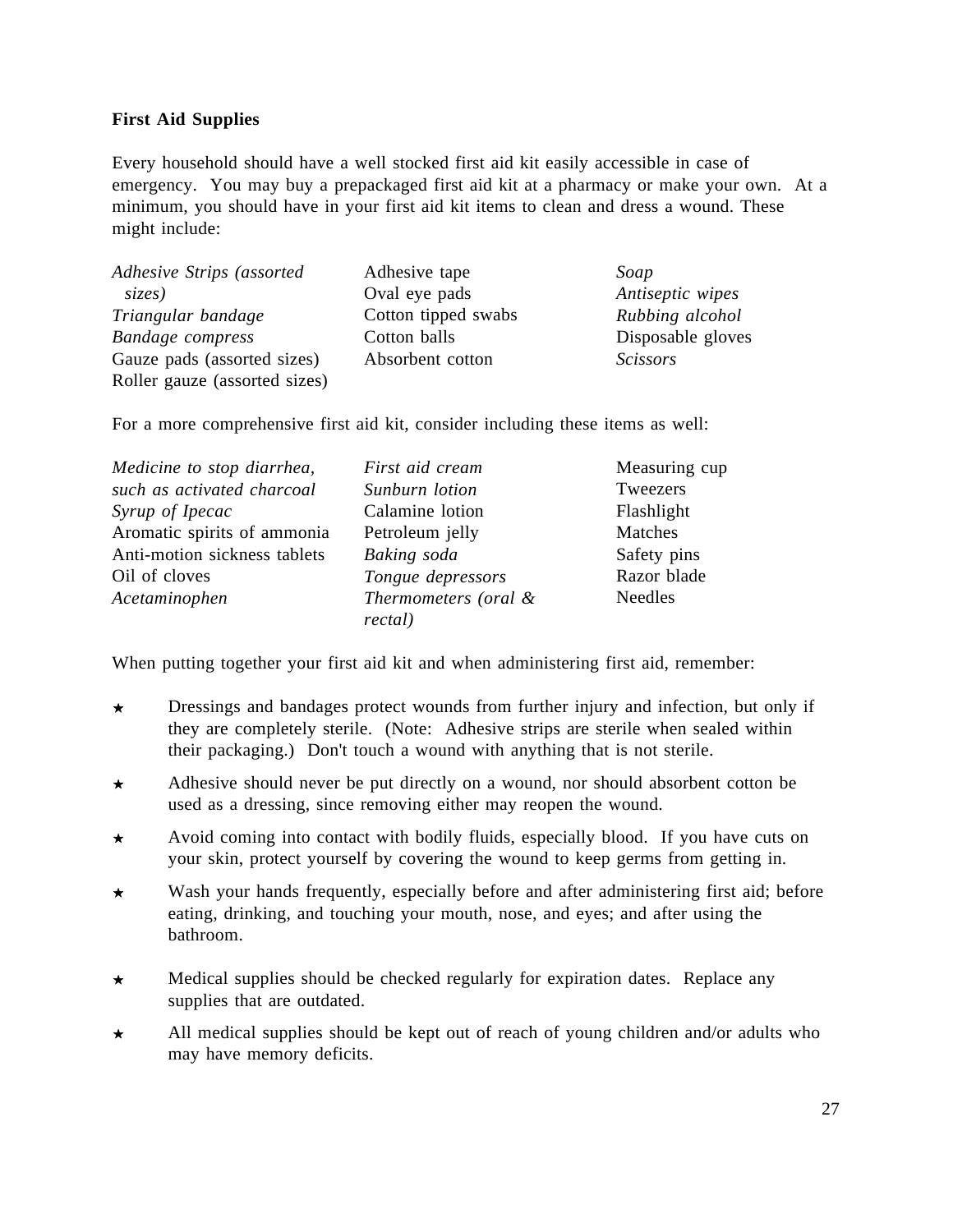#### **Principles of First Aid**

The principles of first aid are the basis for treatment of all injuries. The primary goals in treating an injured person before professional help arrives are:

- 1. *To maintain regular* maintain an open airway and/or administer rescue breathing. \* *breathing patterns*:
- 2. *To stop blood loss*: use direct pressure or elevation method. \*
- 3. *To prevent shock*: ask victim to lie down; maintain body temperature of victim. \*

*Breathing.* A victim may suffer serious brain damage after two or three minutes of not breathing, or could die after four to six minutes. It is vital that impaired breathing be treated **immediately.**

*Blood Loss.* The loss of more than one pint of blood from any part of the body is extremely serious. Unchecked bleeding can lead to death in **as fast as one minute.**

*Shock.* The symptoms of shock are rapid, shallow breathing; rapid, weak pulse; nausea and vomiting; shivering; pale, moist skin; confusion; drooping eyelids; dilated pupils; and collapse. Please note that a person may not exhibit all of these symptoms — the degree of shock varies from feeling faint to actually dying. A person in shock must be treated **immediately.**

\* For specific information on how to treat injuries, consult the module in this series *First Aid: Helping Yourself, Helping Others.*

### **Choking**

Anyone, either child or adult, who cannot talk, cough, or breathe could be choking. Choking occurs when the windpipe is either partially or completely blocked. Besides being unable to talk, cough, or breathe, another sign of someone choking may be clutching the throat with one or both hands.

Someone who is choking but can still breathe and cough forcibly should be encouraged to continue coughing until the object is expelled from the windpipe. If the object still does not come out, you should call for help.

If the victim is unable to breathe, it is essential that you act immediately by administering the Heimlich maneuver. The Heimlich maneuver is a series of quick hard thrusts to the abdomen of the victim. Administering the Heimlich maneuver to a conscious victim is described in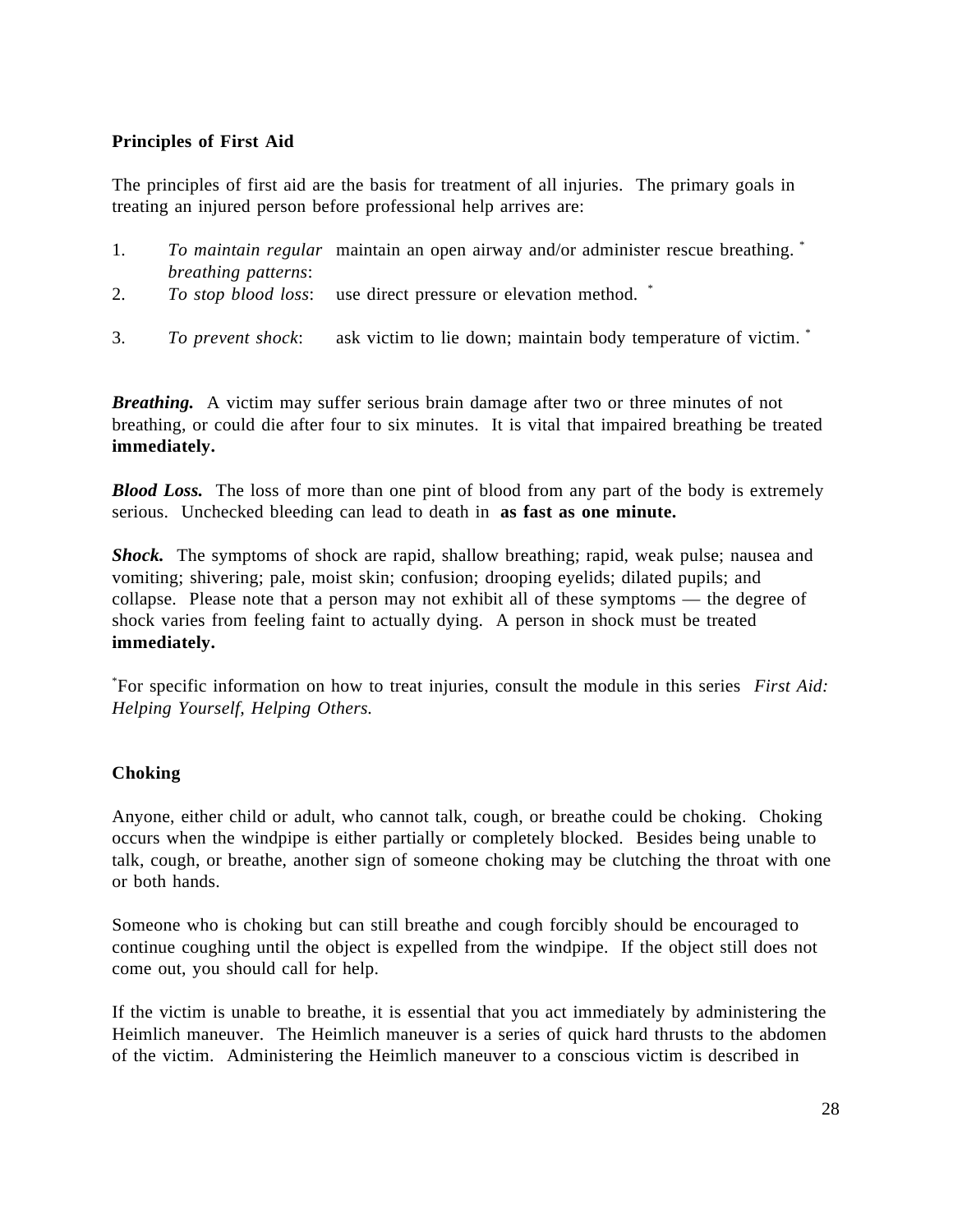detail in the module entitled, *First Aid: Helping Yourself, Helping Others.* 

The procedure for assisting a conscious choking infant has been updated since the printing of the *First Aid* module. You should position the baby face down on your forearm so that the baby's head is lower than his/her chest. Give five back blows between the shoulder blades. Turn baby onto his/her back. Give five chest thrusts in the center of the breastbone.

Be aware that the procedure for assisting an unconscious victim whose airway is blocked is different. For more information on choking, you should contact the local chapter of the American Red Cross or other organization providing emergency assistance to your area.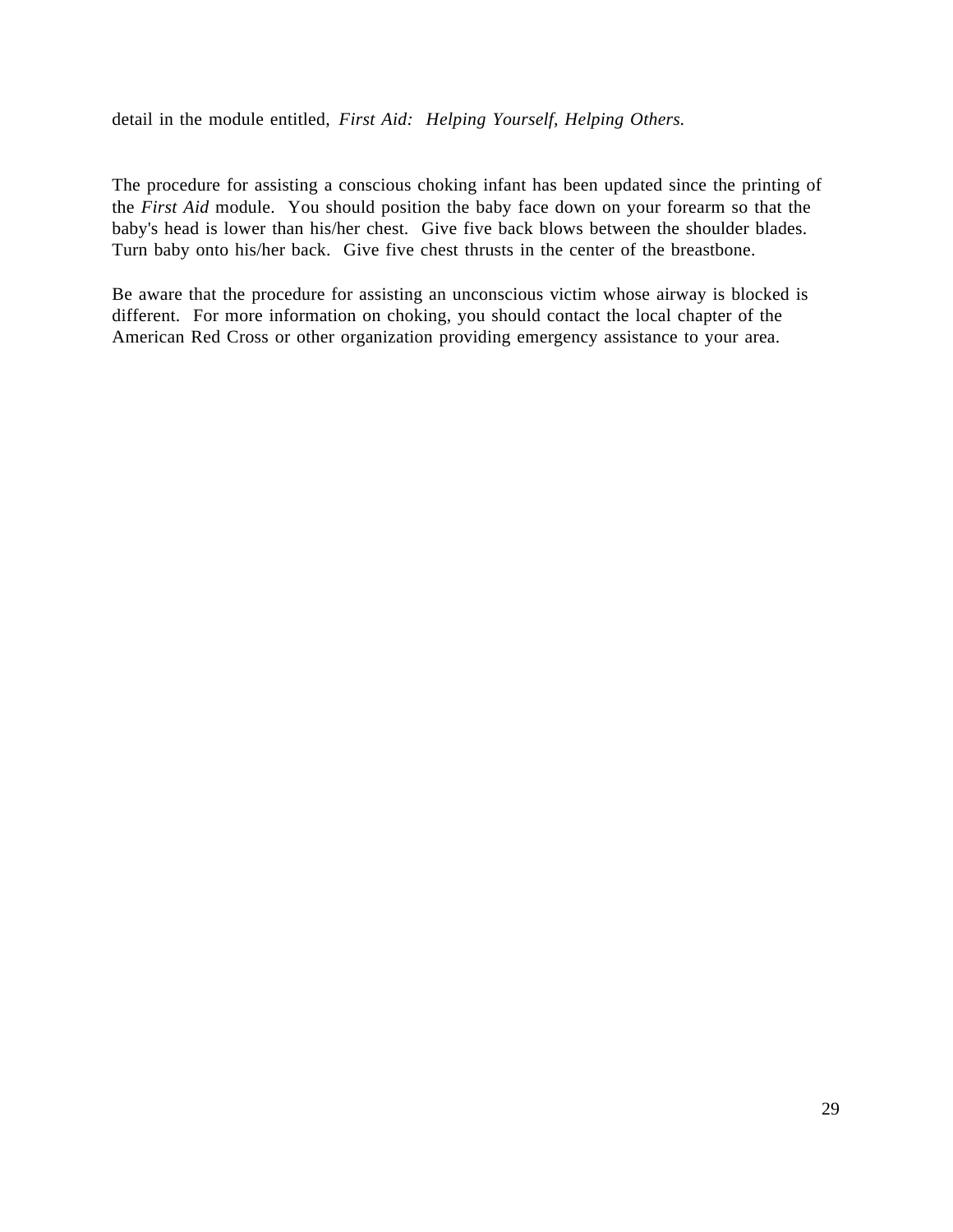## **GENERAL HEALTH**

We do our best to keep our children healthy, but germs spread like wildfire around schools, day care facilities, and even supermarkets! This section focuses on some common illnesses to look for, and what to do if your child is sick.

### **Fever**

A fever isn't always bad news. It's just a sign that the body is working to fight off whatever germs have invaded it. Our normal body temperature varies depending on where you place the thermometer when taking the temperature.

*Rectal* (in the rectum) normal reading is 99.6°F.

*Oral* (in the mouth) normal reading is 98.6°F.

*Axillary* (under the arm) normal reading is 97.6°F.

A rectal temperature is the most accurate because it gets the temperature from the body's core.<sup>22</sup> Ask your health professional to show you how to take your child's temperature safely and correctly, including the differences in thermometers.

If your child has a fever, you can help lower it and make him/her comfortable by:  $\frac{33}{2}$ 

- $\checkmark$ Giving lots of fluids. The heat of a fever can dehydrate the body. Let the patient drink as much water or juice or eat popsicles as much as he/she wants.
- $\checkmark$ Cooling skin by dressing the patient lightly, taking off heavy blankets, and covering with a sheet. You may also place cool, wet washcloths on forehead, on neck, under arms, etc. or give a lukewarm bath and sponge down the body. Be sure to take the patient out if s/he begins to shiver. *Never leave a child alone in the tub*.
- $\checkmark$ Giving acetaminophen (the generic name of the store brand Tylenol©) to the patient. Read the label or ask your health professional or pharmacist for the correct dosage for your child. *Never give a child aspirin*. Be sure to put all medicines out of reach when you are finished.

 $22$  What to Expect The First Year, p. 429.

<sup>&</sup>lt;sup>23</sup>Compiled from "Fever in Children Ages 2 and Up" and "My Baby is Sick. What Should I Do?," Maine Statewide AHEC System, and What to **Expect The First Year**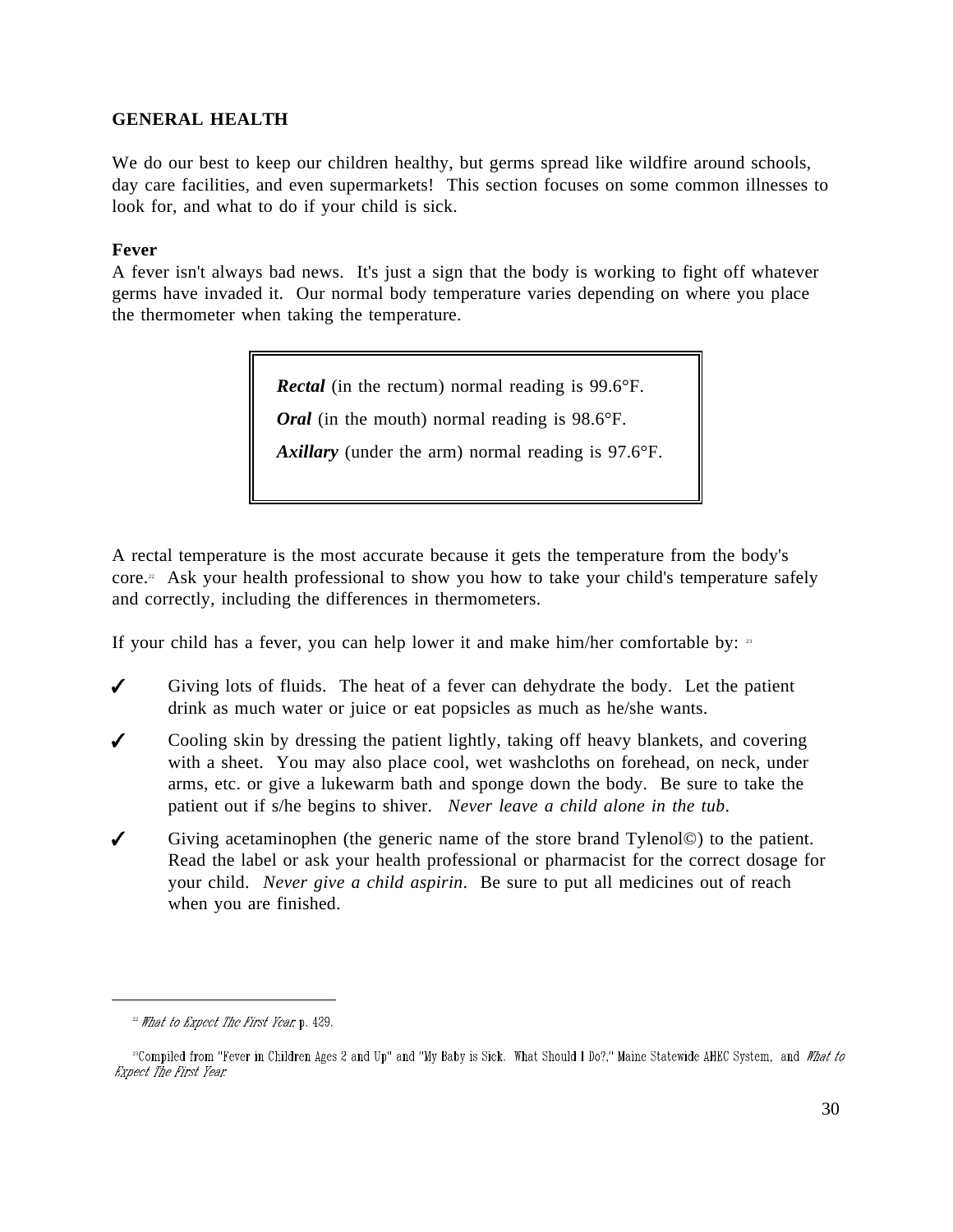Call your health professional if your child's fever rises over 100.4°F, if the fever is over 100.4°F with vomiting or diarrhea, if the fever is low (99°- 100°F) for more than three days, or if there is an unexplained fever for 24 hours with no other cold or flu symptoms.

**Call immediately if any of these symptoms combine with a fever:** Unstoppable crying Stiff neck Inability to wake the child Poor breathing Inability to swallow Painful urination

When calling your health professional, be ready to answer the following questions:

- **?** *What's wrong with the child?*
- **?** *How long has the child had the symptoms?*
- **?** *What is the child's temperature?*
- **?** *Does the child have a rash?*
- **?** *Is the child vomiting?*
- **?** *Does the child have diarrhea?*
- **?** *Is the child coughing? Runny nose?*
- **?** *Is the child pulling or rubbing his/her ears?*
- **?** *Is the child unusually fussy?*
- **?** *Is the child drinking and passing fluids?*
- **?** *How old is the child and how much does the child weigh?*

### **Common Childhood Diseases**

On the next five pages is a chart of 10 common childhood diseases listing symptoms, how long they last, when to call your health professional, how to prevent the diseases, and what complications could come up as a result of them.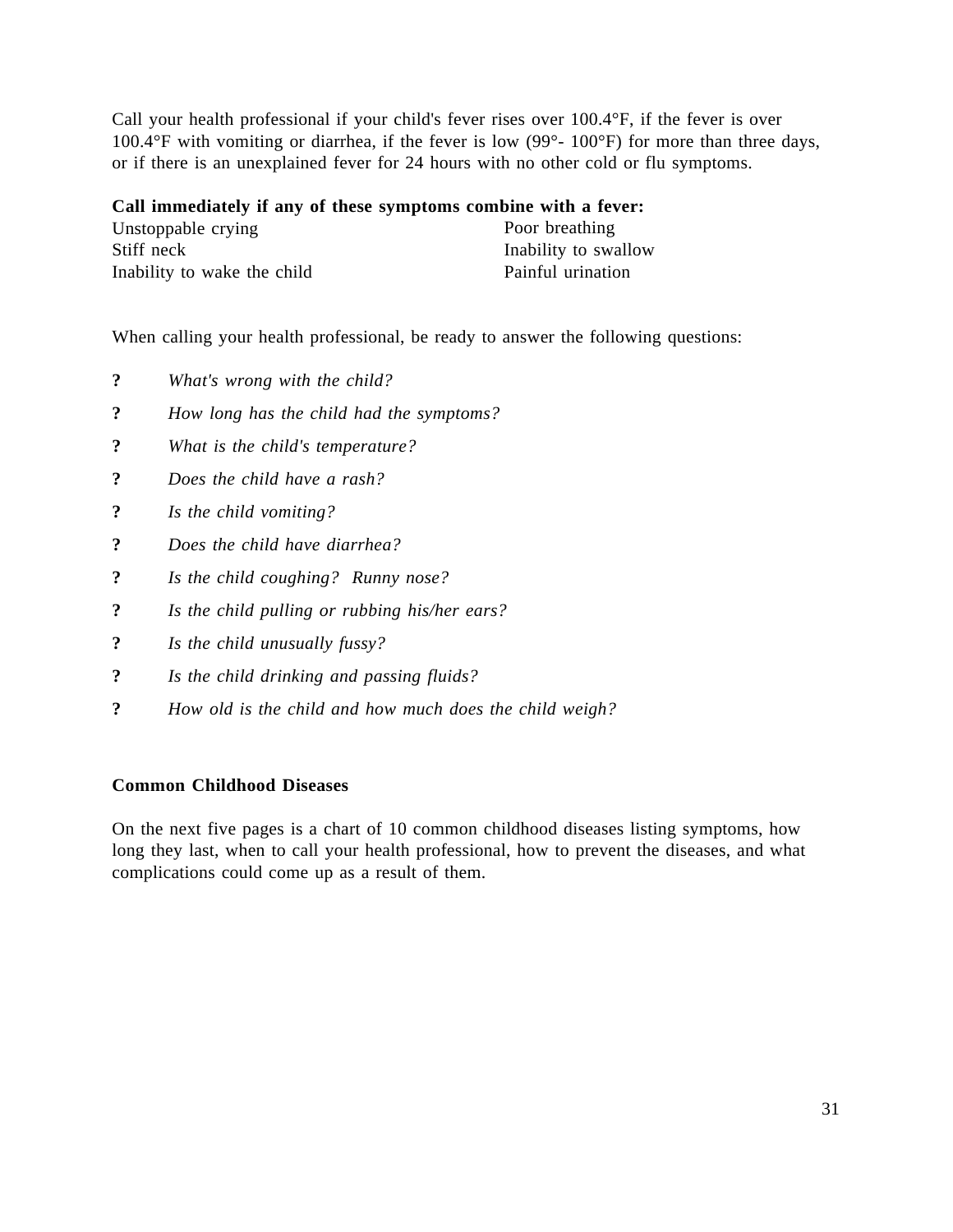# **10 Common Childhood Diseases**

| <b>DISEASE/SEASON</b><br><b>/SUSCEPTIBILITY</b>                                                                                                                                                                           | <b>NON-RASH</b>                                                                                                                                                                                                                    | <b>SYMPTOMS</b><br><b>RASH</b>                                                                                                                            | <b>CAUSE/TRANSMISSION/</b><br><b>INCUBATION/DURATION</b>                                                                                                                                                                                                                                                                                                                                                                                                               | <b>CALL DOCTOR/</b><br><b>TREATMENT/DIET</b>                                                                                                                                                                                                                                                                                                                                                                                                                                                           | PREVENTION/RECURRENCE/<br><b>COMPLICATIONS</b>                                                                                                                                                                                                                                                                                                                                                                                                                                                                                                              |
|---------------------------------------------------------------------------------------------------------------------------------------------------------------------------------------------------------------------------|------------------------------------------------------------------------------------------------------------------------------------------------------------------------------------------------------------------------------------|-----------------------------------------------------------------------------------------------------------------------------------------------------------|------------------------------------------------------------------------------------------------------------------------------------------------------------------------------------------------------------------------------------------------------------------------------------------------------------------------------------------------------------------------------------------------------------------------------------------------------------------------|--------------------------------------------------------------------------------------------------------------------------------------------------------------------------------------------------------------------------------------------------------------------------------------------------------------------------------------------------------------------------------------------------------------------------------------------------------------------------------------------------------|-------------------------------------------------------------------------------------------------------------------------------------------------------------------------------------------------------------------------------------------------------------------------------------------------------------------------------------------------------------------------------------------------------------------------------------------------------------------------------------------------------------------------------------------------------------|
| <b>Chicken Pox</b><br>(Varicella)<br>Season: Late<br>winter and early<br>spring in temperate<br>zones.<br>Who is<br>susceptible?<br>Anyone who has<br>never been<br>infected; most<br>people are infected<br>as children. | Slight fever; weakness;<br>loss of appetite. Those<br>on steroids or who are<br>immunocompromised<br>can become seriously<br>ill.                                                                                                  | Flat red spots turn into<br>pimples, then blister,<br>crust and scab; new<br>crops continue to<br>develop for 3 to 4 days.<br>Itching is usually intense. | Cause: Varicella zoster<br>virus<br>Transmission: Primarily,<br>person-to-person; also,<br>airborne droplets from<br>respiratory secretions. Very<br>contagious from 1 to 2 days<br>before onset until all lesions<br>scab (about 6 days).<br>Incubation: 11 to 20 days,<br>most often 14 to 16 days;<br>longer if child has had VZIG<br>(immune globulin).<br><b>Duration: First vesicles</b><br>crust in 6 to 8 hours, scab<br>in 24-48; scabs last 5 to 20<br>days. | Call to confirm<br>diagnosis; call<br>immediately for high<br>risk children; call again<br>if symptoms of<br>encephalitis (see p. 33)<br>appear. Call if<br>nonimmune pregnant<br>woman has been<br>exposed.<br>Treatment: Treat<br>itching and fever. Do<br>not give aspirin or other<br>salicylates. At present,<br>routine use of antiviral<br>drugs is recommend<br>only for high risk<br>children.                                                                                                | Prevention: Avoid exposing<br>high risk children and<br>nonimmune expectant mothers;<br>possibly, VZIG or antiviral drugs<br>for exposed family members.<br>Vaccination for children over 1<br>year old.<br>Recurrence: Extremely rare;<br>but dormant virus may flare up<br>as shingles in future.<br>Complications: Rarely,<br>secondary bacterial infection<br>resulting in encephalitis,<br>hepatitis. In pregnant women,<br>slight risk to fetus in first or<br>second trimester; greatly<br>increased risk 5 days before to<br>2 days after delivery. |
| <b>Conjunctivitis</b><br>(Pinkeye)<br>Inflammation of the<br>conjunctiva, or<br>lining of the eye<br>and eyelids.<br>Season: Not<br>seasonal<br>Who is<br>susceptible?<br>Depends on cause.                               | Depending on cause,<br>may include: bloodshot<br>eyes; tearing; eye<br>discharge (lids may be<br>crusted after sleep);<br>burning; itching; light<br>sensitivity. Usually<br>begins in one eye, but<br>may spread to the<br>other. | No rash                                                                                                                                                   | Cause: Many, including<br>viruses, bacteria,<br>chlamydia, parasites, fungi,<br>allergens, irritants.<br>Transmission: For<br>infectious organisms, eye-<br>hand-eye; towels, bed<br>linens.<br>Incubation: Usually brief.<br>Duration: Varies with<br>cause: viral, 2 days to 3<br>weeks (can become<br>chronic); bacterial, about 2<br>weeks; others, until allergen<br>or irritant is removed.                                                                      | <b>Call</b> to confirm<br>diagnosis; call again if<br>condition worsens or<br>does not start to<br>improve with treatment.<br>Treatment: Eye<br>soaks; separate bed<br>linens and towels to<br>prevent transmission;<br>eliminate irritants, such<br>as tobacco smoke,<br>when possible; drops or<br>ointment prescribed for<br>bacterial and herpes<br>infections, possibly for<br>viral conjunctivitis (to<br>prevent secondary<br>infection), and to<br>relieve discomfort of<br>allergic reaction. | Prevention: Good hygiene<br>(separate towels and bed linens<br>when family member is<br>infected); avoid allergens and<br>irritants.<br>Recurrence: Possible; some<br>children are more susceptible<br>and more likely to have<br>recurrences.<br><b>Complications: Blindness</b><br>(extremely rare, except if<br>caused by gonorrhea); chronic<br>eye inflammation; eye damage<br>from repeated infections.                                                                                                                                               |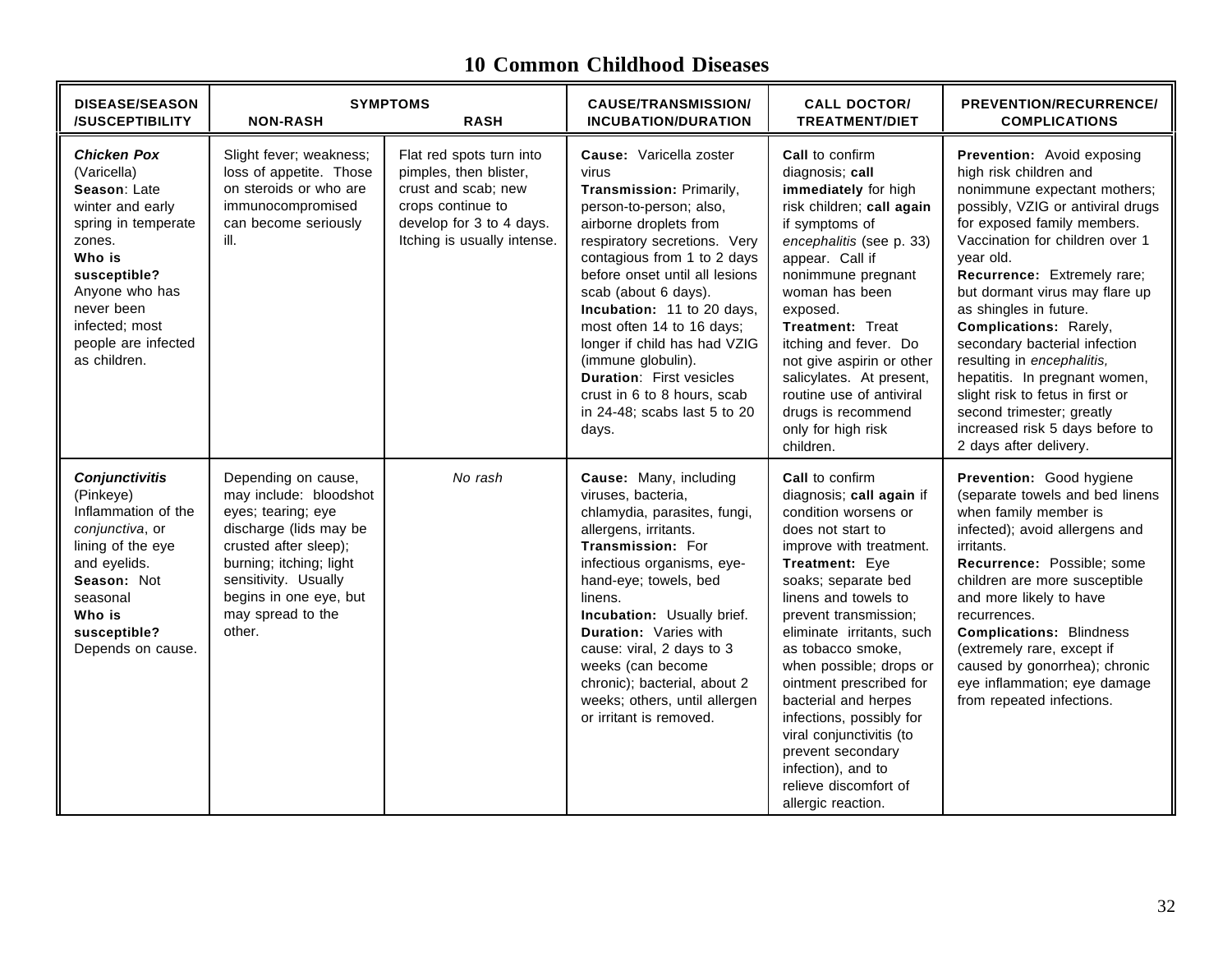| Croup<br>(Acute<br>Laryngotracheitis)<br>Season: Varies,<br>usually occurs at<br>night.<br>Who is<br>susceptible?<br>Young children.                                 | Hoarseness; sharp,<br>barking cough; crowing,<br>wheezing, or grunting<br>sound while inhaling;<br>sometimes trouble<br>breathing.                                                         | No rash | Cause: Usually a virus,<br>most often parainfluenza or<br>adenovirus; occasionally<br>bacteria or inhaled object.<br>Transmission: Person-to-<br>person, contaminated<br>object, or droplet spray.<br>Incubation: 2 days,<br>usually follows a cold or flu.<br>Duration: Episodes last<br>about 1/2 hour and may<br>recur over several days. | Call immediately if<br>steam doesn't bring<br>relief or if child looks<br>blue, has blue lips, or is<br>drooling excessively.<br>Treatment: Initial<br>treatment - steam:<br>Follow up treatment -<br>humidifier.                                                                                                                                                                                                                                               | Prevention: Supply humidified<br>air to child with cold or flu.<br><b>Complications: Breathing</b><br>problems; pneumonia; ear<br>infection about 5 days afterward.                                                                                                                                                                                                                               |
|----------------------------------------------------------------------------------------------------------------------------------------------------------------------|--------------------------------------------------------------------------------------------------------------------------------------------------------------------------------------------|---------|----------------------------------------------------------------------------------------------------------------------------------------------------------------------------------------------------------------------------------------------------------------------------------------------------------------------------------------------|-----------------------------------------------------------------------------------------------------------------------------------------------------------------------------------------------------------------------------------------------------------------------------------------------------------------------------------------------------------------------------------------------------------------------------------------------------------------|---------------------------------------------------------------------------------------------------------------------------------------------------------------------------------------------------------------------------------------------------------------------------------------------------------------------------------------------------------------------------------------------------|
| <b>Ear Infection</b><br>(Otitis Media)<br>Season: All year<br>round but much<br>more common in<br>winter.<br>Who is<br>susceptible?<br>Babies and young<br>children. | Ear pain (often worse<br>at night); pulling or<br>rubbing ears; tipping<br>head to side;<br>crankiness, fever,<br>fatigue, loss of appetite.                                               | No rash | Cause: Usually bacteria or<br>viruses; sometimes allergy.<br>Transmission: Not direct.<br><b>Incubation: Often follows</b><br>a cold or the flu.<br>Duration: Varies, but<br>treatment is usually given<br>for 10 days.                                                                                                                      | Call as soon as you<br>suspect your child has<br>an earache; Call<br>again if symptoms<br>don't clear within 2<br>days or if child seems<br>worse. If child doesn't<br>seem to be hearing<br>well, call again.<br>Treatment: Requires<br>medical treatment: do<br>not try to treat on your<br>own. Usually requires<br>antibiotics; sometimes<br>ear drops (only if<br>prescribed); baby<br>acetaminophen.<br>Treatment varies but it<br>usually lasts 10 days. | Prevention: Overall good<br>health, rest, regular medical<br>care; breastfeeding for first three<br>months of life; upright feeding<br>position; elevated sleeping<br>position if child has a cold;<br>smoke free living space.<br><b>Complications: Chronic</b><br>infections with hearing loss;<br>mastoid infection; meningitis,<br>bacteremia, pneumonia; brain<br>abscess; facial paralysis. |
| <b>Encephalitis</b><br>(inflammation of the<br>brain)<br>Season: Depends<br>on cause.<br>Who is<br>susceptible?<br>Depends on cause.                                 | Fever; drowsiness;<br>headache.<br>Sometimes:<br>neurological impairment<br>(confusion, altered state<br>of consciousness,<br>muscle weakness);<br>progression to coma at<br>a late stage. | No rash | Cause: Bacteria or viruses,<br>often as a complication of<br>another disease.<br>Transmission: Depends<br>on cause; some viruses<br>transmitted via insects.<br>Incubation: Depends on<br>cause.<br>Duration: Varies greatly.                                                                                                                | Call immediately or<br>go to the Emergency<br>Room if you suspect<br>encephalitis.<br>Treatment:<br>Hospitalization is<br>required.                                                                                                                                                                                                                                                                                                                             | <b>Prevention: Immunization</b><br>against diseases of which<br>encephalitis may be a<br>complication (measles, for<br>instance).<br>Recurrence: Unlikely.<br><b>Complications: Neurological</b><br>damage; can be fatal if<br>untreated.                                                                                                                                                         |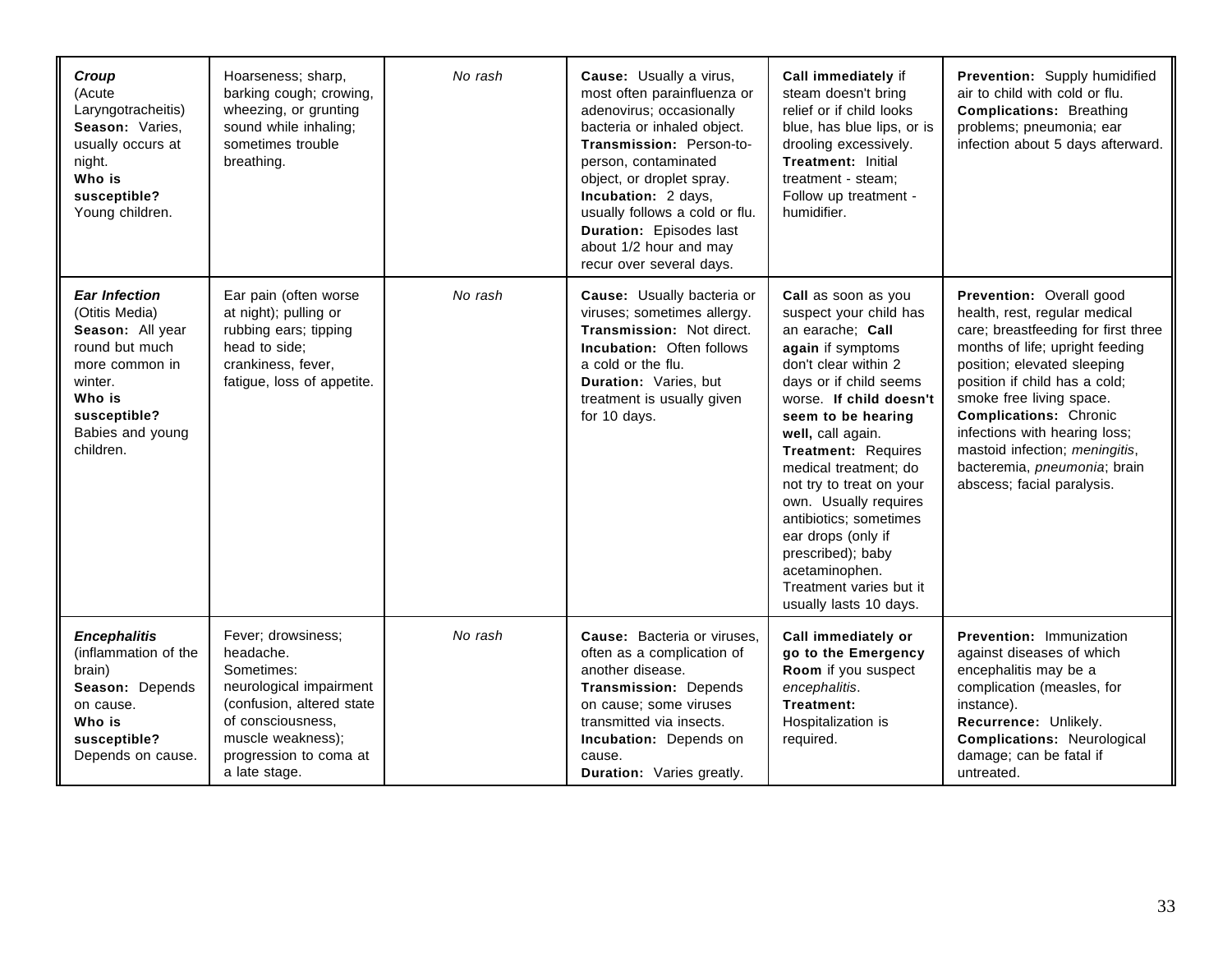| <b>German Measles</b><br>(Rubella)<br>Season: Late<br>winter and early<br>spring.<br>Who is<br>susceptible? Any<br>person who hasn't<br>had the disease or<br>been immunized<br>against it. | None, in 25 percent to<br>50 percent of cases.<br>Sometimes: slight fever;<br>swollen glands.                     | Small (1/10) inch, flat,<br>reddish pink spots on<br>face. Rash spreads to<br>body and, sometimes,<br>roof of mouth.                                                                                                                  | Cause: Rubella virus.<br><b>Transmission:</b> Via direct<br>contact or droplets from<br>respiratory secretions; most<br>often contagious from a few<br>days before to 5 to 7 days<br>after rash appears.<br>Incubation: 14 to 21 days,<br>most often 16 to 18.<br><b>Duration:</b> A few hours to 4<br>or 5 days. | Call if nonimmune<br>pregnant woman is<br>exposed.<br>Treatment: None.                                                                                                                                                                                                                                                                                                                                                                                                                      | Prevention: Immunization<br>$(MMR)$ .<br>Recurrence: None; one case<br>confers lifetime immunity.<br>Complications: Very rarely,<br>thrombocytopenia or<br>encephalitis.                                                                                                          |
|---------------------------------------------------------------------------------------------------------------------------------------------------------------------------------------------|-------------------------------------------------------------------------------------------------------------------|---------------------------------------------------------------------------------------------------------------------------------------------------------------------------------------------------------------------------------------|-------------------------------------------------------------------------------------------------------------------------------------------------------------------------------------------------------------------------------------------------------------------------------------------------------------------|---------------------------------------------------------------------------------------------------------------------------------------------------------------------------------------------------------------------------------------------------------------------------------------------------------------------------------------------------------------------------------------------------------------------------------------------------------------------------------------------|-----------------------------------------------------------------------------------------------------------------------------------------------------------------------------------------------------------------------------------------------------------------------------------|
| <b>Measles</b><br>(Rubeola)<br>Season: Winter<br>and spring.<br>Who is<br>susceptible?<br>Anyone not already<br>immune.                                                                     | For 1 or 2 days: fever;<br>runny nose; red, watery<br>eyes; dry cough.<br>Sometimes: diarrhea;<br>swollen glands. | Tiny white spots like<br>grains of sand appear<br>inside of cheeks (Koplik<br>spots), which may bleed.<br>Dull, red, slightly raised<br>rash begins on forehead<br>and behind ears, then<br>spreads downward<br>looking red all over. | Cause: Measles virus.<br><b>Transmission: Direct</b><br>contact with respiratory<br>droplets from 2 days before<br>to 4 days after rash<br>appears.<br>Incubation: 8 to 12 days.<br><b>Duration:</b> About a week.                                                                                                | Call for diagnosis; call<br>again immediately if<br>cough becomes severe,<br>if convulsions or<br>symptoms of<br>pneumonia,<br>encephalitis, or ear<br>infection occur, or if<br>fever goes up after<br>going down.<br>Treatment:<br>Symptomatic warm<br>soaks for rash; reduced<br>lighting for comfort it<br>eyes are bothered by<br>light, though exposure<br>to bright light is not<br>harmful. In severe<br>cases and in high risk<br>children, the<br>administration of<br>vitamin A. | <b>Prevention: Immunization</b><br>(MMR); strict isolation of<br>infected persons.<br>Recurrence: None<br><b>Complications:</b> ear infection,<br>pneumonia, encephalitis; can be<br>fatal, especially in immuno-<br>compromised children (U.S.<br>mortality rate is 3 in 1,000). |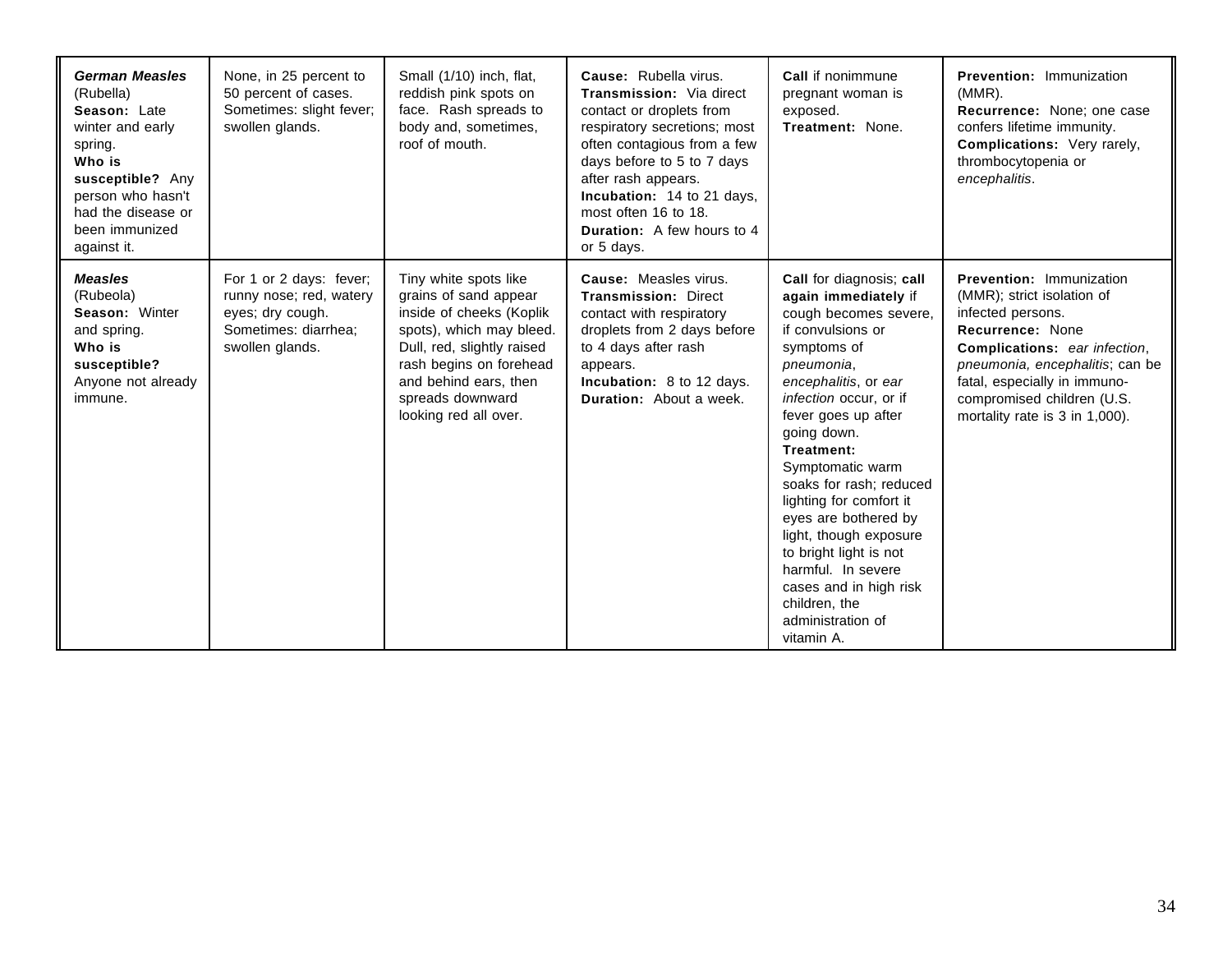| <b>Meningitis</b><br>(inflammation of the<br>membranes around<br>the brain and/or<br>spinal cord)<br>Season: Varies<br>with causative<br>organism; with Hib,<br>winter. (see p. 37)<br>Who is<br>susceptible?<br>Depends on<br>causative organism.<br>For Hib, mostly<br>infants and children<br>under 3; more often<br>boys, city dwellers,<br>African Americans,<br>some Native<br>Americans, and<br>children in day care<br>centers. | Fever; high pitched cry;<br>drowsiness; irritability;<br>loss of appetite;<br>vomiting; bulging<br>fontanel or "soft spot".<br>In older toddlers, also:<br>stiff neck, sensitivity to<br>light, blurred vision, and<br>other signs of<br>neurological problems.                                                                 | No rash. | Cause: Bacteria, most<br>often Hib; viruses, which<br>cause milder disease.<br><b>Transmission: Depends</b><br>on organism; with Hib,<br>probably person-to-person,<br>by direct contact or through<br>inhalation of droplets from<br>respiratory secretions.<br><b>Incubation: Varies with</b><br>organism; for Hib, probably<br>less than 10 days.<br>Duration: Varies. | Call immediately if you<br>suspect <i>meningitis</i> , or<br>go to the Emergency<br><b>Room</b> if health<br>professional can't be<br>reached.<br><b>Treatment: For viral</b><br>meningitis,<br>symptomatic; for<br>bacterial, hospitalization<br>and antibiotics.                                                                                                                                                               | Prevention: Hib immunization,<br>which prevents Hib meningitis;<br>stringent adherence to hygienic<br>rules in day care centers.<br>Recurrence: None with Hib;<br>one attack confers immunity.<br><b>Complications:</b> Hib and other<br>types of bacterial meningitis can<br>do lasting neurological damage;<br>they are sometimes fatal. Viral<br>forms usually do no long term<br>damage. |
|-----------------------------------------------------------------------------------------------------------------------------------------------------------------------------------------------------------------------------------------------------------------------------------------------------------------------------------------------------------------------------------------------------------------------------------------|---------------------------------------------------------------------------------------------------------------------------------------------------------------------------------------------------------------------------------------------------------------------------------------------------------------------------------|----------|---------------------------------------------------------------------------------------------------------------------------------------------------------------------------------------------------------------------------------------------------------------------------------------------------------------------------------------------------------------------------|----------------------------------------------------------------------------------------------------------------------------------------------------------------------------------------------------------------------------------------------------------------------------------------------------------------------------------------------------------------------------------------------------------------------------------|----------------------------------------------------------------------------------------------------------------------------------------------------------------------------------------------------------------------------------------------------------------------------------------------------------------------------------------------------------------------------------------------|
| Mumps<br>Season: Late<br>winter and spring.<br>Who is<br>susceptible?<br>Anyone not<br>immune.                                                                                                                                                                                                                                                                                                                                          | Sometimes: Vague<br>pain; fever; loss of<br>appetite.<br>Usually: swelling of<br>salivary glands on one<br>or both sides of jaw,<br>below and in front of<br>ear; ear pain; pain<br>when chewing or eating<br>acidic or sour<br>food/drink; swelling of<br>the salivary glands. No<br>symptoms in about 30<br>percent of cases. | No rash. | Cause: Mumps virus<br>Transmission: Usually via<br>direct contact with<br>respiratory secretions from<br>1 or 2 (but as long as 7)<br>days prior to onset until 9<br>days after.<br>Incubation: Usually 16 to<br>18 days, but can be as few<br>as 12 or as many as 25.<br>Duration: 5 to 7 days.                                                                          | Call for diagnosis; call<br>back immediately if<br>there is vomiting,<br>drowsiness, possible<br>headache, back or<br>neck stiffness, or other<br>signs of <i>meningo</i> or<br>encephalitis either<br>along with or following<br>mumps.<br>Treatment:<br>Symptomatic for fever<br>and pain; cool<br>compresses applied to<br>cheeks.<br>Diet: Avoidance of<br>acidic and sour foods:<br>soft foods will be more<br>comfortable. | <b>Prevention: Immunization.</b><br>(MMR)<br>Recurrence: Very slight<br>chance of recurrence if only one<br>side was affected.<br><b>Complications:</b><br>Meningoencephalitis (a<br>combination of meningitis and<br>encephalitis); other<br>complications rare in infants, but<br>can be serious in adult males.                                                                           |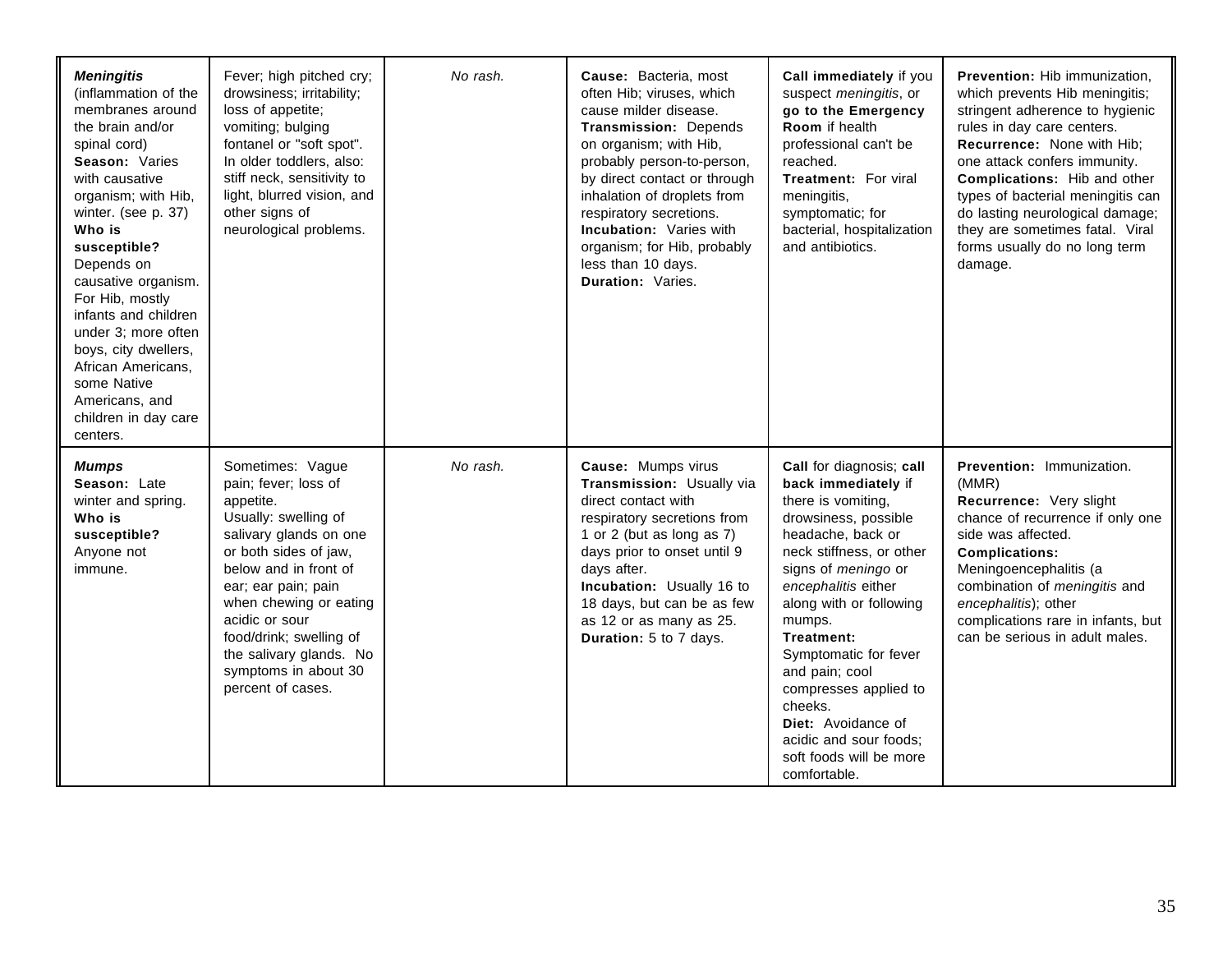| <b>Pneumonia</b><br>(inflammation of the<br>lung)<br>Season: Varies<br>with causative<br>factor.<br>Who is<br>susceptible?<br>Anyone, but<br>especially the very<br>young, the very old,<br>and those with<br>chronic illness. | Commonly, child with<br>cold or other illness<br>seems suddenly worse.<br>Often, there is:<br>increased fever:<br>productive cough; rapid<br>breathing; bluish skin<br>tone; wheezy, raspy,<br>and/or difficult<br>breathing; shortness of<br>breath; chest<br>retractions; heavy<br>mucus production; and<br>possibly, abdominal<br>bloating and pain. | No rash. | <b>Cause:</b> Various types of<br>organisms, including<br>bacteria, viruses,<br>mycoplasmas, fungi and<br>protozoa, as well as<br>inhalation of a chemical, an<br>object, or another irritant.<br><b>Transmission: Varies with</b><br>cause.<br><b>Incubation:</b> Varies with<br>cause.<br><b>Duration: Varies with</b><br>cause. | <b>Call for productive or</b><br>persistent cough or if a<br>child with cold or flu<br>seems worse or has<br>increased fever, cough,<br>or other signs of<br>pneumonia; Call<br>immediately or go to<br>the Emergency Room<br>if child has trouble<br>breathing, turns bluish,<br>or seems very sick.<br>Treatment:<br>Symptomatic for cough<br>and fever; antibiotics, if<br>appropriate. Possibly,<br>postural drainage to<br>help move mucus.<br>Hospitalization in<br>severe cases. | <b>Prevention:</b> Hib immunization<br>for Hib infections; for high risk<br>children, extra protection against<br>infection.<br>Recurrence: Many types can<br>recur.<br><b>Complications:</b> More likely in<br>children with impaired immune<br>systems. |
|--------------------------------------------------------------------------------------------------------------------------------------------------------------------------------------------------------------------------------|---------------------------------------------------------------------------------------------------------------------------------------------------------------------------------------------------------------------------------------------------------------------------------------------------------------------------------------------------------|----------|------------------------------------------------------------------------------------------------------------------------------------------------------------------------------------------------------------------------------------------------------------------------------------------------------------------------------------|-----------------------------------------------------------------------------------------------------------------------------------------------------------------------------------------------------------------------------------------------------------------------------------------------------------------------------------------------------------------------------------------------------------------------------------------------------------------------------------------|-----------------------------------------------------------------------------------------------------------------------------------------------------------------------------------------------------------------------------------------------------------|
|--------------------------------------------------------------------------------------------------------------------------------------------------------------------------------------------------------------------------------|---------------------------------------------------------------------------------------------------------------------------------------------------------------------------------------------------------------------------------------------------------------------------------------------------------------------------------------------------------|----------|------------------------------------------------------------------------------------------------------------------------------------------------------------------------------------------------------------------------------------------------------------------------------------------------------------------------------------|-----------------------------------------------------------------------------------------------------------------------------------------------------------------------------------------------------------------------------------------------------------------------------------------------------------------------------------------------------------------------------------------------------------------------------------------------------------------------------------------|-----------------------------------------------------------------------------------------------------------------------------------------------------------------------------------------------------------------------------------------------------------|

Adapted and reproduced with permission from *What to Expect the Toddler Years* (Updated Version), by Arlene Eisenberg, Heidi E. Murkoff, & Sandee E. Hathaway, B.S.N.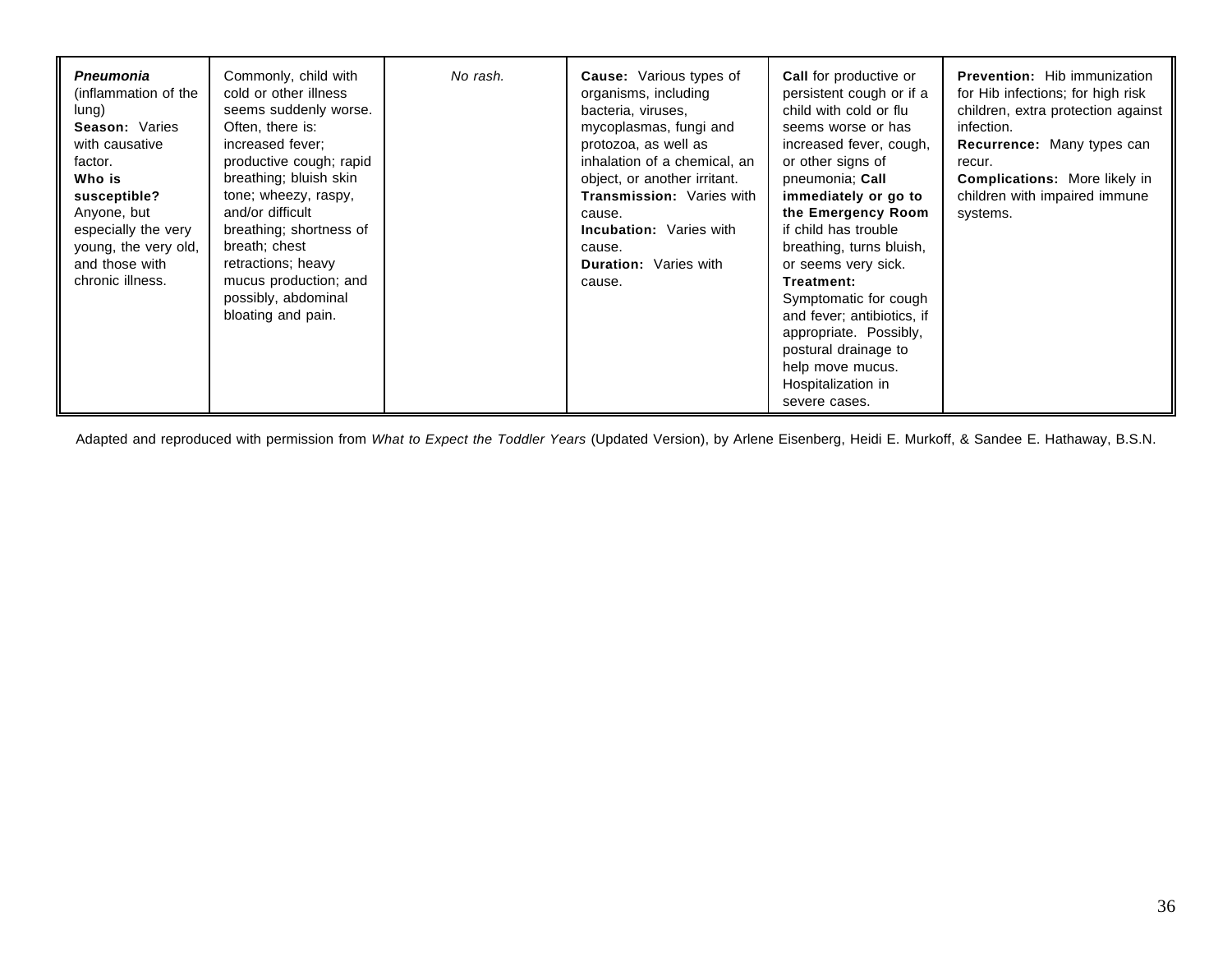## **Vaccinations**

 $\overline{a}$ 

You may have noticed on the chart that some diseases can be prevented by vaccination or immunization. Vaccinations introduce a weak or dead amount of a disease into the body so the immune system will produce antibodies against it, just as if one had actually had the illness. For example, if you've had chicken pox, you probably won't get it again because your body has built up antibodies or immunity against it. By the same principle, if you get a smallpox vaccine containing a tiny bit of the smallpox virus — not enough to get smallpox — your body will build up the same kind of immunity as when you had chicken pox.

Health professionals usually immunize children against diseases which can be fatal or cause major damage like paralysis. Vaccines are usually given as shots or sometimes liquid drinks. Some children have reactions shortly after being immunized, such as a mild fever. In *extremely rare* cases, children have died due to complications associated with vaccinations. Ask your health professional about possible risks and signs and symptoms of complications, but keep in mind that you're protecting your children more effectively by immunizing them than by fearing problems and not immunizing them. Here's a list of common vaccinations, the age recommended, and some reactions (if any) to expect:  $24$ 

| <b>IMMUNIZATION</b>                            | AGE                                                    | <b>COMMON REACTIONS</b>                                                                                                                              |
|------------------------------------------------|--------------------------------------------------------|------------------------------------------------------------------------------------------------------------------------------------------------------|
| <b>DTP</b> (Diphtheria,<br>Tetanus, Pertussis) | $2, 4, \& 6$ months<br>15 to 18 months<br>4 to 6 years | During first one to two days after<br><b>vaccination:</b> pain, swelling, redness at<br>shot site; fever; fussiness; drowsiness;<br>loss of appetite |
| <b>OPV/IPV</b> (Polio)                         | $2, 4, \& 6$ months<br>4 to 6 years                    | redness or soreness at IPV shot site                                                                                                                 |
| <b>Hib</b> (Haemophilus b)                     | $2, 4, \& 6$ months<br>12 to 15 months                 | During first 24 - 48 hours after<br><b>vaccination:</b> fever; redness, swelling, or<br>warmth at site of shot                                       |
| <b>HB</b> ( <i>Hepatitis B</i> )               | $0$ to 2 months<br>3 to 6 months<br>6 to 18 months     | soreness at shot site, fever                                                                                                                         |

<sup>&</sup>lt;sup>24</sup>Centers for Disease Control, Department of Health and Human Services, Public Health Service. *Vaccine Information Pamphlets*: Influenzae Type b Disease and Haemophilus b Conjugate Vaccine;" "Important Information About Hepatitis B, Hepatitis B Vaccine, and Hepatitis B Immune Globulin;" "Diphtheria, Tetanus, and Pertussis: What You Need to Know."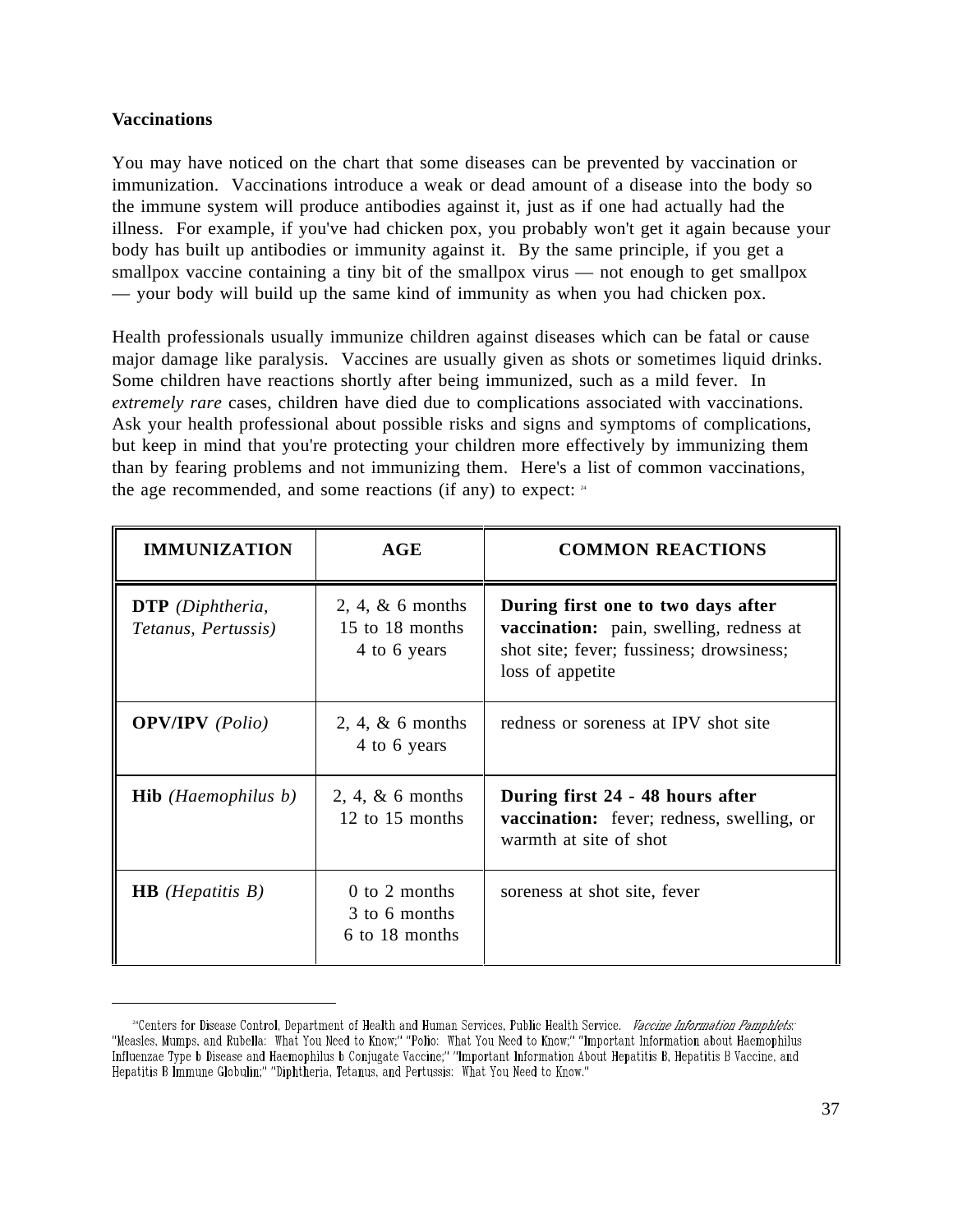**MMR** *(Measles, Mumps, Rubella)* 12 - 15 months 4 to 6 years

**1 - 2 weeks after vaccination:** rash or slight fever; swelling of neck glands; aching or swelling of joints

# **Healthy Teeth**

To keep your children's smiles bright, it's important to practice good dental hygiene early. At first, you will have to keep your children's gums and teeth clean for them; later on, you can teach them the right way to brush and floss. You can set a good example by caring for your teeth together.

Most babies get their first teeth between six and nine months old and have all their teeth by their second birthdays. Even though very young babies are only eating formula or breast milk, plaque still accumulates on their gums and can affect their health. Get into the habit of wiping your baby's gums with a damp gauze pad every day. If you don't have any gauze, use a clean, damp cloth.

Teething is often painful and causes babies to be cranky and sometimes feverish. You can help by gently rubbing your baby's gums with your clean finger (if he/she'll let you into his/her mouth!) or by giving him/her something cold to chew on like a teething ring. You can also try freezing a damp, *clean* washcloth and letting your baby chew on it.

Once your baby gets teeth, brush them with a *soft* child's toothbrush and keep wiping gums as you did before. When brushing, point the bristles at a 45° angle toward the line between the child's gums and teeth and brush back and forth in short strokes. Remember to brush the inside and top of teeth as well as the outside. It's also a good idea to brush the tongue to remove bacteria that live there — this also helps freshen breath. Flossing teeth is critical to preventing gum disease; ask your dental professional to show you the correct way.

Use water — not toothpaste — for brushing until your baby is older. When your child is old enough to use toothpaste, use a small amount the size of a pea. Try to get one that contains fluoride and is approved by the American Dental Association. Some health professionals think it's a good idea to give children extra fluoride drops to prevent cavities and make teeth stronger. Ask your health or dental professional.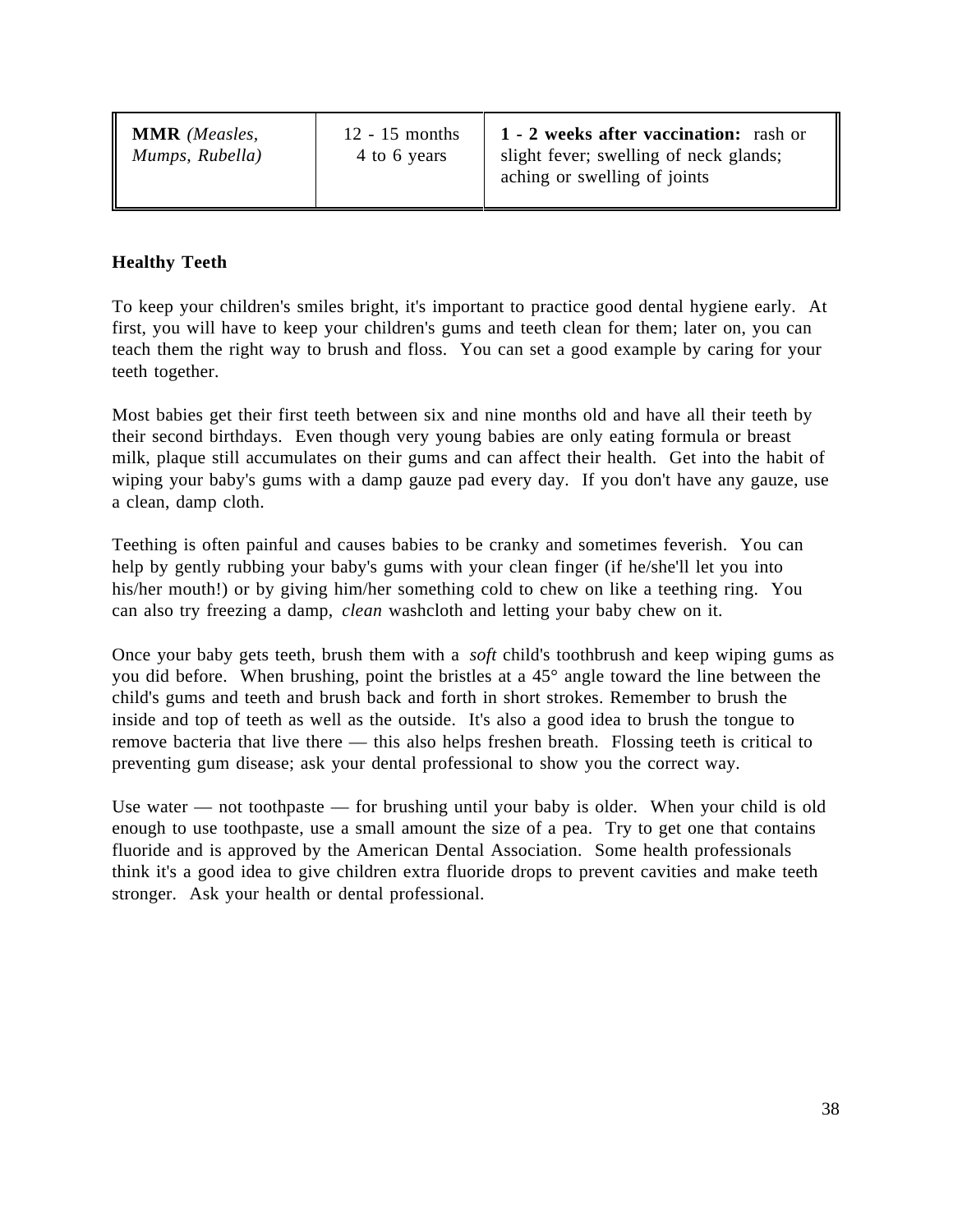If at all possible, don't put your baby to bed with a bottle. If your baby does take a bottle to bed, be sure the bottle is filled with water only. When your baby falls asleep while drinking milk or juice, some of the liquid is usually left in the mouth. Since milk and juice have forms of sugar in them, those sugars are sitting on your baby's teeth while he/she sleeps, causing decay. Check your baby's teeth for brown or soft spots — if you see any or have questions, contact your dental professional.

Children should begin seeing a dental professional every six months when they reach age three. If you don't have a regular dental professional, ask your health professional to recommend one. Children should also learn to never share their toothbrush with anyone (even family), nor to use someone else's toothbrush.

### **Head Lice**

Head lice are insects that live in the hair and lay eggs call nits. Many people mistakenly think only dirty, unkempt people have lice, but anyone can easily get them — getting rid of them is not so easy! To keep children from getting lice, tell them not to share combs, brushes, hats, or hair accessories with *anyone*.

If one of your children has lice or nits, check everyone else in your family, including yourself. Also, notify the school nurse, day care provider, or babysitter so they can check others and keep the lice from spreading. Check the scalp and carefully separate sections of hair. Anyone who has lice or nits will need to use a special shampoo (get a special prescription from your health professional and *follow the directions*). The shampoo will be strong to kill the lice, so if you use it too much it could hurt the scalp.

The shampoo can't kill all the nits, or eggs, so you will have to comb or pick them out of the hair with tweezers or your fingernails. You can use a nit comb (ask your pharmacist for one), which has very fine teeth. Keep checking for nits and combing them out for at least one week.

If lice are in your family's hair, they are probably in your home. Wash and dry *everything* on **hot** settings — especially things that have come into contact with people's heads, like hats, pillows and pillowcases, and blankets and sheets. Soak hair accessories like combs, brushes, barrettes, and hairbands in **hot** water (and bleach if it won't ruin them) to clean and disinfect them. Vacuum your floors (both carpeted and uncarpeted), furniture, mattresses, and all parts of your car, then *throw the vacuum bag away* and **remove it from the house**. Do **all** of the above steps to be sure you get rid of all the lice and nits and they don't return.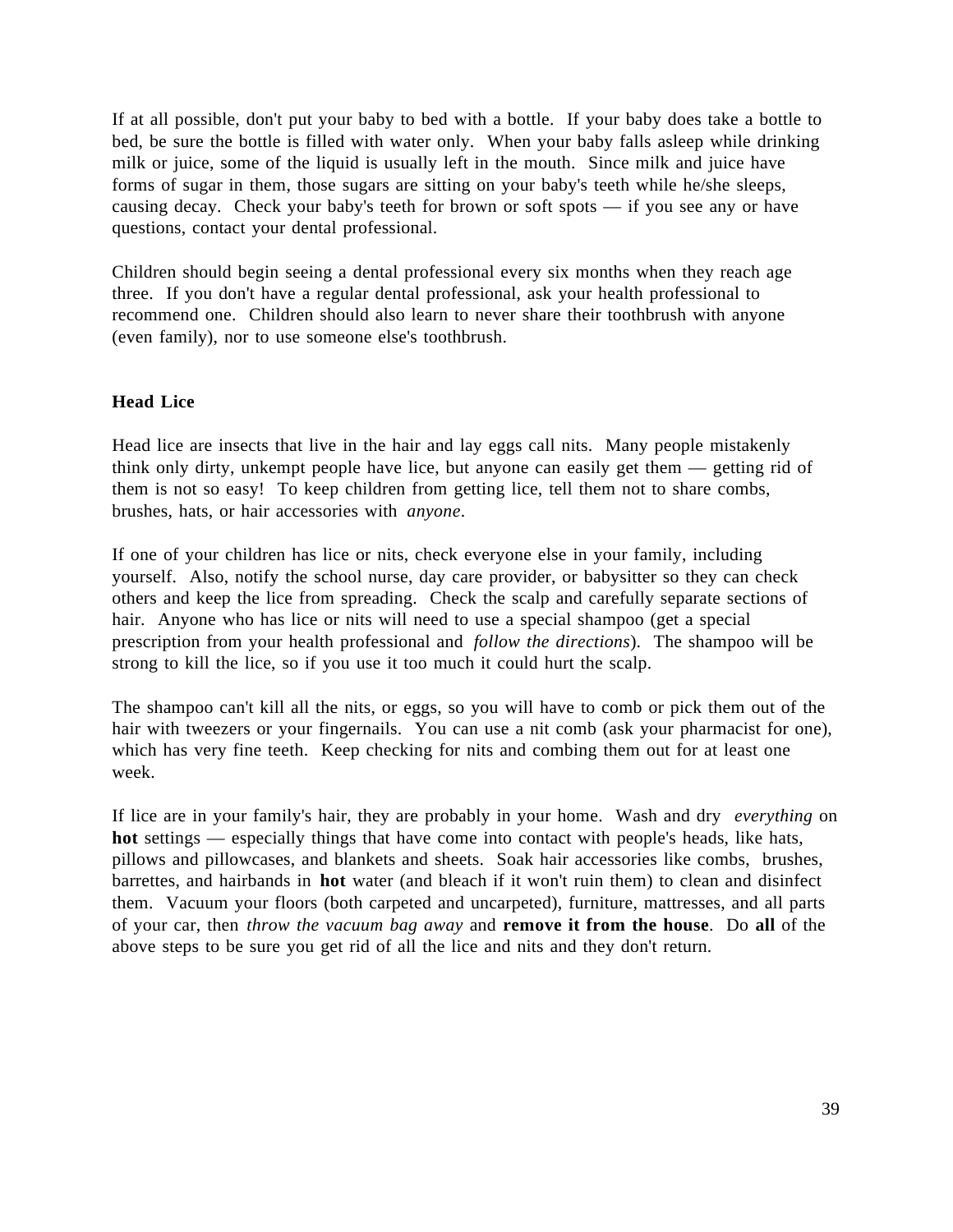## **Smoking**

We all know the many risks to cigarette smokers, but what about the threat of *secondhand smoke* to your children? The smoke that comes from your cigarette and the smoke you exhale can cause your children to have trouble breathing, and leave them more open to sneezing, coughing, chest colds, ear infections, and illnesses like asthma, bronchitis, and pneumonia. There is also evidence that children of smokers are more likely to become smokers themselves.

If you smoke, think about quitting for your own sake as well as your children and others around you who breathe in the 4000 chemicals in tobacco smoke. <sup>25</sup> If you don't smoke, try to avoid secondhand smoke by politely asking others to smoke outside and by sitting in "no smoking" sections of restaurants, planes, or buses. Long term exposure to secondhand smoke may be as dangerous to your health as smoking. Protect yourself and your children from this risk.

<sup>&</sup>lt;sup>25</sup>Maine Statewide AHEC System. "Second-Hand Smoke Can Hurt You," p. 1.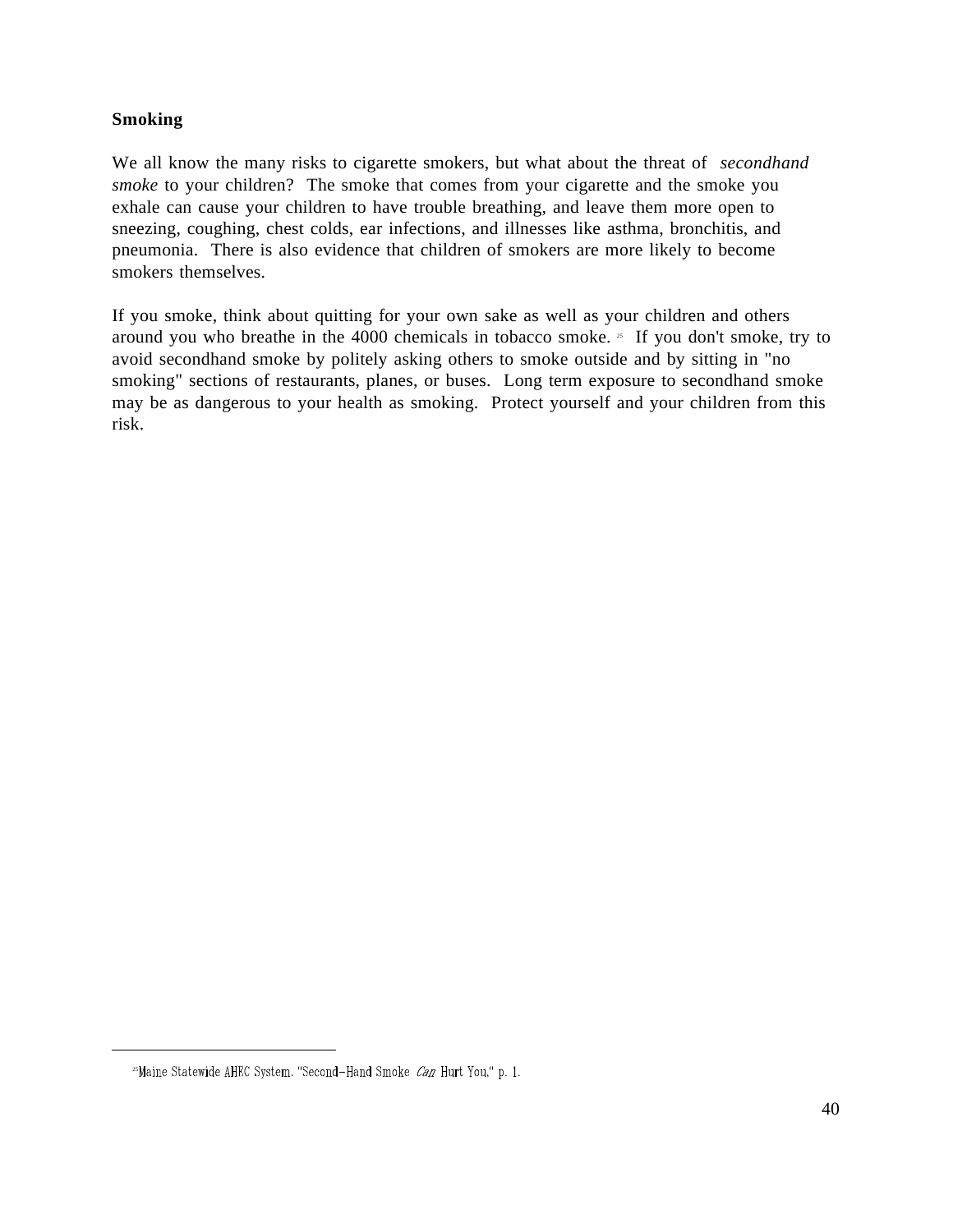# **DANGERS IN SOCIETY**

Today our children are subject to dangers we never would have imagined 10 or 20 years ago. On the news we hear that gradeschoolers have access to drugs and weapons, some are even having sex and being exposed to the AIDS virus, and many are being sexually abused by the people they look to as role models and friends. When are children in such peril from their life situations as to be characterized as victims of child abuse or neglect? Cases of child neglect and abuse too often occupy our headlines. Certain safeguards (as explained on page 50) are in place that help protect our children from these conditions.

### **Substance Abuse**<sup>26</sup>

Here are some facts about substance abuse and young people: 27

- Close to 80 percent of high school dropouts today have drug related problems.
- Nearly 2/3 of all American youth use an illicit drug before they finish high school.
- 1 in 20 high school seniors drinks alcohol daily.
- ♦ 40 percent of American youth have used an illicit drug other than marijuana.
- ♦ The average beginning age for alcohol use is 12.5.
- ♦ The average beginning age for marijuana use is 11.8.
- ♦ Every day, more than 5000 Americans try cocaine for the first time.

To prevent young people from using alcohol or other drugs, we need to focus on *why* they might want to use them, the kinds of problems they might face, and what their special needs are. Some reasons people commonly give for starting to use alcohol or other drugs include:

- Because it's cool, the thing to do.
- Because it's available.
- To be seen as more grownup.
- To feel better, or different; to get rid of pain or feel numb.
- Curiosity.

l

- To relax and be able to do "x" (ask somebody out, have sex, etc.)
- To be like everybody else.
- There's nothing else to do.
- It never occurred to them not to.

<sup>&</sup>lt;sup>26</sup>This section adapted from *Alcohol and Other Drugs: Realities for You and Your Family*, Hudson River Center for Program Development, Inc.

<sup>&</sup>lt;sup>27</sup>New York State Division of Alcoholism and Alcohol Abuse, *Alcohol Facts: Young People*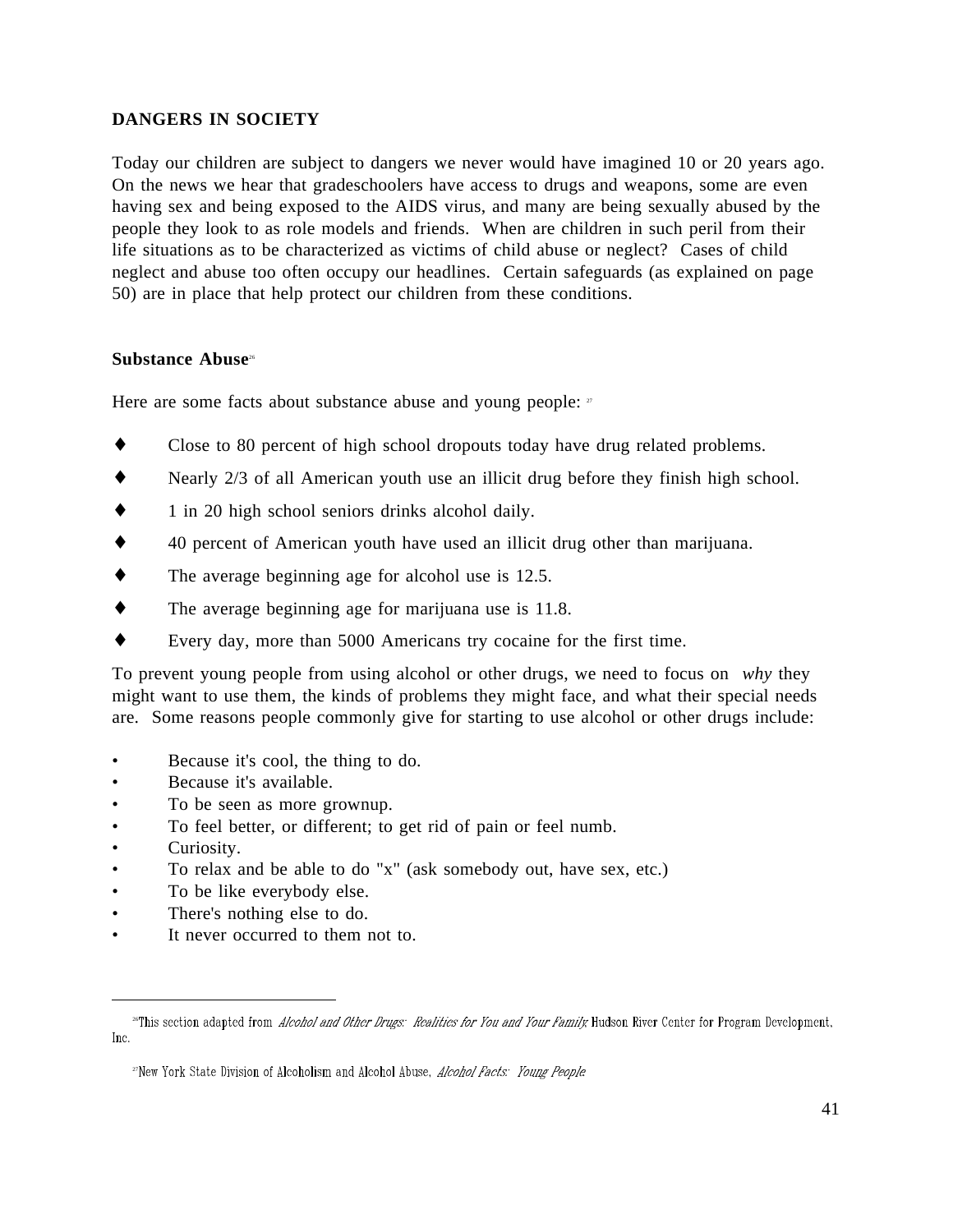Many prevention programs try to help delay young people from starting to use alcohol and other drugs by addressing the above reasons for starting. In addition, our legal system is making alcohol and drugs less available. Public programs give young people who may be thinking of taking alcohol or drugs the messages that:

- $\checkmark$ Alcohol and drug use is one of *many* choices.
- $\checkmark$ Alcohol and drugs aren't really cool.
- $\checkmark$ Alcohol and drugs aren't a good long term solution.
- $\checkmark$ Saying "no" is always an acceptable choice.
- $\checkmark$ There are other ways to relax and reduce stress.
- $\mathcal{L}$ Confidence, communication, and other life skills cancel the need for alcohol and other drugs.

The more adolescents understand about the dangers of using alcohol and other drugs, the more likely they will say "no" to using such substances. The best opportunities for reaching adolescents about the consequences of risky behavior around drugs and alcohol are at school and at home. Parents can learn about the dangers their children face when it comes to using alcohol and other drugs. Programs providing support for parents on talking to their children about alcohol and drugs are available through many schools or community organizations.

The New York State health curriculum for students in grades Kindergarten through Grade 12 gives information to students about the health risks connected with drug and alcohol use. Student Assistance Programs in schools also help link students experiencing alcohol or drug problems with effective treatment. Special help is given to children from alcoholic families. They are offered information on how to avoid alcohol problems of their own and where to get help.

Students have become involved in organizations like SADD ( **S**tudents **A**gainst **D**runk **D**riving) to prevent alcohol and drug abuse. These programs often involve parents in giving young people choices other than riding with an intoxicated driver. Promoting alcohol free proms and other social events both in high schools and colleges is another prevention strategy which involves students, parents, and school personnel.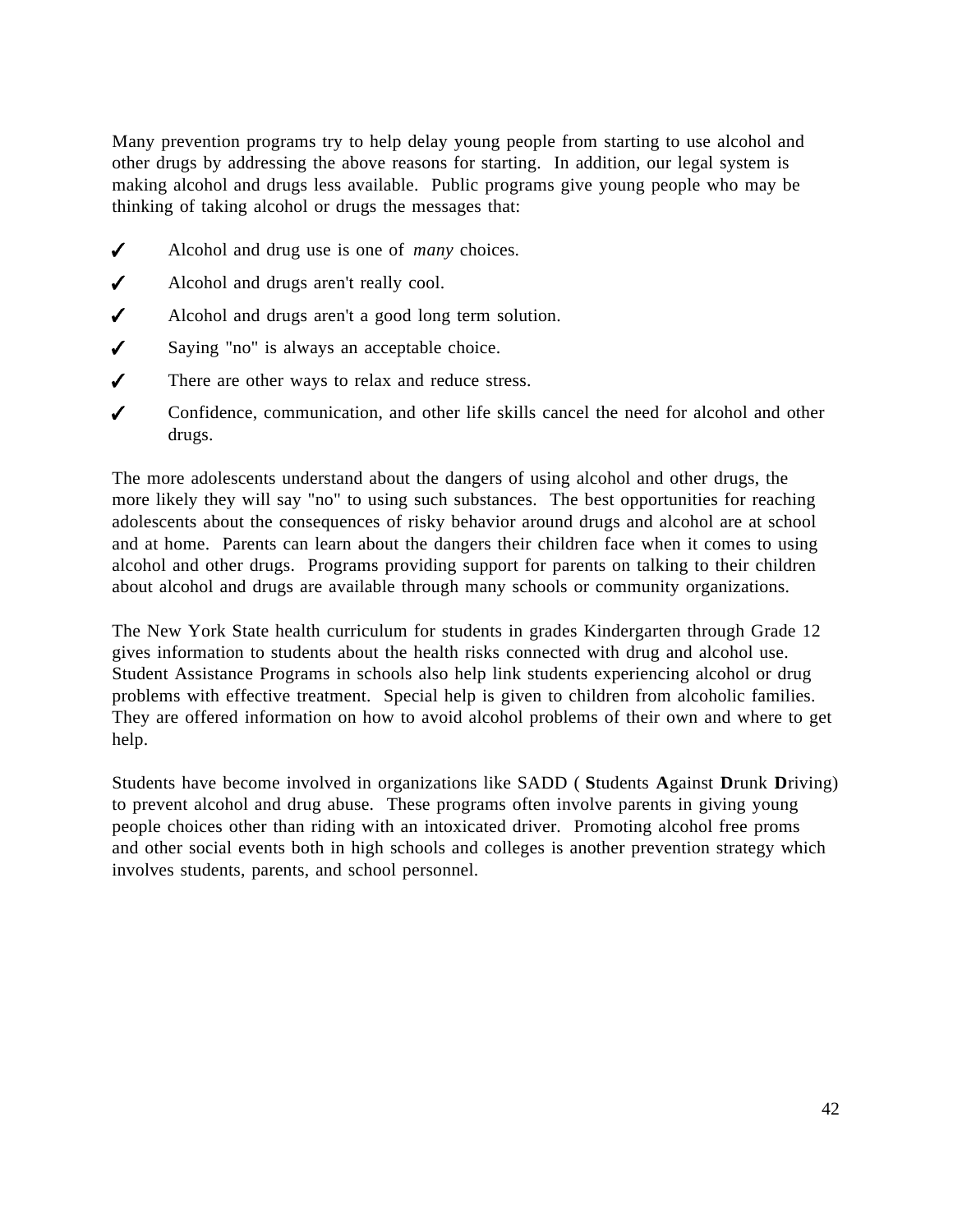There are some warning signs of alcohol or drug abuse in young people that parents and those who work with adolescents should be on the alert for. It is important to keep in mind that adolescence is a difficult growing period; some changes in behaviors and attitudes are normal and healthy. Possible signs of alcohol or other drug use include:

- 1) **Changes in performance at school**: more absences and tardiness, behavior or attitude problems, a drop in grades.
- 2) **Changes in friends or social activities**: dropping old friends, making new ones that may try to avoid parents, having older teenage friends or friends who are young adults, having friends that are drug users.<sup>28</sup>
- 3) **Significant changes in moods/emotions**: possible apathy, basic personality changes such as from sociable to unsociable or vice versa, extreme mood changes with no obvious reason for them, less concern about things that used to be very important. <sup>39</sup>
- 4) **Physical changes**: red eyes, change in eating and sleeping habits, deterioration in appearance.
- 5) **Changes at home**: less responsible for chores, etc, more secretive, strange phone calls, disappearance of money, belongings, or alcohol from the home, or the appearance of expensive items, lying. <sup>30</sup>

Parents need to be particularly aware that it is illegal to serve alcoholic beverages in the home to minors other than their own children. Adults are as responsible for the serving of alcohol to people under age in the home as the person who sells alcohol under license. Adults are also legally liable if a youngster has consumed alcohol in their home and becomes injured in an accident or injures someone else after he/she leaves. 31

Alcohol or drug addiction affects everyone in the family. Treatment can help other family members even if the alcohol or drug addicted person is still using, gone, or dead. Family members can learn to live their own lives despite the active alcoholism or addiction. They need to know the facts about alcoholism and drug addiction, and learn how it is affecting them.

<sup>&</sup>lt;sup>28</sup>Youcha, G. & Seixas J.S., *Drugs, Alcohol and Your Children: How to Keep Your Family Substance-Free*, p. 31.

<sup>&</sup>lt;sup>29</sup>Schwebel, Robert, Ph.D., Saying No Is Not Enough, p. 37.

<sup>&</sup>lt;sup>30</sup> Drugs, Alcohol and Your Children, p. 32.

<sup>&</sup>lt;sup>31</sup>New York State Division of Alcoholism & Alcohol Abuse, *Alcohol, Some Thoughts for Parents*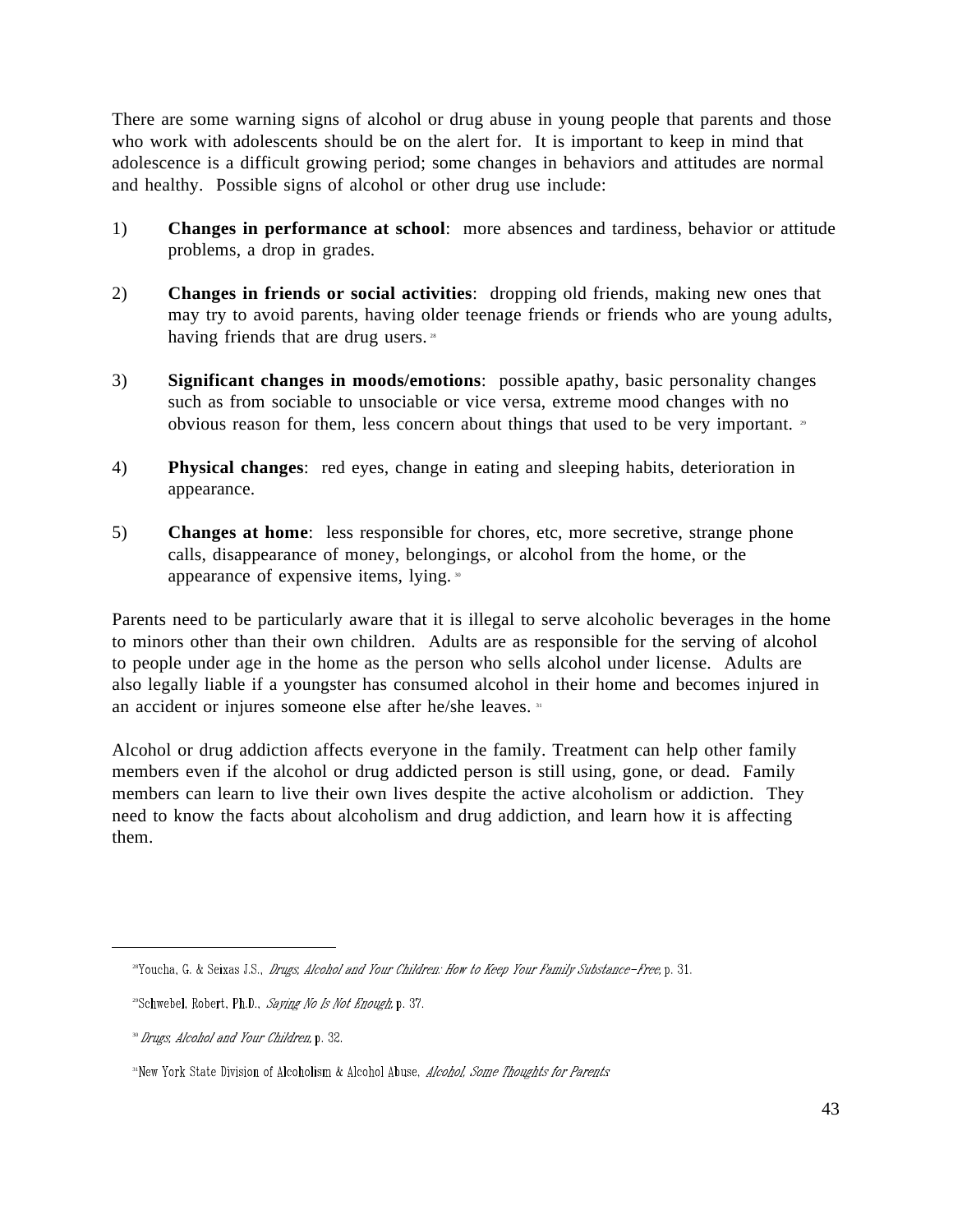Children are often left out of treatment by family members because parents believe that they are too young to understand or that they need to be protected. If children aren't involved in treatment, they can become even more frightened and isolated because they feel the alcohol or drug problem is their fault. Alcoholic parents may have blamed their children for "driving them crazy" and causing them to drink or use drugs. Children need to know that the alcoholism or drug addiction is never their fault.

Thankfully, there are now treatment programs and support groups for families and for young people. If your child is using drugs or alcohol, you do not have to tackle the problem alone. There are parents and children out there who have succeeded in dealing with alcohol and other drug problems who can help you do the same. For more information on alcohol and other drug abuse, see the module in this series entitled *Alcohol and Other Drugs: Realities for You and Your Family.*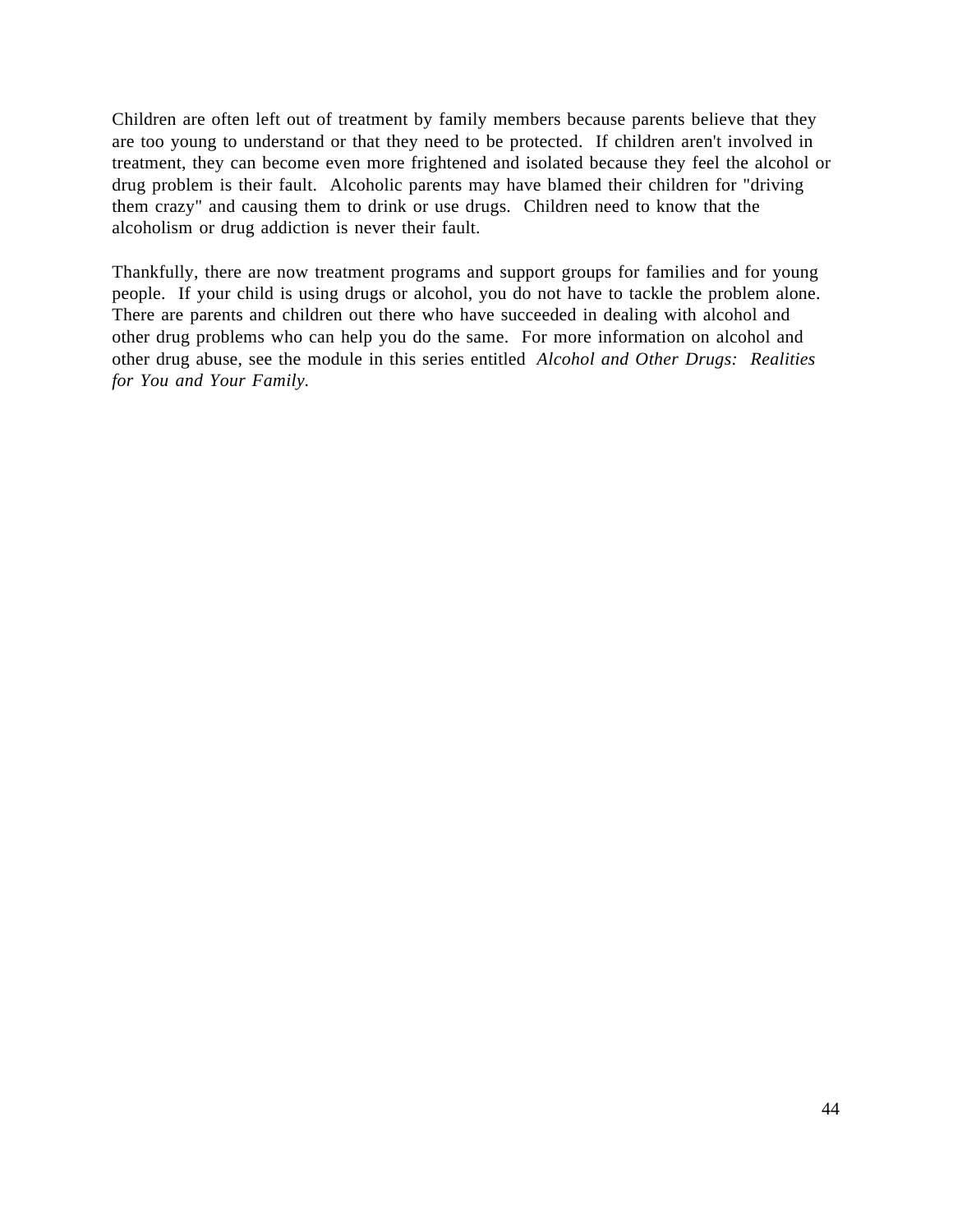### **Sexual Abuse**<sup>22</sup>

 $\overline{a}$ 

The thought of sexual abuse affecting your family is repulsive. What's even more unsettling is the fact that 85 percent of sexual abuse and rape occurs between people who know each other. This means that more cases of child sexual abuse are committed by trusted friends, relatives, or people children know than by total strangers.

To protect your children from sexual abuse, it's important to talk to them about the importance of valuing their own bodies, what to do if they feel uncomfortable, and how to stay safe. By discussing it together, you and your children will feel empowered and better equipped to stay safe. You should also know the signs and symptoms of child sexual abuse so you can stop it should it become apparent.

*Valuing Your Body.* If children learn from a very early age to value their bodies, they will be proud of them and want to protect them from harm like other items they own (a bike, favorite toy, etc.). To do this, you must tell your children that their bodies are their own and they have the right to protect themselves. Children must also learn which are their private parts and how special they are. A good way to teach this is to tell your children that private parts are covered by bathing suits, and that we keep them covered because they're extra special and should be protected. Finally, tell your children that these parts are only shared with very special people when they are older. Unfortunately, many of us learn at a young age to be ashamed of our private parts.

Next, children need to learn the difference between good and bad touches. Be sure to tell your children that **nobody** — not even a parent, stepparent, aunt, uncle, neighbor, babysitter, teacher, or friend — has the right to touch them unless they want to be touched. Here are some ways to explain touches to your children:

- **Good Touches** make you feel happy and warm inside like a hug from a friend or holding hands with your mom.
- **Bad Touches** make you feel mad, angry, or upset like getting punched or falling off a tree.
- **Confusing Touches** make you unsure and uncomfortable inside. You may get a funny feeling inside your tummy. You may get this feeling when someone touches you where you don't want to be touched, like on your private parts.

*Let your children name several touches that would make them feel happy, mad, and uncomfortable to be sure they understand the difference between the types of touches.*

Phis section adapted from *Sexual Abuse: Facts for Discussion, Prevention, and Management*, Hudson River Center for Program (300 Feature 15) Development, Inc.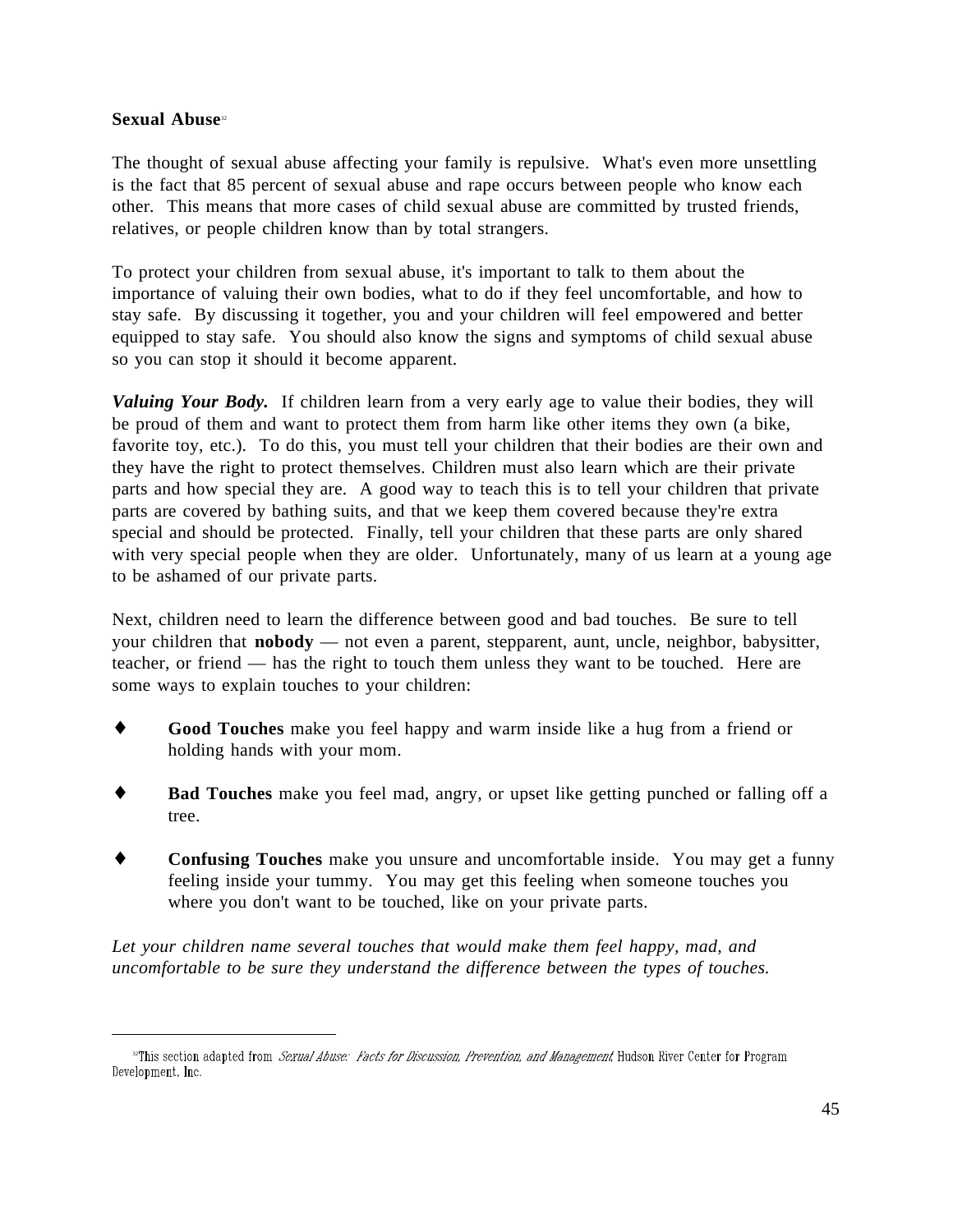*What To Do If Children Feel Uncomfortable.* It's important that your children know what to do if someone is touching them and they feel confused or uncomfortable. Teach them to follow these three steps:

- 1. **Say "No."** Be sure children know they have the *right* to say no whenever they feel uncomfortable.
- 2. **Get away.** If they can, children should try to run away from the offender.
- 3. **Tell someone.** Make it clear that your children can talk to you if they feel uncomfortable or confused.

*How To Stay Safe.* Just like the other safety information we've talked about, you should practice sexual abuse safety information. A good way to do this is by playing "what if" games to help your children feel more sure of their abilities to handle new situations, to trust their instincts, and to act in their own best interests.

Here are some ideas of how to talk to your children about sexual abuse:

- ♦ *Your body is your own you don't have to let anyone touch you or hurt you.*
- ♦ *You have my permission to say "no" or "don't touch me that way" to anyone even a close relative or family friend.*
- ♦ *If you get uncomfortable feelings when someone does something to you or asks you to do something to him/her, come and tell me.*
- Sometimes nice people people you know do mean things. Respecting and *obeying adults does not mean you have to do anything they ask. If you think what they are doing or asking is wrong, come and tell me.*
- ♦ *If anyone, even someone you love, threatens you or tries to bribe you into doing something you feel is not right, come and tell me.* (Child molesters will often try to bribe children with their favorite items like candy. They may also threaten to hurt the child's pet or family member to get the child to cooperate.)
- ♦ *Some secrets like surprise birthday presents are fun, but a secret that a grownup says only the two of you can know is not right. Come and tell me.* (Children love to keep secrets, and often child molesters will use this as bait to get the child involved in the abuse, e.g., "This touching is very special and is a secret just between you and me.")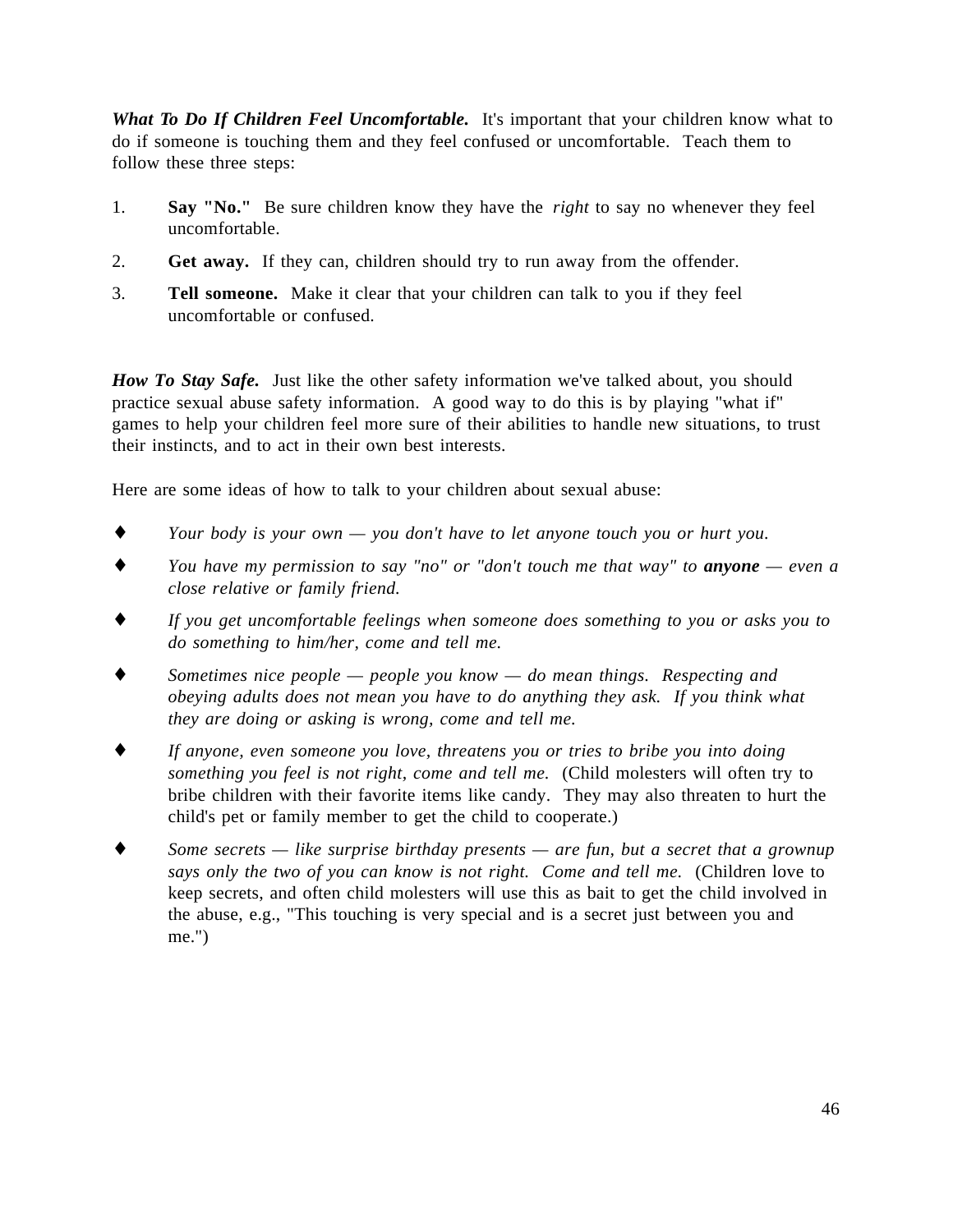*Signs and Symptoms of Child Sexual Abuse.* Children often don't tell anyone that they are being abused, but you can look for certain changes in their bodies or behavior that could signal sexual abuse.

# **Physical Changes**

- Unexplained bruises or swelling of the genitals of a young boy or girl, or problems with urination.
- Vaginal or rectal bleeding, discharge or symptoms of infection.
- ♦ Persistent and unexplained vomiting and other gastrointestinal symptoms.

### **Behavioral Changes**

- Suddenly or continually protesting when left with someone the child knows, such as a relative, neighbor, or babysitter.
- ♦ School problems or lack of concentration.
- ♦ Withdrawing from normal activities.
- ♦ Unusual interest in their own body and genitals, or in the genitals of others.
- Sleep disturbance: nightmares, trouble falling asleep, fear of the dark, a marked increase in bed wetting.
- ♦ Irritability, crankiness, unexplained crying, and/or sudden shifts in temperament.
- ♦ A return to a younger, more babyish behavior.
- ♦ Marked changes in appetite.

If you are unsure whether or not your child has been sexually abused, call your local Rape Crisis Center. If your child has been sexually abused and needs counseling, the Rape Crisis Center can counsel him/her or help you find a counselor.

If your children tell you they have been sexually abused, it's **extremely** important that you say you believe them, you will protect them, and that you are angry at the offender, **not at the child.** For more information on sexual abuse and rape, see the module in this series, *Sexual Abuse: Facts for Discussion, Prevention, and Management.*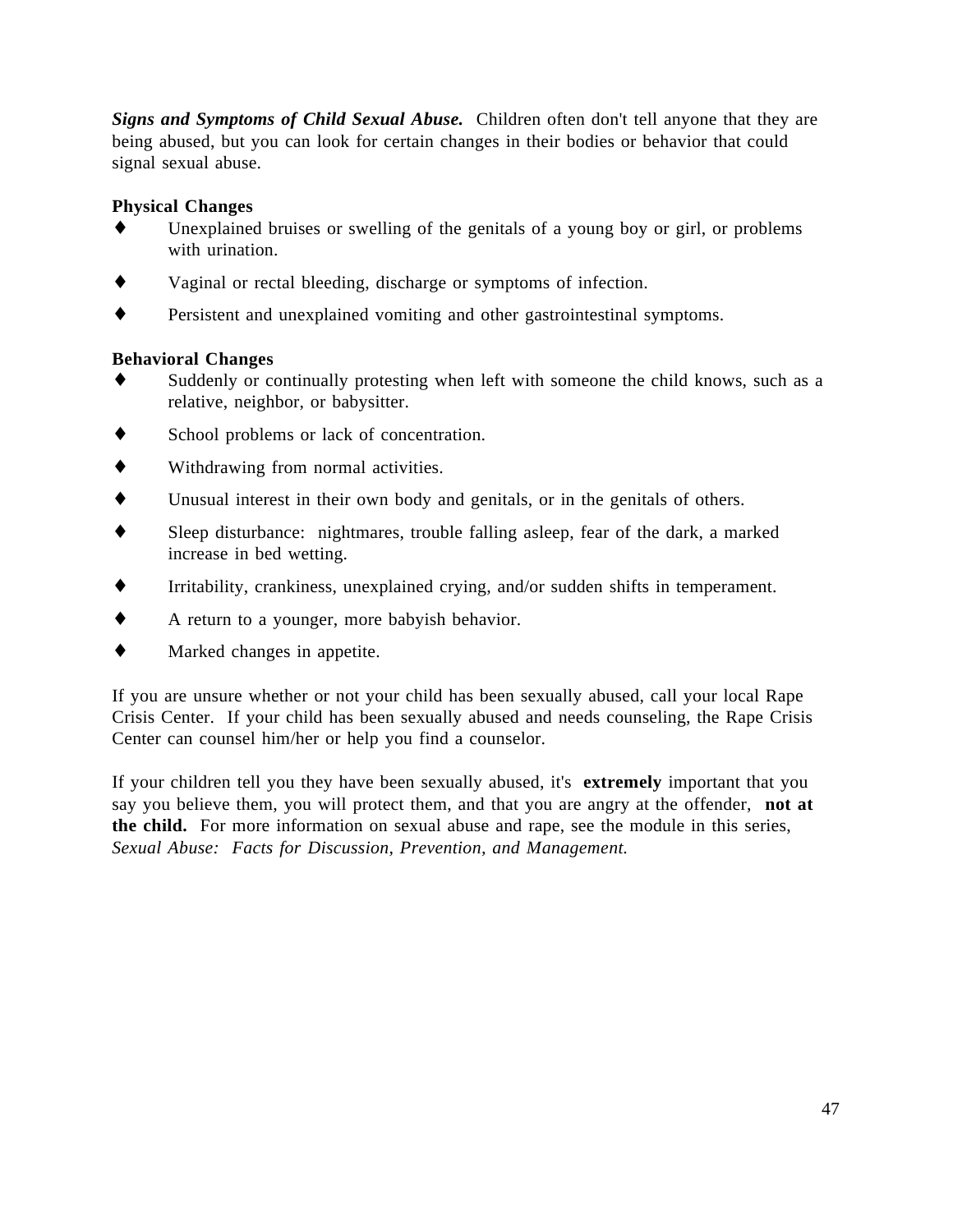### **Sexually Transmitted Diseases and HIV/AIDS**

As children reach puberty, they become more curious about their sexuality. Today, there is increased pressure on teenagers and even younger children to engage in sexual experimentation. As we discussed in the previous section on sexual abuse, it's crucial to make it clear that your children can talk to you about sex. If the subject makes you uncomfortable, be honest but don't refuse to discuss it. To help you talk to your adolescents about their sexuality, you may wish to refer to a booklet entitled "Talk To Me: Growing Up Begins At Home," which is available from the NYS Department of Health (see the Resources section for more information).

Talking openly could save your children the pain of a sexually transmitted disease (STD) and its long term effects, such as inability to have children or even death if HIV, the AIDS virus, is contracted. The HIV virus causes AIDS ( **A**cquired **I**mmune **D**eficiency **S**yndrome), which has no cure and almost always results in death. HIV is transmitted:

- through direct contact with the bloodstream (such as when sharing intravenous (IV)  $\blacktriangleright$ drug needles with an infected person);
- through the womb, birth canal, or breast milk (pregnant women who have HIV may ь pass the virus to their unborn babies, and mothers infected with HIV may pass it to their newborns through breast milk.); and,
- through mucous membranes of the eyes, mouth, throat, rectum, and vagina (for ь example, having unprotected sex with an infected person).

The only true "safe sex" is no sex at all. **Latex** condoms (rubbers) *lower* the chance of getting STDs and HIV **if** they are used *correctly* and *all the time*. Sexually active people should talk and plan ahead for safer sex. Remind your children to help themselves protect their lives by abstaining from sexual activity until they are older, or using condoms, and limiting their number of partners.

Alcohol may encourage risky behavior because it impairs judgment and relaxes inhibitions. It may also provide a reason or excuse for behaving in a way one might not normally act. Studies show that teens often have unplanned sex more often after drinking or drug use. In a sample of 14 to 19 year old females, 71 percent reported that it was easier to have sex if they had been drinking, and 43 percent said they worried less about birth control when drinking. Other drugs have the same effect.

STDs don't always show obvious symptoms, so sexually active individuals should be tested by a health professional every year or each time there is a change in sex partners. Every partner should also get tested. Some signs of STDs are pain during urination, unusually colored or odorous discharge from the penis or vagina, pain in the lower abdomen, and lumps, bumps, rash, or itching on the penis or around the vagina.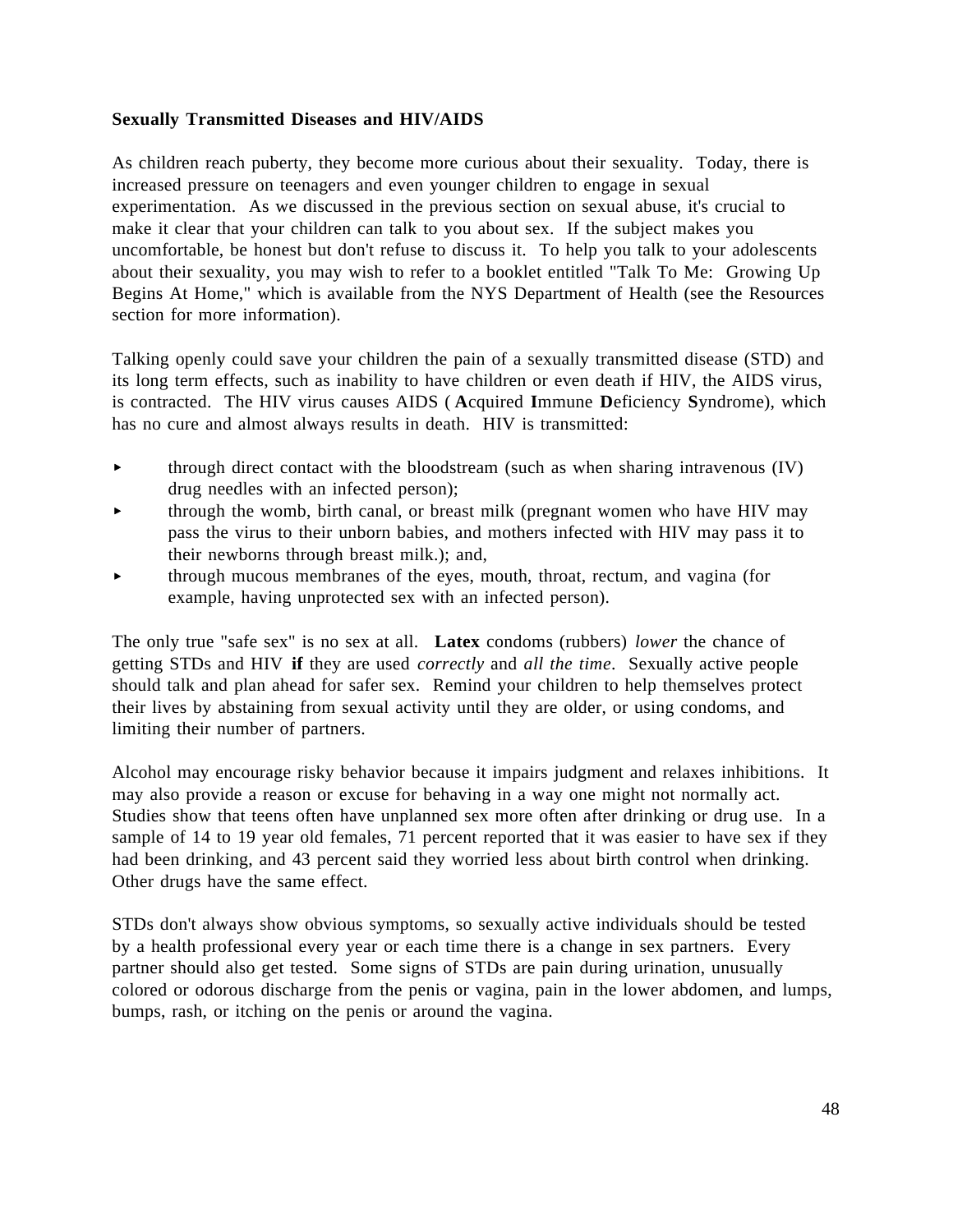If your child has any of the above symptoms, arrange a visit to a health professional. For more information on HIV, see the instructional package, *HIV Education for Adult Literacy Students*.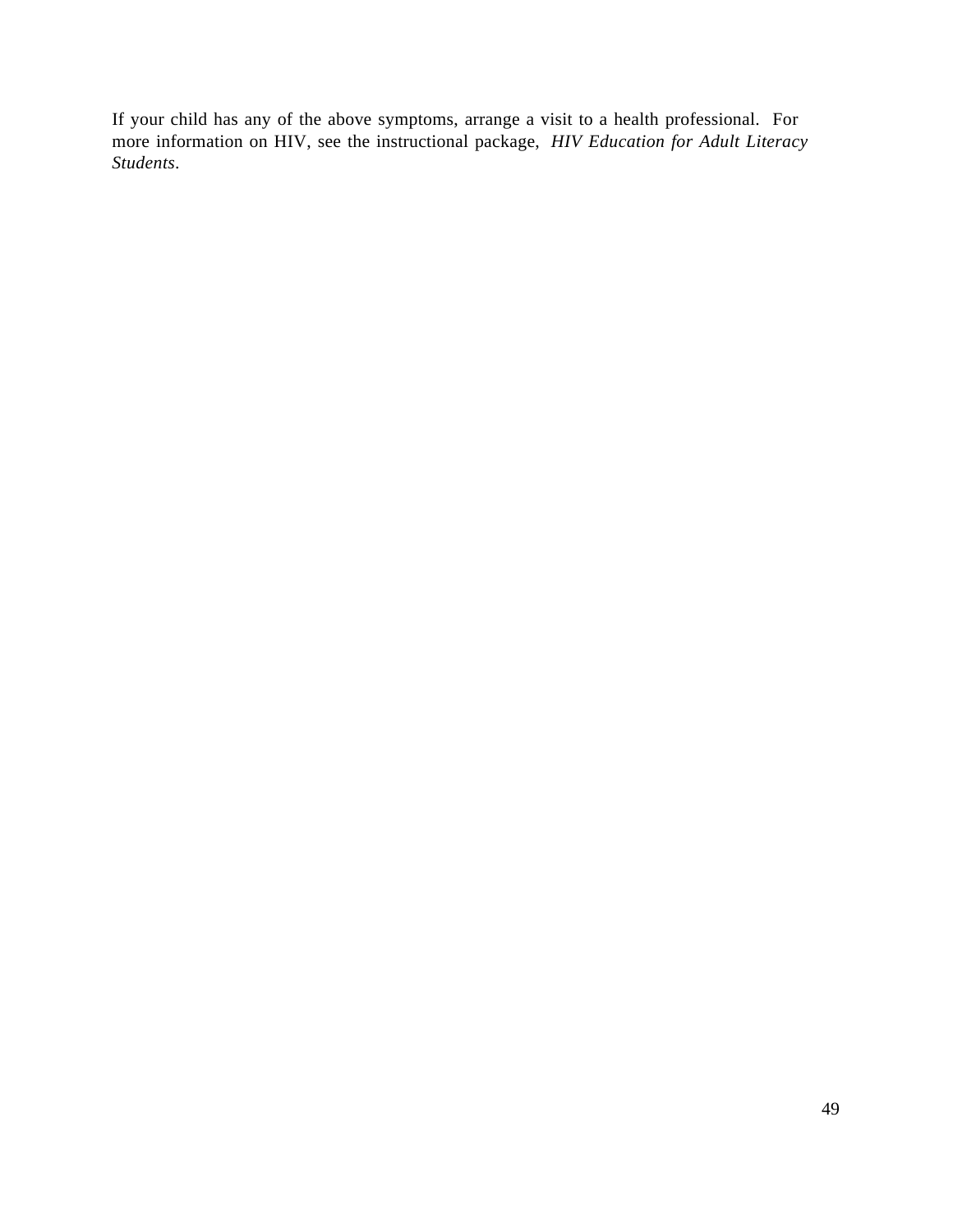#### **Child Abuse and Neglect**

Child abuse and neglect cases are handled in Family Court and are referred to as Child Protective Proceedings. A case is usually started by a telephone call to the child abuse hotline. Certain individuals, like doctors and teachers, are considered mandated reporters who have a legal duty to call the hotline if they believe a child has been neglected or abused. For example, if a child often comes to school with suspicious bruises, a guidance counsellor or other school professional would call the child abuse hotline and the case would be investigated by caseworkers to determine whether a neglect or abuse case should be filed in Family Court.

The law distinguishes between child abuse and child neglect, with abuse cases being the most serious. Essentially, abuse occurs when a child is subjected to serious physical injury or risk of serious injury or when a child is sexually abused. For example, if a child is punched in the eye, the degree of damage and the risk to the functioning of the eye could result in an abuse case being filed. Another type of abuse case which arises much too frequently involves immersion burns when a child is purposely subjected to scalding hot water, causing second or third degree burns. Sex abuse is committed on children of all ages, and the initial evidence of sex abuse is often detected by doctors or by persons observing a child's behavior.

Child neglect is frequently, but not always, related to substance abuse. One of the most prevalent types of cases is positive toxicology births, which occur as a result of a mother's taking illegal drugs during pregnancy. The law recognizes that parents who are abusing drugs, or alcohol, cannot effectively take care of children and a case based on substance abuse can be pursued at any time during a child's minority. Other types of neglect include inadequate supervision or abandonment of a child. These cases result when a mother or father leaves a child alone and unsupervised for periods of time; such cases may also have their roots in an underlying drug or alcohol abuse problem. Neglect may also exist if a parent fails to supply adequate food or clothing to a child. Another typical case of child neglect is excessive corporal punishment, which occurs when a parent is overly aggressive in using physical punishment. For example, if a mother or father uses an extension cord or belt to "discipline" a child, and leaves bruises, this can also result in the filing of a neglect proceeding.

It is important to recognize that Child Protective Proceedings can be brought against parents or others who are legally responsible for the children subjected to the abuse or neglect. The purpose behind the filing of the cases is to protect children, and to work with the families in an effort to rehabilitate them to the degree where the child can be safe in the household. Frequently, but not always, children are placed in foster care, either with extended family or with non-related foster families, in an effort to keep them safe until the children's own family is declared ready to take them back. If the parent, or parents, never reach the point where the child or children can be returned to parental care, it is possible that the state may terminate the parental rights.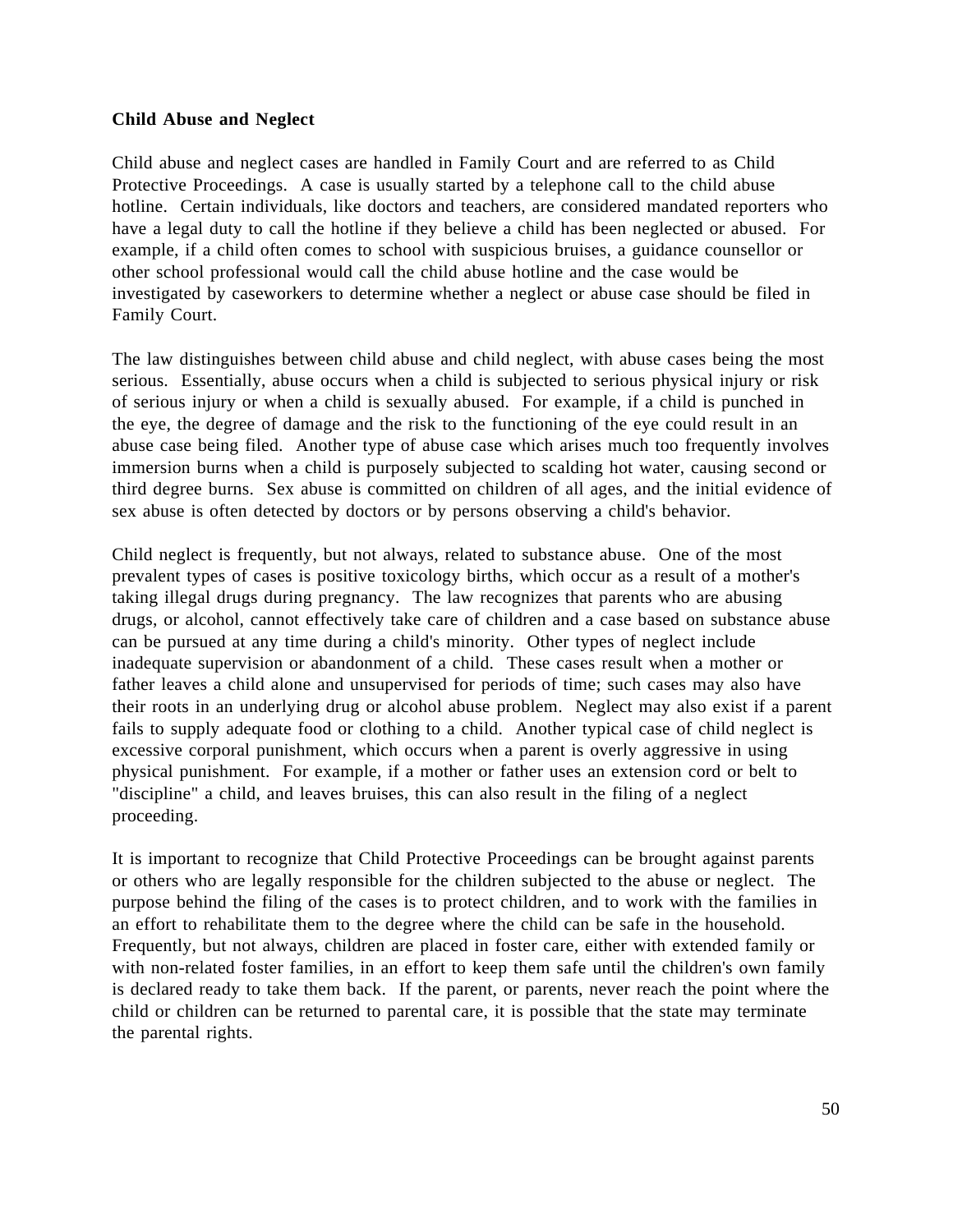## **STAGES OF DEVELOPMENT**

As it is your parental responsibility to keep your children safe from hazards in the environment, it's your obligation to nurture your children emotionally. From conception to adulthood, children go through many crucial stages of development. This section follows the time line of children's development from prepregnancy through adolescence.

## **Before You Get Pregnant**

Just as we said sex should be planned, so should pregnancy. It's important to keep yourself in good health if you are planning to become pregnant. You should also avoid alcohol, other drugs, and tobacco since the very early stages of pregnancy are critical to your baby. Even small amounts of alcohol, other drugs, and tobacco can have a profound effect.

If possible, get a checkup by a health professional before becoming pregnant. You may also want to be tested for STDs or HIV to ensure you don't pass an infection to your unborn child.

Many women don't see any signs of pregnancy until they have been pregnant for more than a month. Some signs of being pregnant are a missed menstrual period, "morning sickness" (nausea and vomiting which can occur any time of the day), tender swollen breasts, and frequent urination. If you have any of these symptoms and think you might be pregnant, see a health professional and get a pregnancy test. It's important to start prenatal care early in your pregnancy and to continue seeing a health professional regularly throughout your pregnancy for the sake of your health and your baby's. For information on pregnancy testing and prenatal health care, call the Growing Up Healthy Hotline at 800-522-5006.

Once you know you're pregnant, you may not believe it. Aside from a few side effects, your body will probably look and feel the same and you'll find it hard to imagine that a new life is growing inside you. Your pregnancy will elevate your hormone level, which may cause your emotions to fluctuate. Don't worry if you swerve from being elated to despondent to terrified — it's normal. This is a big change in your life and it's good to acknowledge that. Share your feelings with your partner, close friends, or family members.

The first three months of pregnancy are when all of your baby's major organs are formed, including the brain. During this time, as well as throughout your pregnancy, you should take especially good care of yourself.

*Weight Gain* is important to meet a pregnant woman's needs as well as those of her developing baby. Health professionals consider that higher = healthier when it comes to a baby's birth weight. You've probably heard that it's normal to gain 25 to 35 pounds during pregnancy, and it's true. It's also **necessary** for your baby's development. Remember, you're not just gaining a 6 or 10 pound baby, and the weight isn't just fat, either. Do not start a weight control diet when you are pregnant. Here is a breakdown of the way the extra weight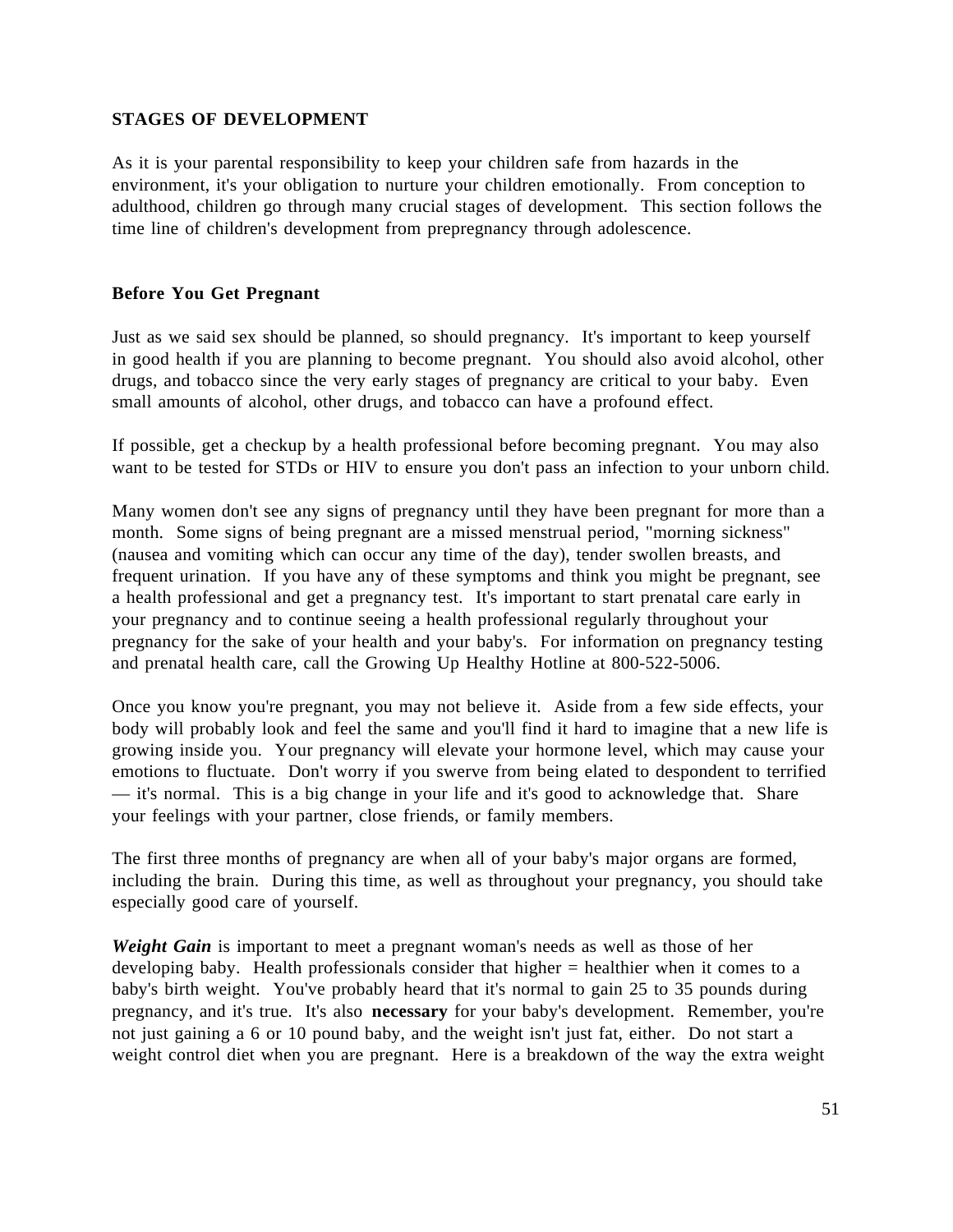is distributed:<sup>33</sup>

 $\overline{a}$ 

| <b>Breakdown of Weight Gain During Pregnancy</b>                                                                                                          |                                                                                                                   |  |
|-----------------------------------------------------------------------------------------------------------------------------------------------------------|-------------------------------------------------------------------------------------------------------------------|--|
| Baby<br>Placenta<br>Amniotic fluid<br>Uterine enlargement<br>Maternal breast tissue<br>Maternal blood volume<br>Fluids in maternal tissue<br>Maternal fat | 7.5 pounds<br>1.5 pounds<br>$1.75$ pounds<br>2.0 pounds<br>$1.0$ pound<br>2.75 pounds<br>3.0 pounds<br>7.0 pounds |  |
| Total Average Weight Gain                                                                                                                                 | 26.5 pounds                                                                                                       |  |

It's best to keep weight gain steady. You should gain about 3 to 4 pounds during the first three months of pregnancy (first trimester), then 12 to 14 pounds (a pound a week) during the second trimester, then 8 to 10 pounds during the third trimester (a pound a week in months seven and eight and only one or two pounds total in month nine). As you can figure out, this adds up to 23 to 28 pounds. If you aren't gaining enough weight or are gaining at a much faster rate, check with your health professional.

*Nutrition.* Your baby depends on you for nourishment in the months before birth. A good way to think of prenatal nutrition is *whatever you eat, your baby eats.* A woman's body changes drastically and may develop many discomforts as it accommodates a growing baby. The most common complaints result from changes in hormonal balance and the crowding of internal organs by the expanding uterus. Some simple changes in diet and exercise, however, can provide relief and increase comfort.

*Nutrients* are critical to the growth of tissues, the baby's development, and breastfeeding. Some foods high in certain nutrients, such as folic acid, have also been shown to help prevent specific birth defects. It is important to eat a variety of "nutrient dense" foods containing an adequate amount of calories and sufficient nutrients, especially **proteins** (fish, poultry, eggs, lean meats, and dairy products), **iron** (liver, prunes, raisins, lean meats, green leafy vegetables, and fortified cereals), **folic acid** (bananas, oranges, liver, beans, tomatoes, spinach,

<sup>&</sup>lt;sup>33</sup>Eisenberg, et.al., What to Expect When You're Expecting (Revised and Expanded Second Edition), p. 148.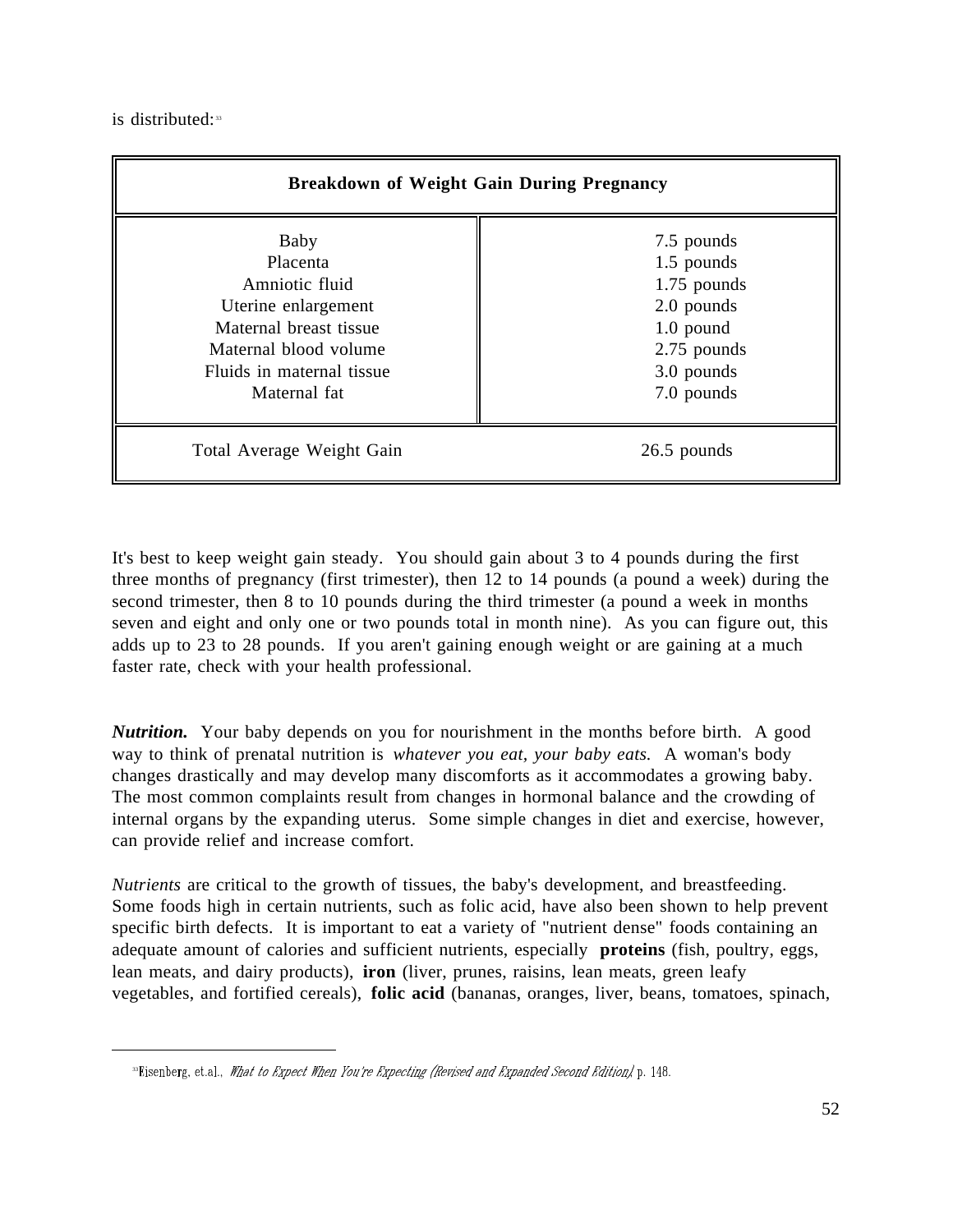whole grain breads and cereals), and **calcium** (milk, cottage cheese, cheese, yogurt, salmon, sardines, beans, and dark leafy green vegetables).

It is also important to feed your child nutritious foods after birth. Good eating habits developed in childhood can carry over into adulthood. For more information on nutrition, consult the module in this series *Nutrition: Eating for Better Health.*

*Alcohol, cigarettes, and other drugs* can severely damage your unborn baby. Alcohol passes into the baby's bloodstream and can damage fast growing cells: slowing growth or killing them altogether. The brain is especially sensitive. Drinking large amounts of alcohol can cause birth defects like Fetal Alcohol Syndrome (FAS), which can cause lifelong complications. As little as two drinks per day may hurt the baby. The bottom line is that there is *no "safe" amount of drinking alcohol during pregnancy*. All drugs should be strictly avoided, including street drugs such as marijuana and cocaine and even nonprescription drugs such as aspirin. All may contribute to birth defects. Smoking causes low birth weight in babies, as well as cancer and lung disease in adults.

Another reason to avoid alcohol, cigarettes, and other drugs during pregnancy is to help reduce the risk of Sudden Infant Death Syndrome (SIDS). SIDS is the sudden and unexplainable death of a baby, and one of the leading causes of death for infants. It is not clear what causes SIDS, but there are some risk factors that seem to play a part in SIDS cases. Good health habits, such as avoiding alcohol, cigarettes, and other drugs during pregnancy can help reduce the chance of SIDS. Good prenatal care by a health professional is also important. For more information on SIDS, call the New York State SIDS hotline: 1- 800-336-SIDS or the national SIDS Alliance hotline: 1-800-221-SIDS.

After the baby is born, the American Academy of Pediatrics recommends that healthy babies who were not born prematurely sleep on their backs or sides. Sleeping on the stomach has been identified as a risk factor, but again, does **not** cause SIDS. Babies should sleep on a firm, flat mattress, not on a soft surface such as beanbag chairs, foam pads, or adult pillows. <sup>34</sup> Do not smoke yourself or allow others to smoke around your baby. It is also important to avoid overdressing or overheating the baby, to get immunizations for the baby on schedule, and to breastfeed when/if this is possible.

*Caffeine* may also be absorbed into the baby's bloodstream. Remember that caffeine is a drug that stimulates the central nervous system. If caffeine affected an expectant mother prior to pregnancy, she should avoid it during pregnancy. Some alternatives to caffeinated beverages are decaffeinated coffee, herbal tea, and decaffeinated colas and caffeine free drinks like ginger ale, root beer, or lemonade. Try to avoid chocolate and cocoa, both of which have caffeine.

<sup>&</sup>lt;sup>34</sup>Association of SIDS Program Professionals, *Infant Sleep Poisoning and SIDS: Counseling Implications*, p. 1.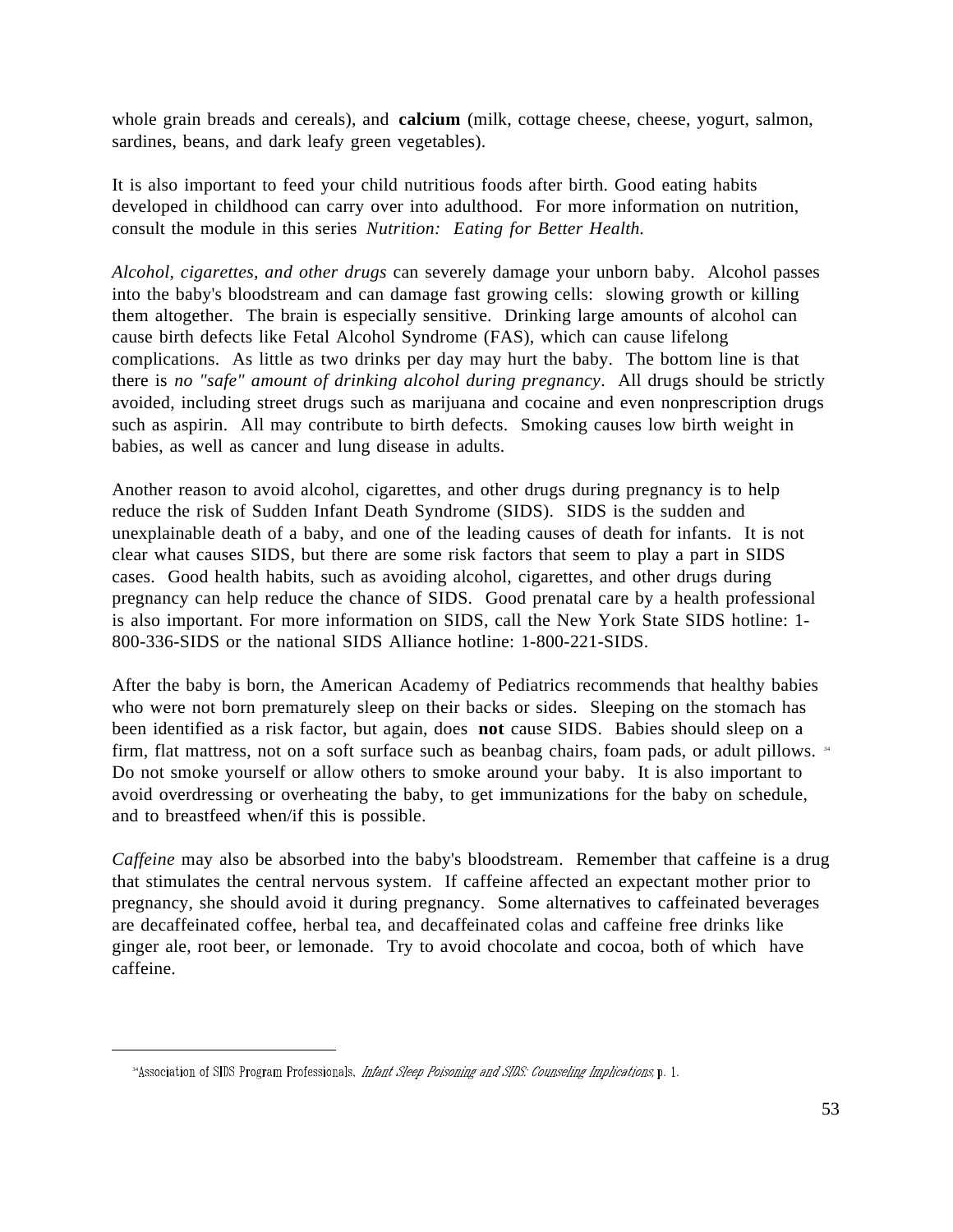*Exercise.* Most health professionals think regular, moderate exercise is good for a pregnant woman. However, be sure to consult your health professional before beginning any exercise program, especially if you were sedentary before becoming pregnant. Without exercise during pregnancy, a woman tends to become less fit as she gains more weight.

Good posture is important to decrease the occurrence of backaches during pregnancy. Moderate daily exercise of short duration with frequent rest periods may allay nausea and provide more energy. Walking and swimming are the best bet, but other forms of exercise are okay as long as there is no discomfort, only mild fatigue, and a pulse no greater than 140 beats per minute. Less strenuous exercises for pregnancy include stretching, calisthenics, and kegal exercises, which help strengthen the muscles used during labor and delivery. Ask your health professional to recommend specific exercises appropriate for your condition.

#### **Newborns (Birth to Age Six Months)**

Babies are all different, but they have one thing in common: they need a lot of love and care during their first few months of life. If you care for your children with love, they will bond with you for life. Babies need to be held, touched, cuddled, and above all, treated **gently**. They are fascinated by sounds, faces, and eyes; so give your baby things to stimulate vision, hearing, touch, smell, and taste. Talk, sing, and read to your baby.

There are different kinds of cries depending on whether babies are hot, cold, wet, or hungry. Once you begin to bond and know a baby well, you'll be better able to tell what's wrong. Some babies cry for long periods no matter what you do. Some cry for hours because they have **colic**, which health professionals think is stomach pain due to allergies or sensitivity to something the mother (of breastfed babies) ate. If you think your baby has colic, talk to your health professional.

Infants don't sleep much at night because they can only go three to four hours without eating. Control your temper when you're tired and trying to calm a fussy baby. Try rocking, riding in the stroller or car, or playing music. You can also try using a baby swing to calm the baby, but never leave him or her unattended while in the swing.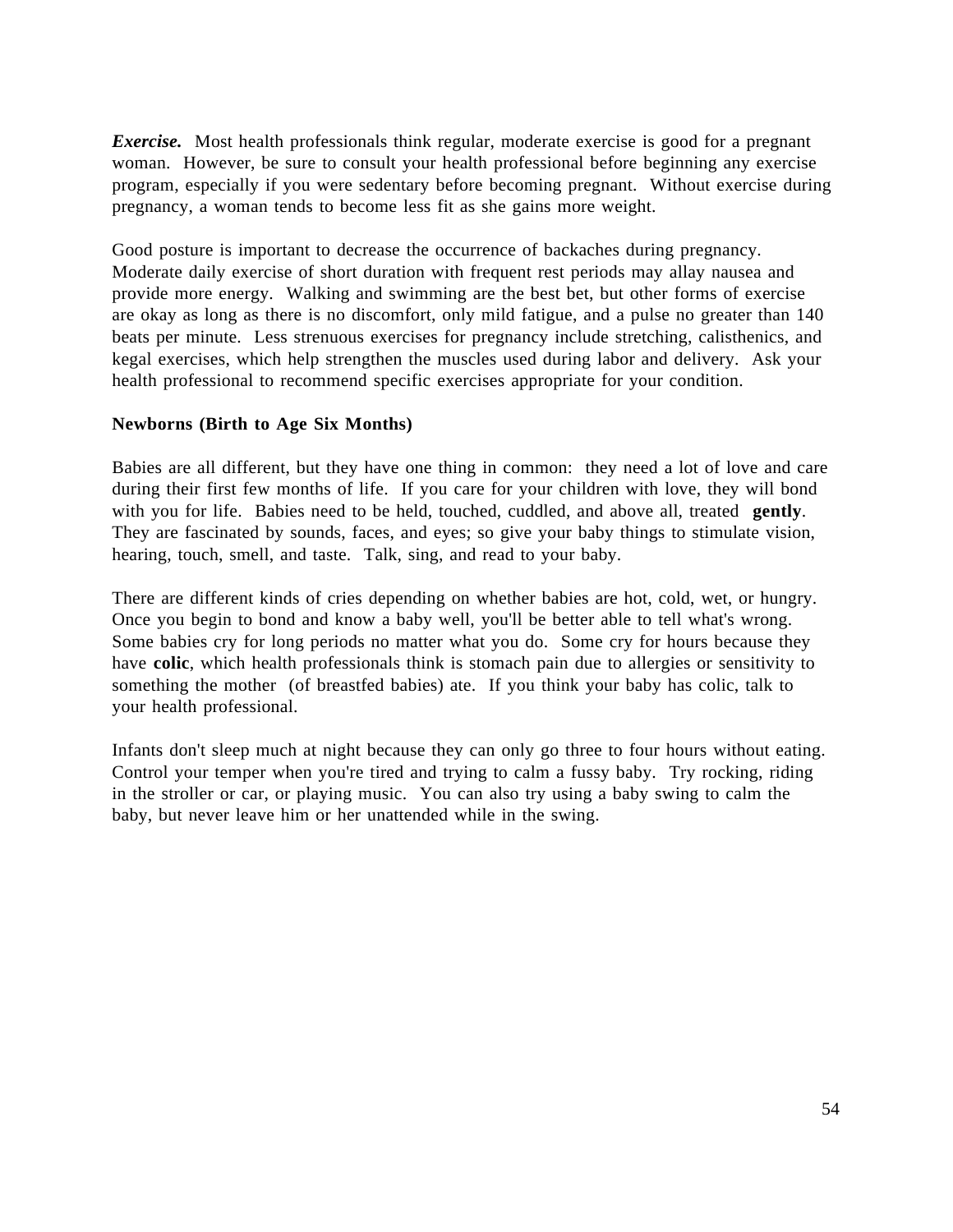Babies go through distinct developmental stages. You can expect your baby to be doing certain things at certain ages. For example, most babies <sup>35</sup>:

| At three months old:                      | At six months old:                      |
|-------------------------------------------|-----------------------------------------|
| Turn their heads toward bright colors and | Follow moving objects with their eyes.  |
| lights.                                   | Turn toward the source of normal sound. |
| Move both eyes in the same direction      | Reach for objects and pick them up.     |
| together.                                 | Switch toys from one hand to the other. |
| Recognize bottle or breast.               | Play with their toys.                   |
| React to sudden sounds or voices.         | Help hold the bottle during feeding.    |
| Make cooing sounds.                       | Recognize familiar faces.               |
| Make fists with both hands.               | Babble.                                 |
| Grasp toys or hair.                       |                                         |
| Wiggle and kick with arms and legs.       |                                         |
| Lift head and chest when on stomach.      |                                         |
| Smile.                                    |                                         |

If your baby seems different or has trouble with these activities, you might want to talk to your health professional or other early intervention expert.

When your baby reaches about six months old, the process of separation, or seeing oneself as an individual rather than as part of one's parents, begins. Encourage independence as your baby learns to sit up and hold things, and wants to be held less.

<sup>&</sup>lt;sup>35</sup> NYS Department of Health, "Early Help Makes a Difference."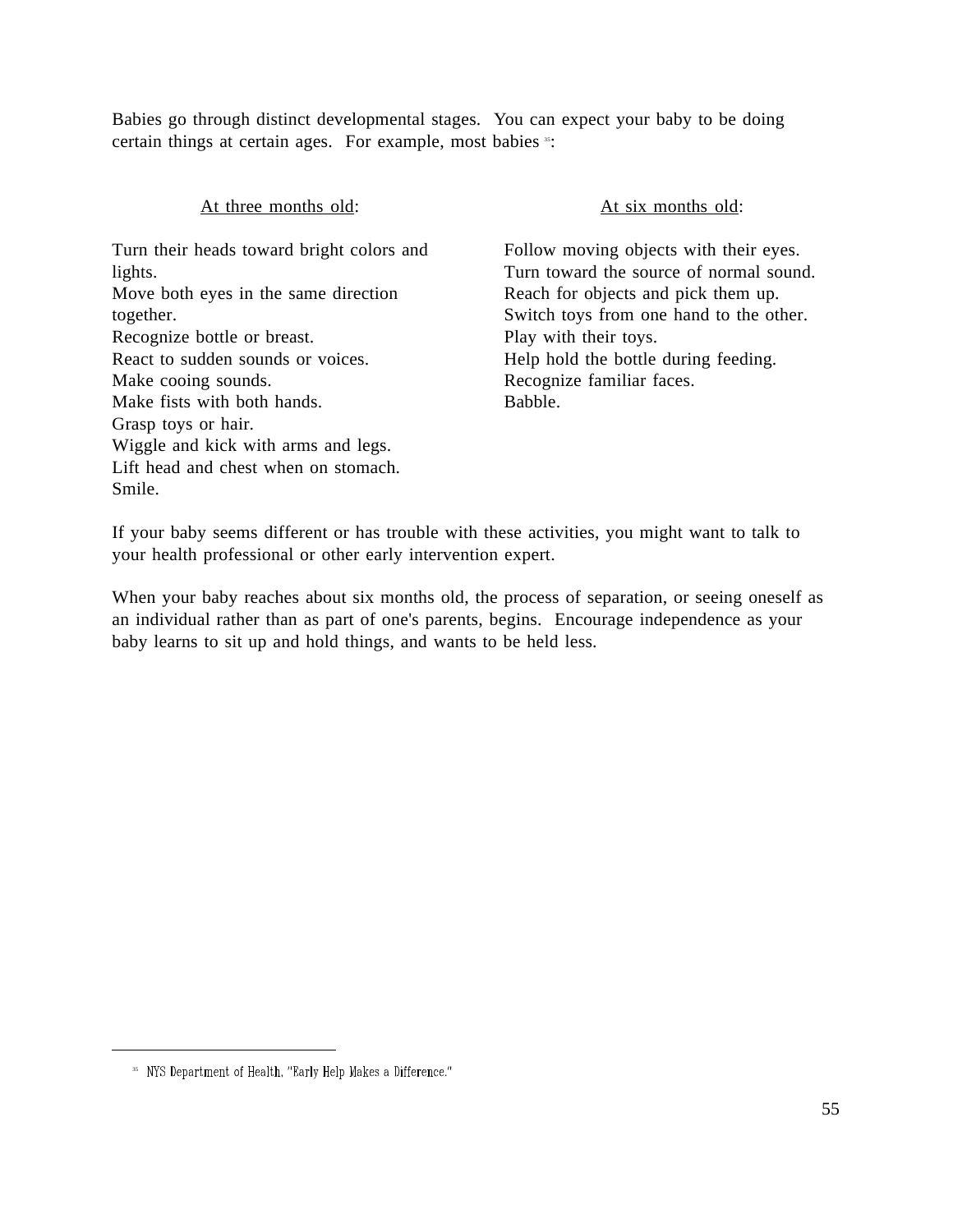# **Toddlers (Ages One to Three)**

Babies gain the ability to do many things during this age span. Typically, babies: <sup>36</sup>

| At 12 months:                            | At $1\frac{1}{2}$ years:                |
|------------------------------------------|-----------------------------------------|
| Sit without support.                     | Like to pull, push, and dump things.    |
| Pull to a standing position.             | Follow simple directions ("Bring the    |
| Crawl.                                   | ball").                                 |
| Drink from a cup.                        | Pull off shoes, socks, and mittens.     |
| Play peekaboo and pattycake.             | Like to look at pictures.               |
| Wave bye bye.                            | Feed themselves.                        |
| Hold out their arms and legs while being | Make marks on paper with crayons.       |
| dressed.                                 | Walk without help.                      |
| Put objects in a container.              | Step off a low object and keep balance. |
| Stack two blocks.                        |                                         |
| Know five or six words.                  |                                         |

Toddlers like to explore **everything**. They crawl, get into cupboards and drawers, and climb. They touch whatever they can get their hands on and then immediately put it in their mouths. Be sure your home and the homes you visit are childproofed. Only leave things out that are OK for your toddler to touch.

Toddlers may get bumped, bruised, and dirty as they learn to walk and play. They may also be startled or afraid of loud noises like the vacuum, so comfort and reassure them. Give them the freedom to investigate their surroundings, but be careful to keep them out of serious harm's way.

This is the age to teach your children the dreaded "N" word  $-$  NO. Be patient as toddlers define their independence, and **show** them what "no" means. Use different voice qualities to distinguish between "no" as a warning of danger and "no" as a request to obey. Also, when saying "no" to children, give them a reason. Although they may be too young to understand, giving a reason supports your decision for saying "no" and serves the dual purpose of being a reality check for you. If you can't think of a reason for saying "no," why are you saying it?

Once toddlers have learned the word "no," they will use it often during the "terrible twos." At this age, toddlers don't care about pleasing others and often don't know how to make themselves happy. Many times they say "no" to things they really want because it's the only way they know how to assert their independence. They change their minds often and get frustrated and angry. Though it's a trying time for parents, it's normal for

<sup>36&</sup>quot;Early Help Makes a Difference."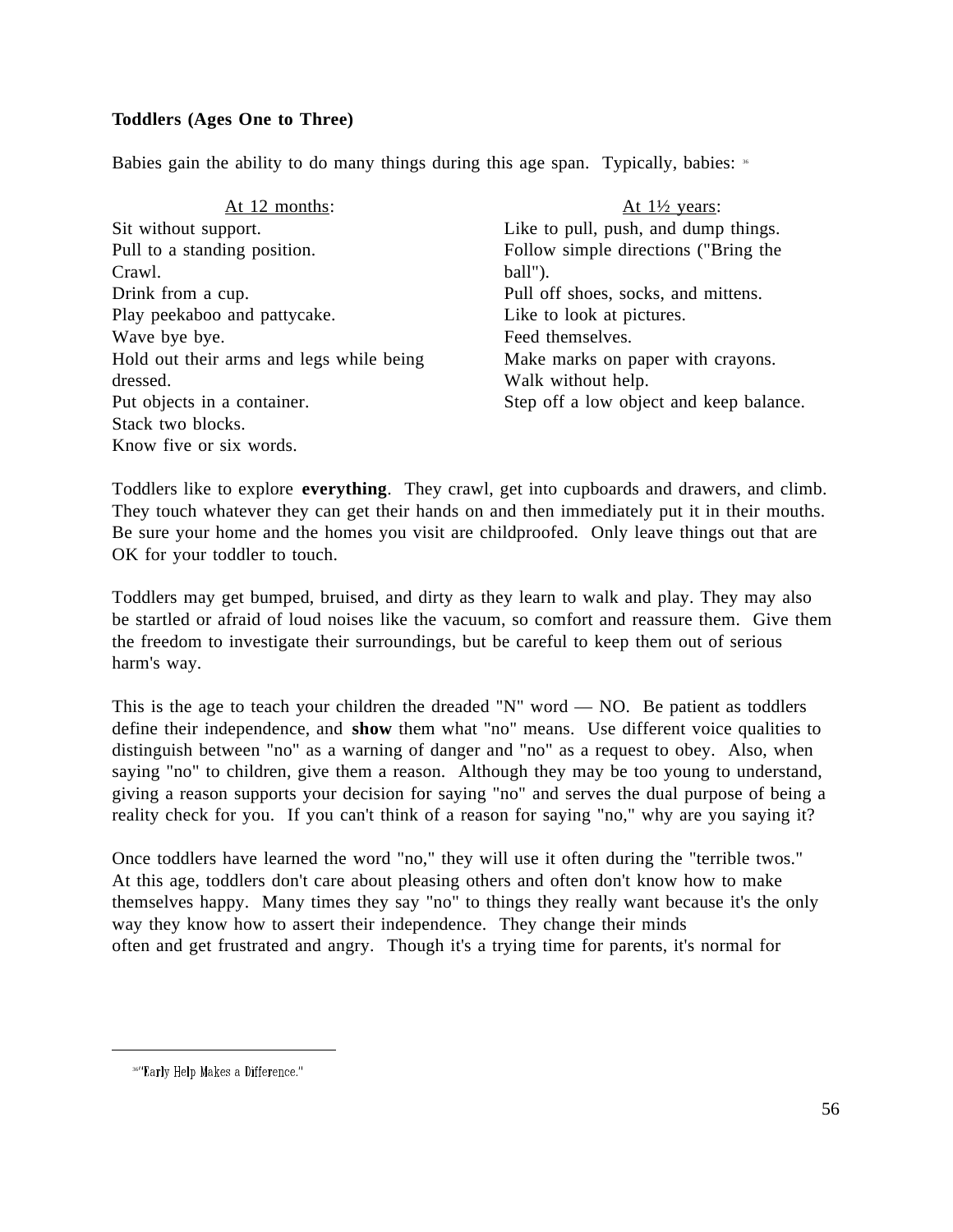a child to act this way. Most toddlers: 37

| At two years:                          | At three years:                    |
|----------------------------------------|------------------------------------|
| Use two to three word sentences.       | Walk up steps (alternating feet).  |
| Say names of toys.                     | Ride a tricycle.                   |
| Recognize familiar pictures.           | Put on their shoes.                |
| Carry something while walking.         | Open door.                         |
| Feed themselves with a spoon.          | Turn one page at a time.           |
| Play independently.                    | Play with other children for a few |
| Turn two to three pages at a time.     | minutes.                           |
| Like to imitate their parent.          | Repeat common rhymes.              |
| Identify hair, eyes, ears, and nose by | Use three to five word sentences.  |
| pointing.                              | Name at least one color correctly. |
| Build a tower of four blocks.          | Are toilet trained.                |
| Show affection.                        |                                    |

Toddlers like to copy grownups at this age, so be sure to set a good example. Allow them to do as much as they can by themselves and enlist their help to boost self esteem.

### **Preschoolers (Ages Four to Five)**

As they develop into little people, preschoolers become more independent and self confident. They grow out of the "no" stage and begin to accept the limits you set and enforce because they want to please you. They still enjoy copying and follow our examples on how to treat people, which could affect how they define the roles of men and women in our society. Be careful what impressions you give.

This is a good age to teach manners and give children minor chores to do around the house, like cleaning their rooms or setting the table. Don't expect too much — for all their newfound responsibility, they are still immature. They make up "tall tales" and don't always understand the difference between reality and make-believe. They have active imaginations and develop fear of the dark, monsters, and so forth.

Don't be alarmed as children become more curious about their bodies. Answer them honestly and try to use the correct words for anatomy. This is a good point to talk about strangers and the rules for talking to them:

- 1. Don't **take anything** from or **go anywhere** with a person you don't know.
- 2. It's OK to talk to new people **if a parent is around.**
- 3. Talk about the topics mentioned in the sexual abuse section of this module (pages 45- 47).

<sup>&</sup>lt;sup>37</sup>"Early Help Makes a Difference."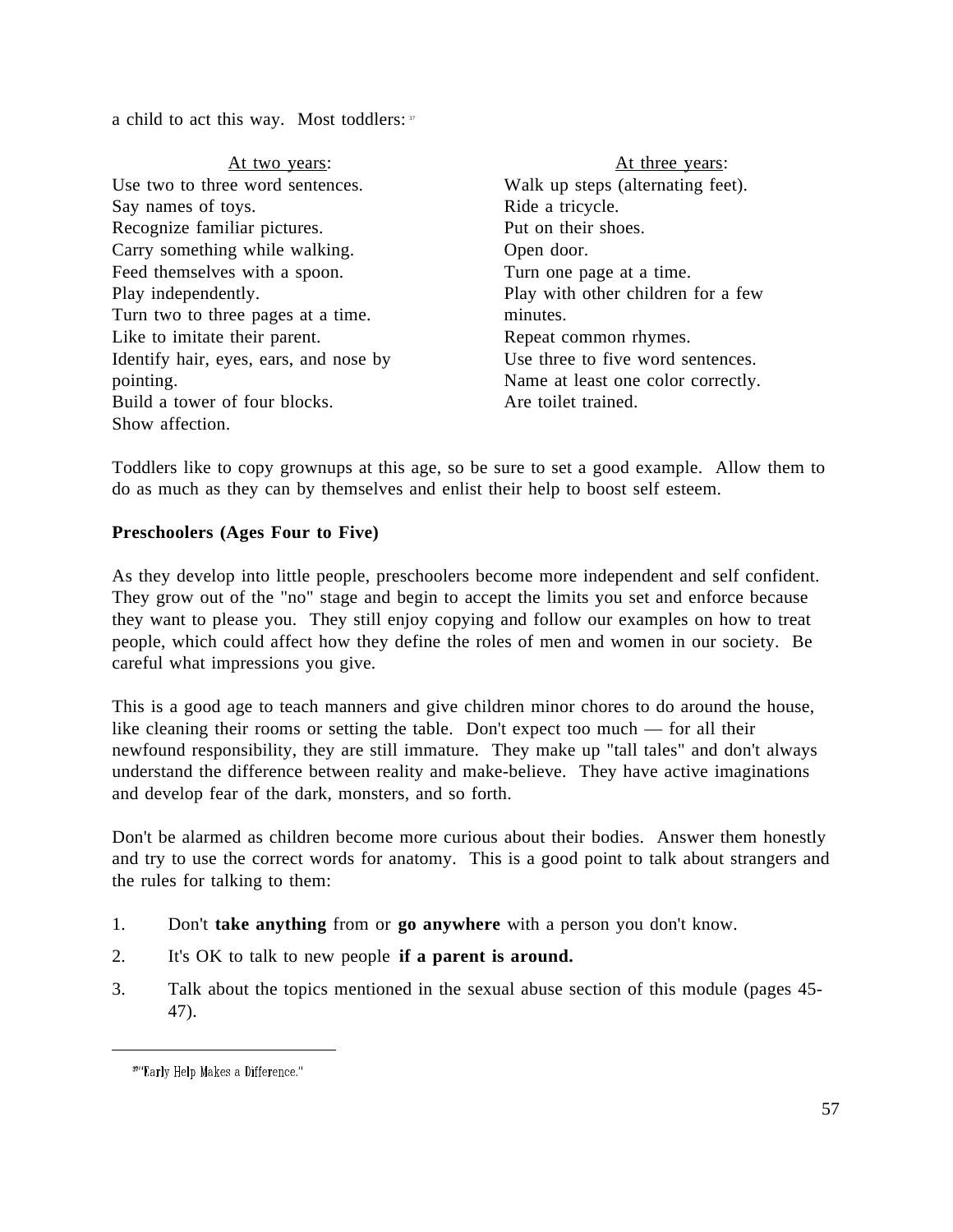### **Gradeschoolers (Ages Six to Nine)**

The horizon is expanding for school age children. They are meeting new people and spending more time away from you, thereby limiting your control over them. As children become more independent and encounter more and more people, it is especially important to talk to them about what to do when approached by strangers.

Children this age begin to dream about their futures and set sometimes unrealistic goals for themselves, such as becoming a famous athlete. Listen and encourage children to reach for the sky. Don't put them down or belittle their aspirations.

While your children may be sprouting wings, they may also be afraid of some things and revert to less mature behaviors, like carrying a favorite blanket. Although you may not approve of the behavior, don't scold or make fun of your children — the attention will make them want to do it more. They will eventually quit by themselves. Show respect and love and let things run their course. It is not uncommon for children at this age to become more obnoxious and less affectionate, even though they still love their parents.

Your children may be adopting irritating behaviors, but try to overlook the behaviors. Set firm limits and expectations, especially those that will keep your children safe or that are completely forbidden, like fighting or stealing. When setting limits, be sure your children know the consequences if they choose to disobey.

Children at this age should still have a regular bedtime. Try to use this time for a quiet activity like reading or talking.

### **Preteens (Ages 9 to 12)**

As they begin the trial and error period of life, preteens will learn their strengths and weaknesses. This age is one of great socialization as children care mostly about what their friends think and, at least, say they care *nothing* about what their parents think. Try to give your children freedom with the confidence that you have taught them values and limits.

This is the age of **puberty**, when sexual organs mature and girls begin menstruating. Hormones are raging through preteens' bodies, causing mood swings as well as physical changes. Accompanying puberty are growth spurts, which cause fast, increased height and weight and changes in body composition (fat vs. muscle). Pubescent children may grow as much as 12 inches and gain 20 to 30 pounds during puberty.  $\cdot$  Girls begin the spurt about two to two and one half years earlier than boys, but boys' growth is greater and the spurt lasts longer. Girls are more likely to gain body fat, and by age 20 have about twice as much body fat as males, mostly in the hips and breasts. Boys gain muscle tissue, especially in their

<sup>&</sup>lt;sup>38</sup> The Safe, Self-Confident Child, p. 102-103.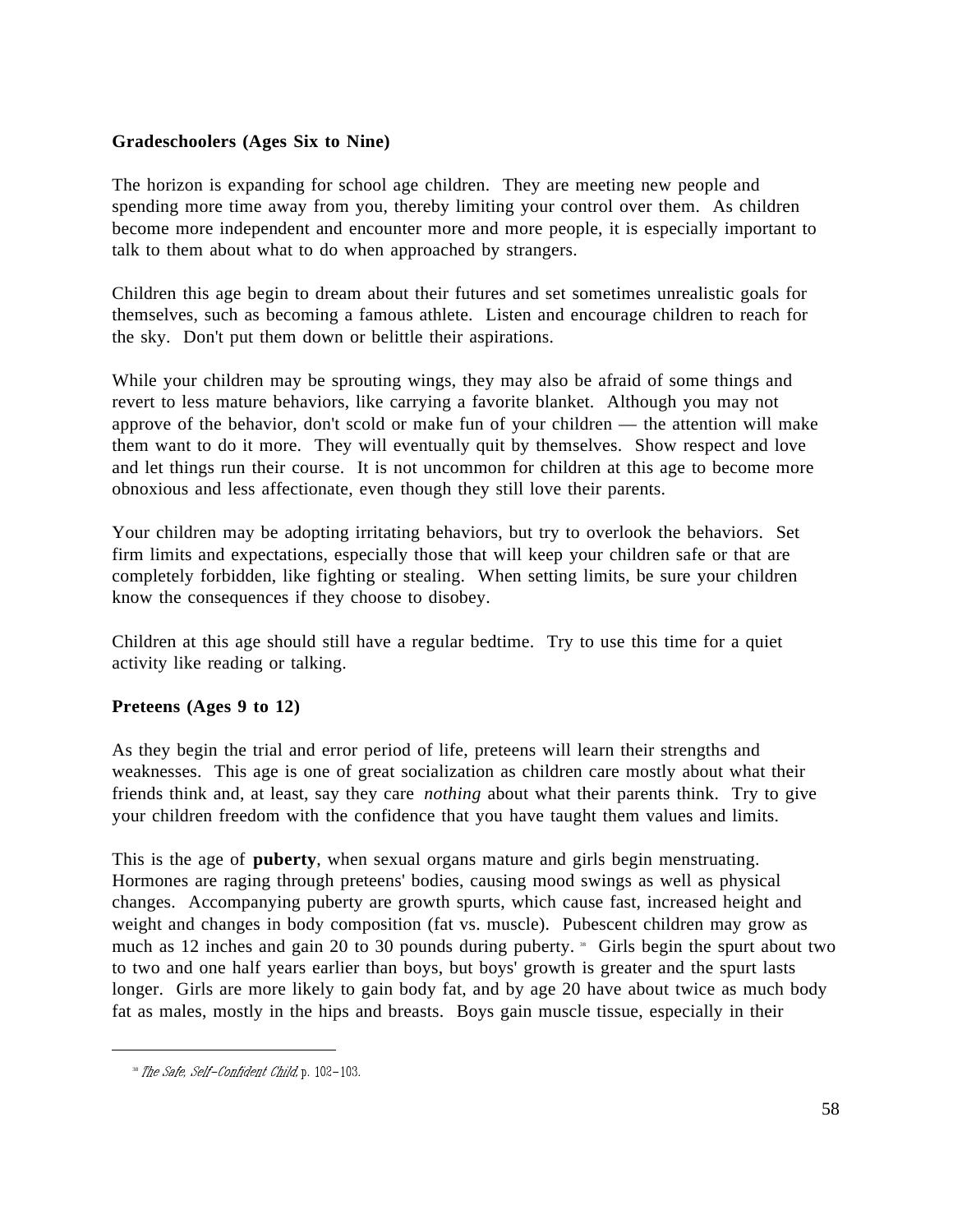upper bodies, and lose fat overall. Your children probably won't ask, so try to talk to them about the changes that may be occurring in their bodies. You may want to discuss the topics mentioned in the section on sexually transmitted diseases and HIV (pages 48 - 49). Remember to answer questions calmly and truthfully.

## **Teenagers (Ages 13 and Up)**

The strain of independence in your children continues to grow as they become young adults. Mood swings continue, but on a lower level than during puberty. Teenagers will probably separate themselves more from you and require more privacy and freedom.

Give teenagers the compliment of treating them as young adults and not as children. Ask their opinions once in awhile and trust them to live the values you have instilled in them. Limit rules to issues that concern their safety, such as alcohol and drug use. Don't, however, lower your expectations of them. Continue to demand respect, household chores, and schoolwork.

Many teenagers start dating now, if they haven't begun already. If you haven't talked to your children about sexually transmitted diseases and HIV yet, we urge you to do so now to keep them safe.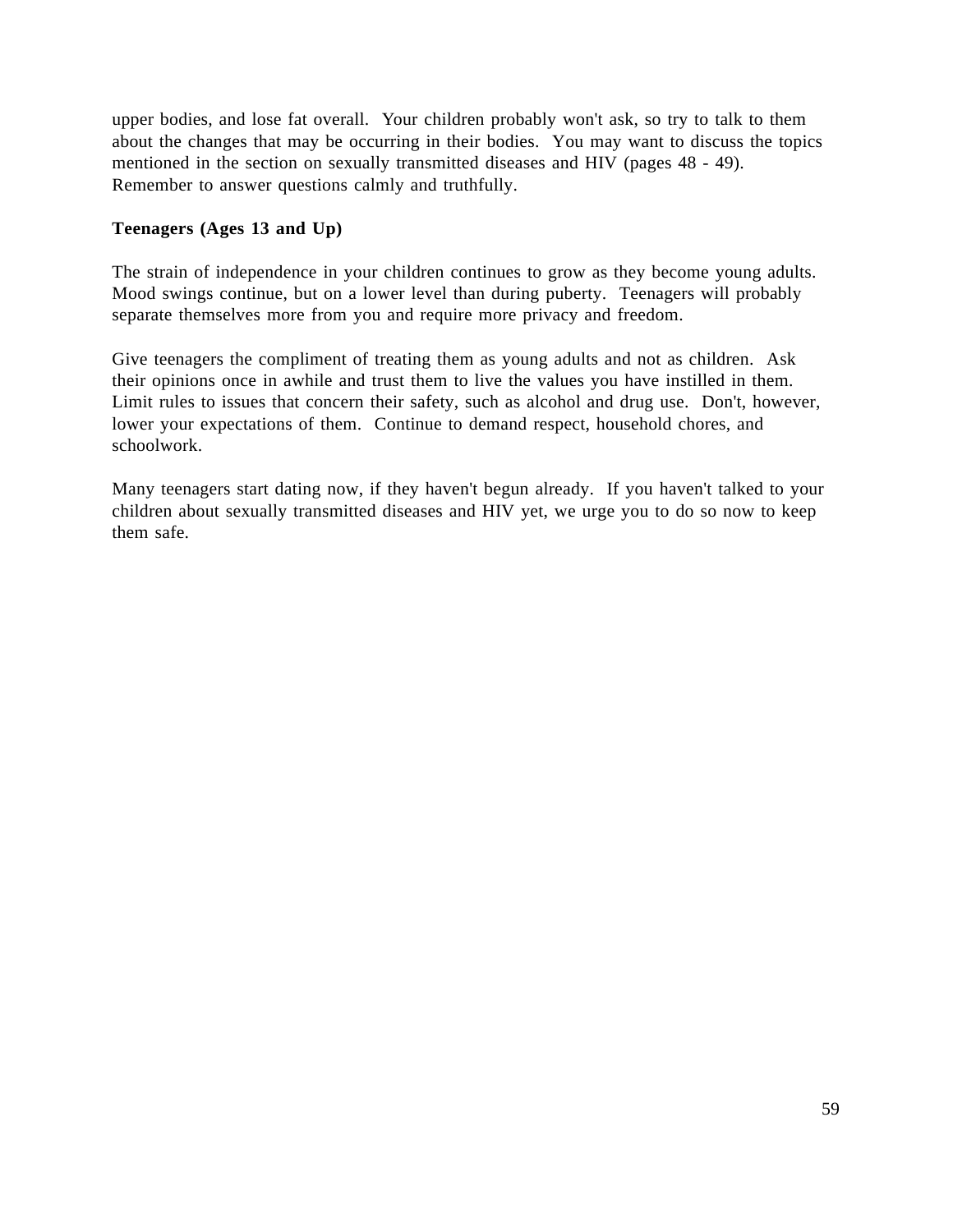# **Sample Lesson 1: Escape Danger!**

| Goal:                                     | To have a definite plan for escape in case of fire or other<br>emergency.                                                                                                                                                                                                                                                                               |
|-------------------------------------------|---------------------------------------------------------------------------------------------------------------------------------------------------------------------------------------------------------------------------------------------------------------------------------------------------------------------------------------------------------|
| <b>Outcome</b><br>Objective:              | Learners will be able to plan and practice safe exits from their<br>homes.                                                                                                                                                                                                                                                                              |
| <b>Instructional</b><br><b>Materials:</b> | Paper, pencils<br>Red markers                                                                                                                                                                                                                                                                                                                           |
| <b>Activity 1</b>                         | Ask learners to consider the layout of their homes: whether they<br>live on the second story or higher of a building; what exit<br>equipment is already in place $(i.e.,$ fire escape, safety ladder); the<br>most direct route out; what may be blocked in case of fire.                                                                               |
| <b>Activity 2</b>                         | Using paper and pencils, ask learners to draw floor plans of their<br>homes, with emphasis on where they and their children sleep.<br>Using the red markers, learners should trace escape routes from<br>sleeping areas to the outside. Ask them to plan a couple of<br>different routes.                                                               |
| <b>Activity 3</b>                         | As homework, ask learners to practice their escape routes with<br>their families and see which one is the most direct. Ask them to<br>keep in mind the obstacles they may encounter and have a<br>backup route if the most direct route isn't available. Learners<br>should also discuss when it is safest <i>not</i> to leave a room during a<br>fire. |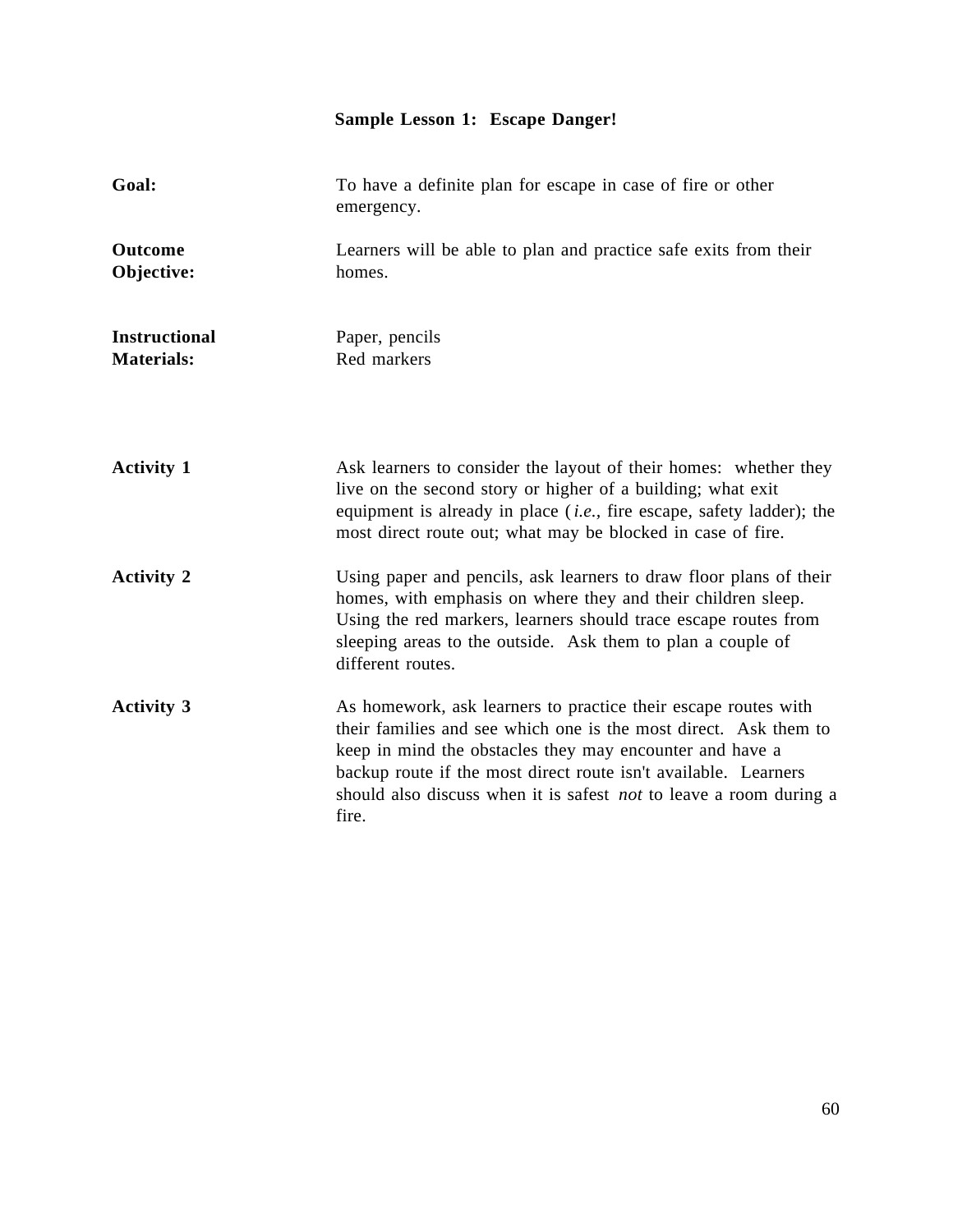# **Sample Lesson 2: Making the Call**

| Goal:                                     | To make a list of emergency phone numbers.                                                                                                                                                                                                                                                                                        |
|-------------------------------------------|-----------------------------------------------------------------------------------------------------------------------------------------------------------------------------------------------------------------------------------------------------------------------------------------------------------------------------------|
| <b>Outcome</b><br>Objective:              | Learners will have a list of emergency phone numbers to post by<br>each phone in case of accident.                                                                                                                                                                                                                                |
| <b>Instructional</b><br><b>Materials:</b> | <b>Handout A</b> included in this guide<br>Telephone book                                                                                                                                                                                                                                                                         |
| <b>Activity 1</b>                         | Brainstorm with learners what kinds of phone numbers would be<br>helpful in an emergency. Write their ideas on the blackboard,<br>adding your own if necessary.                                                                                                                                                                   |
| <b>Activity 2</b>                         | Divide learners into small groups. Distribute Handout A and a<br>telephone book to each group. Ask learners to add any phone<br>number categories not listed on the handout. Have learners take<br>turns looking up emergency numbers in the phone book and fill<br>them in on the handout.                                       |
| <b>Activity 3</b>                         | Regroup the class as a whole. Be sure each group found all<br>numbers and if not, share numbers with each other.                                                                                                                                                                                                                  |
| <b>Family Literacy</b><br><b>Activity</b> | Parents and children in a family literacy classroom can benefit<br>from this lesson, which is an excellent opportunity to teach<br>children how to use the telephone during an emergency.<br>Children and parents can role play an emergency in which<br>children practice calling 911 or the operator and give their<br>address. |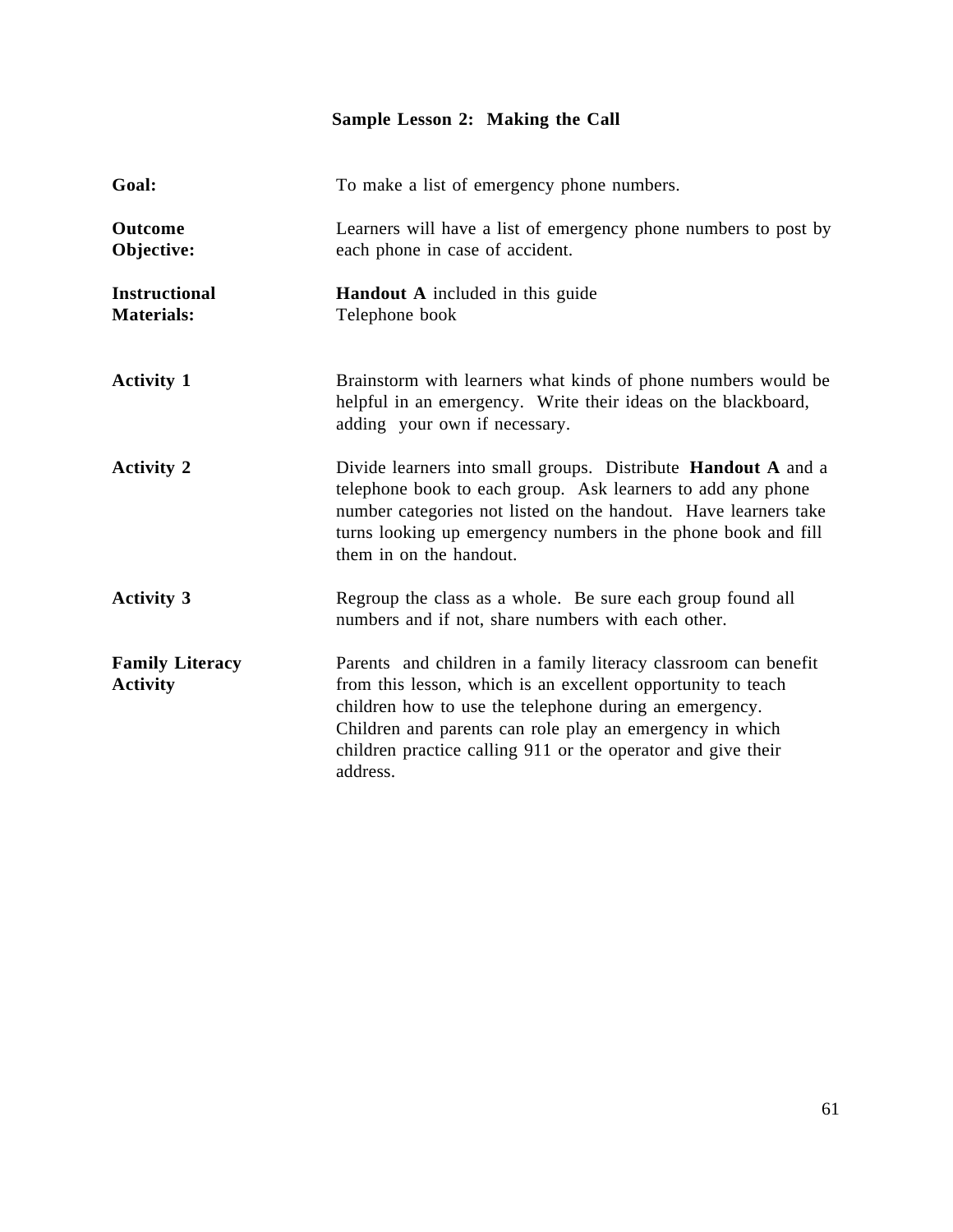# **Sample Lesson 3: Is Your Home Childproof?**

| Goal:                                     | To identify areas in the home that need additional safety<br>attention.                                                                                                                                                                                                                         |
|-------------------------------------------|-------------------------------------------------------------------------------------------------------------------------------------------------------------------------------------------------------------------------------------------------------------------------------------------------|
| Outcome<br>Objective:                     | Learners will be able to list what safety precautions they are<br>already taking and what additional precautions they need to take<br>to make their homes safer for their children.                                                                                                             |
| <b>Instructional</b><br><b>Materials:</b> | <b>Handout B</b> included in this guide.                                                                                                                                                                                                                                                        |
| <b>Activity 1</b>                         | Ask learners whether they feel their homes are safe for their<br>children. Discuss how we often see simple things that we could<br>and <i>should</i> take care of to be safer, but often put them off,<br>thinking, "It won't happen to me."                                                    |
| <b>Activity 2</b>                         | Bring in samples of corner pads, cupboard locks, safety latches,<br>and other childproofing devices. Distribute <b>Handout B</b> , a<br>checklist for childproofing the home. Ask learners to check off<br>things they have already done and circle things that need to be<br>done and do them. |
| <b>Activity 3</b>                         | Regroup and discuss how easy or difficult it was to take care of<br>potential hazards. Encourage learners to visit each other's homes<br>and "grade" their safety precautions.                                                                                                                  |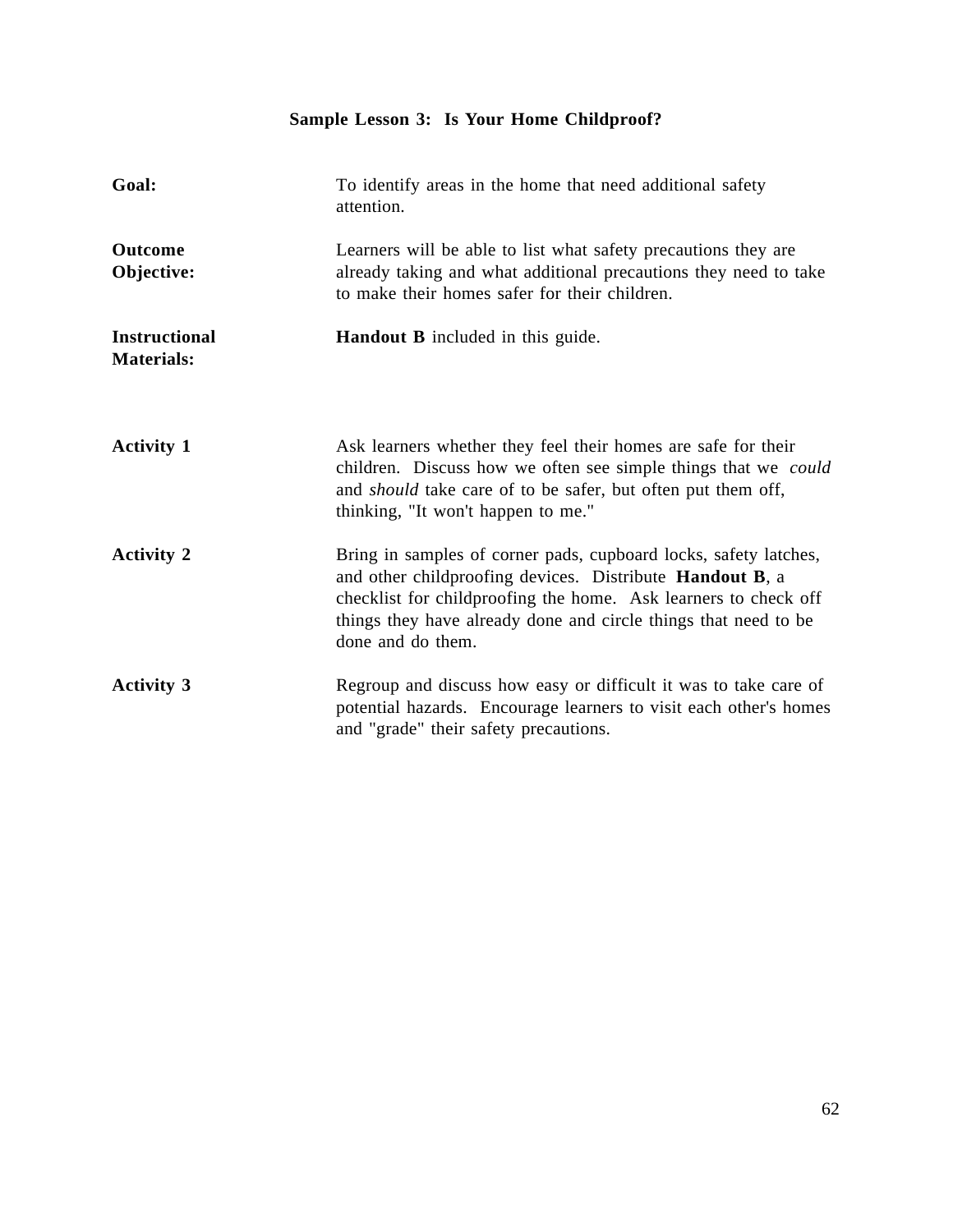# **Sample Lesson 4: Day** *Careful*

| Goal:                                     | To be sure your child is safe in his/her day care arrangement.                                                                                                                                                                                                                                                                           |
|-------------------------------------------|------------------------------------------------------------------------------------------------------------------------------------------------------------------------------------------------------------------------------------------------------------------------------------------------------------------------------------------|
| <b>Outcome</b><br>Objectives:             | Learners will be able to:<br>• Make necessary arrangements for child care<br>Ask pertinent safety related questions of day care<br>providers<br>Know what types of food to leave for children in their<br>absence<br>• Look for safety hazards in day care facility<br>$\triangleright$ Watch for signs of abuse.                        |
| <b>Instructional</b><br><b>Materials:</b> | Handouts C and D included in this guide                                                                                                                                                                                                                                                                                                  |
| <b>Activity 1</b>                         | Ask learners to put themselves in a child's position: How would<br>I feel being left with a stranger all day? Should I trust this<br><i>person?</i> Why? Will this person respond to my needs like<br>Mommy or Daddy does? Ask learners to make a list of all the<br>things that are important for a child to feel comfortable and safe. |
| <b>Activity 2</b>                         | Distribute <b>Handout C</b> , a list of possible sources for day care,<br>whether learners prefer an in-home or group setting. Discuss the<br>pros and cons of both settings so that learners can make an<br>informed decision about what's right for their circumstances.                                                               |
| <b>Activity 3</b>                         | Distribute Handout D, a checklist of what to look for and what<br>to ask of possible day care providers. Ask learners to add their<br>own questions based on their lists from Activity 1.                                                                                                                                                |
| <b>Activity 4</b>                         | Review the section on Child Sexual Abuse in the teacher's guide<br>and facilitate a class discussion on watching for signs of abuse<br>and talking to children about sexual abuse.                                                                                                                                                       |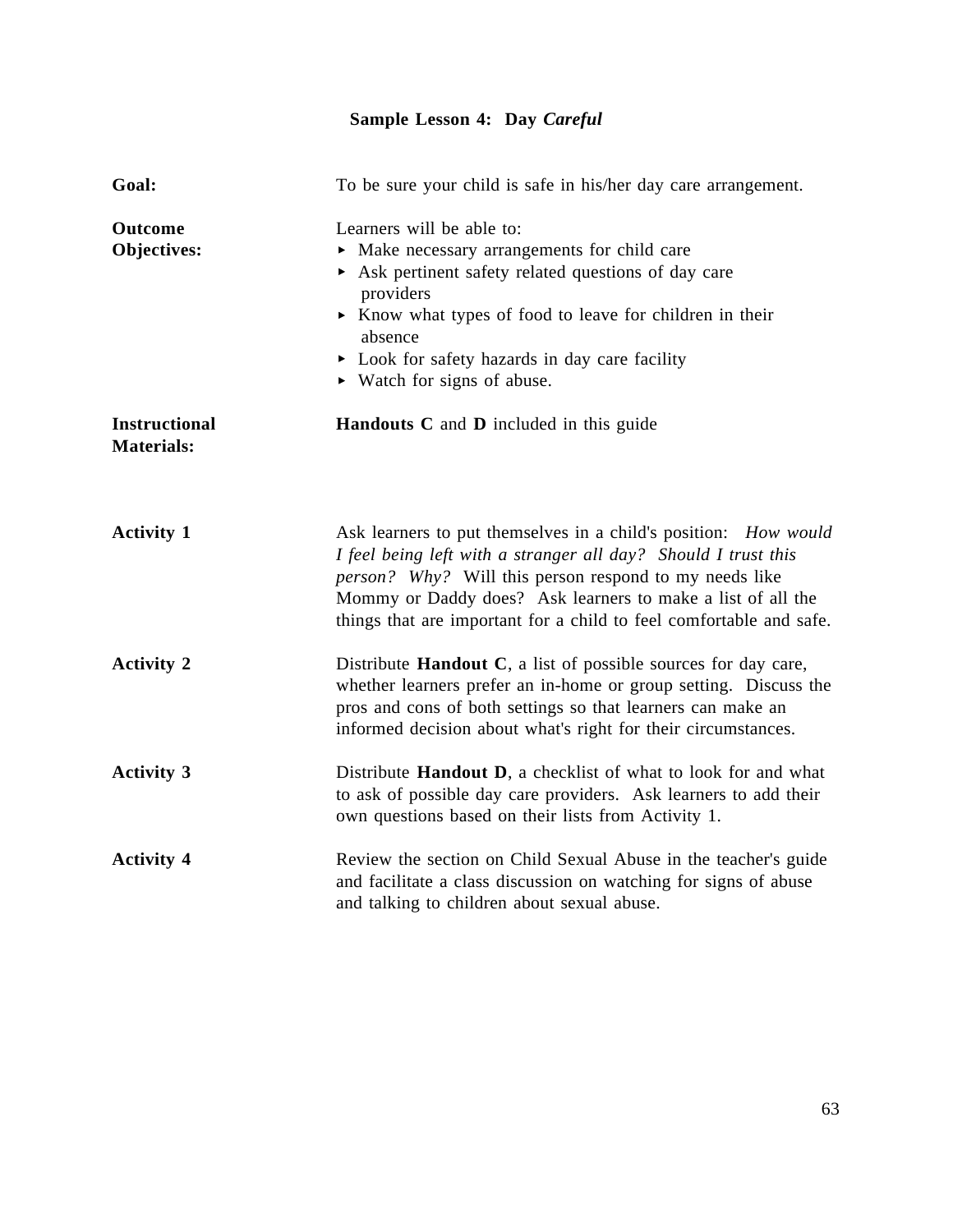# **Sample Lesson 5: The Times of Your Child's Life**

| Goal:                                     | To make a "memory book" to keep track of special events in<br>your child's life, including medical records.                                                                                                                                                                                                                                                                                                                                                                                                                               |
|-------------------------------------------|-------------------------------------------------------------------------------------------------------------------------------------------------------------------------------------------------------------------------------------------------------------------------------------------------------------------------------------------------------------------------------------------------------------------------------------------------------------------------------------------------------------------------------------------|
| Outcome<br>Objective:                     | Learners will have a book to pass on to their children marking<br>memorable times such as first word, first steps, favorite foods,<br>etc. In addition, immunizations and other medical information<br>will be documented.                                                                                                                                                                                                                                                                                                                |
| <b>Instructional</b><br><b>Materials:</b> | Child's Health Record (see <b>Handout E</b> included in this guide)                                                                                                                                                                                                                                                                                                                                                                                                                                                                       |
| <b>Activity 1</b>                         | Discuss the importance of documenting a child's medical records,<br>especially vaccinations and childhood diseases, for admittance to<br>school. Using either Handout E or another health record, ask<br>learners to fill in as much information as they can, and to obtain<br>medical records from their health care providers to complete<br>medical sections.                                                                                                                                                                          |
| <b>Activity 2</b>                         | Tracking a child's development may be helpful should he/she<br>have developmental difficulties in the future. Review some of<br>the activities that children are usually able to do in different<br>developmental stages (see pages 54 - 59). Encourage students<br>to note if their children have difficulty doing the activities<br>appropriate for their age. If so, students may want to talk with a<br>health professional or other early intervention expert. Brainstorm<br>ideas for who they can talk to and how to contact them. |
| <b>Family Literacy</b><br><b>Activity</b> | Children love to talk about themselves and what's important to<br>them, such as their friends, favorite foods, etc. Parents and<br>children can spend time together asking each other such<br>questions and then filling out the section of <b>Handout</b> E that<br>commemorates childhood birthdays. School age children may<br>also use this time to practice their printing skills. Encourage<br>students, both adult and young, to include special memories,<br>pictures, and mementos.                                              |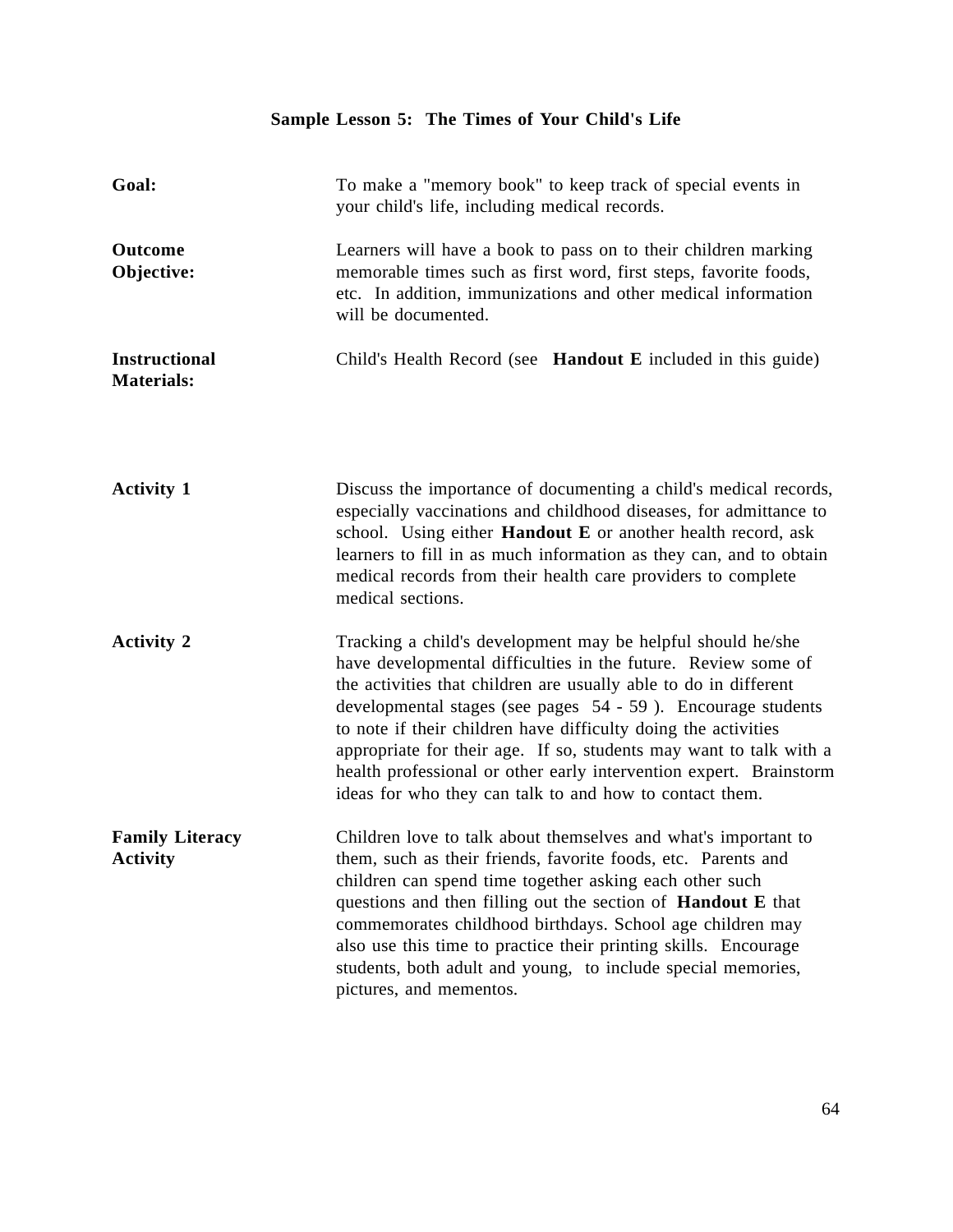# **Sample Lesson 6: Feeling Safe Means . . .**

| Goal:                                     | To get in touch with feelings about safety and how much control<br>we have over it.                                                                                                                                                                                                                                                             |
|-------------------------------------------|-------------------------------------------------------------------------------------------------------------------------------------------------------------------------------------------------------------------------------------------------------------------------------------------------------------------------------------------------|
| <b>Outcome</b><br>Objective:              | Learners will write a letter, poem, or story for their children to<br>help empower them and make them feel safe.                                                                                                                                                                                                                                |
| <b>Instructional</b><br><b>Materials:</b> | Pen/pencil, paper<br><b>Handout F</b> included in this guide                                                                                                                                                                                                                                                                                    |
| <b>Activity 1</b>                         | Ask learners to think about all that they want for their children:<br>safety, health, confidence If they could be with their<br>children all the time, talking them through difficult times in their<br>lives, what would they say? What advice would they give?<br>What do they want their children to carry with them, to always<br>remember? |
| <b>Activity 2</b>                         | Distribute <b>Handout F</b> , a sample letter from a parent to a child.<br>Ask learners to write their own letters, poems, or stories to save<br>for their children or to give them now so they actually have<br>something to "carry" with them.                                                                                                |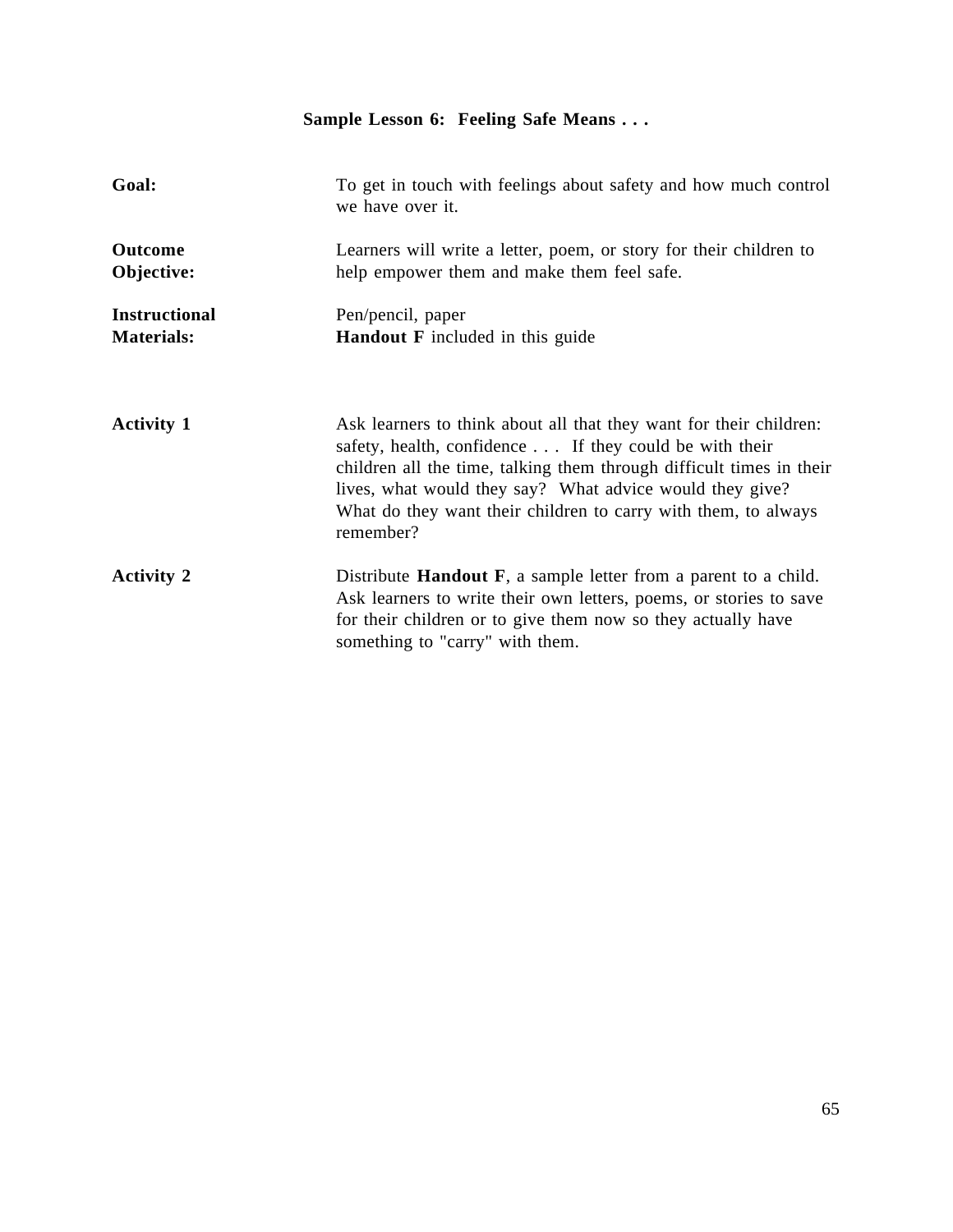|                                 | Fire Dept.                                              |
|---------------------------------|---------------------------------------------------------|
|                                 |                                                         |
|                                 |                                                         |
| Gas Co. $\qquad \qquad$         |                                                         |
|                                 |                                                         |
|                                 |                                                         |
| Nearest friend                  | Phone                                                   |
|                                 | Directions to your house (easy to read in an emergency) |
| Your name, phone #, and address |                                                         |

# **HANDOUT A Emergency Phone Numbers**

*Remember to dial 911 or the emergency number that's best for your situation. Tell the dispatcher or operator you have an emergency and give the correct address.*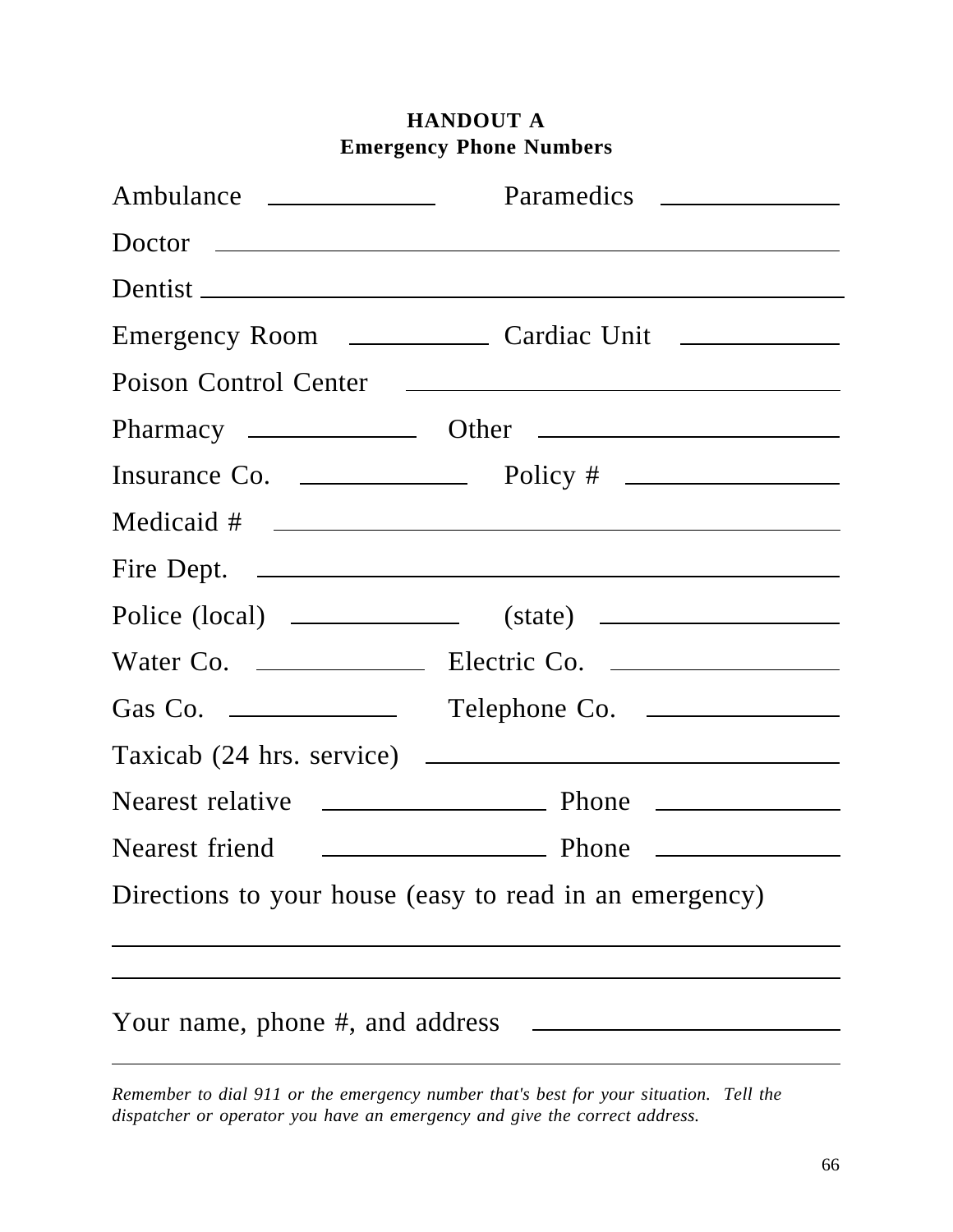# **HANDOUT B Childproofing Checklist**

In the kitchen:

quickly.

| □            | All cords are kept away from the sink and stove.                                                                                                                                                                                     |
|--------------|--------------------------------------------------------------------------------------------------------------------------------------------------------------------------------------------------------------------------------------|
| $\Box$       | During cooking, pot handles are turned toward the back of the<br>stove. Hot liquids (coffee cups!) are kept out of children's reach.                                                                                                 |
| $\Box$       | Food treats or other items children want are not over the stove.                                                                                                                                                                     |
| $\Box$       | Knives and sharp objects are out of children's reach.                                                                                                                                                                                |
| $\Box$       | Cleaning supplies are stored away from food. They are out of children's reach or in<br>cabinets with child safety latches or locks.                                                                                                  |
| $\Box$       | Cleaners are in child-resistant packages and not moved to other containers. Non-food<br>items, such as cleaners or bleach, are never stored in food containers. Cleaning<br>supplies are always put away when you're done with them. |
| □            | High chair is stable, with a wide base and a tray that locks.                                                                                                                                                                        |
| □            | Direct, even lighting is over the stove, sink, and counters - especially where food is<br>sliced and cut.                                                                                                                            |
| □            | The doors of unused refrigerators and freezers are taken off.                                                                                                                                                                        |
| □            | For reaching high shelves, there is a stepstool with a handrail to hold.                                                                                                                                                             |
| □            | Loose clothes are never worn during cooking.                                                                                                                                                                                         |
| Fire safety: |                                                                                                                                                                                                                                      |
| □            | Your family has at least two emergency escape routes. You<br>have fire drills so that you know how to leave the house                                                                                                                |

 $\Box$ Children know where they should meet outside if they smell smoke in the house.

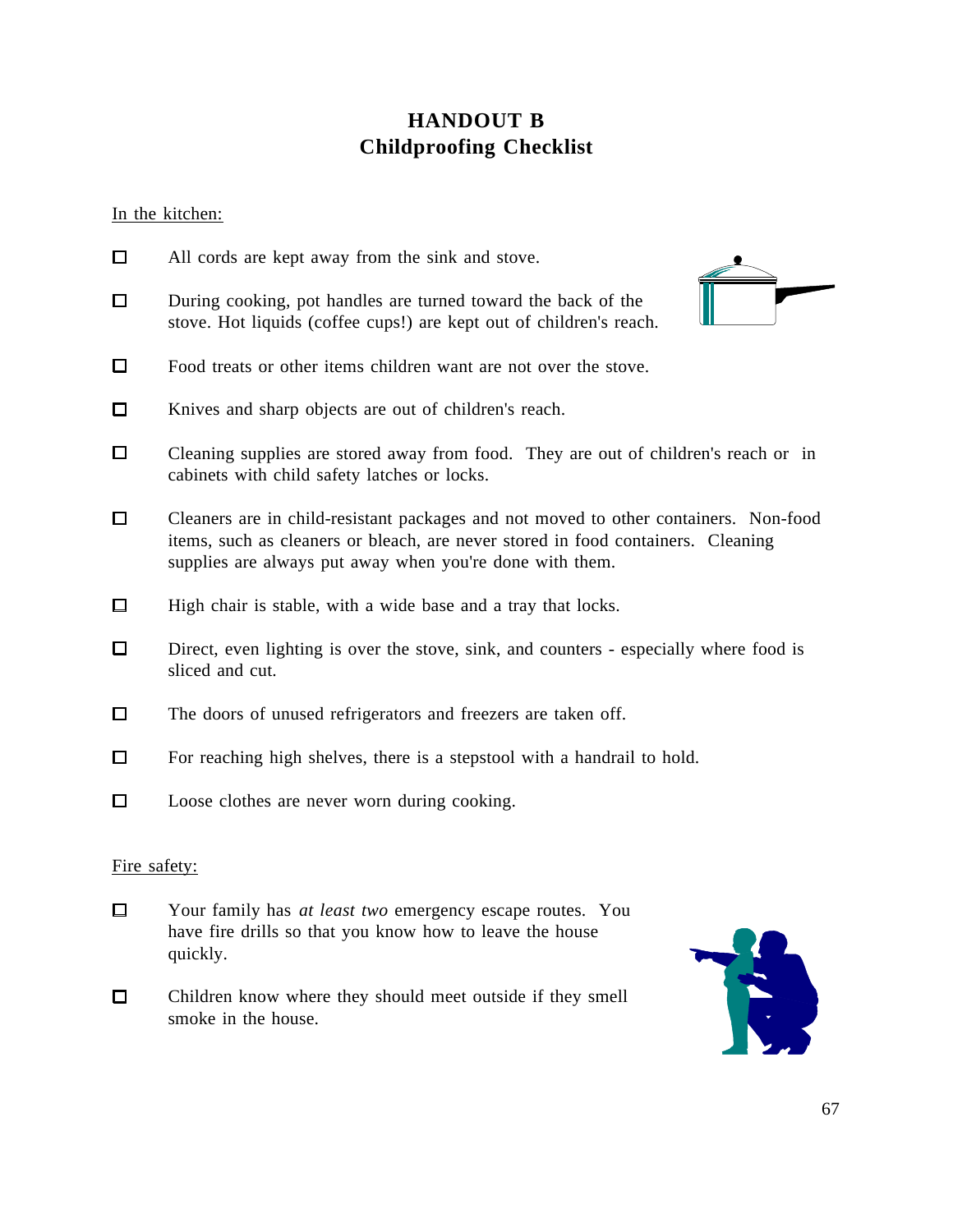- $\Box$ Children know how to feel doors for heat and how to cover their noses and mouths while crawling to avoid smoke. They know to never go back into a building that's on fire!
- $\Box$ Children sleep in flame-retardant sleepwear. The sleepwear is cared for correctly. There are no sashes or trim to trip on.
- $\Box$ Children know how to "stop, drop, and roll" if clothes catch on fire.
- $\Box$ Heaters, irons, or stoves are used correctly so that fires don't start. Adults iron clothes when young children are out of the room so that they don't pull the iron down on themselves.
- $\Box$ Matches and lighters are out of reach of children.
- 
- $\Box$ Matches, lighters, and butts are thrown away properly.
- $\Box$ Ash trays are out of reach so children can't touch hot cigarettes or eat ashes.
- $\Box$ Space heaters are used according to local fire laws and according to the manufacturer's instructions.
- $\Box$ Small heaters and stoves are where they can't be tipped over. They are away from furnishings and flammable materials, such as curtains and rugs. Small children can not get to heaters.
- $\Box$ A working fire extinguisher is nearby. Children know how to use it.
- $\Box$ Towels, curtains, bedding, and other materials are away from heaters, stoves, and fireplaces.
- $\Box$ Extension cords are not used. Children may pull or chew on them, which can cause shocks or electrical fires.
- $\Box$ "Tot Finder" or "People Protector" stickers are in windows of bedrooms used by children, the elderly, or the handicapped.
- $\Box$ Chimneys are cleaned and inspected every year.
- $\Box$ Woodburning equipment are inspected regularly. It is kept away from small children.
- $\Box$ Children are not allowed to play with fireworks.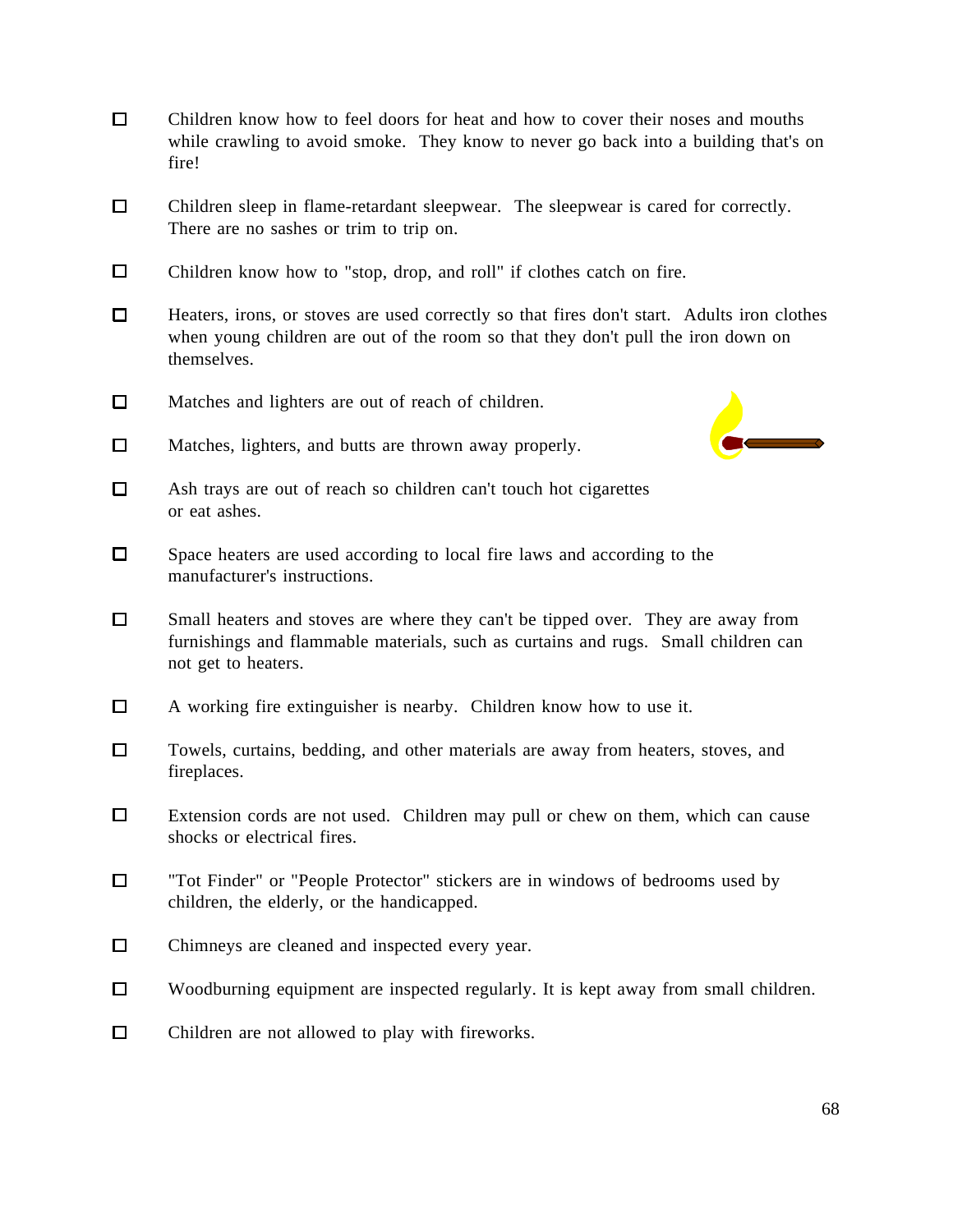In the bathroom:

- $\Box$ The temperature of hot water is set at 110 - 120° F or lower.
- $\Box$ Hair dryers, shavers, curling irons and radios are never used near water, in sinks or tubs. They are unplugged when not in use.
- $\Box$ All medicines are clearly marked and stored in the containers they came in.
- $\Box$ All medicine bottles have child resistant caps.
- $\Box$ Medicines and vitamins are out of children's reach, and are thrown away properly when outdated.
- $\Box$ When bathing, children are always watched by an adult.
- $\Box$ Bathtubs and showers have grab bars and non-skid mats.
- $\Box$ A light switch is near the bathroom door.

### On the stairs:

- $\Box$ Gates are used at the top and bottom of stairs.
- $\Box$ Sturdy handrails are on both sides of the stairway from top to bottom of the stairway. Bannister slats should be 2 3/8 inches (or less) apart.
- $\Box$ Stairs are well lighted. There is a light switch at both the top and bottom of stairways.
- $\Box$ Steps are even and of the same size and height, with no loose carpeting.
- $\Box$ The edges of the steps are easy to see.



 $\Box$ Nothing is ever stored on the stairway, even for a minute or two.

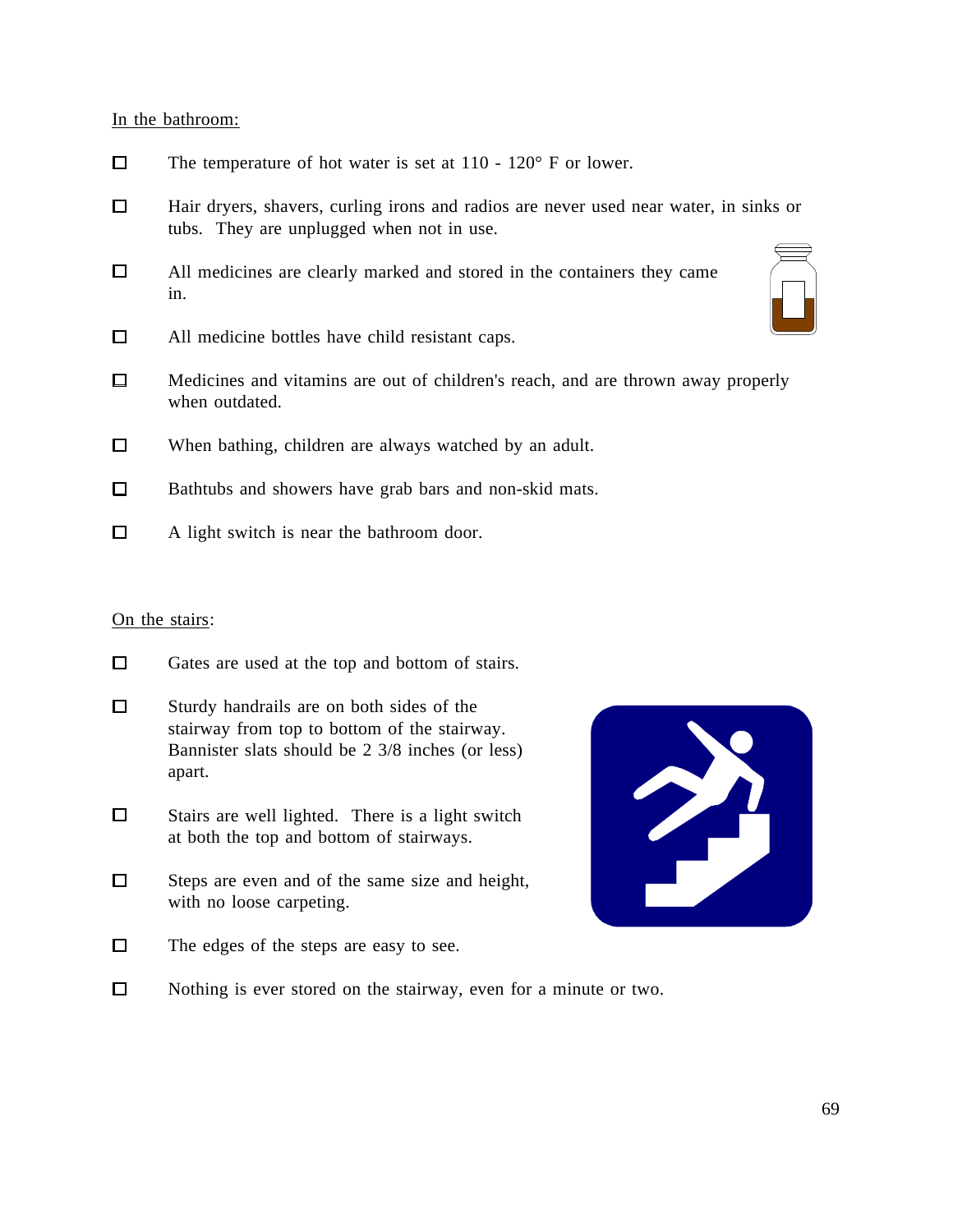### In the bedroom:

- $\Box$ No one in the house *ever* smokes in bed!
- $\Box$ Fire sources, such as ash trays, smoking materials, heaters, hot plates, teapots, etc., are kept well away from beds and bedding.
- $\Box$ Electric blankets are not covered or folded. ("Tucking in" an electric blanket can cause heat buildup and start a fire.)
- $\Box$ Nightlights have covers so children don't burn themselves on hot bulbs.
- $\Box$ Lamps or light switches are within the reach of each bed.
- $\Box$ There is a telephone next to the bed.

#### In the nursery:

- $\Box$ The crib has slats 2 3/8 inches (or less) apart.
- $\Box$ The crib mattress fits snugly (no more than a two-finger gap between mattress and railing).
- $\Box$ The crib mattress is at the lowest so children can't climb out and fall. When children reach 35 inches tall, it's time to move to a youth bed that is low to the floor. Babies should sleep on firm, flat mattresses. They should not sleep on soft things like beanbag cushions, fluffy blankets, stuffed animals, pillows, waterbeds, and comforters.
- $\Box$ The toy chest has a light lid, no lid, or a safe closing hinge, so that children can't be trapped inside, their fingers won't get slammed, and so they won't be struck on the back of the head by the lid.
- $\Box$ Changing tables and other high surfaces (i.e., bed) have safety straps so that babies won't fall. (Never leave infants alone on a changing table, counter, bed, sofa, or chair.)
- $\Box$ Cribs are away from curtain cords or venetian blind cords so babies don't strangle.

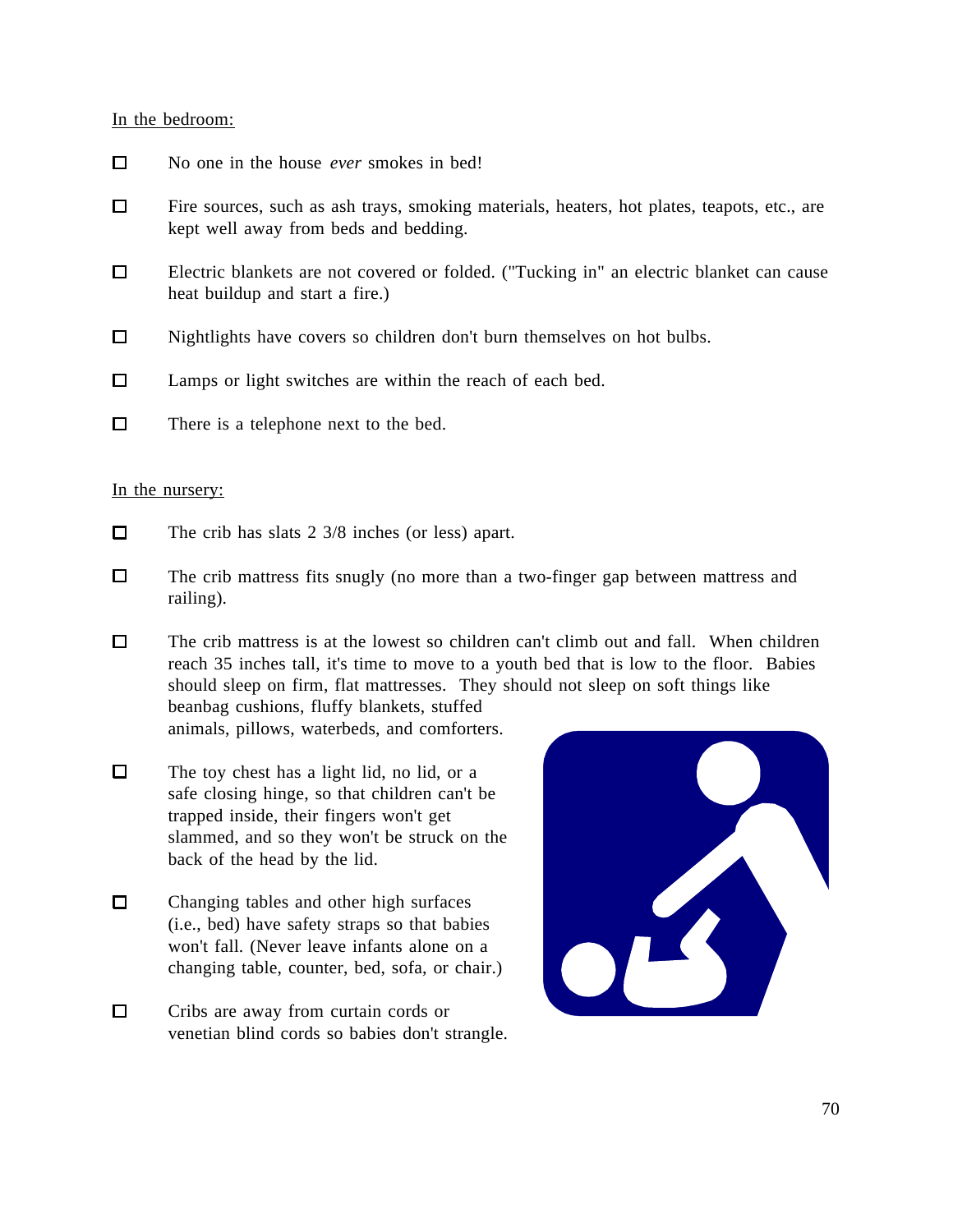### Throughout the house:

- $\Box$ Emergency numbers are posted on or near each telephone.
- $\Box$ At least one telephone is where you could reach it if you are injured and can't stand.
- $\Box$ Poisons and medicines are locked up. The Poison Control Center's toll free telephone number is posted near the telephone.
- $\Box$ All plants are out of children's reach. Some plants are very poisonous.
- $\Box$ There are no loose paint chips around the house.
- $\Box$ Anything that is painted is lead free. If you aren't sure about your home, call your local health department to find out where you can have your paint tested. Have your paint tested before sanding, stripping, or scraping.
- $\Box$ Small items (such as safety pins, hard candy, coins, thimbles, marbles, camera batteries, buttons, toys with pieces smaller than  $1\%$  inches, etc) and foods that could choke a child are out of reach. *One way to measure:* if small pieces can pass through a cardboard tube from a paper towel or toilet paper roll, they are too small and may choke a child.
- $\Box$ Pocketbooks with dangerous items, such as vitamins, birth control pills, cigarettes, matches and lighters, jewelry and calculators (that have batteries children could eat) are out of children's reach.
- $\Box$ Knobs on cabinets or drawers are tight so children can't pull knobs off and put them into their mouth.
- $\Box$ Drawers and doors have safety locks so children can't get to stuff that may harm them.
- $\Box$ Sharp items, such as scissors, knives, letter openers, needles, pins, and toys with sharp edges, are out of reach of children. Razors are not left in the bathtub.







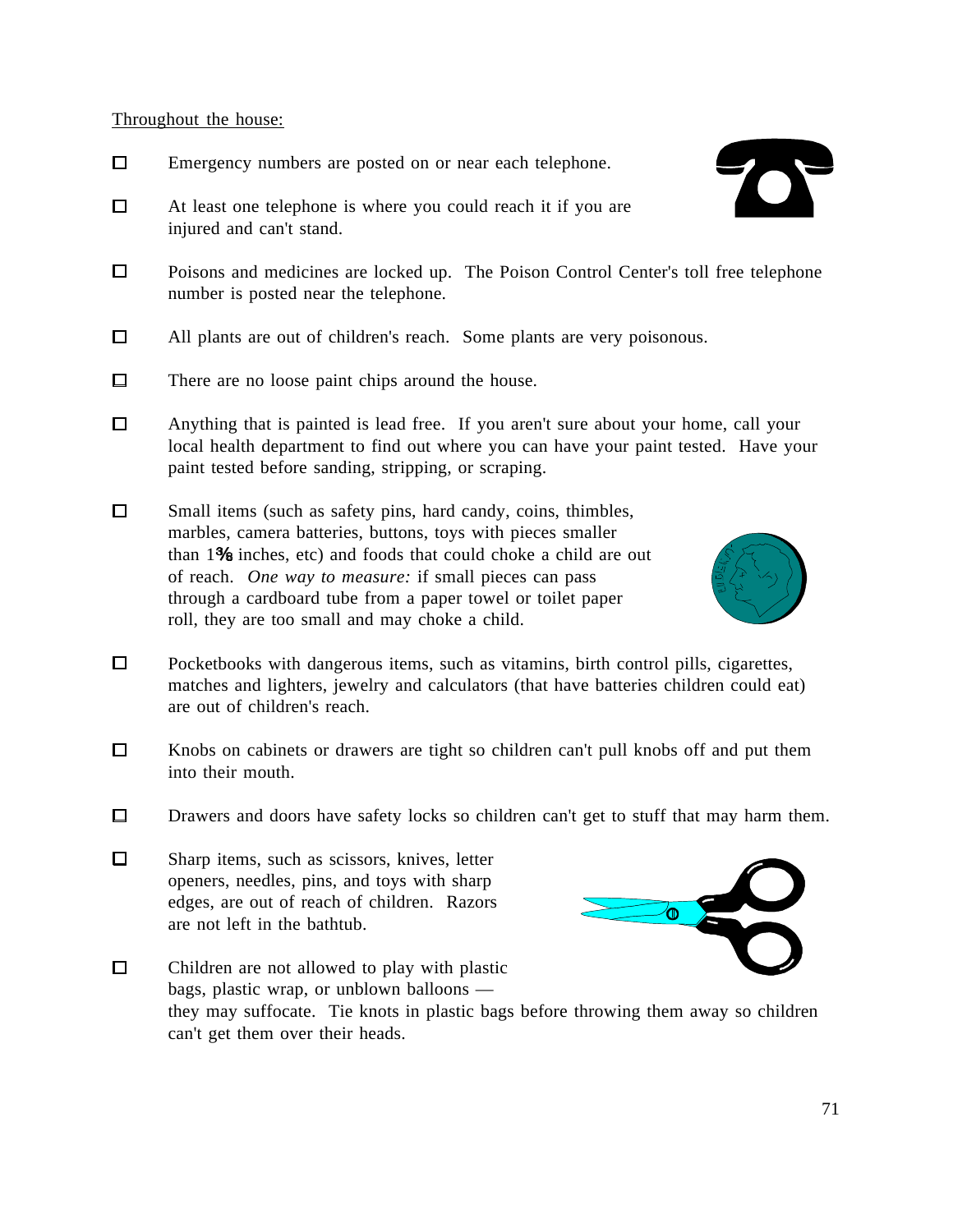- $\Box$ Sharp or heavy tools are out of reach of children.
- $\Box$ Cords to blinds or curtains are tied up so children can't get caught and strangled.
- $\Box$ Glass tables are removed or covered with heavy pads so children can't bang on them and break them.
- $\Box$ Sharp edges and table corners are covered with padded strips or special guards.
- $\Box$ Chairs are pushed in so children don't climb.
- $\Box$ Gates are around fireplaces, woodstoves, radiators, heaters, and furnaces. Children are never left alone near a woodstove or fireplace.
- $\Box$ Bookcases and dressers are bolted to the wall so children can't pull them over. Drawers are pushed in so children can't climb in. Bookends or other heavy items are removed so that they don't fall on children.
- $\Box$ Access to windows is blocked, and windows have screens or window guards.
- $\Box$ All stairs, walls, railings, porches, and balconies are sturdy and in good repair.



- $\Box$ Doors don't have locks so children can't lock themselves in.
- $\Box$ Small rugs and runners are tacked down. Never put one at the top of the stairs.
- $\Box$ Loose linoleum or carpet are tacked down so children don't trip and fall.
- All high traffic areas, such as hallways between rooms, are well lighted and free of  $\Box$ stuff like furniture and boxes.
- $\Box$ To avoid tripping, floors are free of clutter. Spills are cleaned up right away to avoid slipping.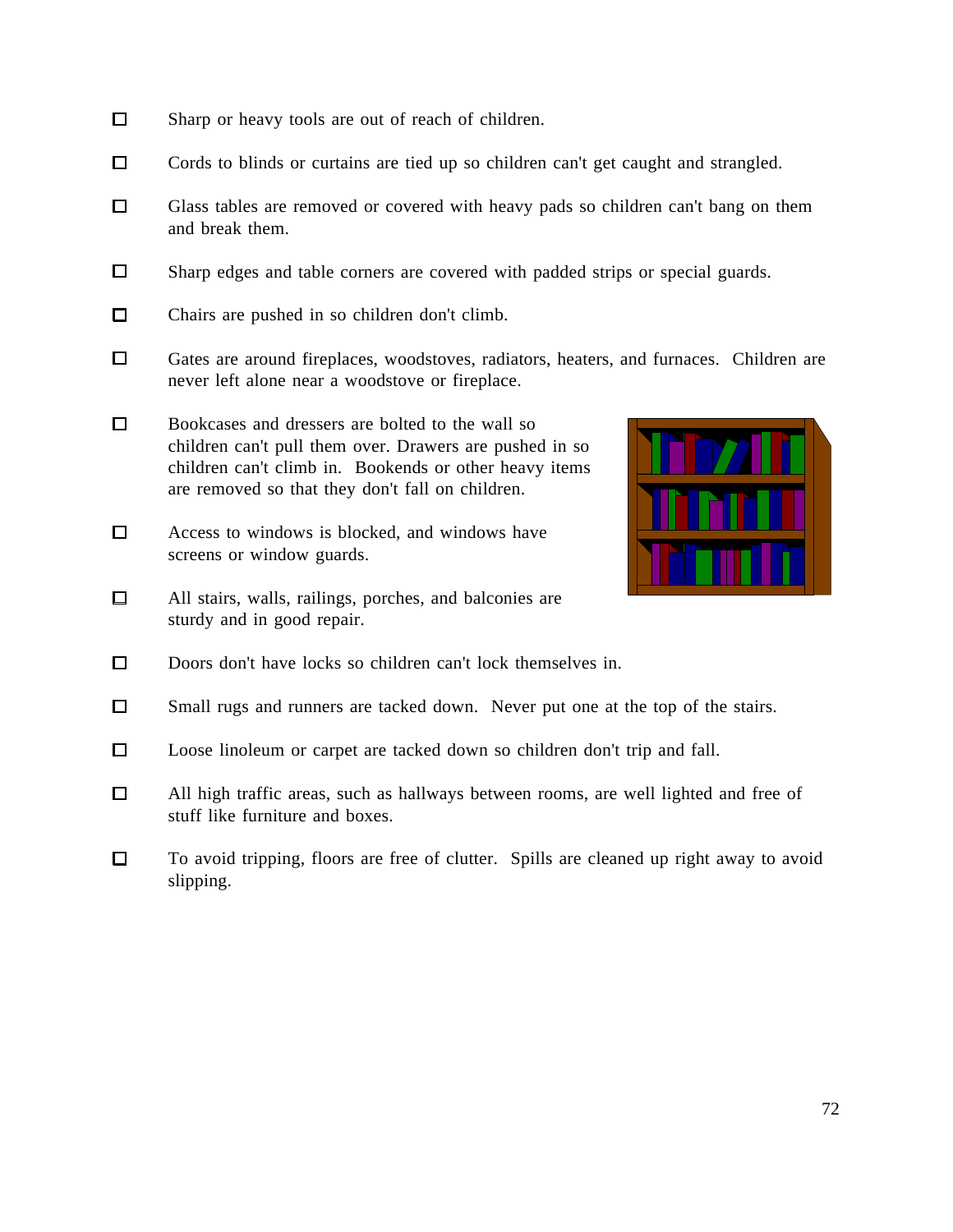Electrical safety:

- $\Box$ All unused electrical outlets are covered with plastic "shock stop" plugs.
- $\Box$ All outlets and switches have cover plates.
- $\Box$ All electrical and telephone cords are placed out of the flow of traffic.
- $\Box$ Cords do not run beneath furniture or rugs.
- $\Box$ Wiring is not nailed or stapled to walls or baseboards.
- $\Box$ Electrical cords are not frayed or cracked. Electrical cords are out of the reach of small children.
- $\Box$ Extension cords are never overloaded, and the wattage ratings of cords are correct for appliances.
- $\Box$ Ground Fault Interrupters (GFI) power strips are used instead of extension cords.
- $\Box$ Light bulbs are correct sizes and types for the lamps and fixtures.
- $\Box$ All light fixtures have bulbs in them.
- $\Box$ Electrical space heaters are properly grounded, and are connected directly to wall outlets.
- $\Box$ If fuses are used, they are always the correct size for the circuit.

### Firearm safety:

- $\Box$ Guns are in locked drawers of cabinets; keys to the lock are out of children's reach.
- $\Box$ Guns are stored unloaded or taken apart.
- $\Box$ Ammunition is in a locked place away from guns.
- $\Box$ Users of guns take a firearm safety course.
- $\Box$ A trigger lock is used.





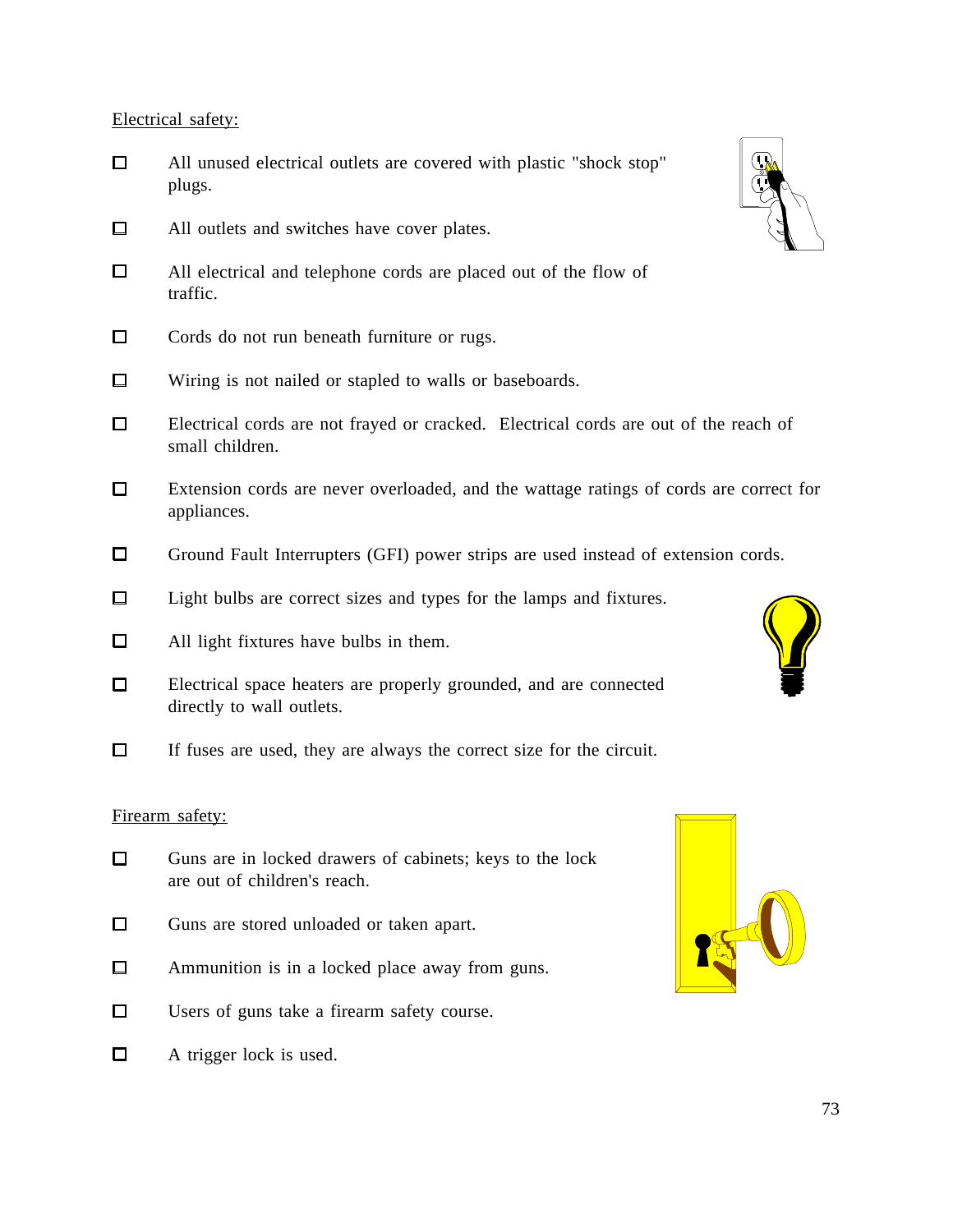#### In the basement or garage:

- $\Box$ Areas where dangerous items are stored, like garages and basements, have locks or latches.
- $\Box$ Things like paints and cleaning solvents are tightly capped. They are stored away from and never used near furnaces and water heaters. *Gasoline is stored in an approved container, and is never stored in the home!*
- $\Box$ Power tools have guards and are properly grounded.
- $\Box$ Work areas are well lighted.
- $\Box$ Lights can be turned on without walking through a dark area.

Compiled with permission from:

*Home Safe Home: A Home Safety Checklist* (NYS Department of Health). "Make Your Home a Safe Place" (Maine Statewide AHEC System). *The Safe, Self-Confident Child* (New Readers Press). *What to Expect When You're Expecting* (Eisenberg, Murkoff, & Hathaway). *What to Expect the First Year* (Eisenberg, Murkoff, & Hathaway).

 $\mathbf{L}$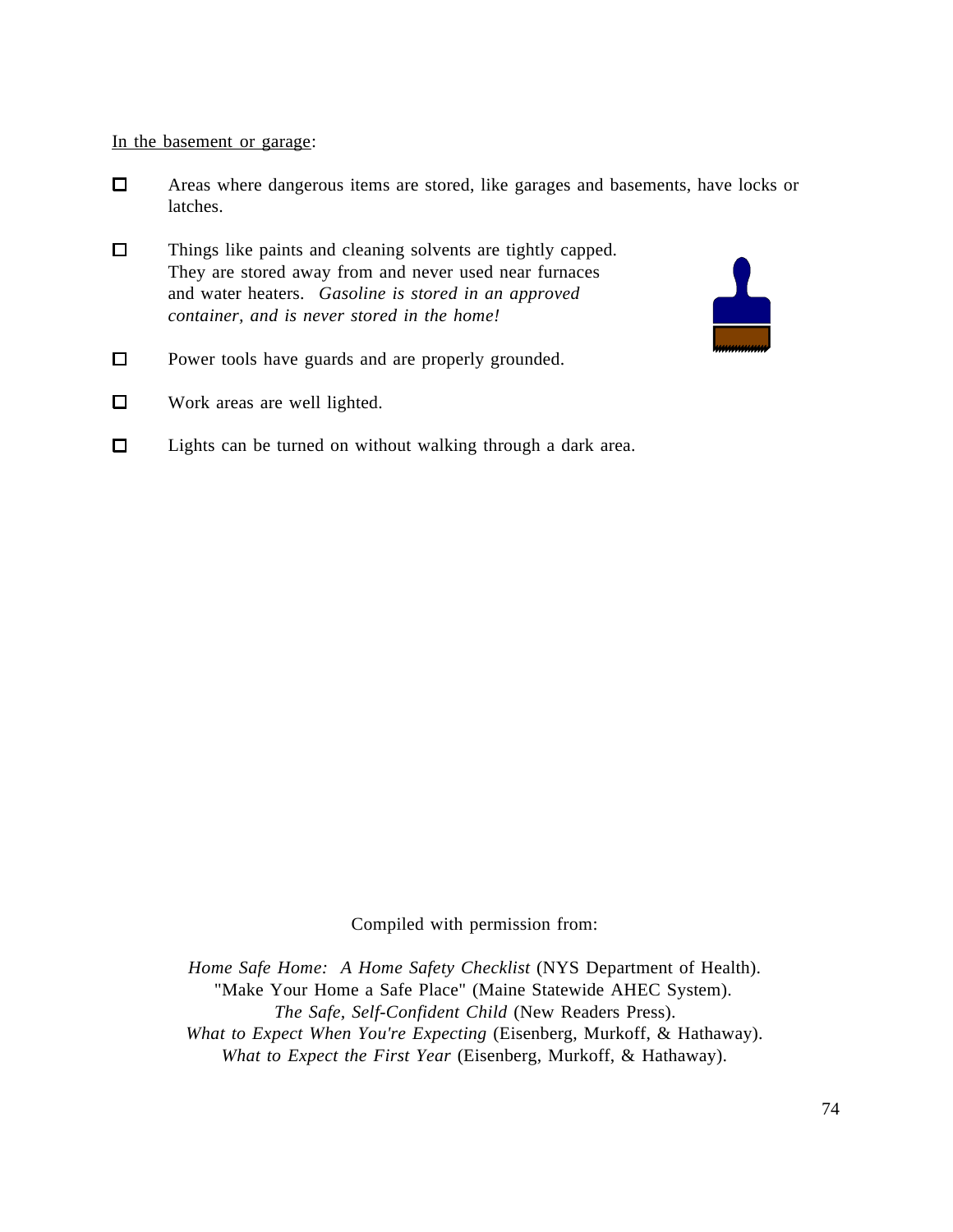## **HANDOUT C Finding Child Care<sup>39</sup>**

*There are many types of day care to pick from, each with its good points and its bad points. Here are some differences between day care at a person's home and group day care.*

### **Home Day Care**

- More comfortable, "homelike"
- Less children, more one-on-one care, and less risk of getting sick
- Flexible times

 $\overline{a}$ 

- Usually not licensed
- Sitter usually not formally trained
- Sitter may have different ideas on raising children than you
- If sitter is ill, there's no one else to take over
- No health codes for cleanliness
- Sometimes expensive for good inhome care

## **Group Day Care**

- Organized programs designed for child's age, growth, and development
- Less one-on-one care
- More children and group play, but more risk of getting sick
- Must go at certain times
- Licensed; watched by state agencies
- Trained staff
- Other teachers available if one is ill
- Usually takes same holidays as public school
- Sometimes expensive

*Picking a good day care provider is very important. Here are some people and agencies that might be able to help you find good day care.* 

|        | Your health care provider        | Au pair or nanny organizations   |
|--------|----------------------------------|----------------------------------|
| □      | Other parents                    | Social services agencies         |
| $\Box$ | Your church or spiritual advisor | State regulatory agency          |
| $\Box$ | School teachers                  | American Academy of Pediatrics   |
| $\Box$ | The Parents' League              | (send a self-addressed, stamped  |
| □      | Nursing agencies and registries  | envelope to American Academy of  |
| □      | Baby sitting services            | Pediatrics, Dept. C, PO Box 927, |
| $\Box$ | Your local hospital              | Elk Grove Village, IL 60007)     |
| $\Box$ | <b>Newspapers</b>                | National Association for the     |
|        | Local 4-H clubs or Cornell       | Education of Young Children      |
|        | Cooperative Extension            | (NAEYC), 1509 16th Street NW,    |
|        | College employment offices       | Washington DC, 20036-1826; (800) |
|        | Senior citizen organizations     | 424-2460                         |

<sup>&</sup>lt;sup>39</sup>Adapted and reproduced with permission from Eisenberg, et. al., What to Expect the First Year, p. 191-197.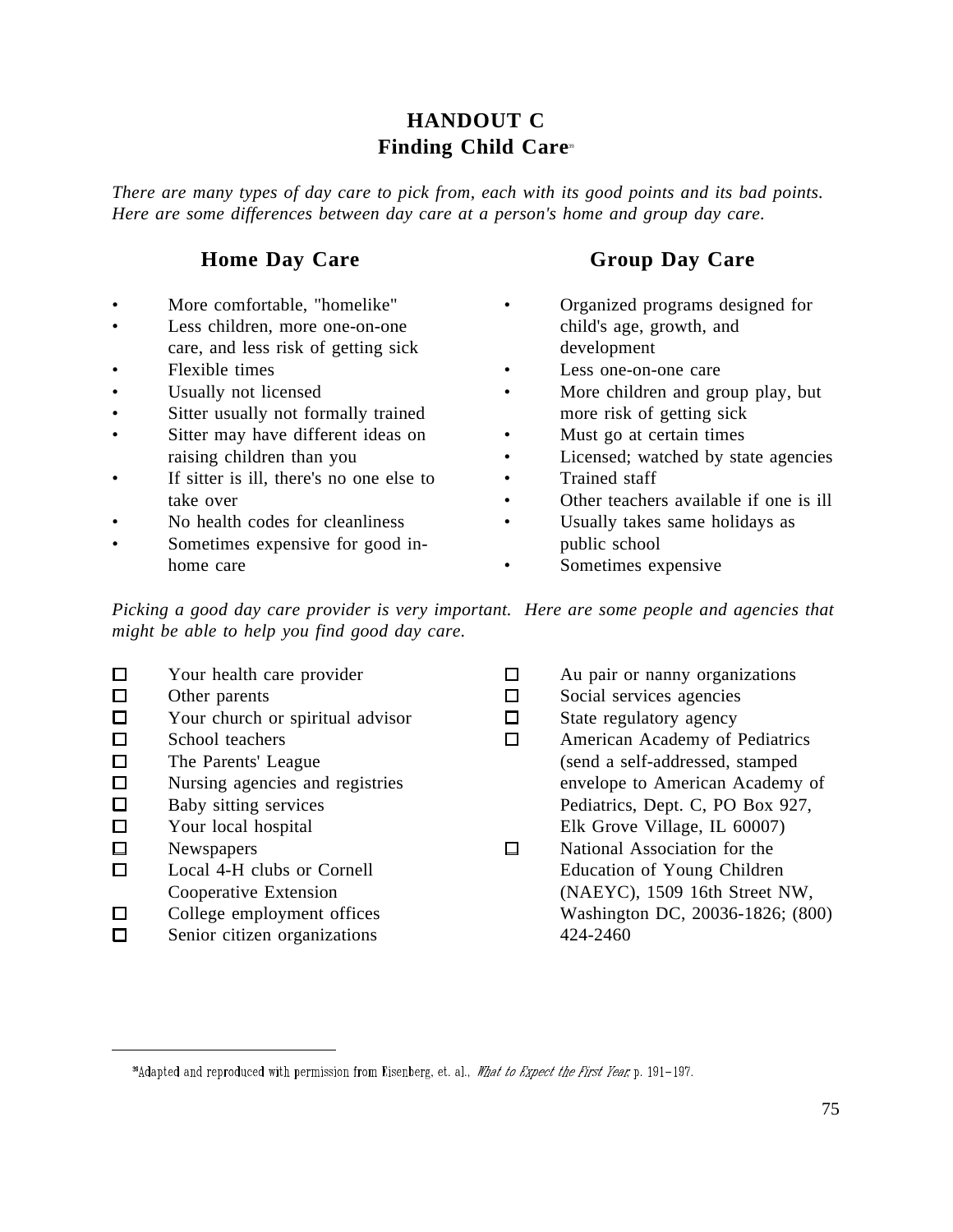# **HANDOUT D** Finding Child Care II: What to Look For<sup>®</sup>

*When you're looking for group day care, be sure to check for these things*:

- $\Box$ Licensing
- $\Box$ Staff that are trained, experienced, and healthy. The backgrounds of the staff should be checked out.
- A good adult-to-child ratio (one adult for every three babies) О.
- $\Box$ Groups that are not too large, so that the children are supervised and under control. Smaller groups also mean there is less chance to get sick.
- Separate age groups babies under one year old shouldn't be mixed in with toddlers  $\Box$
- $\Box$ A loving, nurturing atmosphere
- $\Box$ Staff that asks parents to be involved
- $\Box$ Child rearing ideas like your own
- $\Box$ Quiet areas and enough time for naps
- $\Box$ Strict rules for health and being clean
- $\Box$ Strict safety rules
- $\Box$ Attention to what the children eat
- $\Box$ Reliable

 $\overline{a}$ 

 $\Box$ Staff likes children and gets along well with them

*When picking a home day care provider, ask questions like these:* 

- $\checkmark$ Why do you want this job?
- $\checkmark$ What experience have you had?
- $\checkmark$ Why did you leave your last job?
- What do you think a baby my child's age needs most?
- What kind of schedule will you have during the day?
- ノノノ How do you see your role in my child's life?
- When my baby needs discipline, how will you handle it?
- $\checkmark$ If you have to drive my child somewhere, do you have a driver's license and feel comfortable driving?
- $\checkmark$ How long do you see yourself staying at this job?
- $\checkmark$ Do you have children of your own?
- $\checkmark$ Do you cook or do housework?
- $\checkmark$ Are you in good health? Are you a smoker?
- Have you had, or are you willing to take, CPR and baby first aid training?

<sup>&</sup>quot;Manufed and reproduced with permission from Eisenberg, et.al., What to Expect the First Year, p. 191-197.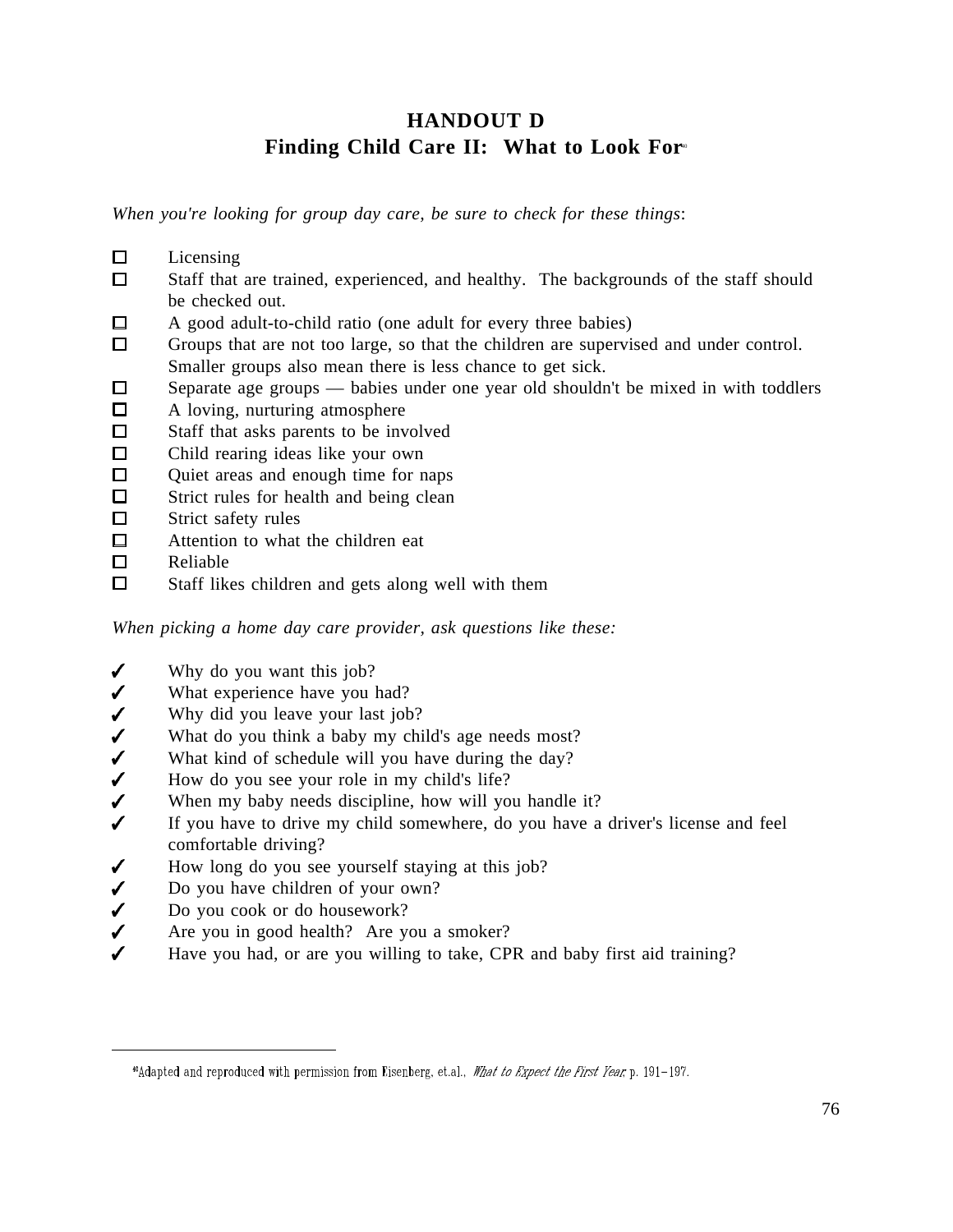# **HANDOUT E Child Times**

Directions: The next pages should be copied and distributed to learners to fill out. You may want to copy the pages titled *Baby's Health Record* five or six times depending on the needs of the student.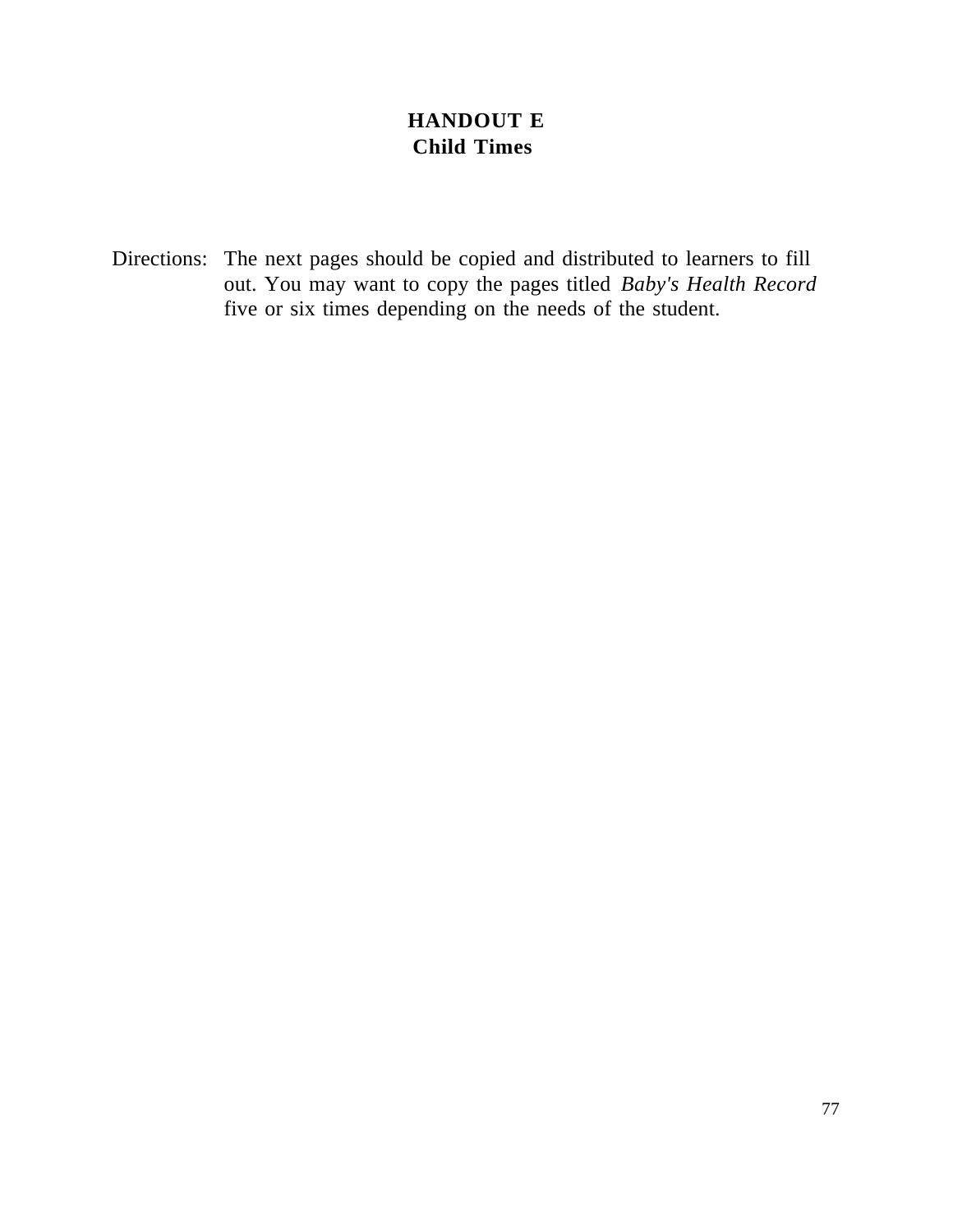# **Child Times The First Five Years in the Life of**

| Baby's Full Name                                                                                                                                                                                                              |  |
|-------------------------------------------------------------------------------------------------------------------------------------------------------------------------------------------------------------------------------|--|
|                                                                                                                                                                                                                               |  |
| Time experience and the set of the set of the set of the set of the set of the set of the set of the set of the set of the set of the set of the set of the set of the set of the set of the set of the set of the set of the |  |
|                                                                                                                                                                                                                               |  |
|                                                                                                                                                                                                                               |  |
| $Length$ $\qquad \qquad$                                                                                                                                                                                                      |  |
| Hair Color                                                                                                                                                                                                                    |  |
|                                                                                                                                                                                                                               |  |
|                                                                                                                                                                                                                               |  |
|                                                                                                                                                                                                                               |  |
| <b>Notes</b>                                                                                                                                                                                                                  |  |
|                                                                                                                                                                                                                               |  |
|                                                                                                                                                                                                                               |  |
|                                                                                                                                                                                                                               |  |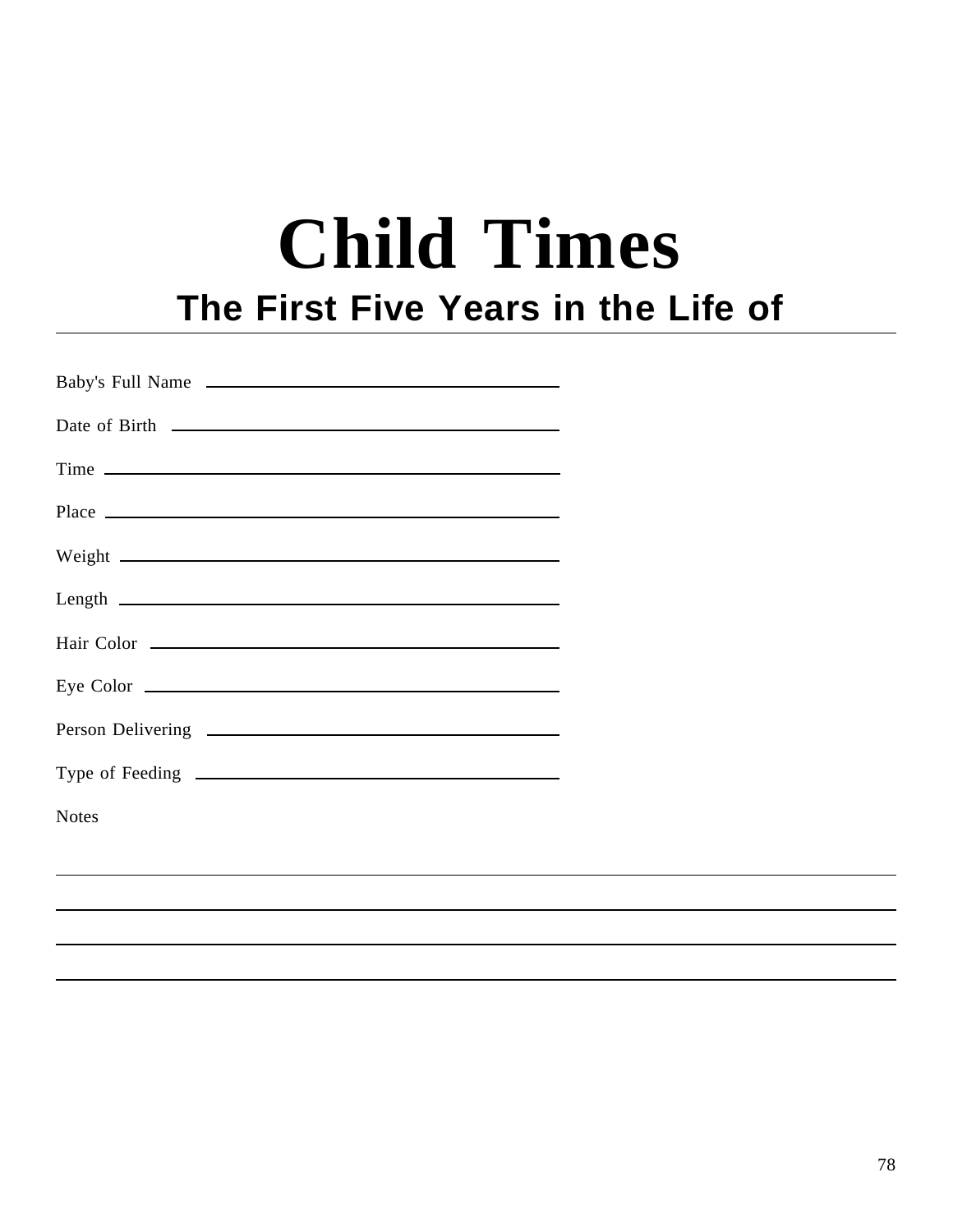# *Baby's Health Record*

| Weight ________ lbs. ________ oz. Height _______ inches |        |        |  |
|---------------------------------------------------------|--------|--------|--|
| <b>Instructions:</b>                                    |        |        |  |
|                                                         |        |        |  |
|                                                         |        |        |  |
|                                                         |        |        |  |
|                                                         |        |        |  |
|                                                         |        |        |  |
| Questions:                                              |        |        |  |
|                                                         |        |        |  |
|                                                         |        |        |  |
|                                                         |        |        |  |
|                                                         |        |        |  |
|                                                         |        |        |  |
| <b>Next Appointment:</b>                                |        |        |  |
|                                                         | (Date) | (Time) |  |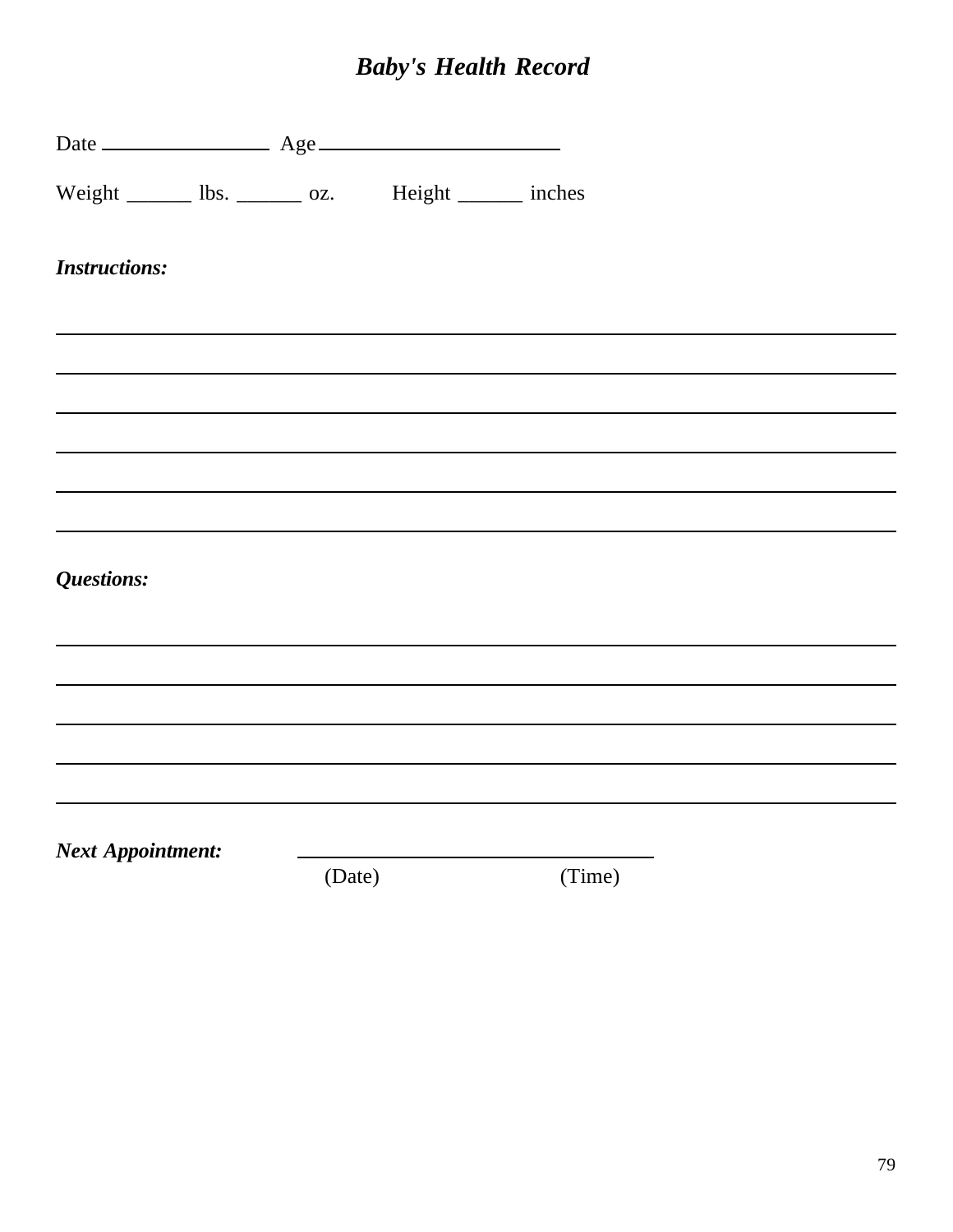# *Baby's Health Record*

| <b>Date</b> | <b>Dose</b>   | <b>Health Prof.</b> |
|-------------|---------------|---------------------|
|             |               |                     |
|             |               |                     |
|             |               |                     |
|             |               |                     |
|             |               |                     |
|             |               |                     |
|             |               |                     |
|             |               |                     |
|             |               |                     |
|             |               |                     |
|             |               |                     |
|             |               |                     |
|             |               |                     |
|             |               |                     |
|             |               |                     |
|             |               |                     |
| <b>Date</b> | <b>Result</b> | <b>Health Prof.</b> |
|             |               |                     |
|             |               |                     |
|             |               |                     |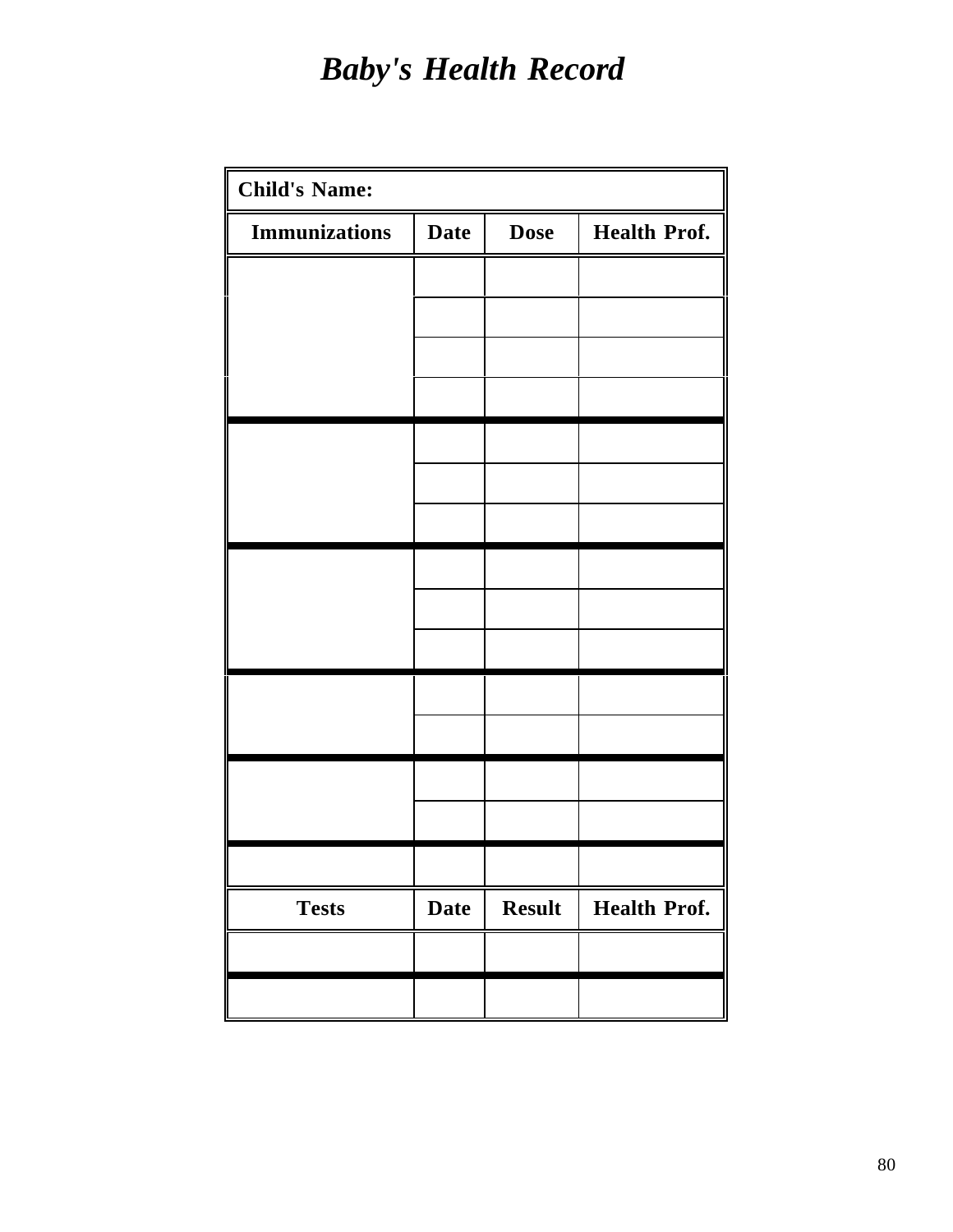# *Baby's Big "Firsts"*

| <b>First Smile:</b>                   |
|---------------------------------------|
| Date                                  |
|                                       |
|                                       |
| <b>First Rolled Over:</b>             |
| Date                                  |
|                                       |
|                                       |
| <b>First Slept Through the Night:</b> |
|                                       |
|                                       |
|                                       |
| <b>First Sat Up:</b>                  |
|                                       |
|                                       |
|                                       |
| <b>First Crawled:</b>                 |
|                                       |
|                                       |
|                                       |
| <b>First Tooth:</b>                   |
|                                       |
|                                       |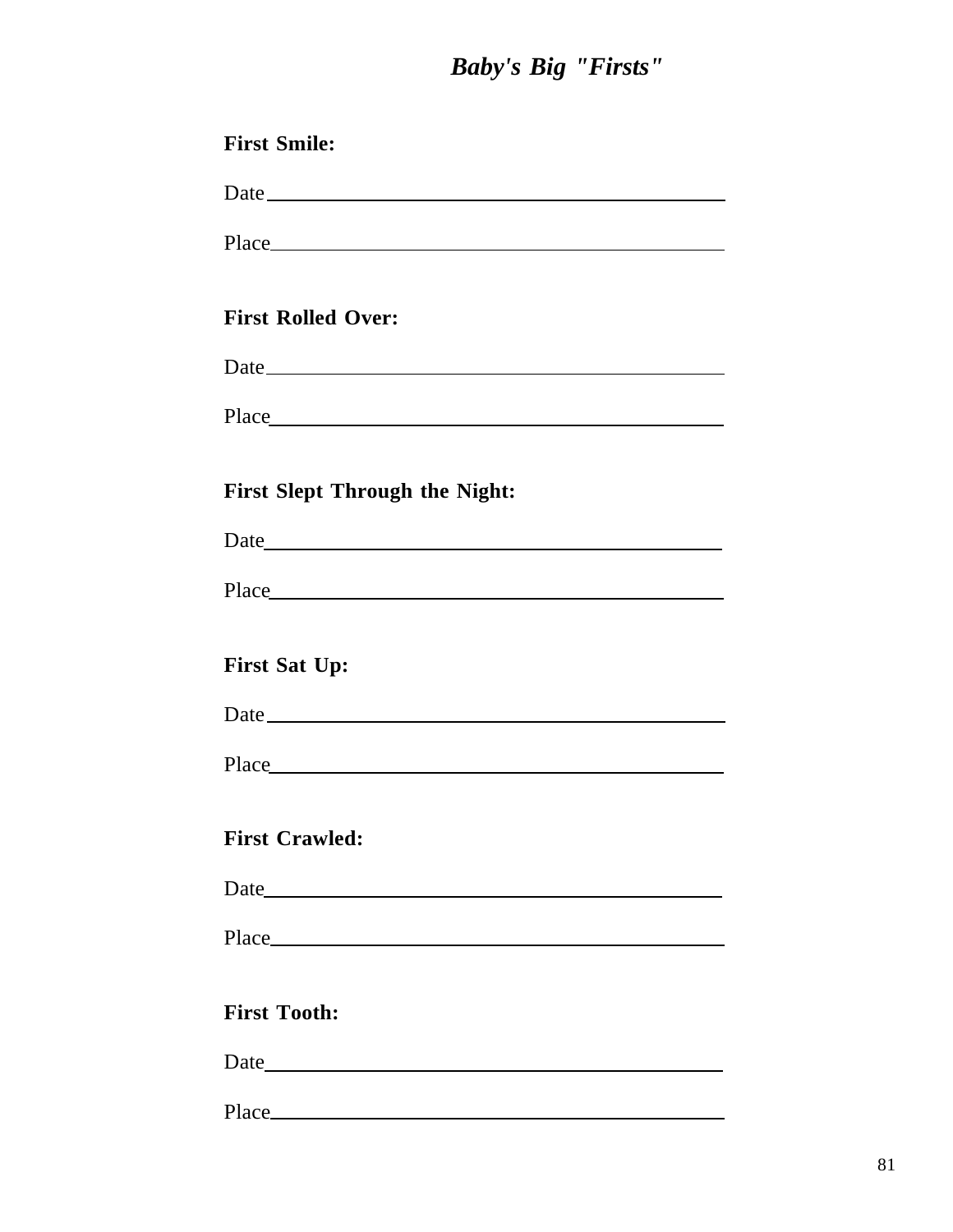| <b>First Stood Up:</b>                                                                                                                                                                                                               |
|--------------------------------------------------------------------------------------------------------------------------------------------------------------------------------------------------------------------------------------|
|                                                                                                                                                                                                                                      |
|                                                                                                                                                                                                                                      |
| <b>First Steps:</b>                                                                                                                                                                                                                  |
|                                                                                                                                                                                                                                      |
|                                                                                                                                                                                                                                      |
| <b>First Word:</b>                                                                                                                                                                                                                   |
|                                                                                                                                                                                                                                      |
| Place <b>Contract Contract Contract Contract Contract Contract Contract Contract Contract Contract Contract Contract Contract Contract Contract Contract Contract Contract Contract Contract Contract Contract Contract Contract</b> |
| <b>First Solid Food:</b>                                                                                                                                                                                                             |
|                                                                                                                                                                                                                                      |
|                                                                                                                                                                                                                                      |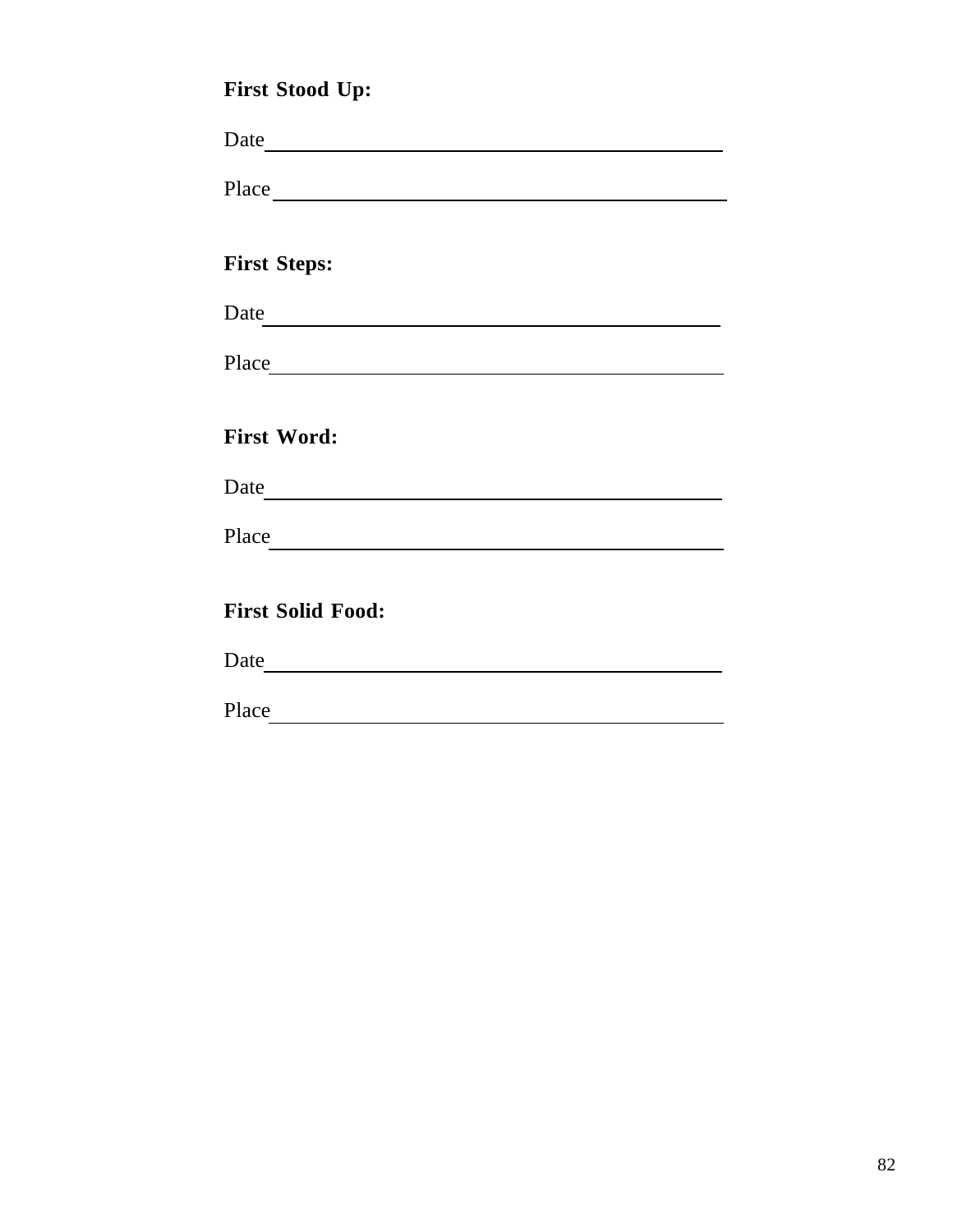

| Weight<br>$Height \t -$                                                              |
|--------------------------------------------------------------------------------------|
|                                                                                      |
| Who helped us celebrate?                                                             |
| What did we eat?<br><u> 1989 - Johann Stein, mars an t-Amerikaansk kommunister (</u> |
| What was the best part of the day?                                                   |
| Favorite gift                                                                        |
| <b>Favorite</b> stories                                                              |
| Favorite songs                                                                       |
| Favorite toys                                                                        |
| Favorite things to do                                                                |
| Favorite foods                                                                       |
| Best friends                                                                         |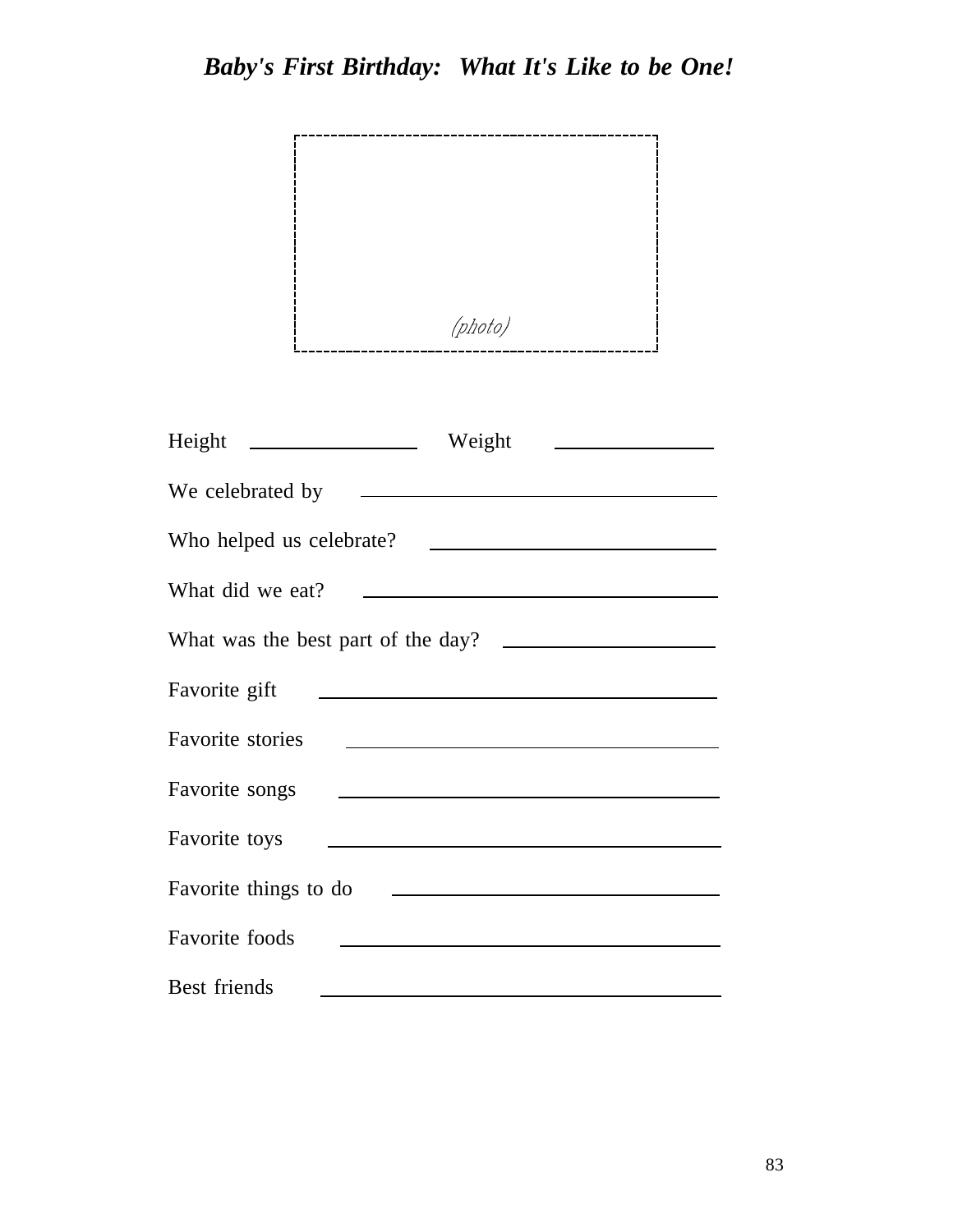

| Height<br>Weight<br><u> 1989 - Andrea Maria Alemania e a pre</u>                                                                         |
|------------------------------------------------------------------------------------------------------------------------------------------|
|                                                                                                                                          |
| Who helped us celebrate?<br><u> 1989 - Johann Barbara, martin a</u>                                                                      |
| What did we eat?<br><u> Andreas Andreas Andreas Andreas Andreas Andreas Andreas Andreas Andreas Andreas Andreas Andreas Andreas Andr</u> |
| What was the best part of the day?                                                                                                       |
| Favorite gift<br><u> 1989 - Johann Barn, mars ann an t-Amhain Aonaich an t-Aonaich an t-Aonaich ann an t-Aonaich ann an t-Aonaich</u>    |
| <b>Favorite</b> stories                                                                                                                  |
| Favorite songs<br><u> 1989 - Johann Barbara, martin amerikan basal dan berasal dalam basal dalam basal dalam basal dalam basal dala</u>  |
| Favorite toys<br><u> 1989 - Johann Barbara, martin amerikan basal dan berasal dan berasal dalam basal dalam basal dan berasal dala</u>   |
| Favorite things to do                                                                                                                    |
| Favorite foods<br><u> 1989 - Andrea Andrew Maria (b. 1989)</u>                                                                           |
| Best friends                                                                                                                             |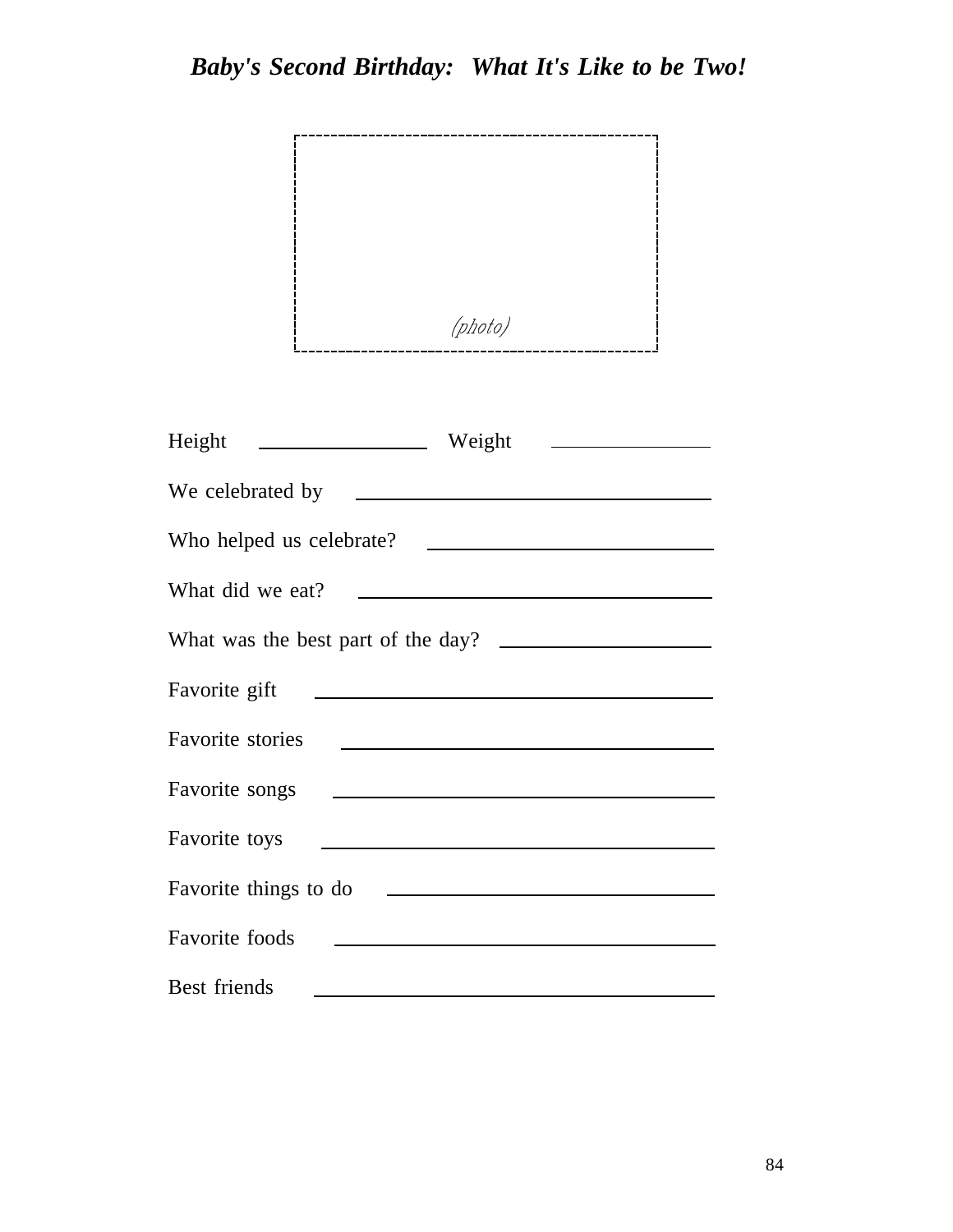

| Height ____________________ Weight<br><u> 1980 - Andrea Britain, politik eta politik eta politik eta politik eta politik eta politik eta politik eta p</u>                                                                           |
|--------------------------------------------------------------------------------------------------------------------------------------------------------------------------------------------------------------------------------------|
| We celebrated by <b>we are all the set of the set of the set of the set of the set of the set of the set of the set of the set of the set of the set of the set of the set of the set of the set of the set of the set of the se</b> |
|                                                                                                                                                                                                                                      |
| What did we eat?<br><u> The Communication of the Communication</u>                                                                                                                                                                   |
| What was the best part of the day?                                                                                                                                                                                                   |
| Favorite gift                                                                                                                                                                                                                        |
|                                                                                                                                                                                                                                      |
|                                                                                                                                                                                                                                      |
|                                                                                                                                                                                                                                      |
| <u> 1980 - Andrea Barbara, poeta esperanto-poeta esperanto-poeta esperanto-poeta esperanto-poeta esperanto-poeta</u><br>Favorite things to do                                                                                        |
| Favorite foods                                                                                                                                                                                                                       |
| Best friends                                                                                                                                                                                                                         |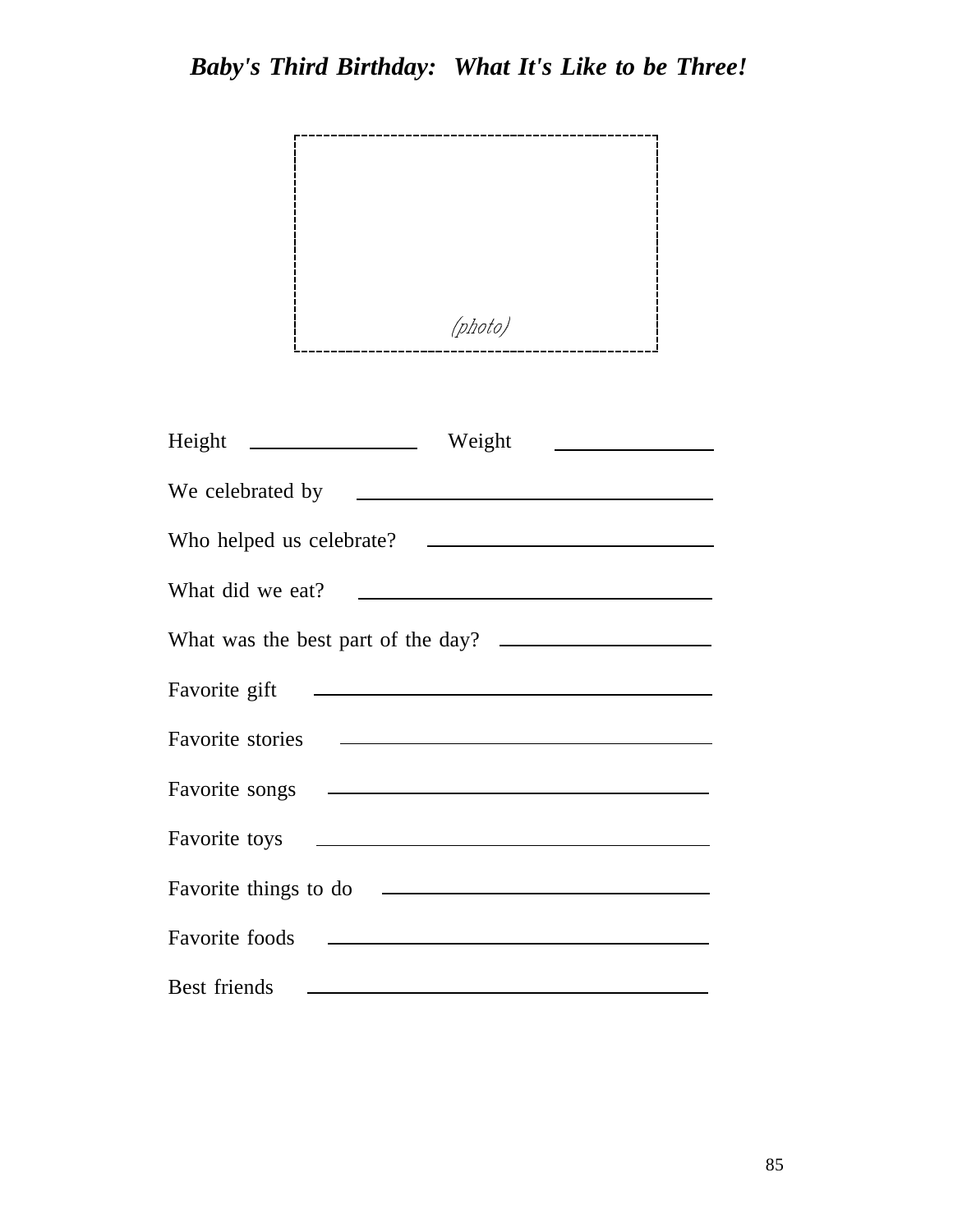

| What did we eat?                                                                                                                                                                                                                     |
|--------------------------------------------------------------------------------------------------------------------------------------------------------------------------------------------------------------------------------------|
| What was the best part of the day?                                                                                                                                                                                                   |
| Favorite gift The Communication of the Communication of the Communication of the Communication of the Communication of the Communication of the Communication of the Communication of the Communication of the Communication o       |
|                                                                                                                                                                                                                                      |
|                                                                                                                                                                                                                                      |
|                                                                                                                                                                                                                                      |
|                                                                                                                                                                                                                                      |
| Favorite foods contract to the series of the series of the series of the series of the series of the series of the series of the series of the series of the series of the series of the series of the series of the series of       |
| Best friends <u>example and the set of the set of the set of the set of the set of the set of the set of the set of the set of the set of the set of the set of the set of the set of the set of the set of the set of the set o</u> |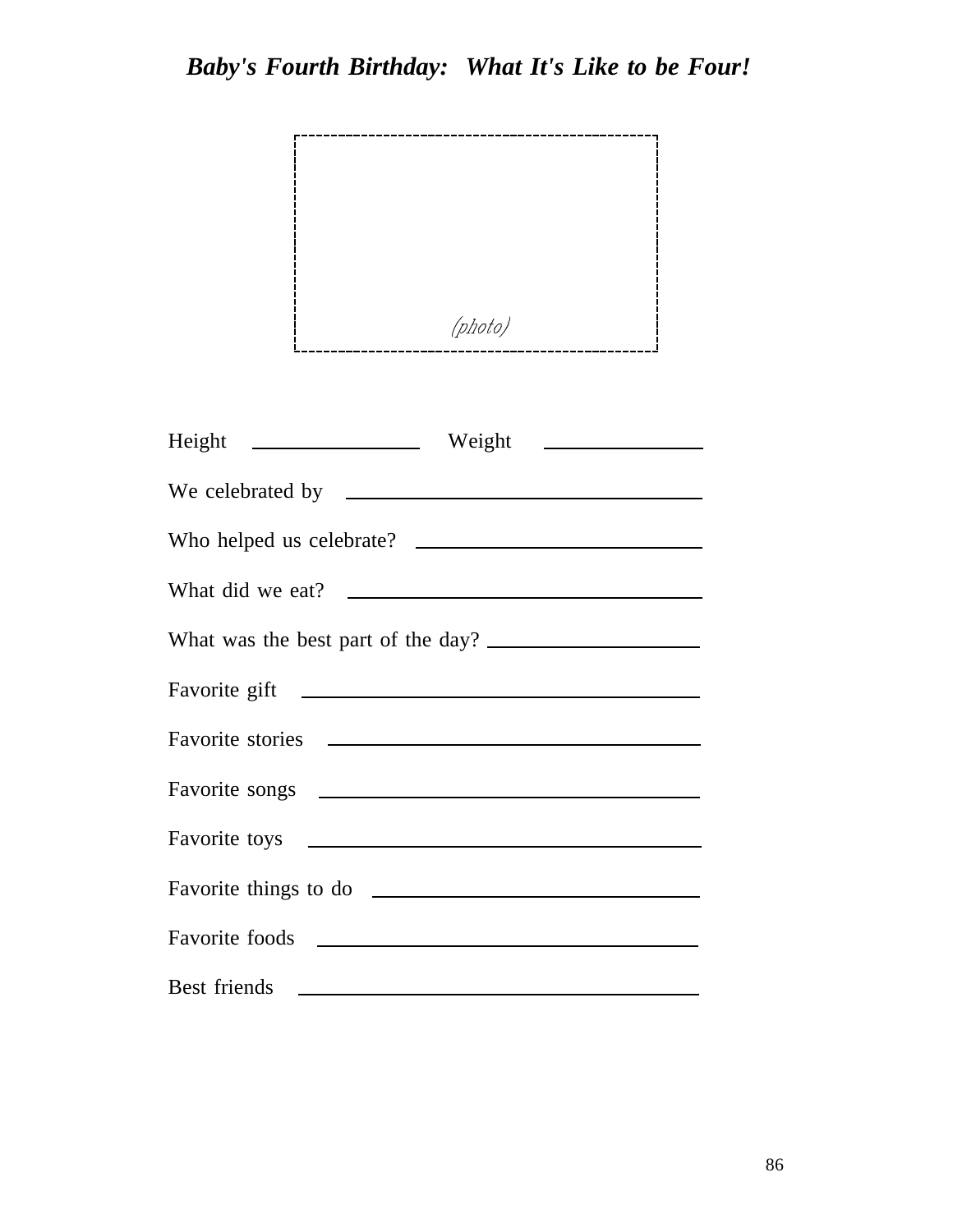

| Who helped us celebrate?                                                                                                                                                                                                             |
|--------------------------------------------------------------------------------------------------------------------------------------------------------------------------------------------------------------------------------------|
| What did we eat?                                                                                                                                                                                                                     |
| What was the best part of the day?                                                                                                                                                                                                   |
|                                                                                                                                                                                                                                      |
|                                                                                                                                                                                                                                      |
|                                                                                                                                                                                                                                      |
|                                                                                                                                                                                                                                      |
|                                                                                                                                                                                                                                      |
|                                                                                                                                                                                                                                      |
| Best friends <u>example and the set of the set of the set of the set of the set of the set of the set of the set of the set of the set of the set of the set of the set of the set of the set of the set of the set of the set o</u> |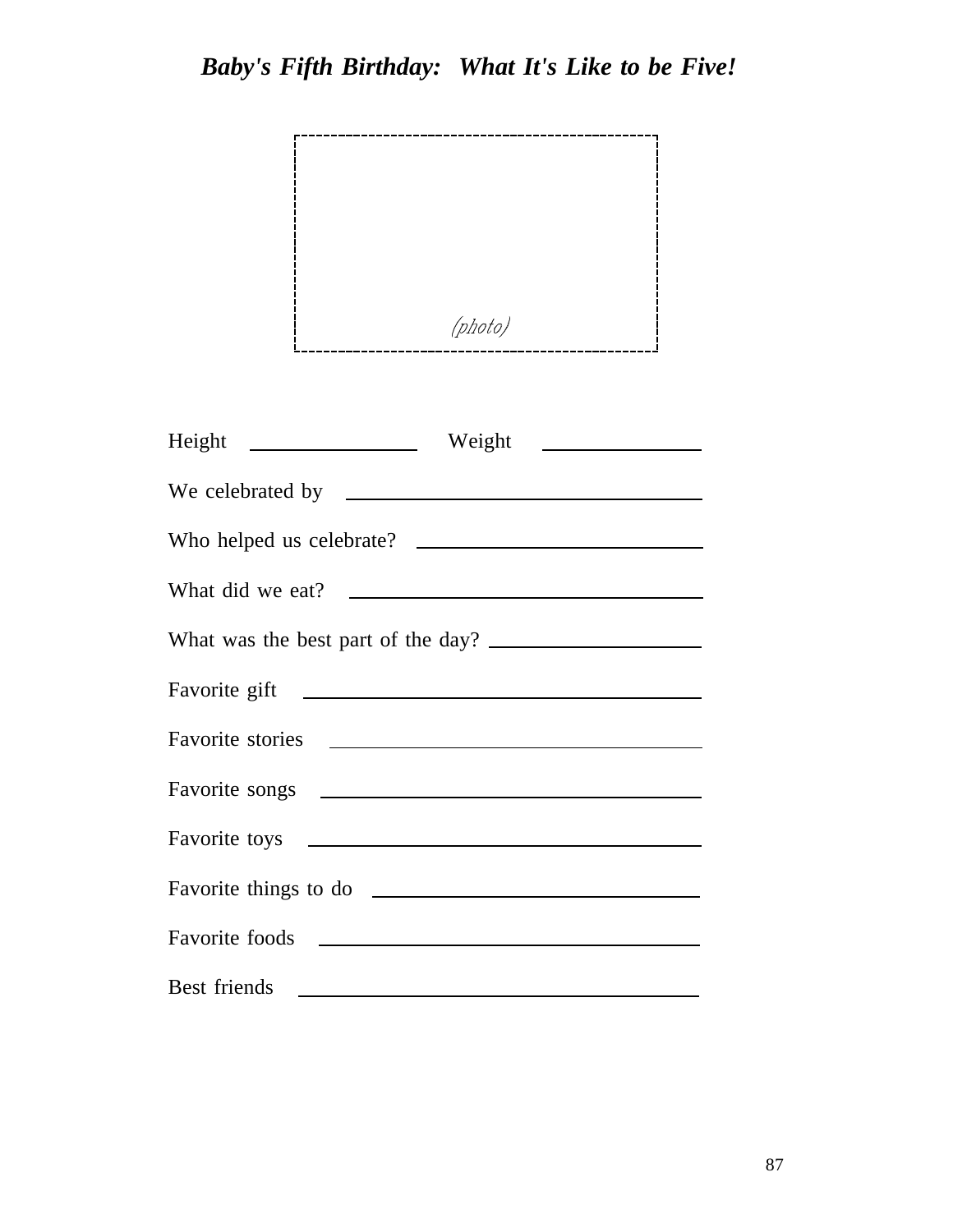### **HANDOUT F Sample Letter**

December 1, 1995

Dear Clark,

I want you to have the best things in life. I want you to be healthy and sure of yourself. Most of all, I want you to be safe.

You can feel safe in lots of ways. Being safe means knowing how to keep from being sick or hurt. Being safe also means never having your feelings hurt. I wish I could always fix things for you so you don't feel bad or sad. I think there's a third kind of safety, too. Feeling safe in your mind means that you are sure of yourself and do not worry about things you can't control.

Since you were first born, you have known exactly what you wanted. You've always gone after what you've wanted. Your self confidence will help you be and do all that you need to in life. If you do your best to reach your goals, you are a success. "Success" isn't what Daddy and I want or what the world wants, but what you want.

You must learn to run your own life and keep your own self safe. No matter what happens in your life, remember that what you do with it is what counts.

I love you,

Mommy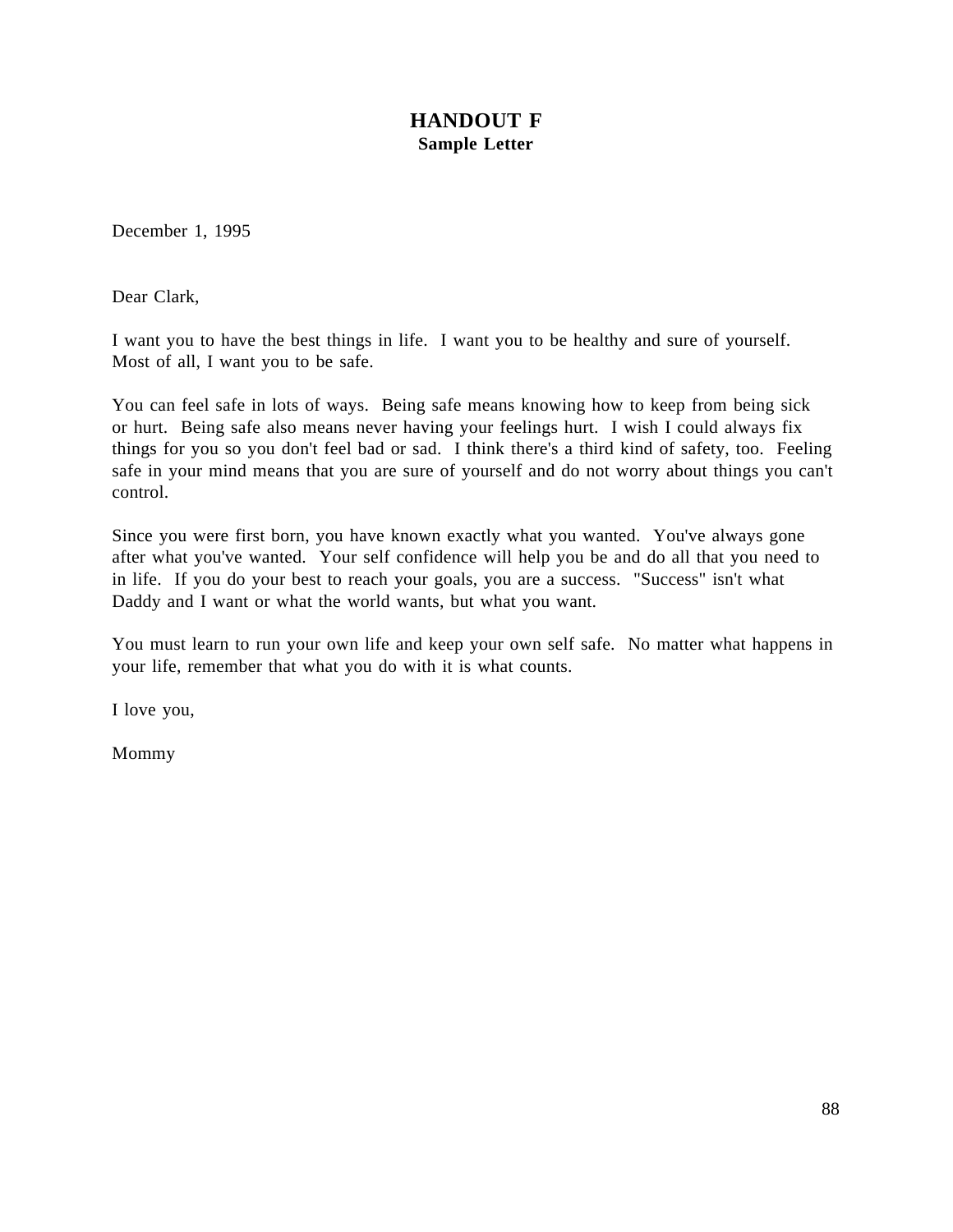### **Child Safety Resources**

#### **Toll free Numbers**

### **Agencies**

| Cooperative Extension (nutrition, consumerism)*                                          |  |
|------------------------------------------------------------------------------------------|--|
| American Red Cross (first aid, baby sitting classes) <sup>*</sup>                        |  |
| NYS Department of Health (disability prevention, childproofing, safety):  (518) 474-2121 |  |
|                                                                                          |  |

\* Consult your telephone directory for the office nearest you.

### **Brochures, Pamphlets, and Books**

Available from the New York State Department of Health: *Boy's Health Record* (hand held size) *Girl's Health Record* (hand held size) *Early Help Makes A Difference* (developmental indicators) *Talk To Me: Growing Up Begins At Home* (adolescent sexuality) *You Have A Lot To Lose: How To Prevent Injuries to Children Aged 5 - 9 You Have A Lot To Lose: How To Prevent Injuries to Children Under Age 5 Home Safe Home: A Home Safety Checklist* 

Available from New Reader's Press (Syracuse, NY 1-800-448-8878): *Your Home is a Learning Place* by Pamela Weinberg

> A "how to" for parenting young children as well as an excellent resource for family literacy practitioners.

*The Safe, Self-Confident Child* (part of the For Your Information Series), 1994.. Specifically written for adult new readers. Discusses issues affecting anyone who wishes to raise children to be independent.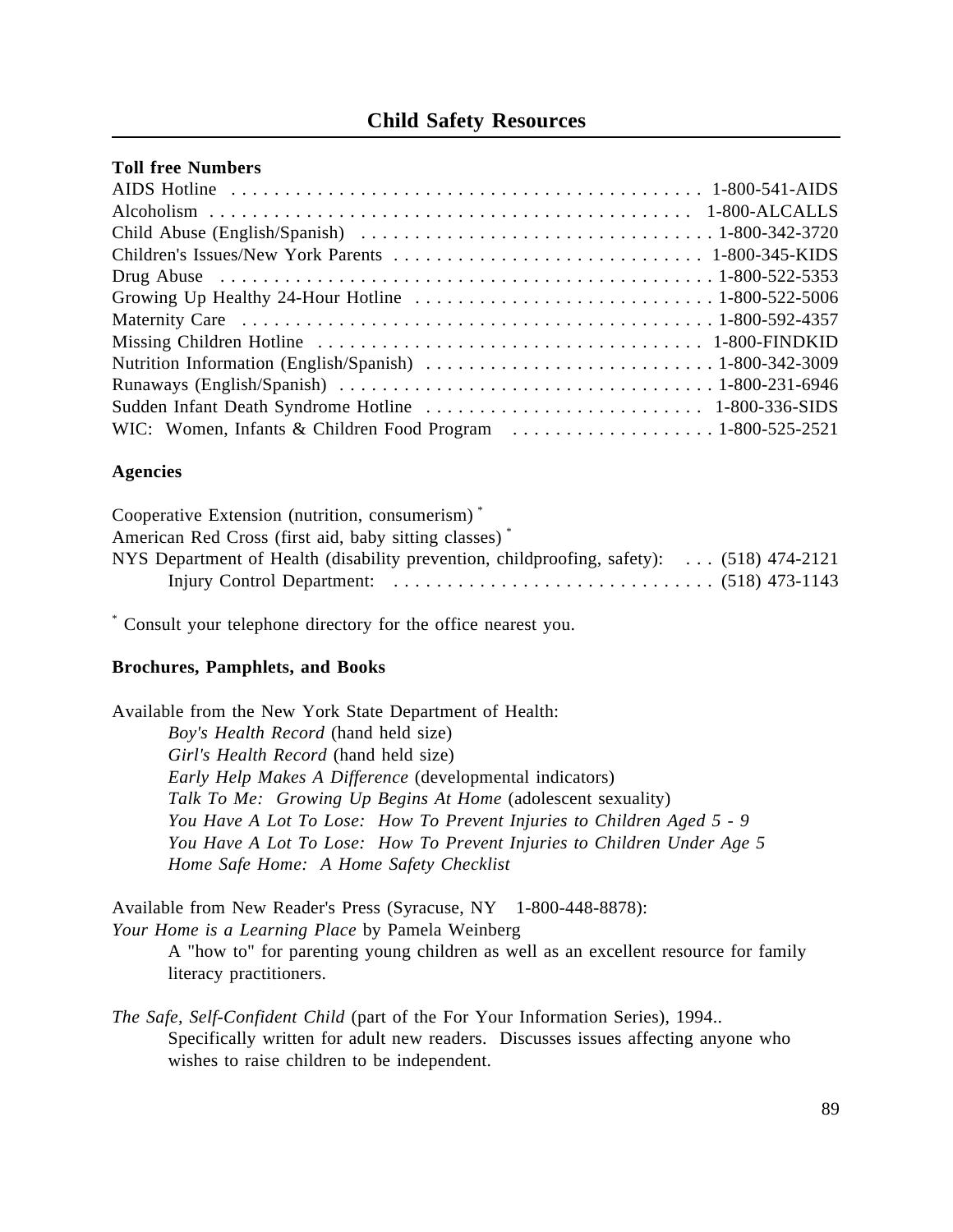### **BIBLIOGRAPHY**

- American Red Cross. *Community First Aid & Safety*. St. Louis, MO: Mosby-Year Book, Inc., 1993.
- Association of SIDS Program Professionals. *Infant Sleep Positioning and SIDS: Counseling Implications*. Boston, MA: Massachusetts Center for SIDS, Boston City Hospital, 1994.
- Blue Ridge Poison Center. *For Kids' Sake*, Vol. 9, No. 2. Charlottesville, VA: Blue Ridge Poison Center, Summer 1991.
- Centers for Disease Control, Department of Health and Human Services, Public Health Service. "Diptheria, Tetanus, and Pertussis: What You Need to Know," *Vaccine Information Pamphlet*, 1991
- \_\_\_\_\_. "Important Information about Haemophilus Influenzae Type b Disease and Haemophilus b Conjugate Vaccine," *Vaccine Information Pamphlet*, 1991.
- \_\_\_\_\_. "Important Information About Hepatitis B, Hepatitis B Vaccine, and Hepatitis B Immune Globulin," *Vaccine Information Pamphlet*, 1991.
- \_\_\_\_\_. "Measles, Mumps, and Rubella: What You Need to Know," *Vaccine Information Pamphlet*, 1991.
- \_\_\_\_\_. "Polio: What You Need to Know," *Vaccine Information Pamphlet*, 1991.
- Eisenberg, Arlene, Murkoff, Heidi E., & Hathaway, Sandee E. *What to Expect The First Year*. New York: Workman Publishing Company, Inc., 1989.
- Eisenberg, Murkoff, & Hathaway. *What to Expect The Toddler Years*. New York: Workman Publishing Company, Inc., 1994.
	- \_\_\_\_\_. *What to Expect When You're Expecting* (Revised and Expanded Second Edition), New York: Workman Publishing Company, Inc., 1991.
- Hudson River Center for Program Development, Inc., *Alcohol and Other Drugs: Realities for You and Your Family*. Albany, NY: University of the State of New York, Office of Workforce Preparation and Continuing Education, 1995.
- \_\_\_\_\_. *First Aid: Helping Yourself, Helping Others*. Albany, NY: The University of the State of New York, Bureau of Continuing Education Program Development, 1992.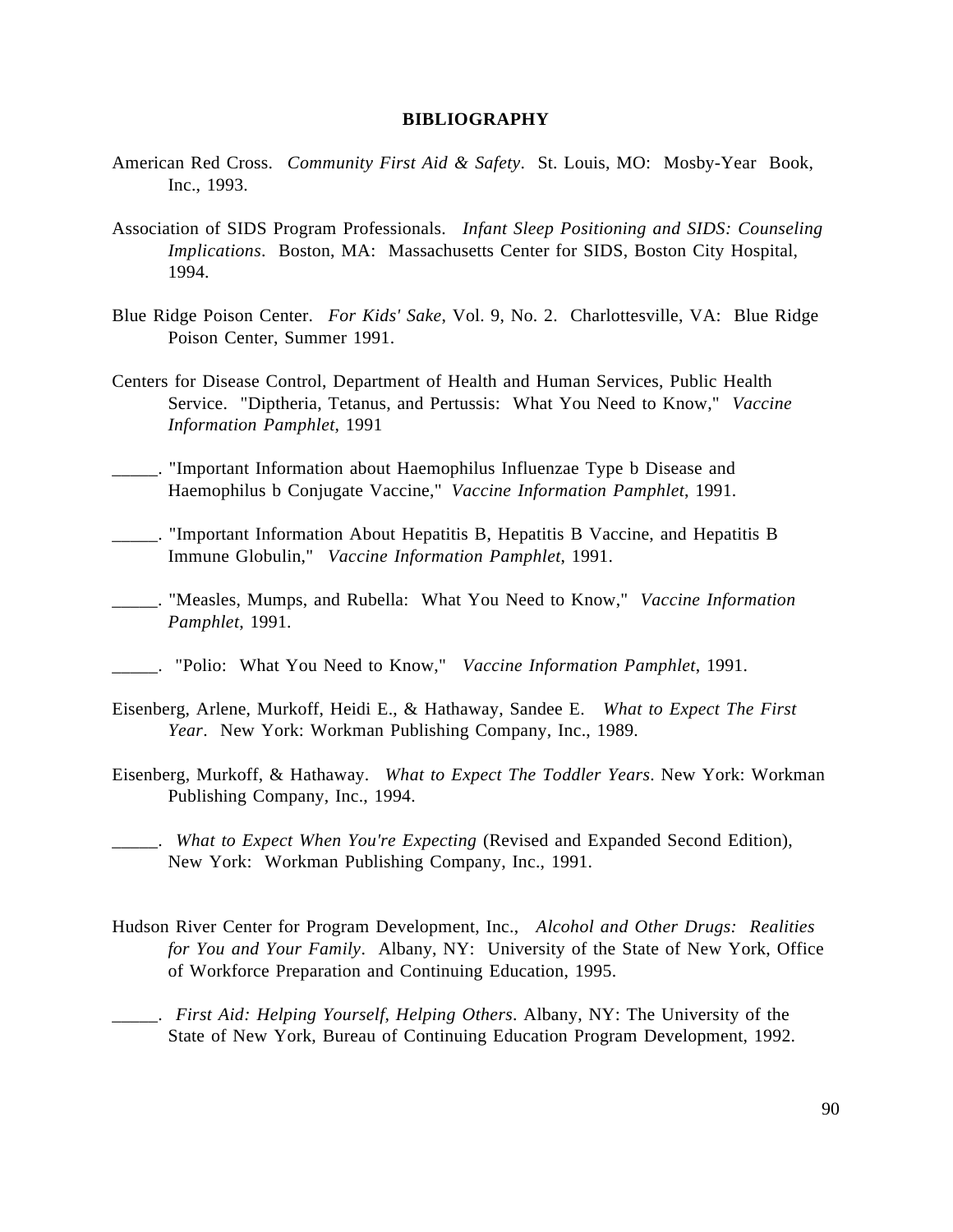- \_\_\_\_\_. *Nutrition: Eating for Better Health*. Albany, NY: The University of the State of New York, Bureau of Continuing Education Program Development, 1992.
- \_\_\_\_\_. *Sexual Abuse: Facts for Discussion, Prevention, and Management*. Albany, NY: The University of the State of New York, Bureau of Continuing Education Program Development, 1992.
- Lloyd, Petula R. "Playing It Safe," *Utica Observer-Dispatch Sunday*. July 3, 1994, p. 1E.
- Maine Statewide AHEC System. *Cars Can Kill,* Augusta, ME: University of New England, and Bingham Program in cooperation with Maine DHHS, Division of Maternal and Child Health, June 1992.
- \_\_\_\_\_. *Fever in Children Ages 2 and Up.* Augusta, ME: University of New England, and Bingham Program in cooperation with Sheepscot Valley Health Center, Kennebec Valley Regional Health Agency, June 1992.
- \_\_\_\_\_. *Head Lice What Do You Do?* Augusta, ME: University of New England, and Bingham Program in cooperation with Southern Kennebec Child Development Corporation, June 1992.
- \_\_\_\_\_. *Make Your Home a Safe Place.* Augusta, ME: University of New England, and Bingham Program in cooperation with Family Practice Residency Program, Eastern Maine Medical Center, June 1992.
- \_\_\_\_\_. *My Baby is Sick. What Should I Do?* Augusta, ME: University of New England, and Bingham Program in cooperation with Sheepscot Valley Health Center, Kennebec Valley Regional Health Agency, November 1992.
- \_\_\_\_\_. *Protect Yourself from AIDS Use Safer Sex.* Augusta, ME: University of New England, and Bingham Program in cooperation with the Family Planning Association of Maine, September 1992.
- \_\_\_\_\_. *Safety Rules for Parents of Young Bike Riders.* Augusta, ME: University of New England and Katahdin AHEC in cooperation with Maine Department of Human Services, Division of Maternal & Child Health, February 1991.

\_\_\_\_\_. *Second-Hand Smoke Can Hurt You.* Augusta, ME: University of New England and Katahdin AHEC in cooperation with the American Lung Association of Maine, May 1991.

- \_\_\_\_\_. *Take Care of Yourself . . . to avoid STD.* Augusta, ME: University of New England and Katahdin AHEC in cooperation with Penquis Family Planning, May 1991.
- \_\_\_\_\_. *Taking Care of Your Baby's Teeth.* Augusta, ME: University of New England and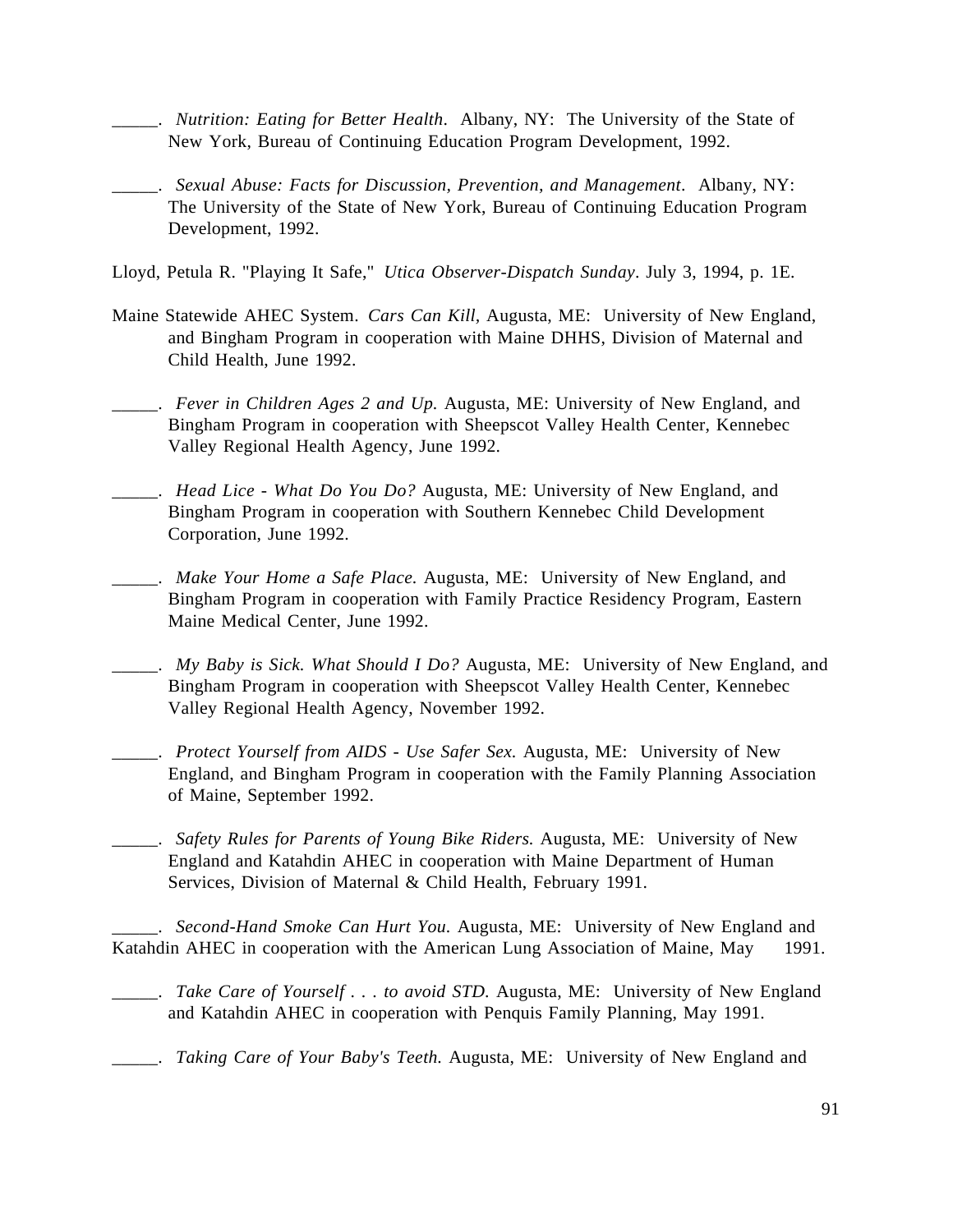Katahdin AHEC in cooperation with DHS, Division of Dental Health, May 1991.

- \_\_\_\_\_. *The Stress Mess.* Augusta, ME: University of New England, and Bingham Program in cooperation with Wellness Works, Maine Municipal Association, June 1992.
- \_\_\_\_\_. *The Stress Mess.* Augusta, ME: University of New England and Katahdin AHEC, Maine Department of Human Services, Division of Maternal & Child Health Services, January 1991.
- \_\_\_\_\_. *Using Child Safety Seats the Right Way.* Augusta, ME: University of New England and Katahdin AHEC, Maine Department of Human Services, Division of Maternal & Child Health Services. January, 1991.
- \_\_\_\_\_\_. *Who Should Get the AIDS Test?* Augusta, ME: University of New England and Katahdin AHEC in cooperation with Maine Office on AIDS, May 1991.
- Mooar, Brian. "Child Seats Don't Save Every Life," *Albany Times Union*. December 16, 1994, p. A5.
- New Readers Press. *The Safe, Self-Confident Child*. Syracuse, NY: New Readers Press, Publishing Division of Laubach Literacy International, 1994.
- New York State Department of Health. *Early Help Makes A Difference.* Albany, NY: New York State Department of Health, January 1994.
- \_\_\_\_\_. *Having a Baby*. Albany, NY: New York State Department of Health, July 1992.
- \_\_\_\_\_. *Home Safe Home: A Home Safety Checklist*. Albany, NY: New York State Department of Health, July 1993.
- \_\_\_\_\_. *If You Have Children, GET AHEAD OF LEAD!* Albany, NY: New York State Department of Health, October 1993.
- \_\_\_\_\_. *If You're Pregnant, GET AHEAD OF LEAD!* Albany, NY: New York State Department of Health, October 1993.
- \_\_\_\_\_. *"Talk To Me." Growing Up Begins At Home*. Albany, NY: New York State Department of Health, February 1994.
- \_\_\_\_\_. *You Have A Lot To Lose: How To Prevent Injuries to Children Aged 5-9.* Albany, NY: New York State Department of Health, October 1993.
- \_\_\_\_\_. *You Have A Lot To Lose: How To Prevent Injuries to Children Aged 5.* Albany, NY: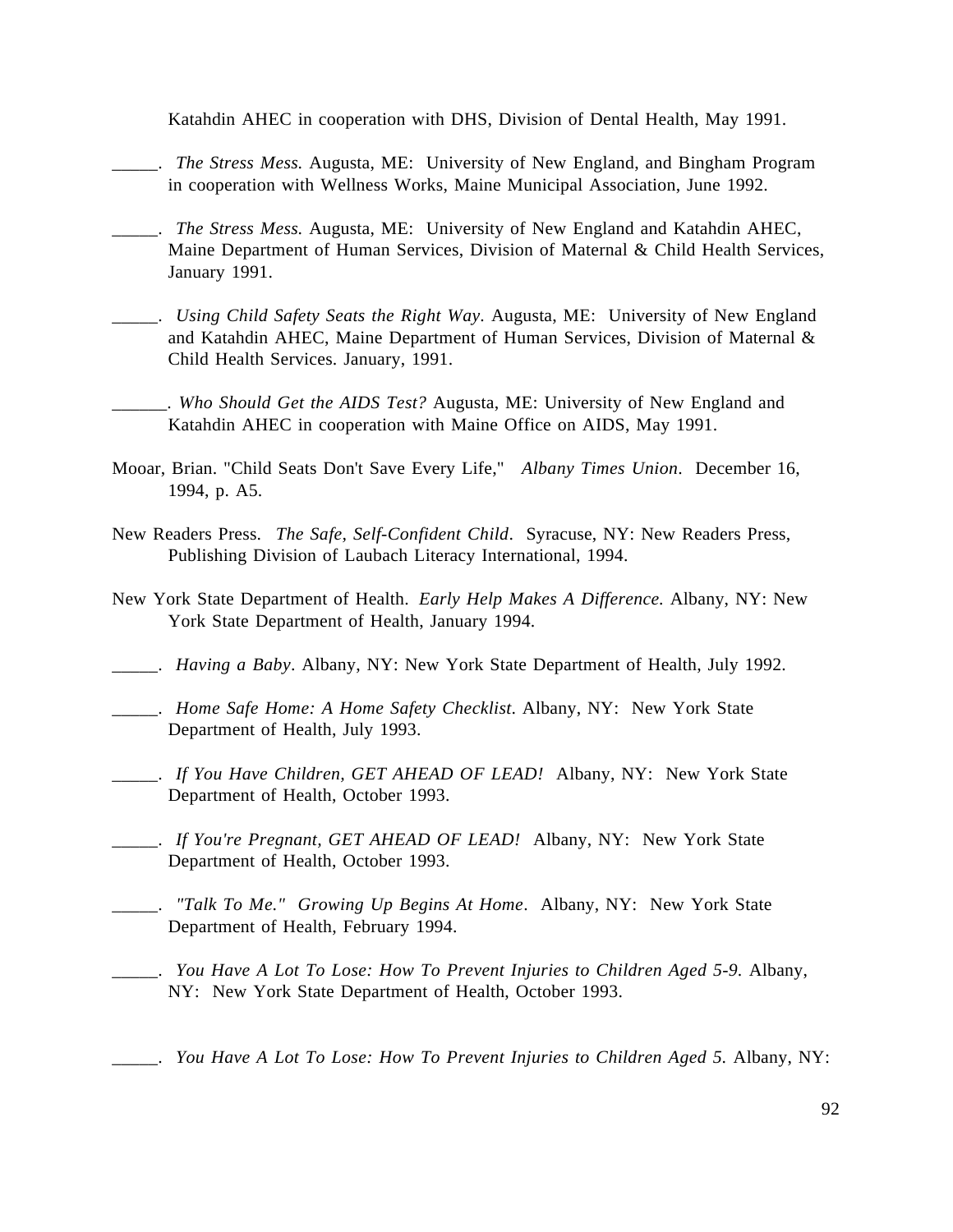New York State Department of Health, October 1993.

- \_\_\_\_\_. *Your Guide to a Healthy Pregnancy*. Albany, NY: New York State Department of Health, May 1990.
- New York State Department of Health, Injury Control Program. *Injury Prevention: Burns Due to Flames*. Albany, NY: New York State Department of Health, 1992.
- \_\_\_\_\_. *Injury Prevention: Burns Due to Hot Liquids*. Albany, NY: New York State Department of Health, 1993.
- \_\_\_\_\_. *Injury Prevention: Child Safety Seats*. Albany, NY: New York State Department of Health, 1991.
- \_\_\_\_\_. *Injury Prevention: Playground Safety*. Albany, NY: New York State Department of Health, 1993.
- \_\_\_\_\_. *Injury Prevention: Poisoning*. Albany, NY: New York State Department of Health, 1993.
- New York State Division of Alcoholism and Alcohol Abuse. *Alcohol Facts: Young People.* Albany, NY: New York State Division of Alcoholism and Alcohol Abuse, 1991.

- Schwebel, Robert, Ph.D. *Saying No is Not Enough: Raising Children Who Make Wise Decisions About Drugs and Alcohol*. New York: Newmarket, 1989.
- Smith, Barbara E., Ed.D. *HIV Education for Adult Literacy Students: A Guide for Teachers*. Albany, NY: The University of the State of New York, Bureau of Continuing Education Program Development, 1990.
- THINK FIRST of New York, Inc. *Partnerships in Prevention*. Schenectady, NY: THINK FIRST of New York, Inc., 1986.
- Thompson, R.S., M.D., Rivara, F.P., M.D., M.P.H., and Thompson, Diane, M.S. "A Case Control Study of the Effectiveness of Bicycle Safety Helmets," *The New England Journal of Medicine*. May 25, 1989, 320 (21), 1361-1367.

Youcha, Geraldine & Seixas, Judith S. *Drugs, Alcohol and Your Children: How to Keep Your Family Substance-Free*. New York: Crown Publishers,Inc., 1989.

\_\_\_\_\_. *Alcohol: Some Thoughts for Parents.* Albany, NY: New York State Division of Alcoholism & Alcohol Abuse, 1992.